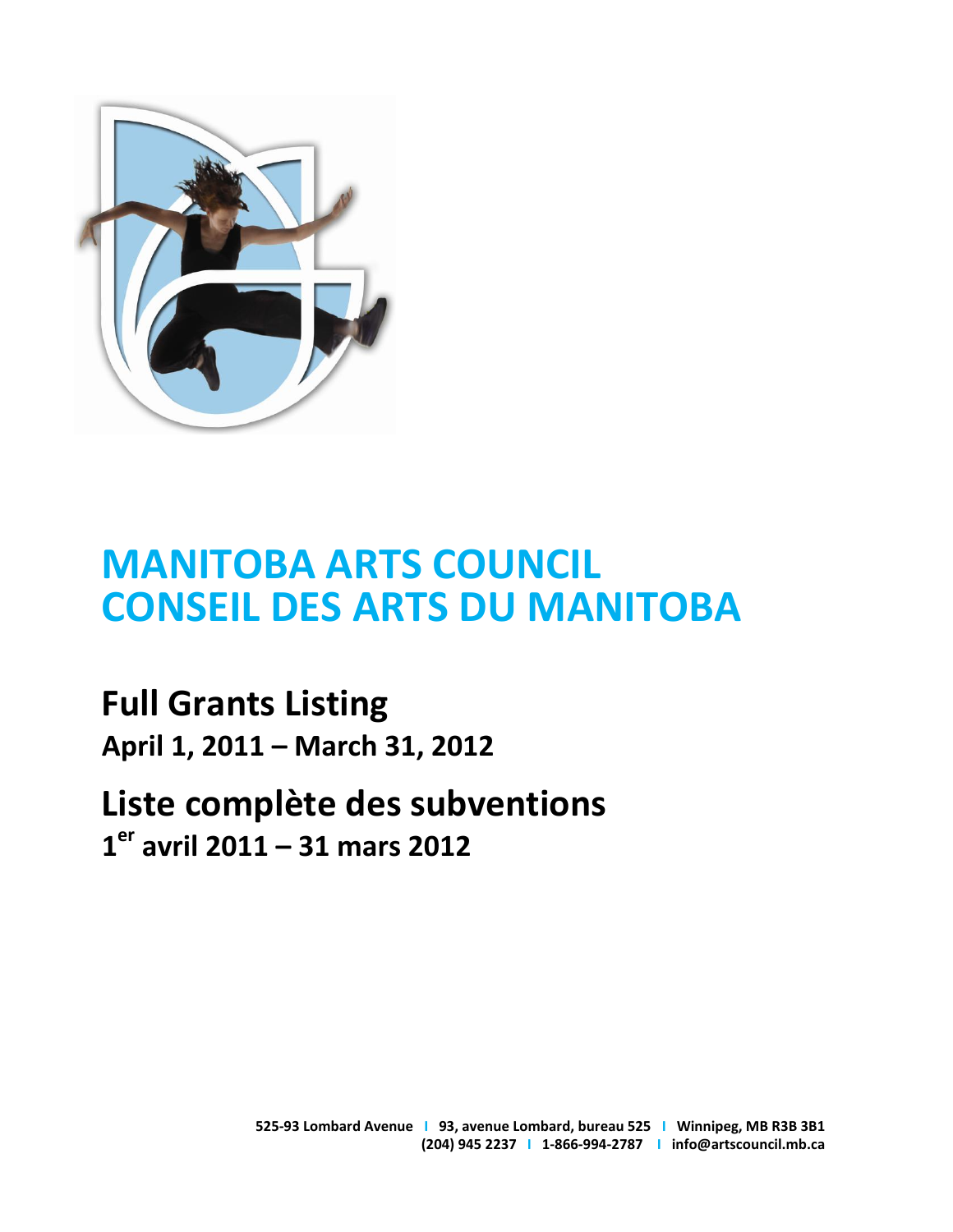| <b>GRANTS LISTING</b>                                            | <b>LISTE DES SUBVENTIONS</b>                                                              |                                      |                                          |                                   | \$8,213,675                           |
|------------------------------------------------------------------|-------------------------------------------------------------------------------------------|--------------------------------------|------------------------------------------|-----------------------------------|---------------------------------------|
|                                                                  | <b>Grants to Organizations</b><br><b>Subventions aux organismes</b>                       |                                      |                                          |                                   | \$6,088,537                           |
|                                                                  | <b>Annual &amp; Operating Grants</b><br><b>Subventions annuelles et de fonctionnement</b> |                                      |                                          |                                   | \$5,441,725                           |
| Program:<br>Programme:                                           | <b>Arts Service Organizations</b><br>Organismes de services pour les artistes             |                                      |                                          |                                   |                                       |
| Deadline:<br><b>Date limite:</b>                                 | December 1, 2011<br>1 décembre 2011                                                       |                                      |                                          |                                   |                                       |
| <b>ASSESSOR(S)</b><br><b>ÉVALUATEUR(S)</b><br>Marg Anne Morrison | Toronto                                                                                   |                                      |                                          |                                   |                                       |
| <b>Discipline:</b><br><b>Discipline:</b>                         | Writing & Publishing<br>Lettres et édition                                                | Applications<br><b>Demandes</b><br>1 | Requested<br>Montant demandé<br>\$52,000 | Awards<br><b>Subventions</b><br>1 | Awarded<br><b>Montant</b><br>\$49,000 |
|                                                                  | <b>RECIPIENT(S)</b><br><b>RÉCIPIENDAIRE(S)</b>                                            |                                      | <b>AWARDED</b><br><b>MONTANT</b>         |                                   |                                       |
|                                                                  | Association of Manitoba Book Publishers Inc.                                              |                                      | 49,000                                   |                                   |                                       |
| Deadline:<br>Date limite:                                        | May 15, 2011<br>15 mai 2011                                                               |                                      |                                          |                                   |                                       |
| <b>Discipline:</b><br><b>Discipline:</b>                         | Writing & Publishing<br>Lettres et édition                                                | Applications<br><b>Demandes</b><br>1 | Requested<br>Montant demandé<br>\$50,500 | Awards<br><b>Subventions</b><br>1 | Awarded<br><b>Montant</b><br>\$46,000 |
|                                                                  | <b>RECIPIENT(S)</b><br><b>RÉCIPIENDAIRE(S)</b>                                            |                                      | <b>AWARDED</b><br><b>MONTANT</b>         |                                   |                                       |
|                                                                  | Manitoba Writers' Guild Inc.                                                              |                                      | 46,000                                   |                                   |                                       |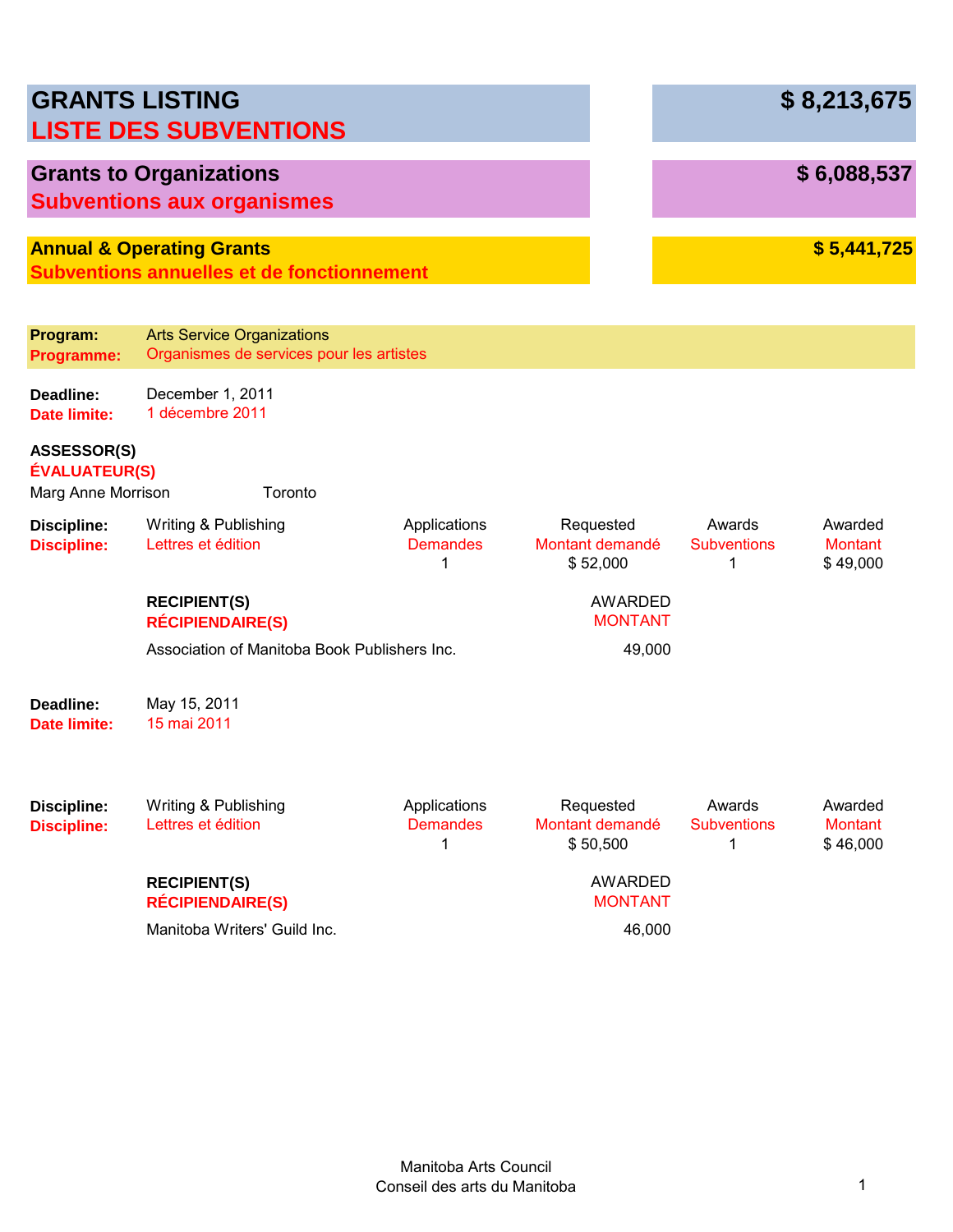| Program:   | <b>Book Publishers Operating</b>       |
|------------|----------------------------------------|
| Programme: | Fonctionnement pour éditeurs de livres |

| <b>Deadline:</b>    | December 1, 2011 |  |  |  |
|---------------------|------------------|--|--|--|
| <b>Date limite:</b> | 1 décembre 2011  |  |  |  |

#### **ASSESSOR(S) ÉVALUATEUR(S)**

| Paul Matwychuk<br><b>Diane Morriss</b><br>Anita Large | Edmonton<br>Winlaw<br>Penticton                |                                      |                                           |                                   |                                 |
|-------------------------------------------------------|------------------------------------------------|--------------------------------------|-------------------------------------------|-----------------------------------|---------------------------------|
| <b>Discipline:</b><br><b>Discipline:</b>              | Writing & Publishing<br>Lettres et édition     | Applications<br><b>Demandes</b><br>9 | Requested<br>Montant demandé<br>\$312,850 | Awards<br><b>Subventions</b><br>9 | Awarded<br>Montant<br>\$271,000 |
|                                                       | <b>RECIPIENT(S)</b><br><b>RÉCIPIENDAIRE(S)</b> |                                      | <b>AWARDED</b><br><b>MONTANT</b>          |                                   |                                 |
|                                                       | Arbeiter Ring Publishing                       | 23,500                               |                                           |                                   |                                 |
|                                                       | Great Plains Publications Ltd.                 | 35,500                               |                                           |                                   |                                 |
|                                                       | J. Gordon Shillingford Publishing Inc.         | 36,000                               |                                           |                                   |                                 |
|                                                       | Les Éditions des Plaines                       | 25,000                               |                                           |                                   |                                 |
|                                                       | Les Éditions du Blé inc.                       | 29,000                               |                                           |                                   |                                 |
|                                                       | Pemmican Publications Inc.                     | 18,500                               |                                           |                                   |                                 |
|                                                       | <b>Signature Editions</b>                      | 33,000                               |                                           |                                   |                                 |
|                                                       | Turnstone Press Ltd.                           |                                      | 37,500                                    |                                   |                                 |
|                                                       | University of Manitoba Press                   |                                      | 33,000                                    |                                   |                                 |
| Program:                                              | Operating                                      |                                      |                                           |                                   |                                 |

**Programme:**  Fonctionnement

**Deadline: Date limite:**  March 15, 2011 15 mars 2011

#### **ASSESSOR(S) ÉVALUATEUR(S)**

| <b>Brent Lee</b><br><b>Timothy Shantz</b><br>Steve Kirby<br>Karin Erhardt |                                                | Windsor<br>Calgary<br>Winnipeg<br>Winnipeg |                                 |                                          |                              |                                       |
|---------------------------------------------------------------------------|------------------------------------------------|--------------------------------------------|---------------------------------|------------------------------------------|------------------------------|---------------------------------------|
| <b>Discipline:</b><br><b>Discipline:</b>                                  | Music<br><b>Musique</b>                        |                                            | Applications<br><b>Demandes</b> | Requested<br>Montant demandé<br>\$21,000 | Awards<br><b>Subventions</b> | Awarded<br><b>Montant</b><br>\$21,000 |
|                                                                           | <b>RECIPIENT(S)</b><br><b>RÉCIPIENDAIRE(S)</b> |                                            |                                 | AWARDED<br><b>MONTANT</b>                |                              |                                       |
|                                                                           | Brandon Chamber Players Inc.                   |                                            |                                 | 21,000                                   |                              |                                       |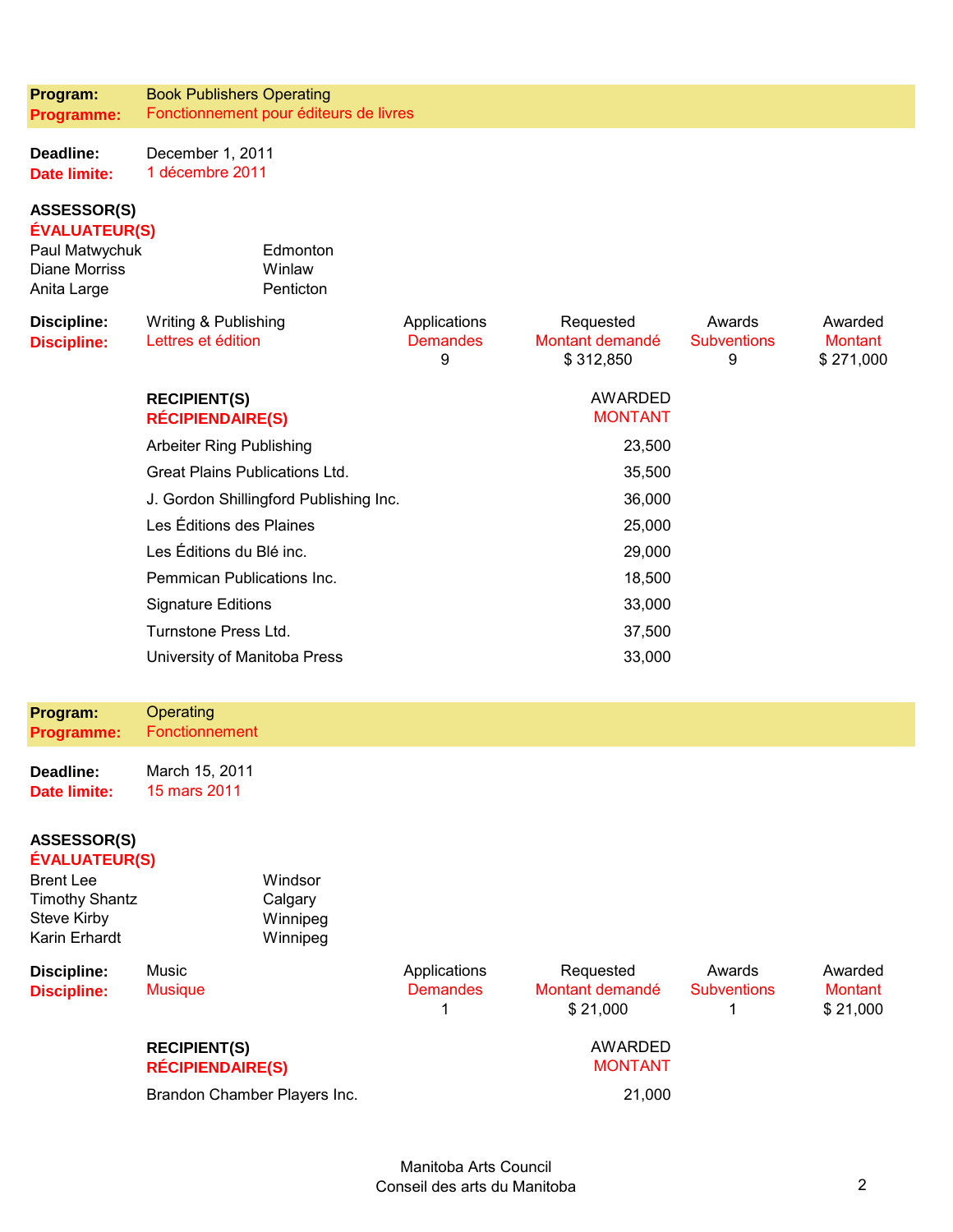| Program:<br>Programme:                   | Manitoba Arts Partnerships (MANAP)<br>Partenariats pour les arts du Manitoba (PARTAM) |                                                   |                                             |                                                |                                          |  |  |
|------------------------------------------|---------------------------------------------------------------------------------------|---------------------------------------------------|---------------------------------------------|------------------------------------------------|------------------------------------------|--|--|
| Deadline:<br><b>Date limite:</b>         | March 15, 2011<br>15 mars 2011                                                        |                                                   |                                             |                                                |                                          |  |  |
| <b>Discipline:</b><br><b>Discipline:</b> | Music<br><b>Musique</b>                                                               | Applications<br><b>Demandes</b><br>$\overline{2}$ | Requested<br>Montant demandé<br>\$956,000   | Awards<br><b>Subventions</b><br>$\overline{2}$ | Awarded<br><b>Montant</b><br>\$955,000   |  |  |
|                                          | <b>RECIPIENT(S)</b><br><b>RÉCIPIENDAIRE(S)</b>                                        |                                                   | <b>AWARDED</b><br><b>MONTANT</b>            |                                                |                                          |  |  |
|                                          | Manitoba Opera Association Inc.                                                       | 220,000                                           |                                             |                                                |                                          |  |  |
|                                          | Winnipeg Symphony Orchestra Inc.                                                      |                                                   | 735,000                                     |                                                |                                          |  |  |
| <b>Discipline:</b><br><b>Discipline:</b> | Theatre<br><b>Théâtre</b>                                                             | Applications<br><b>Demandes</b><br>4              | Requested<br>Montant demandé<br>\$1,480,000 | Awards<br><b>Subventions</b><br>4              | Awarded<br><b>Montant</b><br>\$1,475,000 |  |  |
|                                          | <b>RECIPIENT(S)</b><br><b>RÉCIPIENDAIRE(S)</b>                                        |                                                   | <b>AWARDED</b><br><b>MONTANT</b>            |                                                |                                          |  |  |
|                                          | Le Cercle Molière inc.                                                                |                                                   | 175,000                                     |                                                |                                          |  |  |
|                                          | Manitoba Theatre Centre                                                               | 700,000                                           |                                             |                                                |                                          |  |  |
|                                          | Manitoba Theatre for Young People Inc.                                                | 245,000                                           |                                             |                                                |                                          |  |  |
|                                          | Prairie Theatre Exchange Inc.                                                         |                                                   | 355,000                                     |                                                |                                          |  |  |
| <b>Discipline:</b><br><b>Discipline:</b> | Dance<br>Danse                                                                        | Applications<br><b>Demandes</b><br>1              | Requested<br>Montant demandé<br>\$780,000   | Awards<br><b>Subventions</b><br>1              | Awarded<br><b>Montant</b><br>\$760,000   |  |  |
|                                          | <b>RECIPIENT(S)</b><br><b>RÉCIPIENDAIRE(S)</b>                                        |                                                   | <b>AWARDED</b><br><b>MONTANT</b>            |                                                |                                          |  |  |
|                                          | Royal Winnipeg Ballet                                                                 | 760,000                                           |                                             |                                                |                                          |  |  |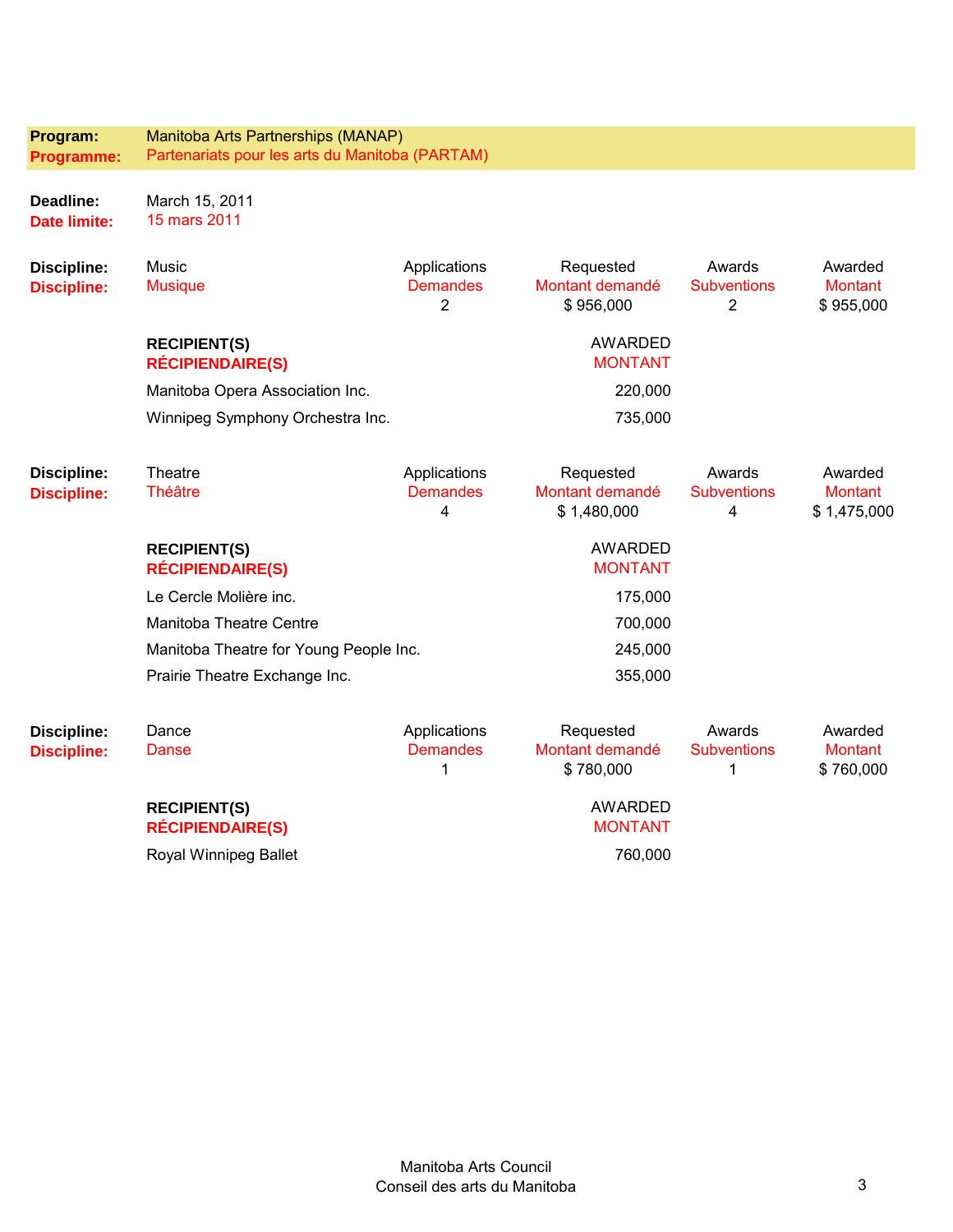| Program:<br><b>Programme:</b>            | <b>Multi-Year Operating</b><br>Fonctionnement pluriannuel |                                                   |                                           |                                                |                                        |
|------------------------------------------|-----------------------------------------------------------|---------------------------------------------------|-------------------------------------------|------------------------------------------------|----------------------------------------|
| Deadline:<br><b>Date limite:</b>         | March 15, 2011<br>15 mars 2011                            |                                                   |                                           |                                                |                                        |
| <b>Discipline:</b><br><b>Discipline:</b> | Dance<br>Danse                                            | Applications<br><b>Demandes</b><br>$\overline{2}$ | Requested<br>Montant demandé<br>\$164,000 | Awards<br><b>Subventions</b><br>$\overline{2}$ | Awarded<br>Montant<br>\$140,000        |
|                                          | <b>RECIPIENT(S)</b><br><b>RÉCIPIENDAIRE(S)</b>            |                                                   | <b>AWARDED</b><br><b>MONTANT</b>          |                                                |                                        |
|                                          | <b>NAfro Dance Productions</b>                            |                                                   | 25,000                                    |                                                |                                        |
|                                          | Winnipeg's Contemporary Dancers Inc.                      |                                                   | 115,000                                   |                                                |                                        |
| <b>Discipline:</b><br><b>Discipline:</b> | Theatre<br><b>Théâtre</b>                                 | Applications<br><b>Demandes</b><br>5              | Requested<br>Montant demandé<br>\$240,500 | Awards<br><b>Subventions</b><br>5              | Awarded<br><b>Montant</b><br>\$239,000 |
|                                          | <b>RECIPIENT(S)</b><br><b>RÉCIPIENDAIRE(S)</b>            |                                                   | <b>AWARDED</b><br><b>MONTANT</b>          |                                                |                                        |
|                                          | Adhere And Deny Inc.                                      |                                                   | 15,000                                    |                                                |                                        |
|                                          | Manitoba Association of Playwrights Inc.                  |                                                   | 55,000                                    |                                                |                                        |
|                                          | Shakespeare in the Ruins Inc.                             |                                                   | 59,000                                    |                                                |                                        |
|                                          | Theatre Projects Manitoba Inc.                            |                                                   | 51,500                                    |                                                |                                        |
|                                          | Winnipeg Jewish Theatre Inc.                              |                                                   | 58,500                                    |                                                |                                        |
| <b>Discipline:</b><br><b>Discipline:</b> | Music<br><b>Musique</b>                                   | Applications<br><b>Demandes</b><br>5              | Requested<br>Montant demandé<br>\$223,000 | Awards<br><b>Subventions</b><br>5              | Awarded<br>Montant<br>\$223,000        |
|                                          | <b>RECIPIENT(S)</b><br><b>RÉCIPIENDAIRE(S)</b>            |                                                   | <b>AWARDED</b><br><b>MONTANT</b>          |                                                |                                        |
|                                          | GroundSwell Inc.                                          |                                                   | 46,000                                    |                                                |                                        |
|                                          | Manitoba Chamber Orchestra                                |                                                   | 112,000                                   |                                                |                                        |
|                                          | The Winnipeg Singers                                      |                                                   | 30,000                                    |                                                |                                        |
|                                          | Winnipeg Chamber Music Society                            |                                                   | 17,000                                    |                                                |                                        |

Winnipeg Jazz Orchestra Inc. 18,000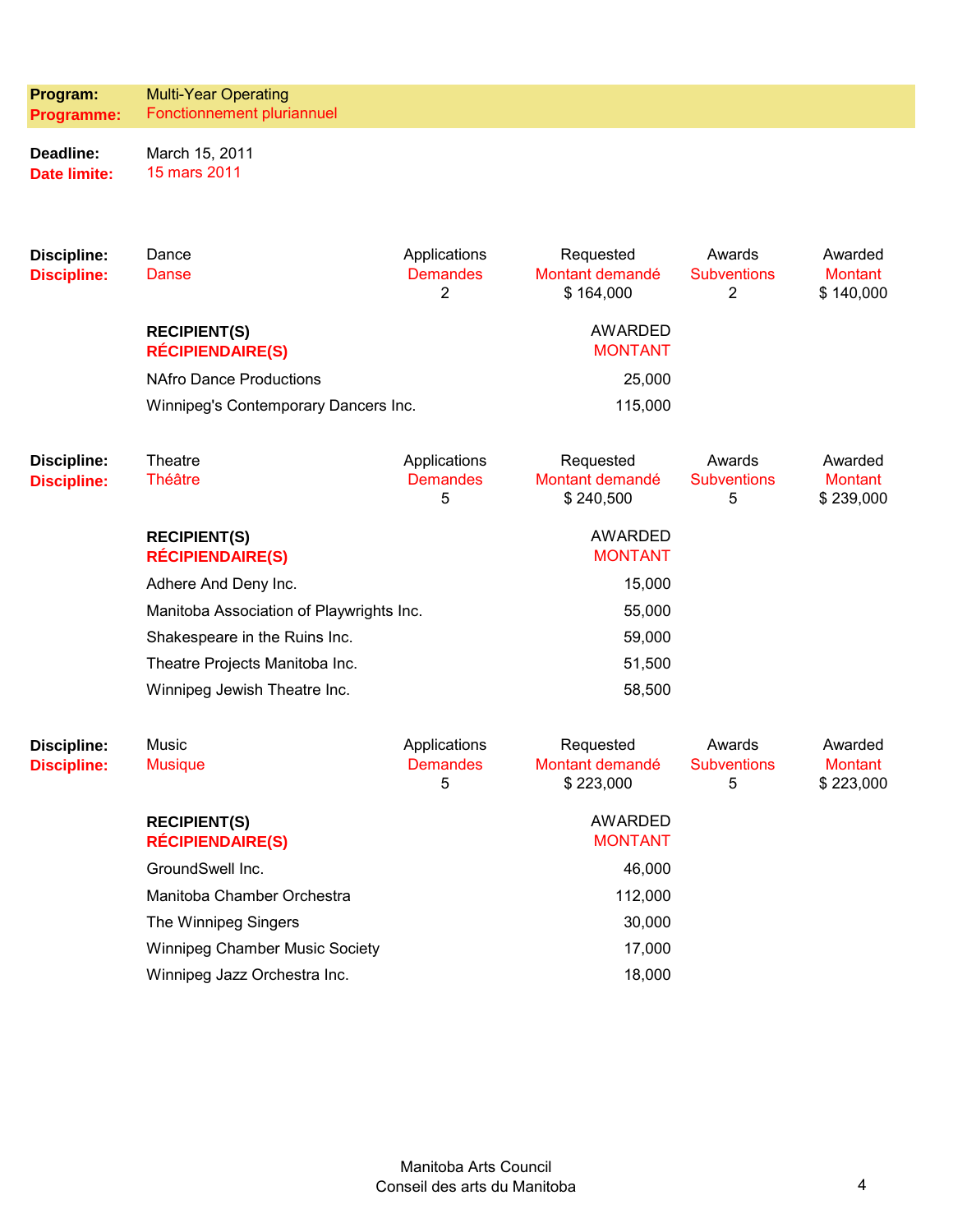| Deadline:    | April 1, 2011 |
|--------------|---------------|
| Date limite: | 1 avril 2011  |

| Discipline:<br><b>Discipline:</b> | Visual Arts<br>Arts visuels                      | Applications<br><b>Demandes</b><br>9 | Requested<br>Montant demandé<br>\$894,000 | Awards<br><b>Subventions</b><br>9 | Awarded<br><b>Montant</b><br>\$889,000 |
|-----------------------------------|--------------------------------------------------|--------------------------------------|-------------------------------------------|-----------------------------------|----------------------------------------|
|                                   | <b>RECIPIENT(S)</b><br><b>RÉCIPIENDAIRE(S)</b>   |                                      | <b>AWARDED</b><br><b>MONTANT</b>          |                                   |                                        |
|                                   | Art Gallery of Southwestern Manitoba             |                                      | 185,000                                   |                                   |                                        |
|                                   | Manitoba Printmakers' Association                |                                      | 55,000                                    |                                   |                                        |
|                                   | Mentoring Artists for Women's Art Inc.           |                                      | 73,000                                    |                                   |                                        |
|                                   | PLATFORM: Centre for Photographic & Digital Arts |                                      | 58,000                                    |                                   |                                        |
|                                   | Plug In Inc.                                     |                                      | 170,000                                   |                                   |                                        |
|                                   | Urban Shaman Inc.                                |                                      | 65,000                                    |                                   |                                        |
|                                   | Video Pool Media Arts Centre                     |                                      | 97,000                                    |                                   |                                        |
|                                   | Winnipeg Film Group Inc.                         |                                      | 95,000                                    |                                   |                                        |
|                                   | aceartinc.                                       |                                      | 91,000                                    |                                   |                                        |

#### **Program: Programme:**  Periodicals Publishers Operating Fonctionnement pour éditeurs de périodiques **Deadline:**  April 15, 2011

**Date limite:**  15 avril 2011

| Discipline:<br><b>Discipline:</b> | Writing & Publishing<br>Lettres et édition         | Applications<br><b>Demandes</b><br>3 | Requested<br>Montant demandé<br>\$210.725 | Awards<br><b>Subventions</b><br>3 | Awarded<br>Montant<br>\$211,225 |
|-----------------------------------|----------------------------------------------------|--------------------------------------|-------------------------------------------|-----------------------------------|---------------------------------|
|                                   | <b>RECIPIENT(S)</b><br><b>RÉCIPIENDAIRE(S)</b>     |                                      | AWARDED<br><b>MONTANT</b>                 |                                   |                                 |
|                                   | Arts Manitoba Publications Inc. (Border Crossings) |                                      | 101,500                                   |                                   |                                 |
|                                   | Contemporary Verse 2 Inc.                          |                                      | 34,500                                    |                                   |                                 |
|                                   | Prairie Fire Press Inc.                            | 75,225                               |                                           |                                   |                                 |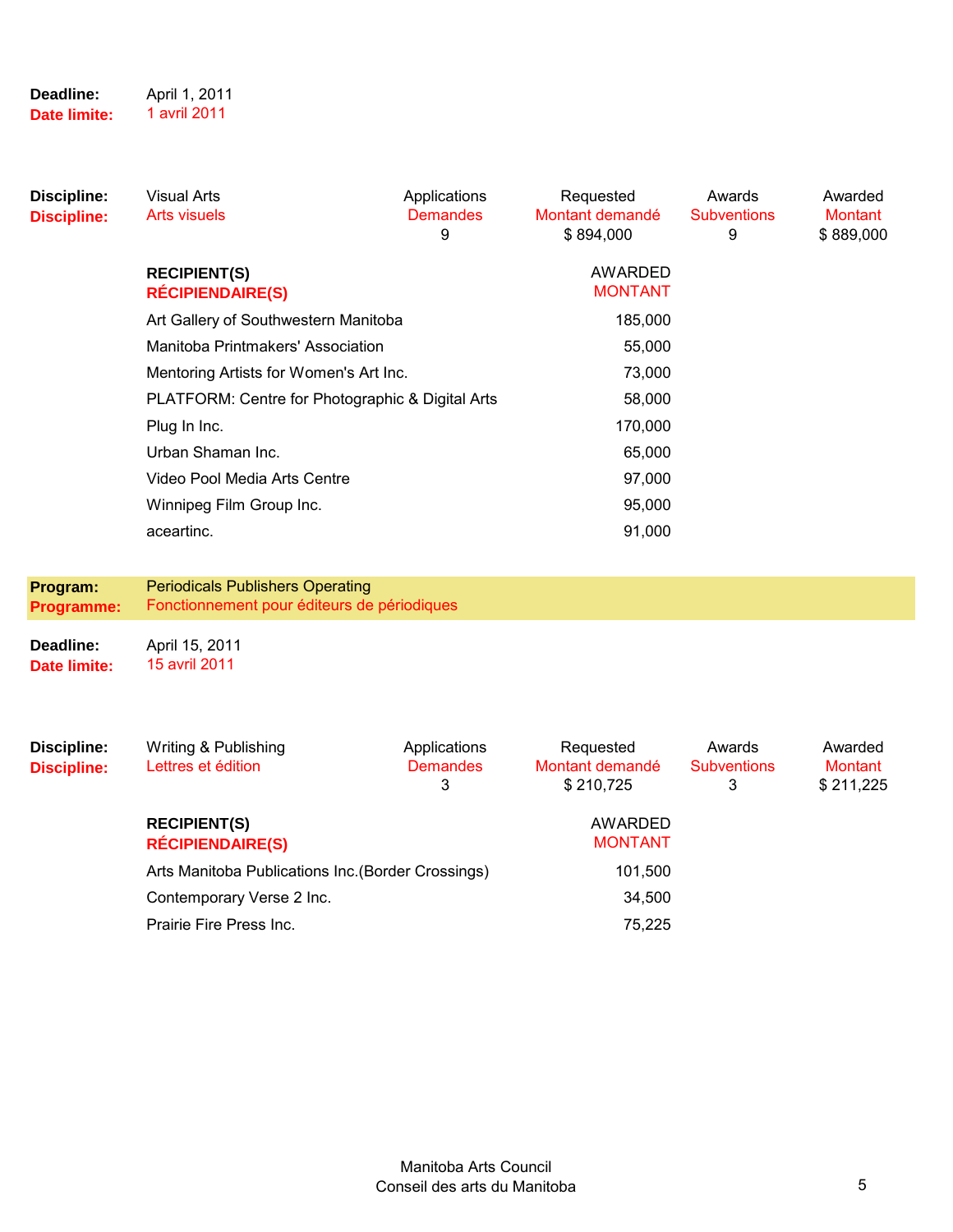| Program:<br>Programme:                                                                   |                                                | <b>Professional Arts Training Schools</b><br>Écoles professionnelles de formation artistique |                                      |                                           |                                                |                                        |  |  |
|------------------------------------------------------------------------------------------|------------------------------------------------|----------------------------------------------------------------------------------------------|--------------------------------------|-------------------------------------------|------------------------------------------------|----------------------------------------|--|--|
| Deadline:<br><b>Date limite:</b>                                                         | March 15, 2011<br>15 mars 2011                 |                                                                                              |                                      |                                           |                                                |                                        |  |  |
| ASSESSOR(S)<br><b>ÉVALUATEUR(S)</b><br><b>Claire Marchand</b><br>Andrea Jane Gunnlaugson |                                                | Winnipeg<br>Delta                                                                            |                                      |                                           |                                                |                                        |  |  |
| <b>Discipline:</b><br><b>Discipline:</b>                                                 | Dance<br>Danse                                 |                                                                                              | Applications<br><b>Demandes</b><br>2 | Requested<br>Montant demandé<br>\$180,000 | Awards<br><b>Subventions</b><br>$\overline{2}$ | Awarded<br><b>Montant</b><br>\$162,500 |  |  |
|                                                                                          | <b>RECIPIENT(S)</b><br><b>RÉCIPIENDAIRE(S)</b> |                                                                                              |                                      | <b>AWARDED</b><br><b>MONTANT</b>          |                                                |                                        |  |  |
|                                                                                          | Royal Winnipeg Ballet School                   |                                                                                              |                                      | 130,000                                   |                                                |                                        |  |  |
|                                                                                          |                                                | School of Contemporary Dancers Inc. (The)                                                    |                                      | 32,500                                    |                                                |                                        |  |  |
| Program:<br><b>Programme:</b>                                                            |                                                | <b>Special Grants to Organizations</b><br>Subventions spéciales aux organismes               |                                      |                                           |                                                |                                        |  |  |
| Deadline:<br><b>Date limite:</b>                                                         | March 31, 2012<br>31 mars 2012                 |                                                                                              |                                      |                                           |                                                |                                        |  |  |
| <b>Discipline:</b><br><b>Discipline:</b>                                                 | Theatre<br><b>Théâtre</b>                      |                                                                                              | Applications<br><b>Demandes</b><br>1 | Requested<br>Montant demandé<br>\$1,000   | Awards<br><b>Subventions</b><br>1              | Awarded<br><b>Montant</b><br>\$1,000   |  |  |
|                                                                                          | <b>RECIPIENT(S)</b><br><b>RÉCIPIENDAIRE(S)</b> |                                                                                              |                                      | <b>AWARDED</b><br><b>MONTANT</b>          |                                                |                                        |  |  |
|                                                                                          | National Theatre School of Canada              |                                                                                              |                                      | 1,000                                     |                                                |                                        |  |  |

École nationale de théâtre du Canada

Manitoba Arts Council Conseil des arts du Manitoba 6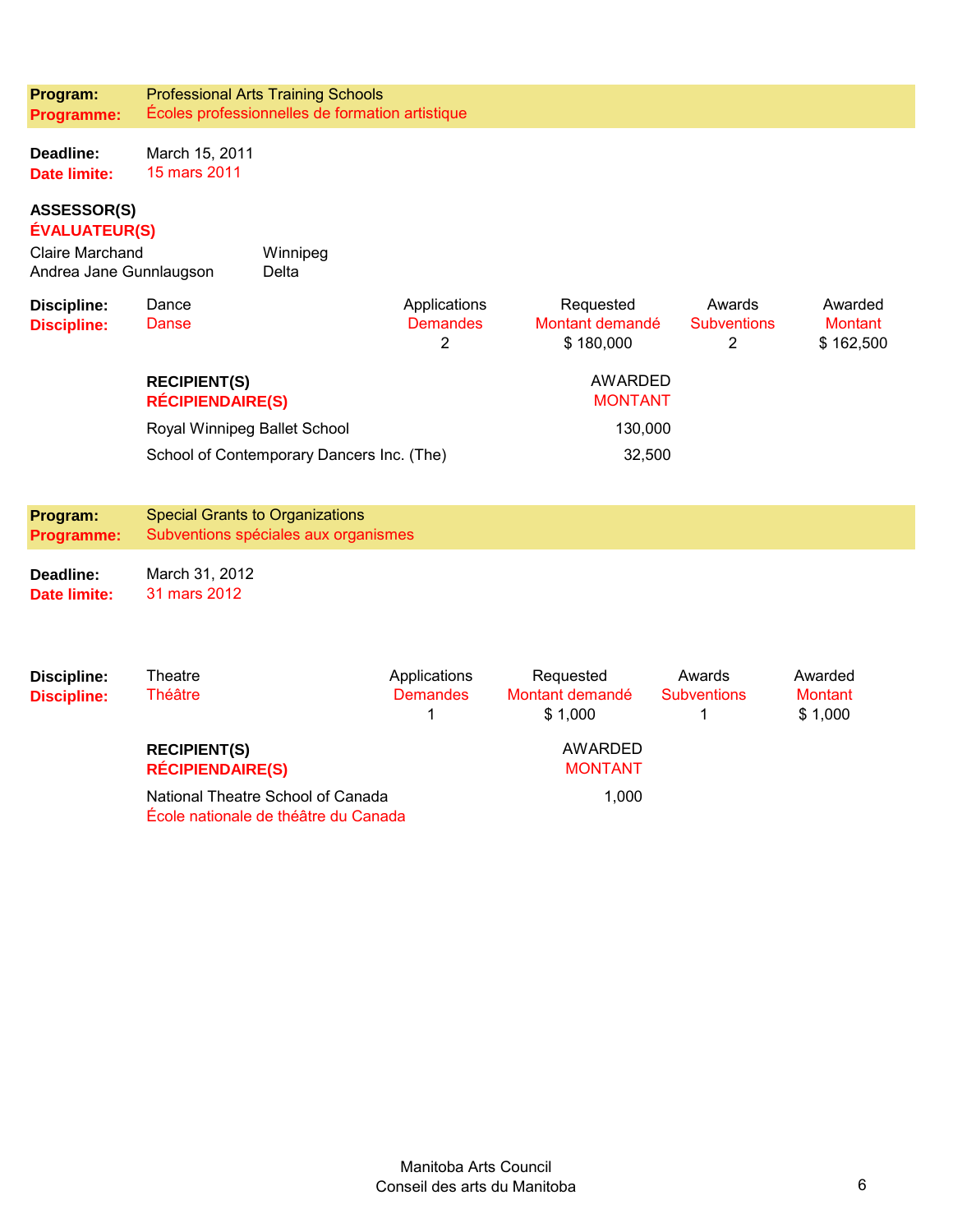|                                                                                                                                         | <b>Presentation and Touring Grants</b><br>Subventions d'organisation d'activités et de tournées |                                                    |                                       |                                           |                                   | \$645,812                             |
|-----------------------------------------------------------------------------------------------------------------------------------------|-------------------------------------------------------------------------------------------------|----------------------------------------------------|---------------------------------------|-------------------------------------------|-----------------------------------|---------------------------------------|
| <b>Presentation Grants</b>                                                                                                              | Subventions d'organisation d'activités                                                          |                                                    |                                       |                                           |                                   | \$326,812                             |
| Program:<br><b>Programme:</b>                                                                                                           | <b>Book Publishers Project</b><br>Projets d'édition de livres                                   |                                                    |                                       |                                           |                                   |                                       |
| Deadline:<br><b>Date limite:</b>                                                                                                        | December 1, 2011<br>1 décembre 2011                                                             |                                                    |                                       |                                           |                                   |                                       |
| <b>ASSESSOR(S)</b><br><b>ÉVALUATEUR(S)</b><br><b>Diane Morriss</b><br>Paul Matwychuk<br>Anita Large                                     |                                                                                                 | Winlaw<br>Edmonton<br>Penticton                    |                                       |                                           |                                   |                                       |
| <b>Discipline:</b><br><b>Discipline:</b>                                                                                                | Writing & Publishing<br>Lettres et édition                                                      |                                                    | Applications<br><b>Demandes</b><br>2  | Requested<br>Montant demandé<br>\$6,000   | Awards<br><b>Subventions</b><br>1 | Awarded<br><b>Montant</b><br>\$3,000  |
|                                                                                                                                         | <b>RECIPIENT(S)</b><br><b>RÉCIPIENDAIRE(S)</b>                                                  |                                                    |                                       | AWARDED<br><b>MONTANT</b>                 |                                   |                                       |
|                                                                                                                                         | Fernwood Publishing Co. Ltd.                                                                    |                                                    |                                       | 3,000                                     |                                   |                                       |
| Program:                                                                                                                                | <b>Concert Production</b>                                                                       |                                                    |                                       |                                           |                                   |                                       |
| <b>Programme:</b>                                                                                                                       | Subventions pour spectacles musicaux                                                            |                                                    |                                       |                                           |                                   |                                       |
| Deadline:<br><b>Date limite:</b>                                                                                                        | March 1, 2011<br>1 mars 2011                                                                    |                                                    |                                       |                                           |                                   |                                       |
| ASSESSOR(S)<br><b>ÉVALUATEUR(S)</b><br><b>Ginette Lavack Walters</b><br><b>Walle Larsson</b><br>Maxim Antoshin<br><b>Kristel Peters</b> |                                                                                                 | Winnipeg<br>Winnipeg<br><b>Bethune</b><br>Winnipeg |                                       |                                           |                                   |                                       |
| <b>Discipline:</b><br><b>Discipline:</b>                                                                                                | Music<br><b>Musique</b>                                                                         |                                                    | Applications<br><b>Demandes</b><br>16 | Requested<br>Montant demandé<br>\$108,343 | Awards<br><b>Subventions</b><br>9 | Awarded<br><b>Montant</b><br>\$36,200 |
|                                                                                                                                         | <b>RECIPIENT(S)</b><br><b>RÉCIPIENDAIRE(S)</b>                                                  |                                                    |                                       | <b>AWARDED</b><br><b>MONTANT</b>          |                                   |                                       |
|                                                                                                                                         | Canzona                                                                                         |                                                    |                                       | 7,000                                     |                                   |                                       |
|                                                                                                                                         | Dawn Bruch                                                                                      |                                                    |                                       | 1,600                                     |                                   |                                       |
|                                                                                                                                         | Jazz Winnipeg Inc.                                                                              |                                                    |                                       | 4,000                                     |                                   |                                       |
|                                                                                                                                         | Rady Jewish Community Centre                                                                    |                                                    |                                       | 4,000                                     |                                   |                                       |
|                                                                                                                                         | The Musical Offering                                                                            |                                                    |                                       | 2,000                                     |                                   |                                       |
|                                                                                                                                         | West End Cultural Centre                                                                        |                                                    |                                       | 5,000                                     |                                   |                                       |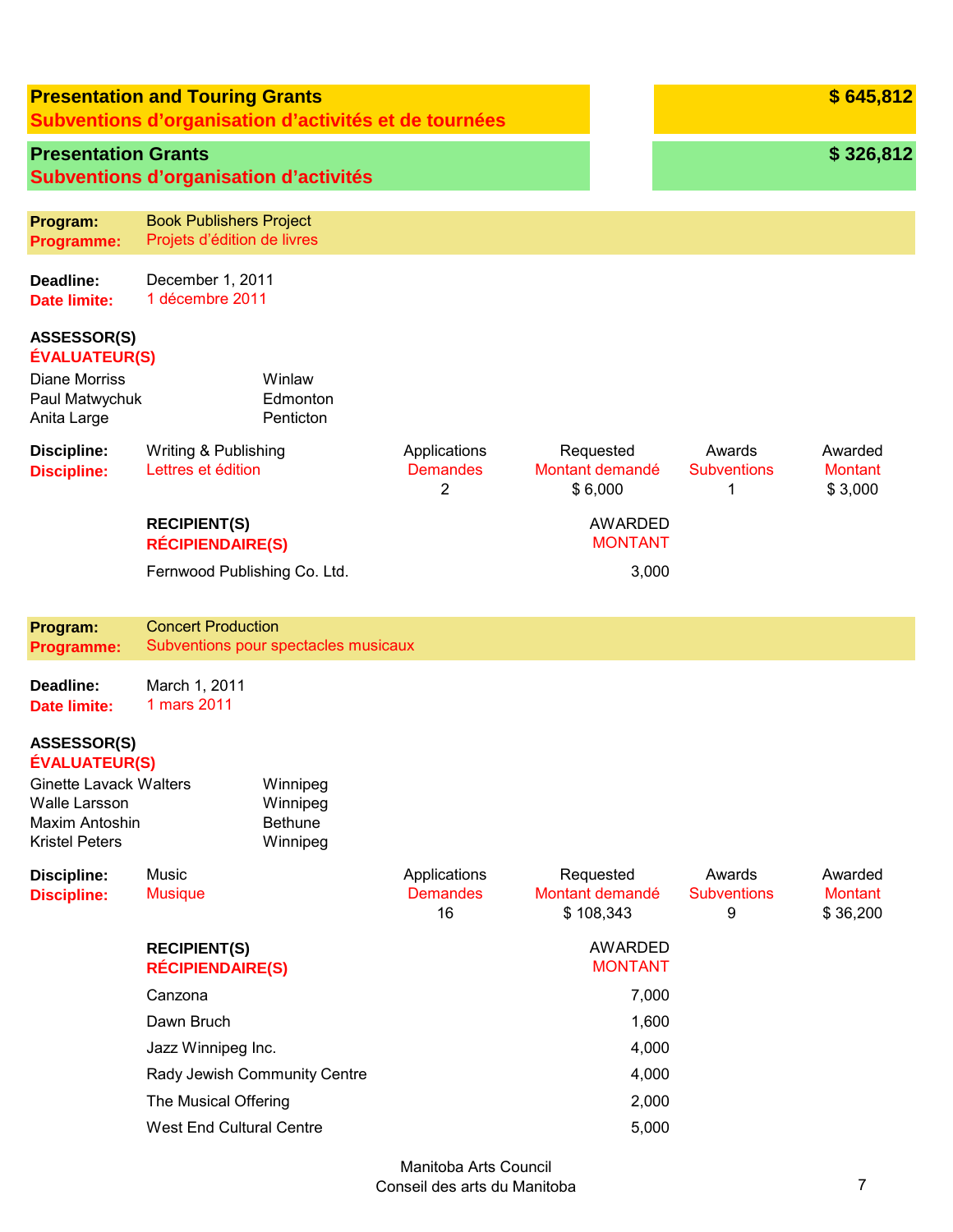| Winnipeg Art Gallery        | 2.600 |
|-----------------------------|-------|
| Winnipeg Folk Festival      | 8.000 |
| Winnipeg Philharmonic Choir | 2.000 |

| Discipline:        | Crafts                             | Applications    | Requested       | Awards             | Awarded        |
|--------------------|------------------------------------|-----------------|-----------------|--------------------|----------------|
| <b>Discipline:</b> | Artisanat                          | <b>Demandes</b> | Montant demandé | <b>Subventions</b> | <b>Montant</b> |
|                    |                                    |                 | \$5.000         |                    | \$5,000        |
|                    | <b>RECIPIENT(S)</b>                |                 | AWARDED         |                    |                |
|                    | <b>RÉCIPIENDAIRE(S)</b>            |                 | <b>MONTANT</b>  |                    |                |
|                    | Manitoba Crafts Museum and Library |                 | 5,000           |                    |                |
|                    |                                    |                 |                 |                    |                |

| Program:   | <b>Juried Shows - Visual Arts</b>   |
|------------|-------------------------------------|
| Programme: | Expositions-concours - Arts visuels |

**Deadline: Date limite:**  March 31, 2012 31 mars 2012

| Discipline:<br><b>Discipline:</b> | <b>Visual Arts</b><br><b>Arts visuels</b>      | Applications<br><b>Demandes</b><br>11 | Requested<br>Montant demandé<br>\$41,413 | Awards<br><b>Subventions</b><br>10 | Awarded<br><b>Montant</b><br>\$29,113 |
|-----------------------------------|------------------------------------------------|---------------------------------------|------------------------------------------|------------------------------------|---------------------------------------|
|                                   | <b>RECIPIENT(S)</b><br><b>RÉCIPIENDAIRE(S)</b> |                                       | AWARDED<br><b>MONTANT</b>                |                                    |                                       |
|                                   | Arts West Council Inc.                         |                                       | 2,367                                    |                                    |                                       |
|                                   | <b>Central Canadian Center for Performance</b> |                                       | 1,300                                    |                                    |                                       |
|                                   | Dauphin Arts Group Inc                         |                                       | 2,490                                    |                                    |                                       |
|                                   | Golden Prairie Arts Council                    |                                       | 4,176                                    |                                    |                                       |
|                                   | <b>Inland Oceans Arts Alliance</b>             |                                       | 3,500                                    |                                    |                                       |
|                                   | Manitoba Society of Artists                    |                                       | 3,500                                    |                                    |                                       |
|                                   | Niverville Art and Culture Group               |                                       | 5,080                                    |                                    |                                       |
|                                   | Northern Juried Art Show                       |                                       | 5,000                                    |                                    |                                       |
|                                   | <b>Prairie Canada Carvers Association</b>      |                                       | 1,400                                    |                                    |                                       |
|                                   | Red River Exhibition Art Show                  |                                       | 300                                      |                                    |                                       |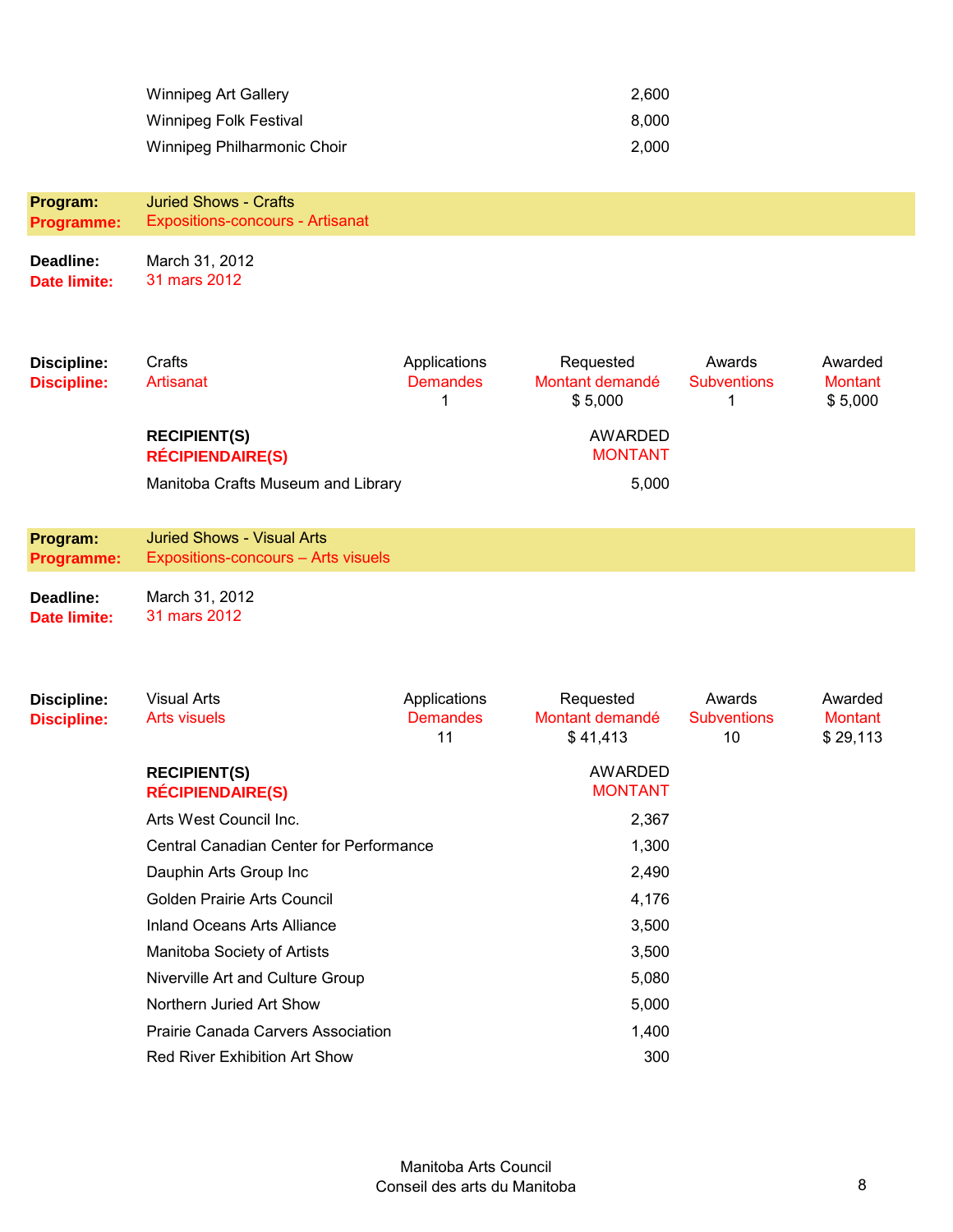| Program:<br>Programme:                                       | <b>Periodical Publishers Project</b>           | Projets pour les éditeurs de périodiques                                         |                                       |                                           |                                   |                                       |
|--------------------------------------------------------------|------------------------------------------------|----------------------------------------------------------------------------------|---------------------------------------|-------------------------------------------|-----------------------------------|---------------------------------------|
| Deadline:<br><b>Date limite:</b>                             | April 15, 2011<br>15 avril 2011                |                                                                                  |                                       |                                           |                                   |                                       |
| <b>ASSESSOR(S)</b><br><b>ÉVALUATEUR(S)</b><br>Kathleen Brown |                                                | Calgary                                                                          |                                       |                                           |                                   |                                       |
| <b>Discipline:</b><br><b>Discipline:</b>                     | Writing & Publishing<br>Lettres et édition     |                                                                                  | Applications<br><b>Demandes</b><br>2  | Requested<br>Montant demandé<br>\$16,000  | Awards<br><b>Subventions</b><br>2 | Awarded<br><b>Montant</b><br>\$14,000 |
|                                                              | <b>RECIPIENT(S)</b><br><b>RÉCIPIENDAIRE(S)</b> |                                                                                  |                                       | <b>AWARDED</b><br><b>MONTANT</b>          |                                   |                                       |
|                                                              | Herizons                                       |                                                                                  |                                       | 6,000                                     |                                   |                                       |
|                                                              |                                                | Mennonite Literary Society (The)                                                 |                                       | 8,000                                     |                                   |                                       |
|                                                              |                                                |                                                                                  |                                       |                                           |                                   |                                       |
| Program:<br>Programme:                                       |                                                | Program Assistance in the Visual Arts<br>Aide à la programmation en arts visuels |                                       |                                           |                                   |                                       |
| Deadline:<br><b>Date limite:</b>                             | April 15, 2011<br>15 avril 2011                |                                                                                  |                                       |                                           |                                   |                                       |
| <b>ASSESSOR(S)</b><br><b>ÉVALUATEUR(S)</b>                   |                                                |                                                                                  |                                       |                                           |                                   |                                       |
| Darryl Nepinak<br>Jacquelyn Hébert                           |                                                | Winnipeg<br>Montreal                                                             |                                       |                                           |                                   |                                       |
| <b>Discipline:</b><br><b>Discipline:</b>                     | <b>Visual Arts</b><br><b>Arts visuels</b>      |                                                                                  | Applications<br><b>Demandes</b><br>11 | Requested<br>Montant demandé<br>\$183,726 | Awards<br><b>Subventions</b><br>9 | Awarded<br><b>Montant</b><br>\$79,499 |
|                                                              | <b>RECIPIENT(S)</b><br><b>RÉCIPIENDAIRE(S)</b> |                                                                                  |                                       | <b>AWARDED</b><br><b>MONTANT</b>          |                                   |                                       |
|                                                              | Doc Winnipeg                                   |                                                                                  |                                       | 5,000                                     |                                   |                                       |
|                                                              | Gallery 1C03                                   |                                                                                  |                                       | 8,809                                     |                                   |                                       |
|                                                              |                                                | Gallery One One One - U of M U of M School of Art                                |                                       | 7,910                                     |                                   |                                       |
| La Maison des artistes visuels francophones Inc.             |                                                |                                                                                  | 13,240                                |                                           |                                   |                                       |
|                                                              | Le Centre culturel franco-manitobain           |                                                                                  | 4,640                                 |                                           |                                   |                                       |
|                                                              | Manitoba Craft Council Inc.                    |                                                                                  |                                       | 16,000                                    |                                   |                                       |
|                                                              | Portage & District Arts Council                |                                                                                  |                                       | 6,400                                     |                                   |                                       |
|                                                              |                                                | RAW: Gallery of Art, Architecture and Design Inc.                                |                                       | 12,000                                    |                                   |                                       |
|                                                              | WNDX Inc.                                      |                                                                                  |                                       | 5,500                                     |                                   |                                       |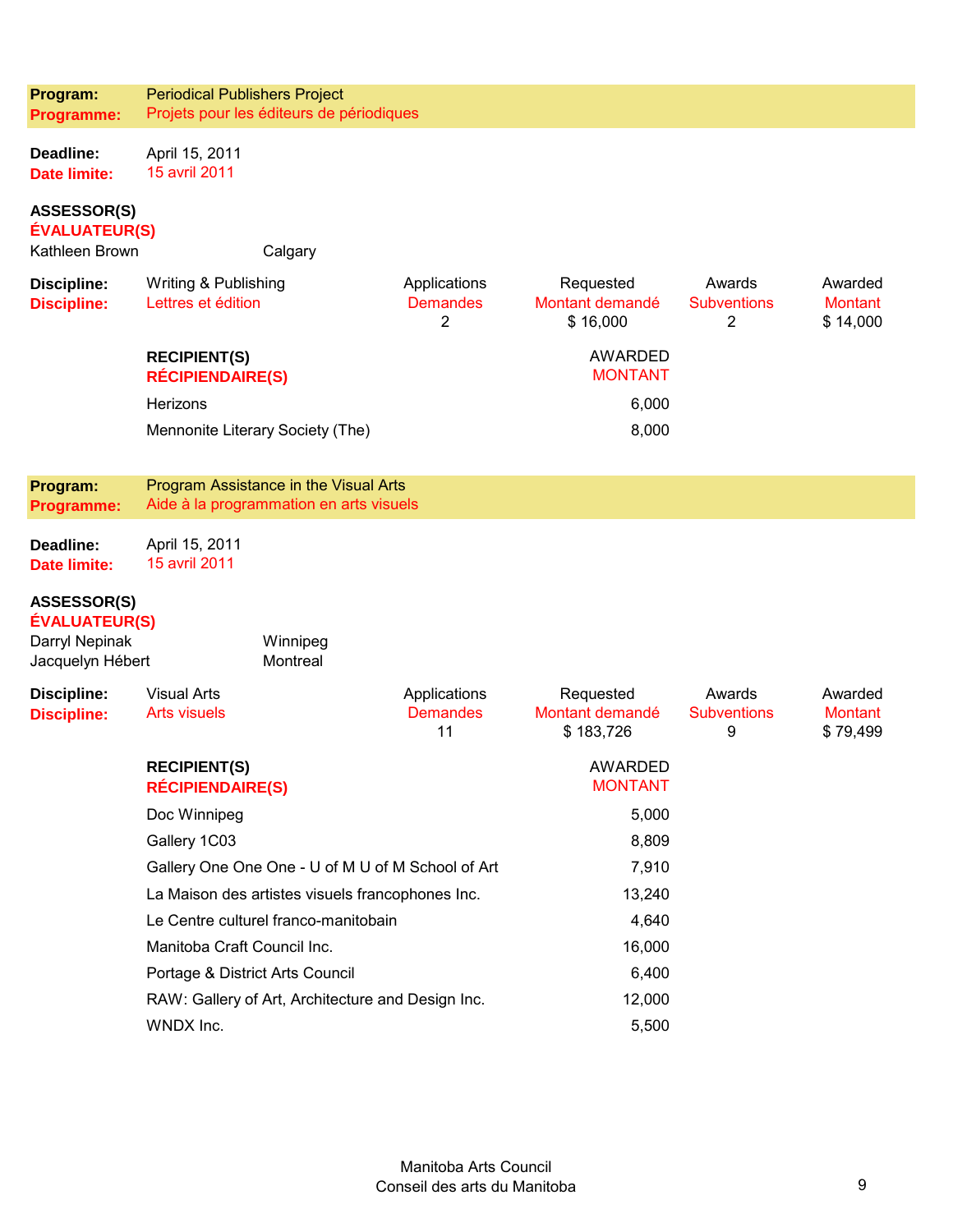| Program:          | <b>Theatre Production</b>  |
|-------------------|----------------------------|
| <b>Programme:</b> | Représentations théâtrales |

| <b>Deadline:</b>    | September 1, 2011 |
|---------------------|-------------------|
| <b>Date limite:</b> | 1 septembre 2011  |

# **ASSESSOR(S)**

### **ÉVALUATEUR(S)**

| <b>Bruce McManus</b> | Winnipeg |
|----------------------|----------|
| Ann Hodges           | Winnipeg |
| Sonia Norris         | Toronto  |

| <b>Discipline:</b> | Theatre                         | Applications    | Requested       | Awards             | Awarded  |
|--------------------|---------------------------------|-----------------|-----------------|--------------------|----------|
| <b>Discipline:</b> | <b>Théâtre</b>                  | <b>Demandes</b> | Montant demandé | <b>Subventions</b> | Montant  |
|                    |                                 | 16              | \$189,860       |                    | \$50,000 |
|                    | <b>RECIPIENT(S)</b>             |                 | <b>AWARDED</b>  |                    |          |
|                    | <b>RÉCIPIENDAIRE(S)</b>         |                 | <b>MONTANT</b>  |                    |          |
|                    | Echo Theatre                    |                 | 5,000           |                    |          |
|                    | <b>Rory Runnells</b>            |                 | 3,000           |                    |          |
|                    | Squeezebox Mama                 |                 | 5,000           |                    |          |
|                    | Théâtre Vice Versa Theatre      |                 | 7,000           |                    |          |
|                    | <b>White Rabbit Productions</b> |                 | 10,000          |                    |          |
|                    | <b>Winnipeg Studio Theatre</b>  |                 | 10,000          |                    |          |
|                    | out of line theatre co-op Inc.  |                 | 10,000          |                    |          |
|                    |                                 |                 |                 |                    |          |

| <b>Deadline:</b>    | March 1, 2011 |
|---------------------|---------------|
| <b>Date limite:</b> | 1 mars 2011   |

# **ASSESSOR(S)**

| EVALUATEUR(S)     |          |
|-------------------|----------|
| Shawna Dempsey    | Winnipeg |
| Spencer Duncanson | Winnipeg |

| Discipline:<br><b>Discipline:</b> | Theatre<br>Théâtre                                         | Applications<br><b>Demandes</b><br>16 | Requested<br>Montant demandé<br>\$130,000 | Awards<br><b>Subventions</b><br>6 | Awarded<br>Montant<br>\$50,000 |
|-----------------------------------|------------------------------------------------------------|---------------------------------------|-------------------------------------------|-----------------------------------|--------------------------------|
|                                   | <b>RECIPIENT(S)</b><br><b>RÉCIPIENDAIRE(S)</b>             |                                       | AWARDED<br><b>MONTANT</b>                 |                                   |                                |
|                                   | Jacqueline Loewen                                          |                                       | 3,000                                     |                                   |                                |
|                                   | Jennifer Fewchuk                                           |                                       | 4,000                                     |                                   |                                |
|                                   | Little Theatre of the Gray Goose                           |                                       | 12,000                                    |                                   |                                |
|                                   | Sarasvati Dramatic Theatre Productions & Repertory<br>Inc. |                                       | 13,000                                    |                                   |                                |
|                                   | The Islands Collective                                     |                                       | 14,000                                    |                                   |                                |
|                                   | <b>Winnipeg Studio Theatre</b>                             |                                       | 4,000                                     |                                   |                                |
|                                   |                                                            |                                       |                                           |                                   |                                |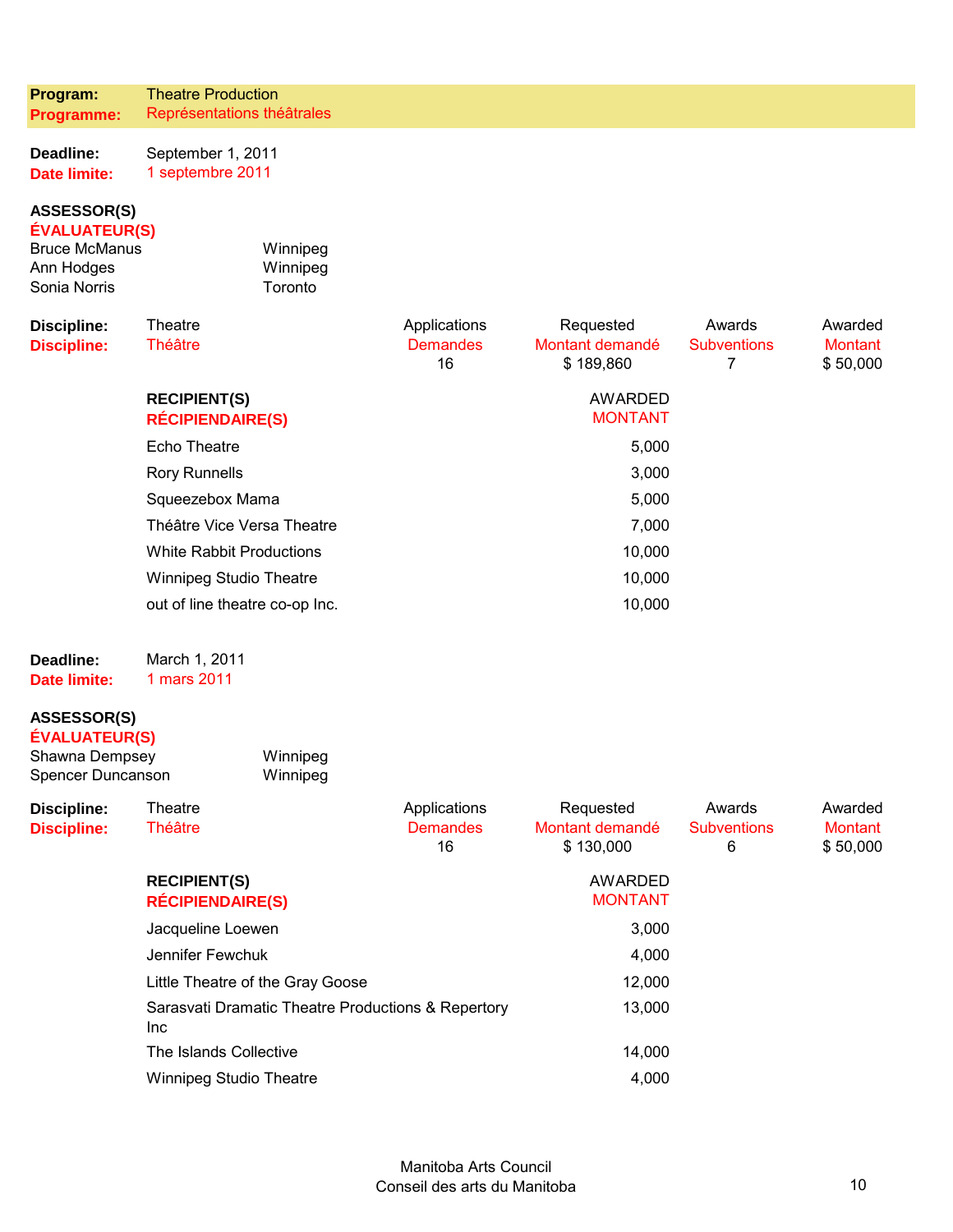| Program:                                                                                                                                       |                                                | <b>Two Year Dance Creation Production</b>            |                                      |                                          |                                   |                                       |
|------------------------------------------------------------------------------------------------------------------------------------------------|------------------------------------------------|------------------------------------------------------|--------------------------------------|------------------------------------------|-----------------------------------|---------------------------------------|
| Programme:                                                                                                                                     |                                                | Subvention danse de deux ans - création/production   |                                      |                                          |                                   |                                       |
| Deadline:<br><b>Date limite:</b>                                                                                                               | March 15, 2011<br>15 mars 2011                 |                                                      |                                      |                                          |                                   |                                       |
| <b>ASSESSOR(S)</b><br><b>ÉVALUATEUR(S)</b><br>Andrea Jane Gunnlaugson<br><b>Claire Marchand</b>                                                |                                                | Delta<br>Winnipeg                                    |                                      |                                          |                                   |                                       |
| <b>Discipline:</b><br><b>Discipline:</b>                                                                                                       | Dance<br><b>Danse</b>                          |                                                      | Applications<br><b>Demandes</b><br>2 | Requested<br>Montant demandé<br>\$45,000 | Awards<br><b>Subventions</b><br>2 | Awarded<br><b>Montant</b><br>\$40,000 |
|                                                                                                                                                | <b>RECIPIENT(S)</b><br><b>RÉCIPIENDAIRE(S)</b> |                                                      |                                      | AWARDED<br><b>MONTANT</b>                |                                   |                                       |
|                                                                                                                                                |                                                | <b>Gearshifting Performance Works</b>                |                                      | 20,000                                   |                                   |                                       |
|                                                                                                                                                | Young Lungs Dance Exchange                     |                                                      |                                      | 20,000                                   |                                   |                                       |
|                                                                                                                                                |                                                |                                                      |                                      |                                          |                                   |                                       |
| Program:                                                                                                                                       | <b>Two Year Music Production</b>               |                                                      |                                      |                                          |                                   |                                       |
| <b>Programme:</b>                                                                                                                              |                                                | Subvention musique de deux ans - série de spectacles |                                      |                                          |                                   |                                       |
|                                                                                                                                                |                                                |                                                      |                                      |                                          |                                   |                                       |
| Deadline:                                                                                                                                      | March 15, 2011                                 |                                                      |                                      |                                          |                                   |                                       |
| <b>Date limite:</b>                                                                                                                            | 15 mars 2011                                   |                                                      |                                      |                                          |                                   |                                       |
| <b>ASSESSOR(S)</b><br><b>ÉVALUATEUR(S)</b><br>Maxim Antoshin<br><b>Kristel Peters</b><br><b>Walle Larsson</b><br><b>Ginette Lavack Walters</b> |                                                | <b>Bethune</b><br>Winnipeg<br>Winnipeg<br>Winnipeg   |                                      |                                          |                                   |                                       |
| <b>Discipline:</b><br><b>Discipline:</b>                                                                                                       | Music<br><b>Musique</b>                        |                                                      | Applications<br><b>Demandes</b><br>1 | Requested<br>Montant demandé<br>\$20,000 | Awards<br><b>Subventions</b><br>1 | Awarded<br><b>Montant</b><br>\$20,000 |
|                                                                                                                                                | <b>RECIPIENT(S)</b><br><b>RÉCIPIENDAIRE(S)</b> |                                                      |                                      | <b>AWARDED</b><br><b>MONTANT</b>         |                                   |                                       |
|                                                                                                                                                | Camerata Nova                                  |                                                      |                                      | 20,000                                   |                                   |                                       |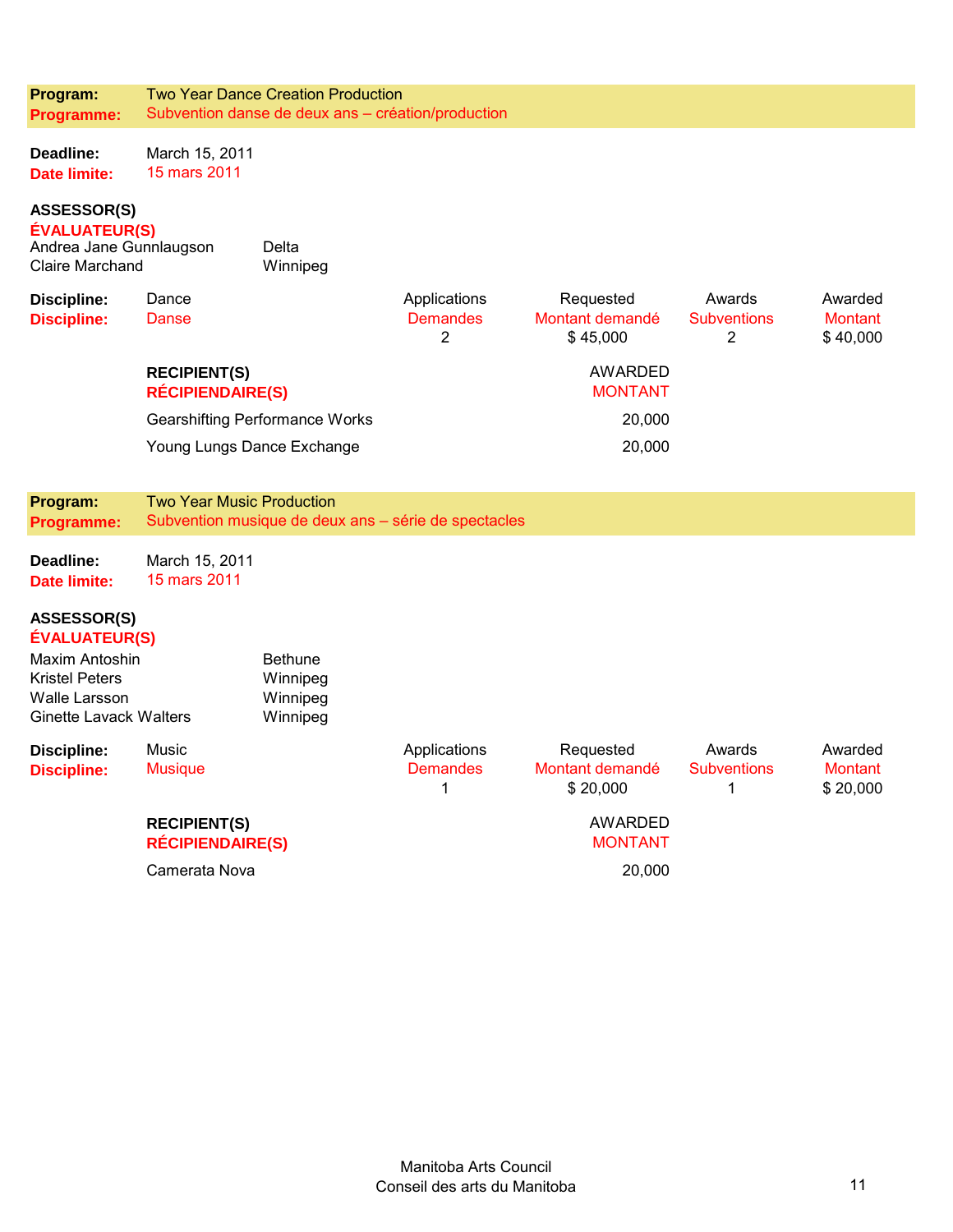## **Touring Grants Subventions pour tournées**

| Program:<br>Programme:                                                                                  | <b>Touring Grants (Organizations)</b>          | Subventions aux organismes en tournée  |                                      |                                           |                                                |                                        |  |
|---------------------------------------------------------------------------------------------------------|------------------------------------------------|----------------------------------------|--------------------------------------|-------------------------------------------|------------------------------------------------|----------------------------------------|--|
|                                                                                                         |                                                |                                        |                                      |                                           |                                                |                                        |  |
| Deadline:<br><b>Date limite:</b>                                                                        | March 15, 2011<br>15 mars 2011                 |                                        |                                      |                                           |                                                |                                        |  |
| <b>ASSESSOR(S)</b><br><b>ÉVALUATEUR(S)</b><br>Mariam Bernstein<br><b>Crystal Kolt</b><br>Nick Kowalchuk |                                                | Winnipeg<br>Flin Flon<br>Winnipeg      |                                      |                                           |                                                |                                        |  |
| <b>Discipline:</b><br><b>Discipline:</b>                                                                | Dance<br>Danse                                 |                                        | Applications<br><b>Demandes</b><br>2 | Requested<br>Montant demandé<br>\$32,000  | Awards<br><b>Subventions</b><br>$\overline{2}$ | Awarded<br><b>Montant</b><br>\$23,000  |  |
|                                                                                                         | <b>RECIPIENT(S)</b><br><b>RÉCIPIENDAIRE(S)</b> |                                        |                                      | <b>AWARDED</b><br><b>MONTANT</b>          |                                                |                                        |  |
|                                                                                                         | Royal Winnipeg Ballet                          |                                        |                                      | 15,000                                    |                                                |                                        |  |
|                                                                                                         | Royal Winnipeg Ballet School                   |                                        |                                      | 8,000                                     |                                                |                                        |  |
| <b>Discipline:</b><br><b>Discipline:</b>                                                                | Music<br><b>Musique</b>                        |                                        | Applications<br><b>Demandes</b><br>4 | Requested<br>Montant demandé<br>\$113,300 | Awards<br><b>Subventions</b><br>4              | Awarded<br><b>Montant</b><br>\$89,000  |  |
|                                                                                                         | <b>RECIPIENT(S)</b><br><b>RÉCIPIENDAIRE(S)</b> |                                        |                                      | <b>AWARDED</b><br><b>MONTANT</b>          |                                                |                                        |  |
|                                                                                                         | The Winnipeg Singers                           |                                        |                                      | 4,000                                     |                                                |                                        |  |
|                                                                                                         | <b>Winnipeg Chamber Music Society</b>          |                                        |                                      | 5,000                                     |                                                |                                        |  |
|                                                                                                         | Winnipeg Jazz Orchestra Inc.                   |                                        |                                      | 8,000                                     |                                                |                                        |  |
|                                                                                                         |                                                | Winnipeg Symphony Orchestra Inc.       |                                      | 72,000                                    |                                                |                                        |  |
| <b>Discipline:</b><br><b>Discipline:</b>                                                                | Theatre<br><b>Théâtre</b>                      |                                        | Applications<br><b>Demandes</b><br>5 | Requested<br>Montant demandé<br>\$241,000 | Awards<br><b>Subventions</b><br>5              | Awarded<br><b>Montant</b><br>\$207,000 |  |
|                                                                                                         | <b>RECIPIENT(S)</b><br><b>RÉCIPIENDAIRE(S)</b> |                                        |                                      | <b>AWARDED</b><br><b>MONTANT</b>          |                                                |                                        |  |
|                                                                                                         | Le Théâtre du Grand Cercle                     |                                        |                                      | 13,000                                    |                                                |                                        |  |
|                                                                                                         | Manitoba Theatre Centre                        |                                        |                                      | 50,000                                    |                                                |                                        |  |
|                                                                                                         |                                                | Manitoba Theatre for Young People Inc. |                                      | 93,000                                    |                                                |                                        |  |
|                                                                                                         | Prairie Theatre Exchange Inc.                  |                                        |                                      | 44,000                                    |                                                |                                        |  |
|                                                                                                         | Shakespeare in the Ruins Inc.                  |                                        |                                      | 7,000                                     |                                                |                                        |  |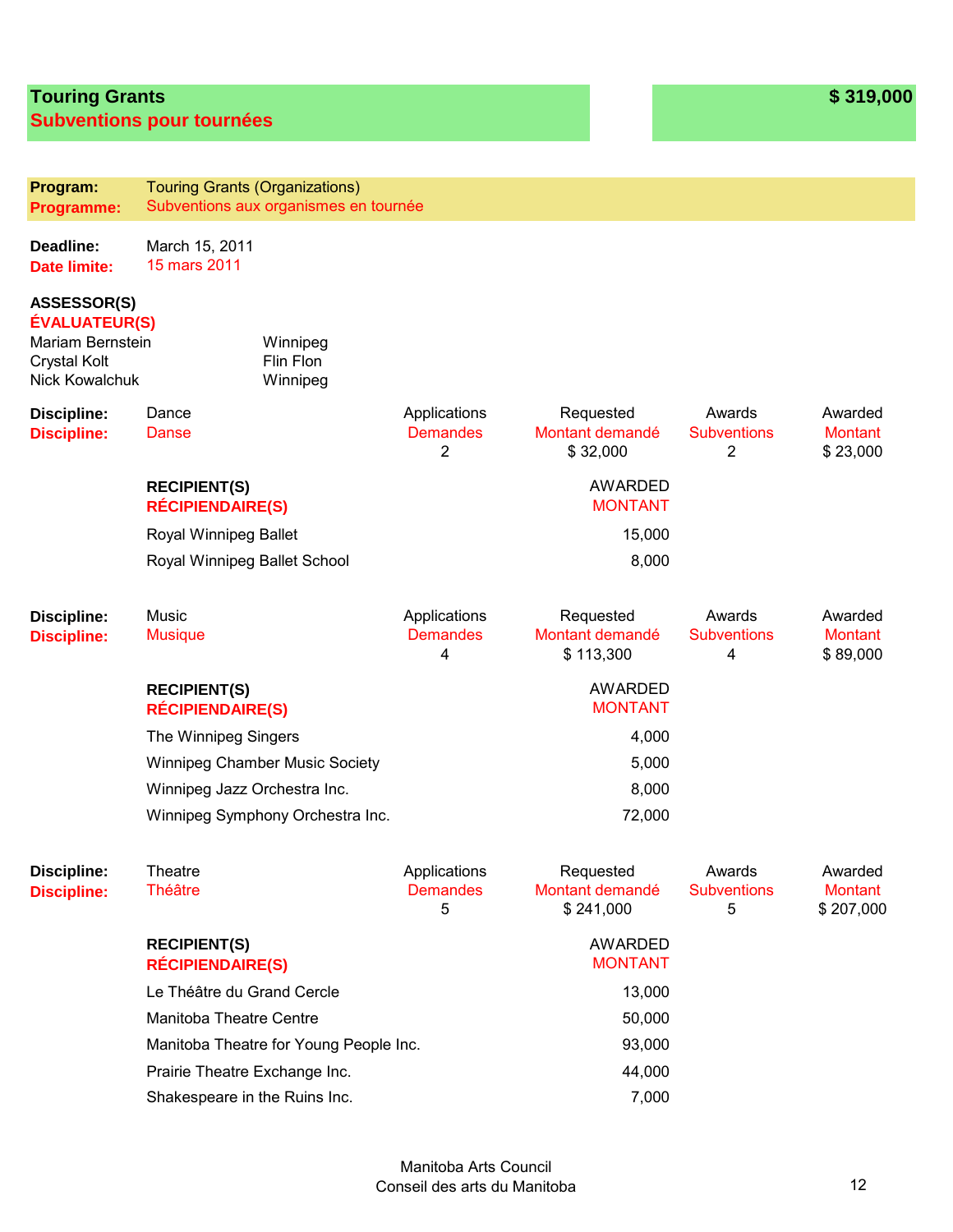|                                          | <b>Grants to Individuals</b><br><b>Subventions aux artistes individuels</b>                    |                                      |                                          |                                   | \$983,321                             |
|------------------------------------------|------------------------------------------------------------------------------------------------|--------------------------------------|------------------------------------------|-----------------------------------|---------------------------------------|
|                                          | <b>Professional Development Grants</b><br><b>Subventions de perfectionnement professionnel</b> |                                      |                                          |                                   | \$232,413                             |
| Program:<br><b>Programme:</b>            | <b>Competitions &amp; Prizes</b><br><b>Concours et Prix</b>                                    |                                      |                                          |                                   |                                       |
| Deadline:<br>Date limite:                | February 1, 2012<br>1 février 2012                                                             |                                      |                                          |                                   |                                       |
| <b>Discipline:</b><br><b>Discipline:</b> | Music<br><b>Musique</b>                                                                        | Applications<br><b>Demandes</b><br>6 | Requested<br>Montant demandé<br>\$31.750 | Awards<br><b>Subventions</b><br>6 | Awarded<br><b>Montant</b><br>\$22.500 |

|                                                | U | <b>PU.LOU</b>             | v | <b>U LL,UUU</b> |
|------------------------------------------------|---|---------------------------|---|-----------------|
| <b>RECIPIENT(S)</b><br><b>RÉCIPIENDAIRE(S)</b> |   | AWARDED<br><b>MONTANT</b> |   |                 |
| Associated Manitoba Arts Festivals             |   | 3,500                     |   |                 |
| <b>Canadian Music Competitions</b>             |   | 2,000                     |   |                 |
| Eckhardt-Gramatté National Music Competition   |   | 11,000                    |   |                 |
| Manitoba Band Association Inc.                 |   | 2,000                     |   |                 |
| Manitoba Choral Association                    |   | 1,000                     |   |                 |
| Women's Musical Club of Winnipeg               |   | 3,000                     |   |                 |
|                                                |   |                           |   |                 |

#### **Program: Programme:**  Readings by Manitoba Writers Lectures par des auteurs du Manitoba

**Deadline: Date limite:**  March 31, 2012 31 mars 2012

| <b>Discipline:</b><br><b>Discipline:</b> | Writing & Publishing<br>Lettres et édition     | Applications<br><b>Demandes</b><br>47 | Requested<br>Montant demandé<br>\$32,163 | Awards<br><b>Subventions</b><br>45 | Awarded<br>Montant<br>\$22,884 |
|------------------------------------------|------------------------------------------------|---------------------------------------|------------------------------------------|------------------------------------|--------------------------------|
|                                          | <b>RECIPIENT(S)</b><br><b>RÉCIPIENDAIRE(S)</b> |                                       | AWARDED<br><b>MONTANT</b>                |                                    |                                |
|                                          | Andreas Oertel                                 |                                       | 247                                      |                                    |                                |
|                                          | Aqua Books                                     |                                       | 300                                      |                                    |                                |
|                                          | Aqua Books                                     |                                       | 1,350                                    |                                    |                                |
|                                          | Ariel Gordon                                   |                                       | 150                                      |                                    |                                |
|                                          | Armin Wiebe                                    |                                       | 300                                      |                                    |                                |
|                                          | <b>Bill Stilwell</b>                           |                                       | 600                                      |                                    |                                |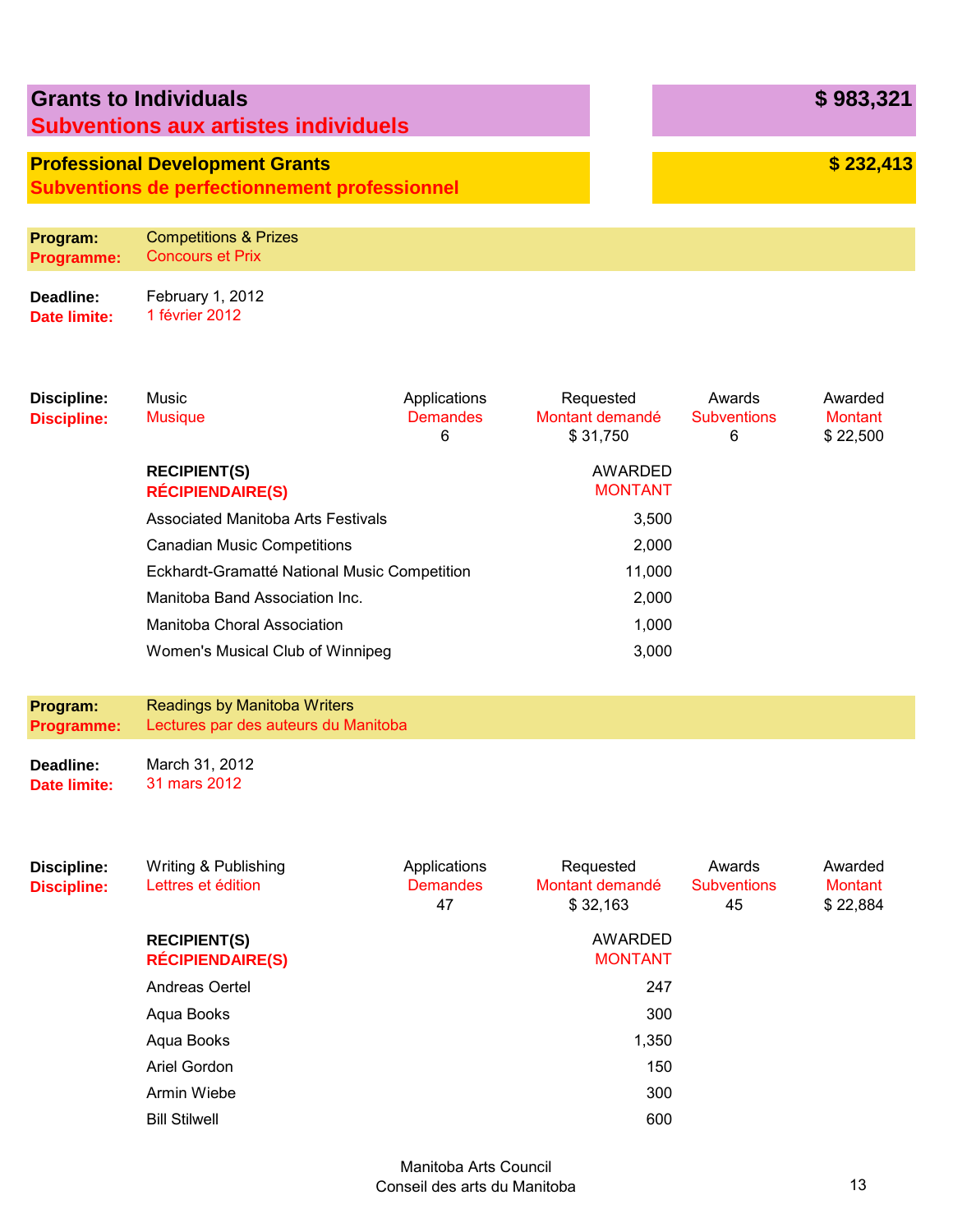| <b>Bill Stilwell</b>                              | 300   |
|---------------------------------------------------|-------|
| <b>Bill Stilwell</b>                              | 450   |
| <b>Bill Stilwell</b>                              | 240   |
| Brandon Folk, Music and Art Society               | 1,650 |
| <b>Canadian Mennonite University</b>              | 750   |
| Canadian Mennonite University                     | 600   |
| Colleen Sydor                                     | 150   |
| <b>Craig Russell</b>                              | 267   |
| <b>Craig Russell</b>                              | 300   |
| Daniel McLellan                                   | 450   |
| Daniel McLellan                                   | 300   |
| Daniel McLellan                                   | 300   |
| Deborah Delaronde-Falk                            | 319   |
| Deborah Delaronde-Falk                            | 211   |
| Deborah Delaronde-Falk                            | 150   |
| Eva Wiseman                                       | 150   |
| Eva Wiseman                                       | 150   |
| Gordon Portman                                    | 200   |
| <b>Grant Anderson</b>                             | 500   |
| John Baillie                                      | 150   |
| John Toone                                        | 300   |
| John Toone                                        | 300   |
| Larry Verstraete                                  | 300   |
| Larry Verstraete                                  | 300   |
| Manitoba Writers' Guild Inc.                      | 1,600 |
| Margaret Shaw-MacKinnon                           | 750   |
| Margaret Shaw-MacKinnon                           | 300   |
| Prairie Fire Press Inc.                           | 450   |
| RAW: Gallery of Art, Architecture and Design Inc. | 450   |
| Rob Keough                                        | 300   |
| Ron Romanowski                                    | 150   |
| Ron Romanowski                                    | 150   |
| Ron Romanowski                                    | 150   |
| Sarah Yates                                       | 300   |
| Susan Rocan                                       | 150   |
| Winnipeg International Children's Festival Inc.   | 1,200 |
| Winnipeg International Writers' Festival          | 4,000 |
| Writers' Collective of Winnipeg                   | 450   |
| Writers' Collective of Winnipeg                   | 750   |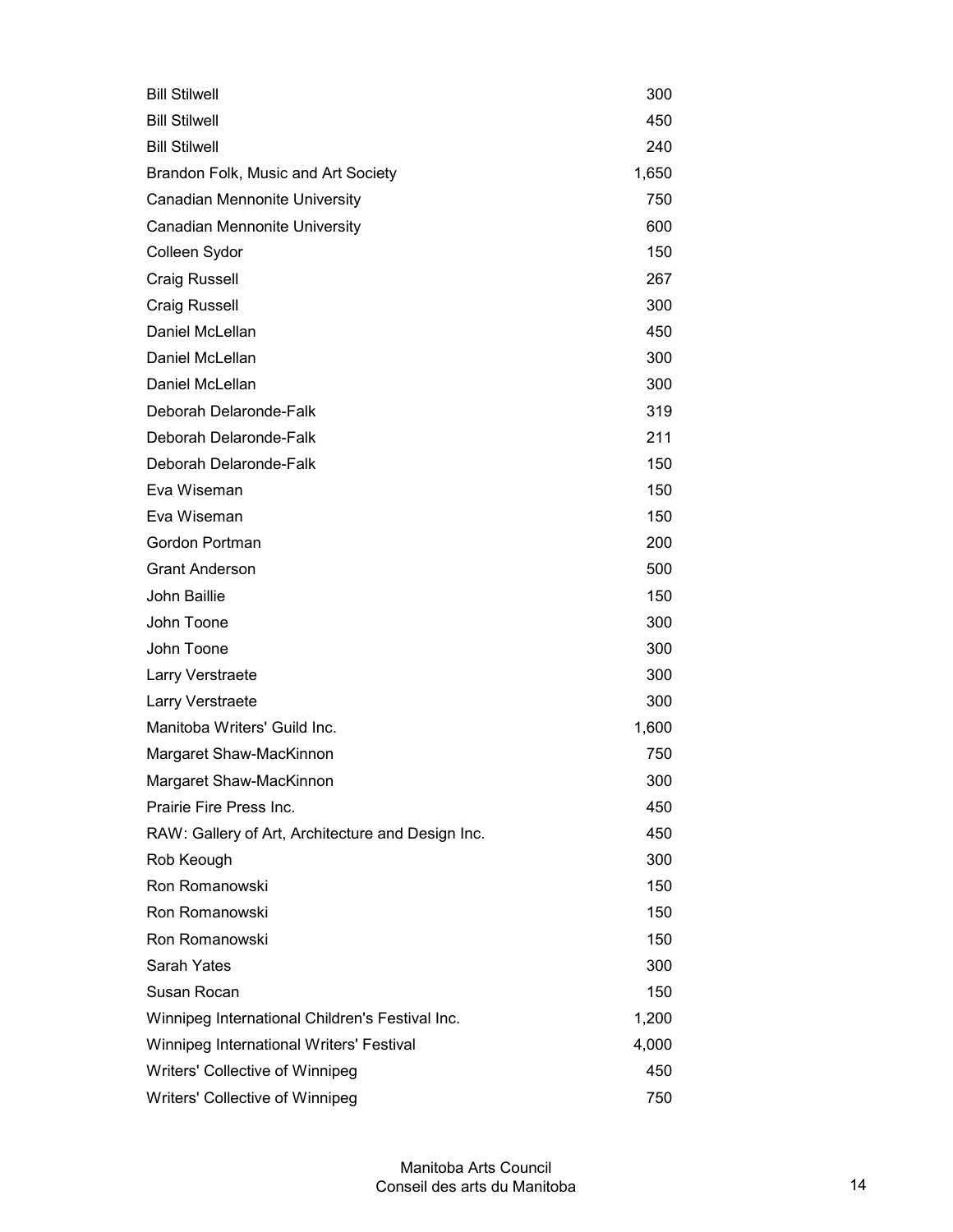| Program:                                                                                                                            | <b>Student Bursaries</b>                       |                                                          |                                       |                                          |                                    |                                       |
|-------------------------------------------------------------------------------------------------------------------------------------|------------------------------------------------|----------------------------------------------------------|---------------------------------------|------------------------------------------|------------------------------------|---------------------------------------|
| Programme:                                                                                                                          | Bourses d'études                               |                                                          |                                       |                                          |                                    |                                       |
| Deadline:<br><b>Date limite:</b>                                                                                                    | June 1, 2011<br>1 juin 2011                    |                                                          |                                       |                                          |                                    |                                       |
| <b>ASSESSOR(S)</b><br><b>ÉVALUATEUR(S)</b><br><b>Brenda Hasiuk</b><br>Laurie Lam<br>Divya Mehra<br>Freya Olafson<br>Karen Sunabacka |                                                | Winnipeg<br>Winnipeg<br>Winnipeg<br>Winnipeg<br>Winnipeg |                                       |                                          |                                    |                                       |
| <b>Discipline:</b><br><b>Discipline:</b>                                                                                            | Dance<br><b>Danse</b>                          |                                                          | Applications<br><b>Demandes</b><br>15 | Requested<br>Montant demandé<br>\$33,000 | Awards<br><b>Subventions</b><br>9  | Awarded<br><b>Montant</b><br>\$21,000 |
|                                                                                                                                     | <b>RECIPIENT(S)</b><br><b>RÉCIPIENDAIRE(S)</b> |                                                          |                                       | <b>AWARDED</b><br><b>MONTANT</b>         |                                    |                                       |
|                                                                                                                                     | Ardley Zozobrado                               |                                                          |                                       | 2,000                                    |                                    |                                       |
|                                                                                                                                     | Erin Brennan                                   |                                                          |                                       | 3,000                                    |                                    |                                       |
|                                                                                                                                     | James Thomson Kacki                            |                                                          |                                       | 2,000                                    |                                    |                                       |
|                                                                                                                                     | Janelle Hacault                                |                                                          |                                       | 2,000                                    |                                    |                                       |
|                                                                                                                                     | <b>Kelsey Todd</b>                             |                                                          |                                       | 2,000                                    |                                    |                                       |
|                                                                                                                                     | Rachelle Bourget                               |                                                          |                                       | 2,000                                    |                                    |                                       |
|                                                                                                                                     | Sarah Helmer                                   |                                                          |                                       | 2,000                                    |                                    |                                       |
|                                                                                                                                     | Tanja Woloshen                                 |                                                          |                                       | 3,000                                    |                                    |                                       |
|                                                                                                                                     | Tarina Paquin                                  |                                                          |                                       | 3,000                                    |                                    |                                       |
| <b>Discipline:</b><br><b>Discipline:</b>                                                                                            | Music<br><b>Musique</b>                        |                                                          | Applications<br><b>Demandes</b><br>33 | Requested<br>Montant demandé<br>\$95,626 | Awards<br><b>Subventions</b><br>14 | Awarded<br><b>Montant</b><br>\$40,000 |
|                                                                                                                                     | <b>RECIPIENT(S)</b><br><b>RÉCIPIENDAIRE(S)</b> |                                                          |                                       | <b>AWARDED</b><br><b>MONTANT</b>         |                                    |                                       |
|                                                                                                                                     | <b>Andrew Quiring</b>                          |                                                          |                                       | 4,000                                    |                                    |                                       |
|                                                                                                                                     | Cameron McPhail                                |                                                          |                                       | 4,000                                    |                                    |                                       |
|                                                                                                                                     | <b>Everett Hopfner</b>                         |                                                          |                                       | 4,000                                    |                                    |                                       |
|                                                                                                                                     | Gillian Carrabre                               |                                                          |                                       | 2,000                                    |                                    |                                       |
|                                                                                                                                     | Jari Piper                                     |                                                          |                                       | 2,000                                    |                                    |                                       |
|                                                                                                                                     | Joshua Peters                                  |                                                          |                                       | 2,000                                    |                                    |                                       |
|                                                                                                                                     | Kerry DuWors                                   |                                                          |                                       | 4,000                                    |                                    |                                       |
|                                                                                                                                     | Lara Secord-Haid                               |                                                          |                                       | 4,000                                    |                                    |                                       |
|                                                                                                                                     | Luke Nickel                                    |                                                          |                                       | 3,000                                    |                                    |                                       |
|                                                                                                                                     | Luke Sellick                                   |                                                          |                                       | 2,000                                    |                                    |                                       |
|                                                                                                                                     | Madeline Hildebrand                            |                                                          |                                       | 3,000                                    |                                    |                                       |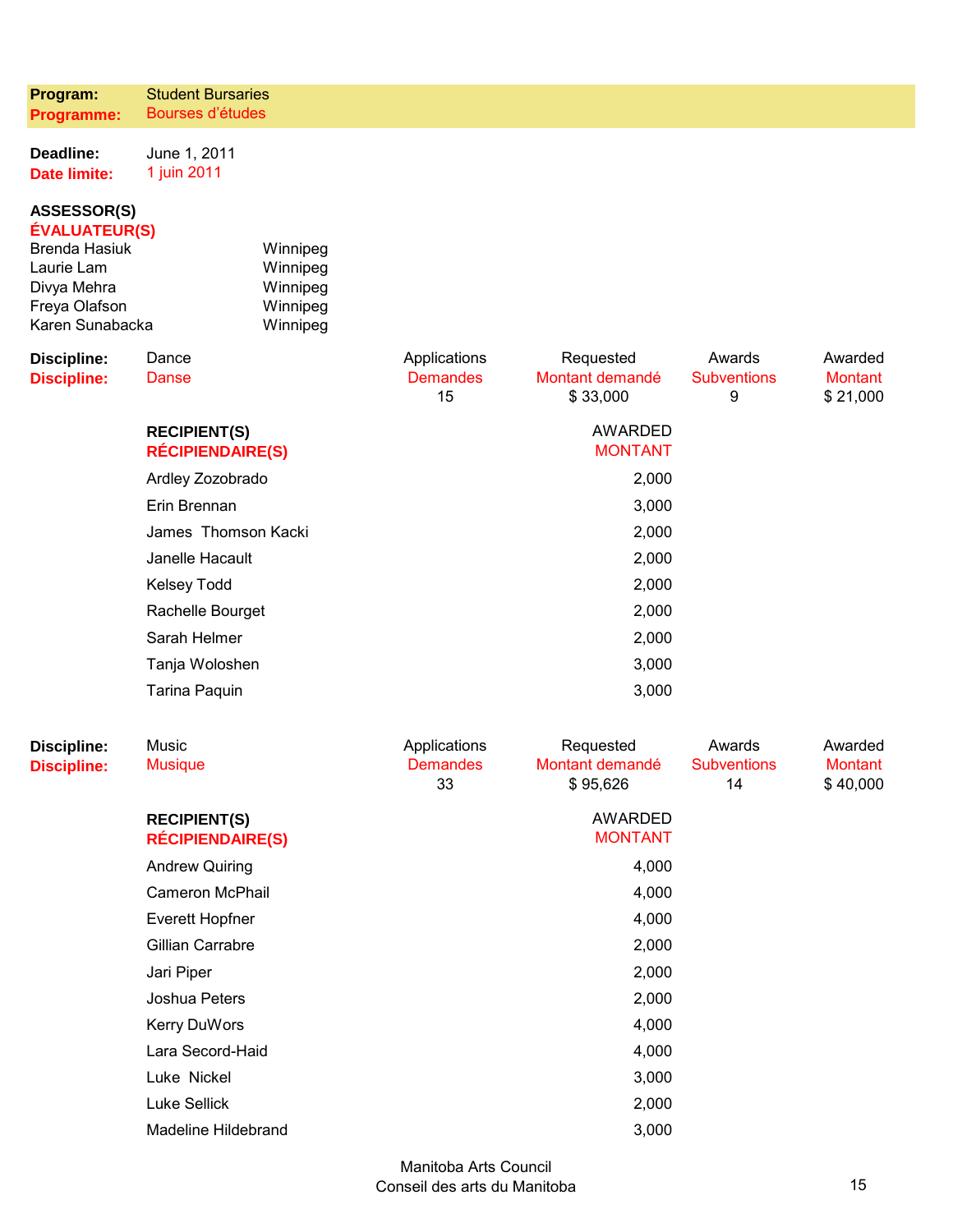| Matthew Brooks         | 2.000 |
|------------------------|-------|
| <b>Matthew Packer</b>  | 2.000 |
| Niall Bakkestad-Legare | 2.000 |

| <b>Discipline:</b><br><b>Discipline:</b> | Theatre<br><b>Théâtre</b>                      | Applications<br><b>Demandes</b><br>10             | Requested<br>Montant demandé<br>\$25,000 | Awards<br><b>Subventions</b><br>6 | Awarded<br><b>Montant</b><br>\$17,000 |
|------------------------------------------|------------------------------------------------|---------------------------------------------------|------------------------------------------|-----------------------------------|---------------------------------------|
|                                          | <b>RECIPIENT(S)</b><br><b>RÉCIPIENDAIRE(S)</b> |                                                   | <b>AWARDED</b><br><b>MONTANT</b>         |                                   |                                       |
|                                          | Andrea Houssin                                 |                                                   | 2,000                                    |                                   |                                       |
|                                          | Frances Koncan                                 |                                                   | 4,000                                    |                                   |                                       |
|                                          | Jennica Grienke                                |                                                   | 2,000                                    |                                   |                                       |
|                                          | Jessy Ardern                                   |                                                   | 2,000                                    |                                   |                                       |
|                                          | Kendra Jones                                   |                                                   | 4,000                                    |                                   |                                       |
|                                          | Priscilla Yakielashek                          |                                                   | 3,000                                    |                                   |                                       |
| <b>Discipline:</b><br><b>Discipline:</b> | <b>Visual Arts</b><br><b>Arts visuels</b>      | Applications<br><b>Demandes</b><br>24             | Requested<br>Montant demandé<br>\$65,000 | Awards<br><b>Subventions</b><br>6 | Awarded<br><b>Montant</b><br>\$17,000 |
|                                          | <b>RECIPIENT(S)</b><br><b>RÉCIPIENDAIRE(S)</b> |                                                   | <b>AWARDED</b><br><b>MONTANT</b>         |                                   |                                       |
|                                          | Andrew Harwood                                 |                                                   | 3,000                                    |                                   |                                       |
|                                          | Jaimie Isaac                                   |                                                   | 3,000                                    |                                   |                                       |
|                                          | <b>Matthew Gardiner</b>                        |                                                   | 3,000                                    |                                   |                                       |
|                                          | Ray Fenwick                                    |                                                   | 3,000                                    |                                   |                                       |
|                                          | Rebecca Robinson                               |                                                   | 2,000                                    |                                   |                                       |
|                                          | Sheila Spence                                  |                                                   | 3,000                                    |                                   |                                       |
| <b>Discipline:</b><br><b>Discipline:</b> | Film/Video<br>Film et vidéo                    | Applications<br><b>Demandes</b><br>$\overline{c}$ | Requested<br>Montant demandé<br>\$6,000  | Awards<br><b>Subventions</b><br>0 |                                       |
| <b>Discipline:</b><br><b>Discipline:</b> | Writing & Publishing<br>Lettres et édition     | Applications<br><b>Demandes</b><br>2              | Requested<br>Montant demandé<br>\$4,000  | Awards<br><b>Subventions</b><br>0 |                                       |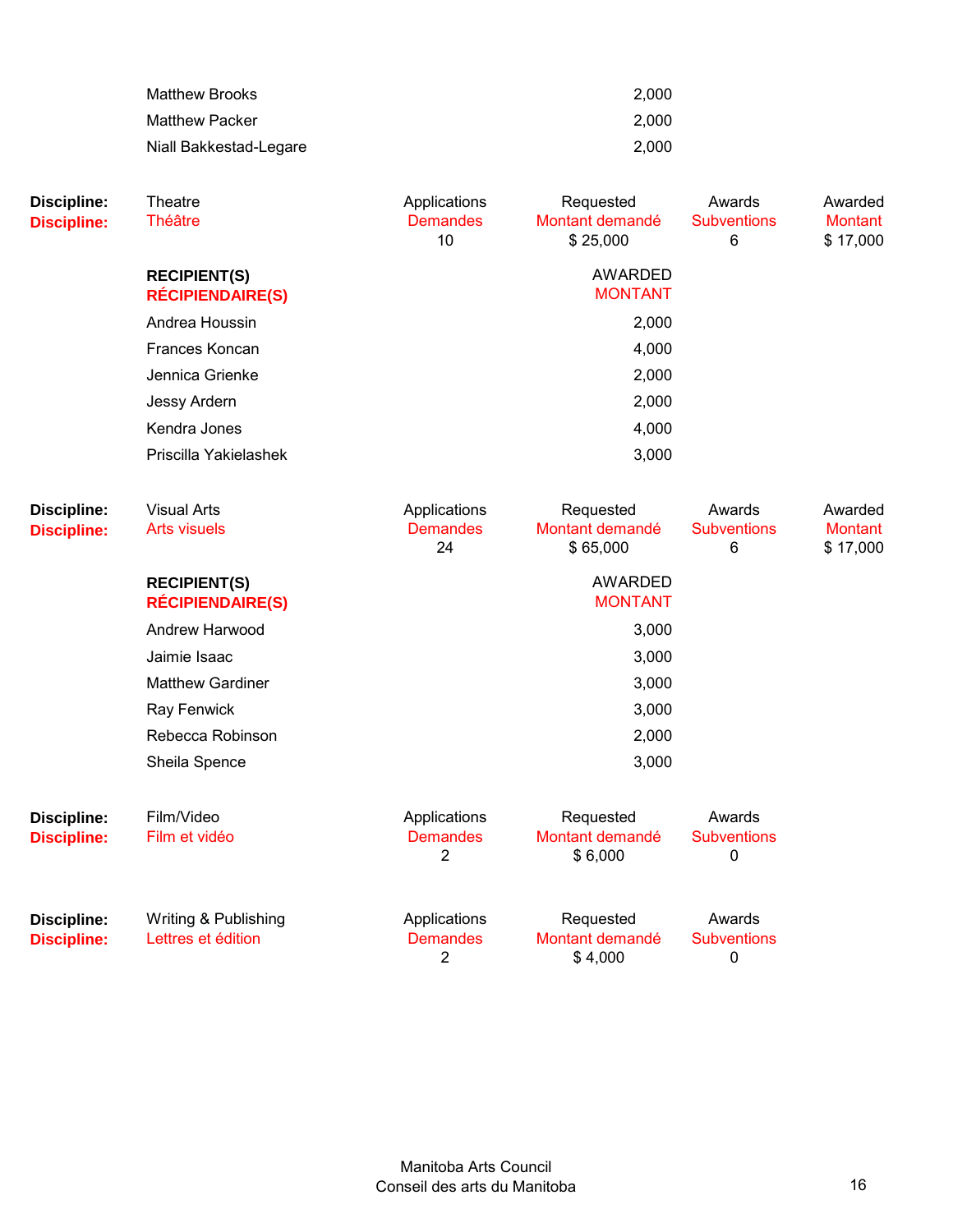**Program: Programme:**  Travel/Professional Development Projets de voyage ou de perfectionnement professionnel

**Deadline: Date limite:**  March 31, 2012 31 mars 2012

| <b>Discipline:</b><br><b>Discipline:</b> | Dance<br><b>Danse</b>                          | Applications<br><b>Demandes</b><br>13 | Requested<br>Montant demandé<br>\$16,690 | Awards<br><b>Subventions</b><br>11 | Awarded<br><b>Montant</b><br>\$11,585 |
|------------------------------------------|------------------------------------------------|---------------------------------------|------------------------------------------|------------------------------------|---------------------------------------|
|                                          | <b>RECIPIENT(S)</b><br><b>RÉCIPIENDAIRE(S)</b> |                                       | <b>AWARDED</b><br><b>MONTANT</b>         |                                    |                                       |
|                                          | Claire Hardy                                   |                                       | 900                                      |                                    |                                       |
|                                          | Elizabeth Cooper                               |                                       | 1,200                                    |                                    |                                       |
|                                          | Emma Rose                                      |                                       | 1,200                                    |                                    |                                       |
|                                          | Freya Olafson                                  |                                       | 900                                      |                                    |                                       |
|                                          | Jolene Bailie                                  |                                       | 1,200                                    |                                    |                                       |
|                                          | Kayla Henry                                    |                                       | 810                                      |                                    |                                       |
|                                          | <b>Kurt Werner</b>                             |                                       | 1,000                                    |                                    |                                       |
|                                          | Ming Hon                                       |                                       | 1,300                                    |                                    |                                       |
|                                          | Pedro Colon                                    |                                       | 1,275                                    |                                    |                                       |
|                                          | Stephanie Ballard                              |                                       | 1,200                                    |                                    |                                       |
|                                          | <b>Tristan Dobrowney</b>                       |                                       | 600                                      |                                    |                                       |
| <b>Discipline:</b><br><b>Discipline:</b> | Music<br><b>Musique</b>                        | Applications<br><b>Demandes</b><br>16 | Requested<br>Montant demandé<br>\$20,293 | Awards<br><b>Subventions</b><br>11 | Awarded<br><b>Montant</b><br>\$10,635 |
|                                          | <b>RECIPIENT(S)</b><br><b>RÉCIPIENDAIRE(S)</b> |                                       | <b>AWARDED</b><br><b>MONTANT</b>         |                                    |                                       |
|                                          | Bruce W. Okrainec                              |                                       | 1,000                                    |                                    |                                       |
|                                          | Carrie Hall                                    |                                       | 1,350                                    |                                    |                                       |
|                                          | Daryn Bond                                     |                                       | 1,000                                    |                                    |                                       |
|                                          | Diana McIntosh                                 |                                       | 310                                      |                                    |                                       |
|                                          | Jan van der Hooft                              |                                       | 1,000                                    |                                    |                                       |
|                                          | Jennilee Martineau                             |                                       | 1,500                                    |                                    |                                       |
|                                          | Jessica Strong                                 |                                       | 1,275                                    |                                    |                                       |
|                                          | Josée Vaillancourt                             |                                       | 900                                      |                                    |                                       |
|                                          | Leanne Zacharias                               |                                       | 850                                      |                                    |                                       |
|                                          | Lubomyr Melnyk                                 |                                       | 1,100                                    |                                    |                                       |
|                                          | Megumi M. Masaki                               |                                       | 350                                      |                                    |                                       |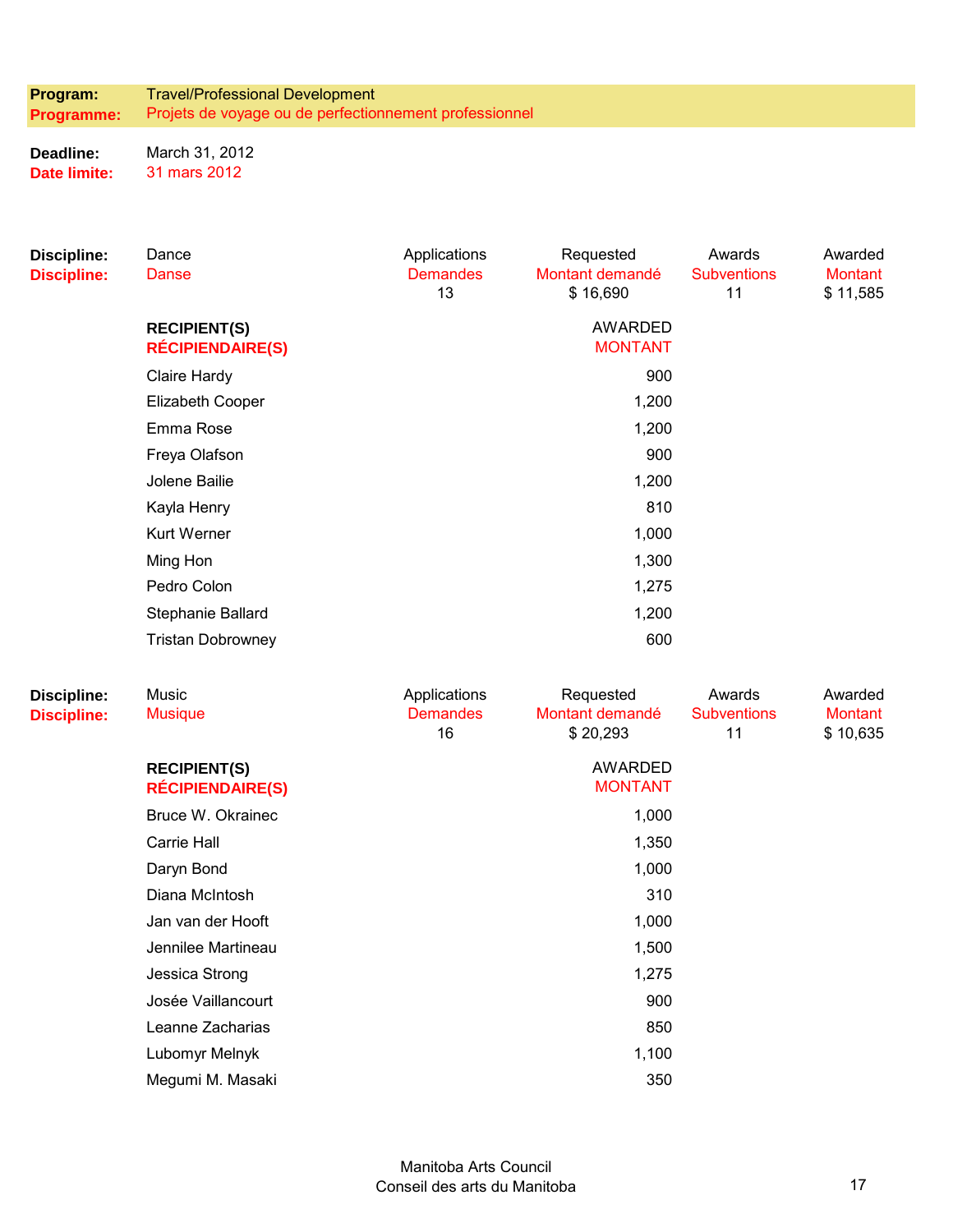| <b>Discipline:</b><br><b>Discipline:</b> | <b>Theatre</b><br><b>Théâtre</b>               | Applications<br><b>Demandes</b><br>17 | Requested<br>Montant demandé<br>\$21,319 | Awards<br><b>Subventions</b><br>13 | Awarded<br><b>Montant</b><br>\$11,000 |
|------------------------------------------|------------------------------------------------|---------------------------------------|------------------------------------------|------------------------------------|---------------------------------------|
|                                          | <b>RECIPIENT(S)</b><br><b>RÉCIPIENDAIRE(S)</b> |                                       | <b>AWARDED</b><br><b>MONTANT</b>         |                                    |                                       |
|                                          | Alix Sobler                                    |                                       | 900                                      |                                    |                                       |
|                                          | <b>Brent Hirose</b>                            |                                       | 800                                      |                                    |                                       |
|                                          | Chelsea Rankin                                 |                                       | 1,000                                    |                                    |                                       |
|                                          | Darcy Fehr                                     |                                       | 465                                      |                                    |                                       |
|                                          | Daria Puttaert                                 |                                       | 900                                      |                                    |                                       |
|                                          | Deborah Patterson                              |                                       | 500                                      |                                    |                                       |
|                                          | Donna Fletcher                                 |                                       | 1,200                                    |                                    |                                       |
|                                          | Dorothy Carroll                                |                                       | 1,000                                    |                                    |                                       |
|                                          | lan Mozdzen                                    |                                       | 800                                      |                                    |                                       |
|                                          | Jennifer Lyon                                  |                                       | 985                                      |                                    |                                       |
|                                          | Laurie Lam                                     |                                       | 850                                      |                                    |                                       |
|                                          | Marie-Claude McDonald                          |                                       | 600                                      |                                    |                                       |
|                                          | Miriam Smith                                   |                                       | 1,000                                    |                                    |                                       |
| <b>Discipline:</b><br><b>Discipline:</b> | Crafts<br><b>Artisanat</b>                     | Applications<br><b>Demandes</b>       | Requested<br>Montant demandé             | Awards<br><b>Subventions</b>       | Awarded<br><b>Montant</b>             |

| . <b>.</b><br>scipline: | Artisanat                                      | <b>Demandes</b><br>4 | Montant demandé<br>\$5,548 | <b>Subventions</b><br>3 | Montant<br>\$3,200 |
|-------------------------|------------------------------------------------|----------------------|----------------------------|-------------------------|--------------------|
|                         | <b>RECIPIENT(S)</b><br><b>RÉCIPIENDAIRE(S)</b> |                      | AWARDED<br><b>MONTANT</b>  |                         |                    |
|                         | <b>Cathy Sutton</b>                            |                      | 1,200                      |                         |                    |
|                         | Devyani Banerji                                |                      | 1,000                      |                         |                    |
|                         | <b>Teresa Burrows</b>                          |                      | 1,000                      |                         |                    |

| <b>Discipline:</b><br><b>Discipline:</b> | <b>Visual Arts</b><br><b>Arts visuels</b>      | Applications<br><b>Demandes</b><br>47 | Requested<br>Montant demandé<br>\$64,257 | Awards<br><b>Subventions</b><br>37 | Awarded<br><b>Montant</b><br>\$36,263 |
|------------------------------------------|------------------------------------------------|---------------------------------------|------------------------------------------|------------------------------------|---------------------------------------|
|                                          | <b>RECIPIENT(S)</b><br><b>RÉCIPIENDAIRE(S)</b> |                                       | AWARDED<br><b>MONTANT</b>                |                                    |                                       |
|                                          | <b>Bonnie Marin</b>                            |                                       | 1,200                                    |                                    |                                       |
|                                          | Cam Forbes                                     |                                       | 750                                      |                                    |                                       |
|                                          | Catherine Woods                                |                                       | 800                                      |                                    |                                       |
|                                          | <b>Christabel Lindner</b>                      |                                       | 900                                      |                                    |                                       |
|                                          | Coral Maloney                                  |                                       | 900                                      |                                    |                                       |
|                                          | Daniel Donaldson                               |                                       | 1,200                                    |                                    |                                       |
|                                          | Darryl Kinaschuk                               |                                       | 850                                      |                                    |                                       |
|                                          | David McMillan                                 |                                       | 503                                      |                                    |                                       |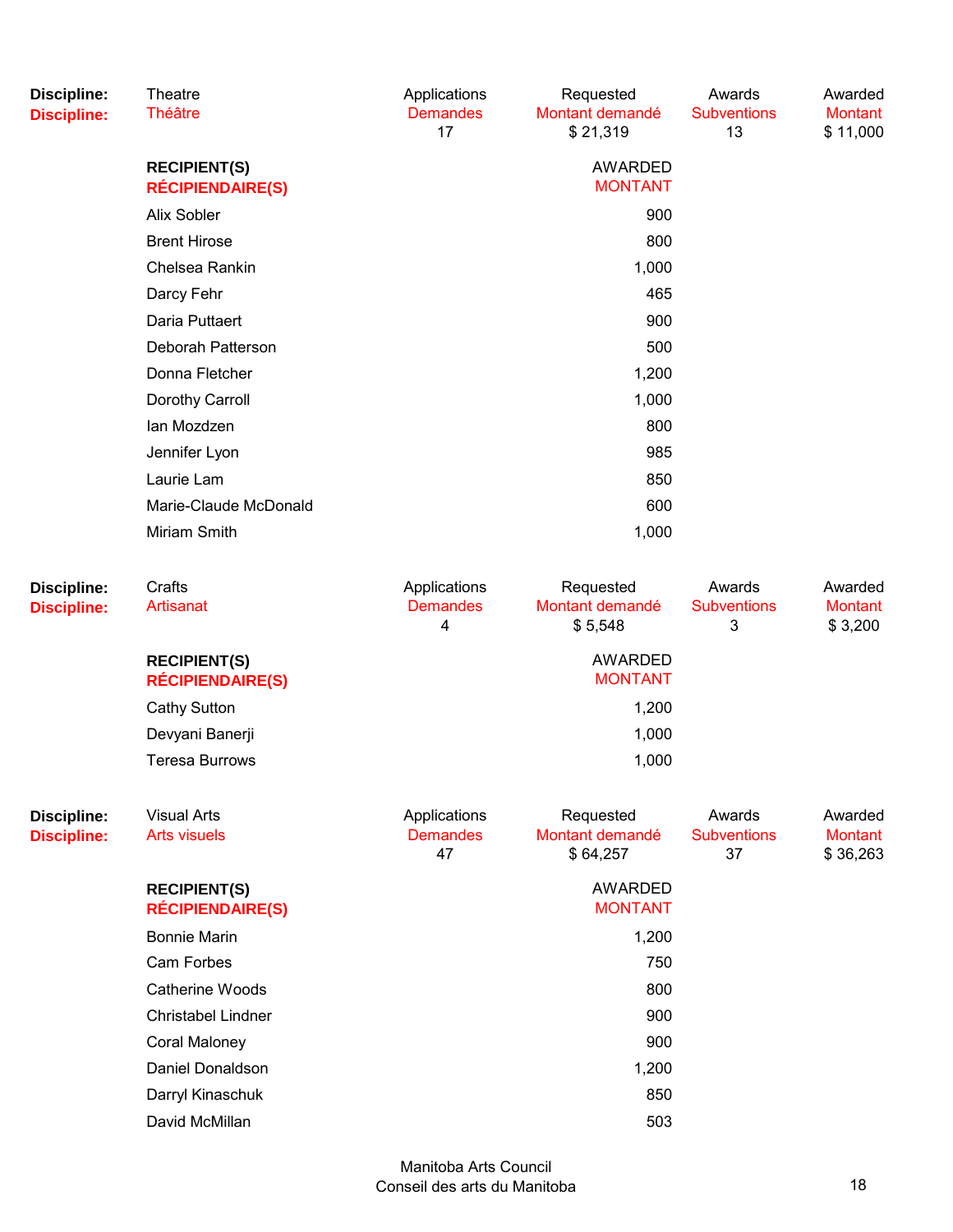| Derek Brueckner       | 1,200 |  |
|-----------------------|-------|--|
| Divya Mehra           | 1,000 |  |
| <b>Edward Howorth</b> | 1,200 |  |
| Elvira Finnigan       | 500   |  |
| J.J. Kegan McFadden   | 900   |  |
| Jolanta Sokalska      | 1,100 |  |
| Kelly Ruth            | 1,200 |  |
| Kerri-Lynn Reeves     | 510   |  |
| Kevin Stafford        | 1,200 |  |
| Leah Decter           | 1,200 |  |
| Liz Garlicki          | 1,200 |  |
| Lorri Millan          | 1,200 |  |
| Louis Bakó            | 900   |  |
| Margaret Switala      | 1,100 |  |
| Michael Brown         | 1,000 |  |
| <b>Michael Dudeck</b> | 800   |  |
| Milena Placentile     | 1,200 |  |
| Monique Larouche      | 1,200 |  |
| Mélanie Rocan         | 1,200 |  |
| Patricia Anderson     | 1,200 |  |
| Rebecca Chinn         | 500   |  |
| Rhayne Vermette       | 600   |  |
| Rose Negrych          | 750   |  |
| Sarah Johnson         | 1,200 |  |
| Shane Hill            | 700   |  |
| Shaun Morin           | 1,200 |  |
| Shawna Dempsey        | 1,000 |  |
| Sylvia Matas          | 1,000 |  |
| crystal cole          | 1,200 |  |
|                       |       |  |

| Discipline:<br><b>Discipline:</b> | Film/Video<br>Film et vidéo                    | Applications<br><b>Demandes</b><br>6 | Requested<br>Montant demandé<br>\$6,260 | Awards<br><b>Subventions</b><br>5 | Awarded<br><b>Montant</b><br>\$4,400 |
|-----------------------------------|------------------------------------------------|--------------------------------------|-----------------------------------------|-----------------------------------|--------------------------------------|
|                                   | <b>RECIPIENT(S)</b><br><b>RÉCIPIENDAIRE(S)</b> |                                      | AWARDED<br><b>MONTANT</b>               |                                   |                                      |
|                                   | Alexander Poruchnyk                            |                                      | 1,200                                   |                                   |                                      |
|                                   | Damien Ferland                                 |                                      | 900                                     |                                   |                                      |
|                                   | Heidi Phillips                                 |                                      | 850                                     |                                   |                                      |
|                                   | Jaimz Asmundson                                |                                      | 850                                     |                                   |                                      |
|                                   | Kirby Hammond                                  |                                      | 600                                     |                                   |                                      |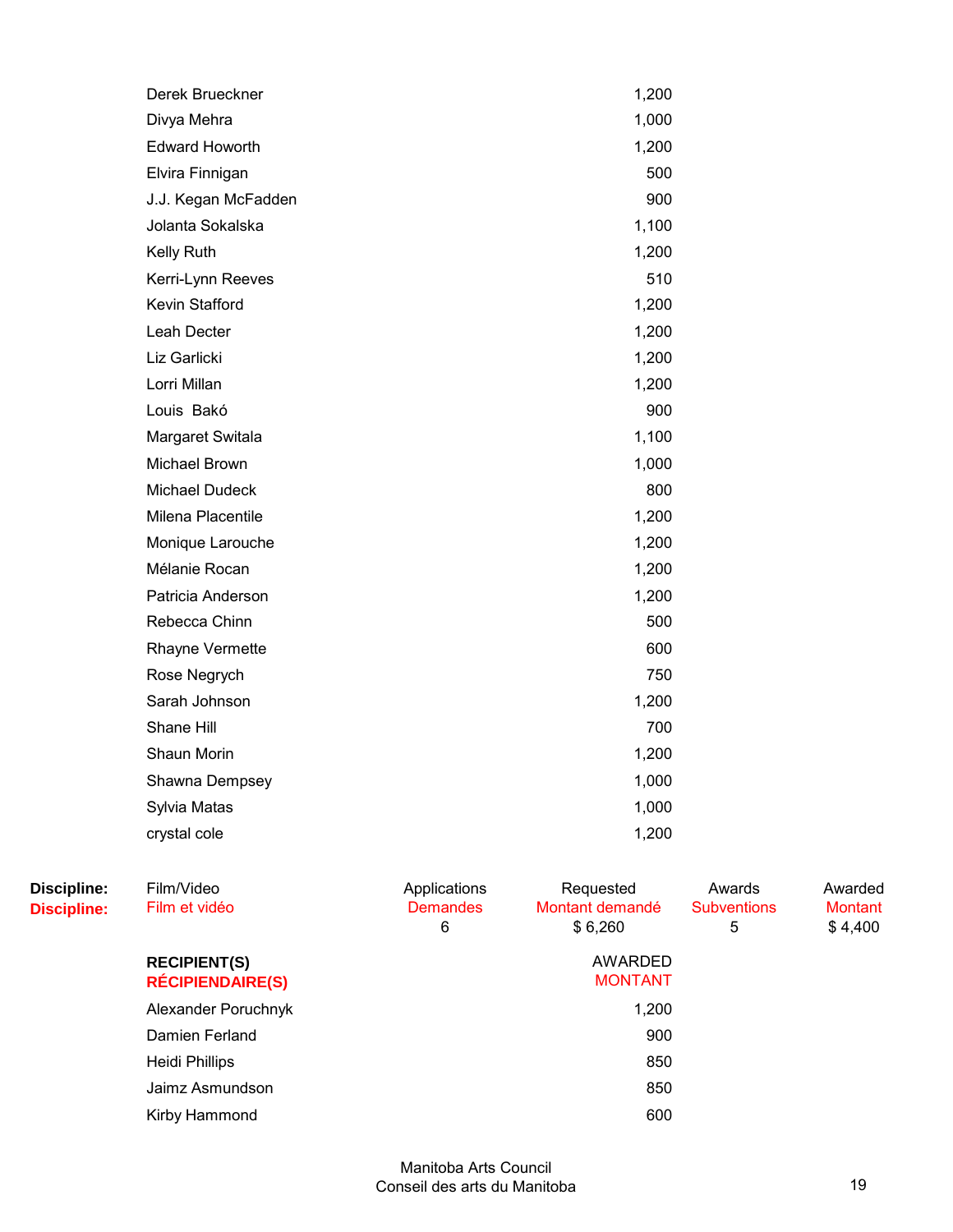| <b>Discipline:</b><br><b>Discipline:</b> | Writing & Publishing<br>Lettres et édition                                                                                                                | Applications<br><b>Demandes</b><br>20 | Requested<br>Montant demandé<br>\$21,031 | Awards<br><b>Subventions</b><br>18 | Awarded<br><b>Montant</b><br>\$10,565 |
|------------------------------------------|-----------------------------------------------------------------------------------------------------------------------------------------------------------|---------------------------------------|------------------------------------------|------------------------------------|---------------------------------------|
|                                          | <b>RECIPIENT(S)</b><br><b>RÉCIPIENDAIRE(S)</b>                                                                                                            |                                       | <b>AWARDED</b><br><b>MONTANT</b>         |                                    |                                       |
|                                          | <b>Beverley Geddes</b>                                                                                                                                    |                                       | 350                                      |                                    |                                       |
|                                          | <b>Brenda Hasiuk</b>                                                                                                                                      |                                       | 600                                      |                                    |                                       |
|                                          | <b>Charlene Diehl</b>                                                                                                                                     |                                       | 400                                      |                                    |                                       |
|                                          | <b>Craig Russell</b>                                                                                                                                      |                                       | 465                                      |                                    |                                       |
|                                          | David Elias                                                                                                                                               |                                       | 500                                      |                                    |                                       |
|                                          | Dora Dueck                                                                                                                                                |                                       | 500                                      |                                    |                                       |
|                                          | Doreen Pendgracs                                                                                                                                          |                                       | 500                                      |                                    |                                       |
|                                          | Douglas Whiteway                                                                                                                                          |                                       | 1,000                                    |                                    |                                       |
|                                          | Eva Wiseman                                                                                                                                               |                                       | 700                                      |                                    |                                       |
|                                          | John Weier                                                                                                                                                |                                       | 800                                      |                                    |                                       |
|                                          | Keith Cadieux                                                                                                                                             |                                       | 300                                      |                                    |                                       |
|                                          | Laurie Block                                                                                                                                              |                                       | 1,000                                    |                                    |                                       |
|                                          | Mary Meyer                                                                                                                                                |                                       | 400                                      |                                    |                                       |
|                                          | Maureen Fergus                                                                                                                                            |                                       | 500                                      |                                    |                                       |
|                                          | Maurice Mierau                                                                                                                                            |                                       | 800                                      |                                    |                                       |
|                                          | Sheilla Jones                                                                                                                                             |                                       | 500                                      |                                    |                                       |
|                                          | <b>Victor Enns</b>                                                                                                                                        |                                       | 250                                      |                                    |                                       |
|                                          | Wayne Tefs                                                                                                                                                |                                       | 1,000                                    |                                    |                                       |
| Program:<br><b>Programme:</b>            | <b>Travel/Professional Development Arts Administrators</b><br>Projets de voyage ou de perfectionnement professionnel pour les administrateurs artistiques |                                       |                                          |                                    |                                       |
|                                          |                                                                                                                                                           |                                       |                                          |                                    |                                       |
| Deadline:<br><b>Date limite:</b>         | March 31, 2012<br>31 mars 2012                                                                                                                            |                                       |                                          |                                    |                                       |
| <b>Discipline:</b><br><b>Discipline:</b> | Music<br><b>Musique</b>                                                                                                                                   | Applications<br><b>Demandes</b><br>8  | Requested<br>Montant demandé<br>\$7,303  | Awards<br><b>Subventions</b><br>3  | Awarded<br><b>Montant</b><br>\$2,045  |
|                                          | <b>RECIPIENT(S)</b><br><b>RÉCIPIENDAIRE(S)</b>                                                                                                            |                                       | <b>AWARDED</b><br><b>MONTANT</b>         |                                    |                                       |

Manitoba Arts Council Conseil des arts du Manitoba 20

Larry Desrochers 600 Lisa Abram 1,000 Vicki Young 545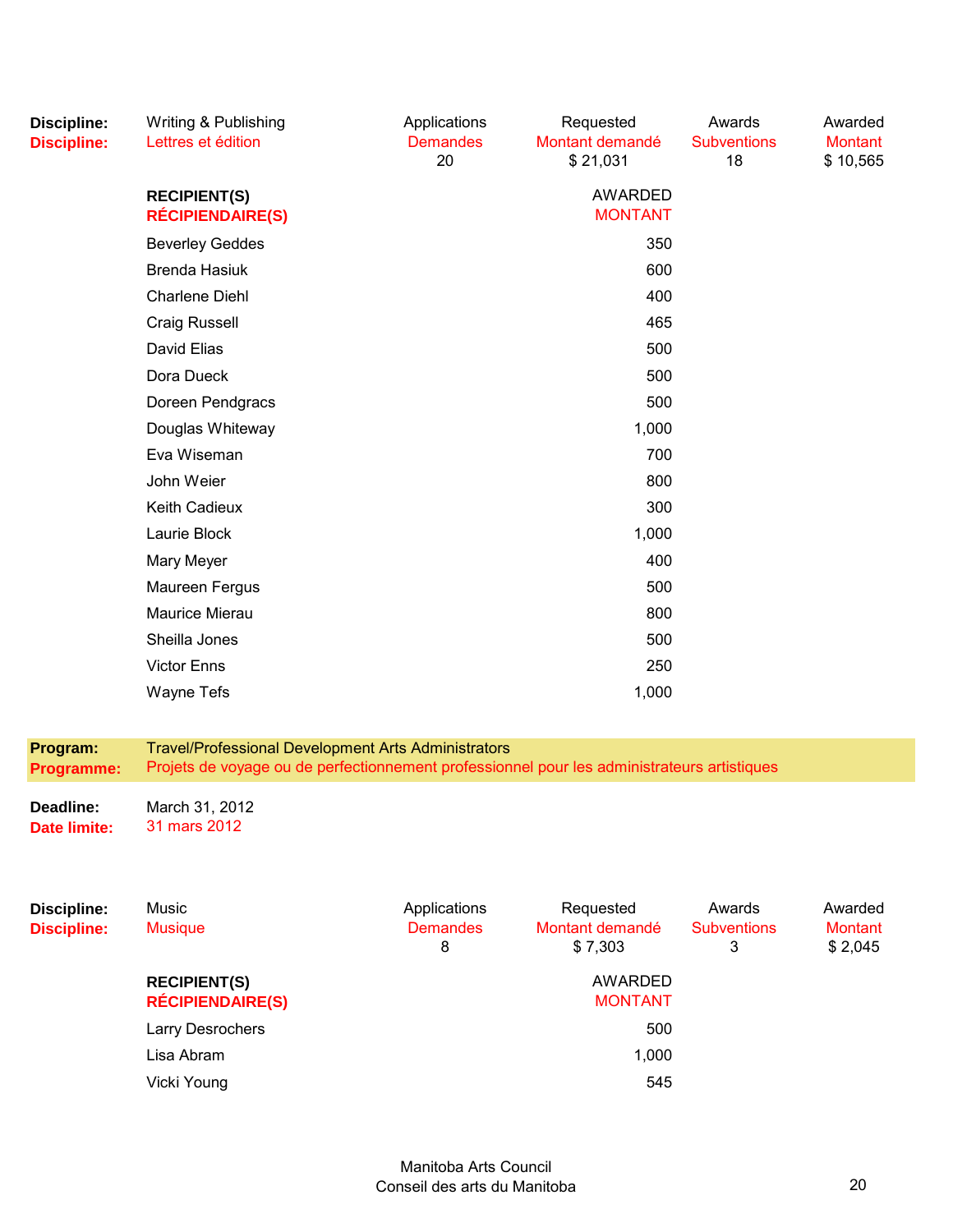| <b>Discipline:</b><br><b>Discipline:</b>                                                                                 | <b>Visual Arts</b><br><b>Arts visuels</b><br><b>RECIPIENT(S)</b><br><b>RÉCIPIENDAIRE(S)</b><br>Randy Joynt               |                                              | Applications<br><b>Demandes</b><br>1              | Requested<br>Montant demandé<br>\$1,108<br>AWARDED<br><b>MONTANT</b><br>1,108             | Awards<br><b>Subventions</b><br>1 | Awarded<br><b>Montant</b><br>\$1,108  |
|--------------------------------------------------------------------------------------------------------------------------|--------------------------------------------------------------------------------------------------------------------------|----------------------------------------------|---------------------------------------------------|-------------------------------------------------------------------------------------------|-----------------------------------|---------------------------------------|
| <b>Discipline:</b><br><b>Discipline:</b>                                                                                 | Film/Video<br>Film et vidéo<br><b>RECIPIENT(S)</b><br><b>RÉCIPIENDAIRE(S)</b><br>David Barber<br><b>Shirley Grierson</b> |                                              | Applications<br><b>Demandes</b><br>$\overline{2}$ | Requested<br>Montant demandé<br>\$1,856<br><b>AWARDED</b><br><b>MONTANT</b><br>600<br>628 | Awards<br><b>Subventions</b><br>2 | Awarded<br><b>Montant</b><br>\$1,228  |
| <b>Discipline:</b><br><b>Discipline:</b>                                                                                 | Interdisciplinary<br>Interdisciplinaire                                                                                  |                                              | Applications<br><b>Demandes</b><br>1              | Requested<br>Montant demandé<br>\$170                                                     | Awards<br><b>Subventions</b><br>0 |                                       |
|                                                                                                                          | <b>Creation and Production Grants</b>                                                                                    | Subventions de création et production        |                                                   |                                                                                           |                                   | \$730,908                             |
| Program:<br>Programme:                                                                                                   | <b>Award of Distinction</b><br>Prix de distinction en arts                                                               |                                              |                                                   |                                                                                           |                                   |                                       |
| Deadline:<br><b>Date limite:</b>                                                                                         | December 15, 2011<br>15 décembre 2011                                                                                    |                                              |                                                   |                                                                                           |                                   |                                       |
| <b>ASSESSOR(S)</b><br>ÉVALUATEUR(S)<br>Ross McMillan<br>Barbara Nepinak<br><b>Vince Fontaine</b><br>Rosmarin Heidenreich |                                                                                                                          | Winnipeg<br>Winnipeg<br>Winnipeg<br>Winnipeg |                                                   |                                                                                           |                                   |                                       |
| <b>Discipline:</b><br><b>Discipline:</b>                                                                                 | Interdisciplinary<br>Interdisciplinaire                                                                                  |                                              | Applications<br><b>Demandes</b><br>5              | Requested<br>Montant demandé<br>\$150,000                                                 | Awards<br><b>Subventions</b><br>1 | Awarded<br><b>Montant</b><br>\$30,000 |

**RECIPIENT(S) RÉCIPIENDAIRE(S)**

J. Roger Léveillé **30,000** 

Manitoba Arts Council Conseil des arts du Manitoba 21

AWARDED MONTANT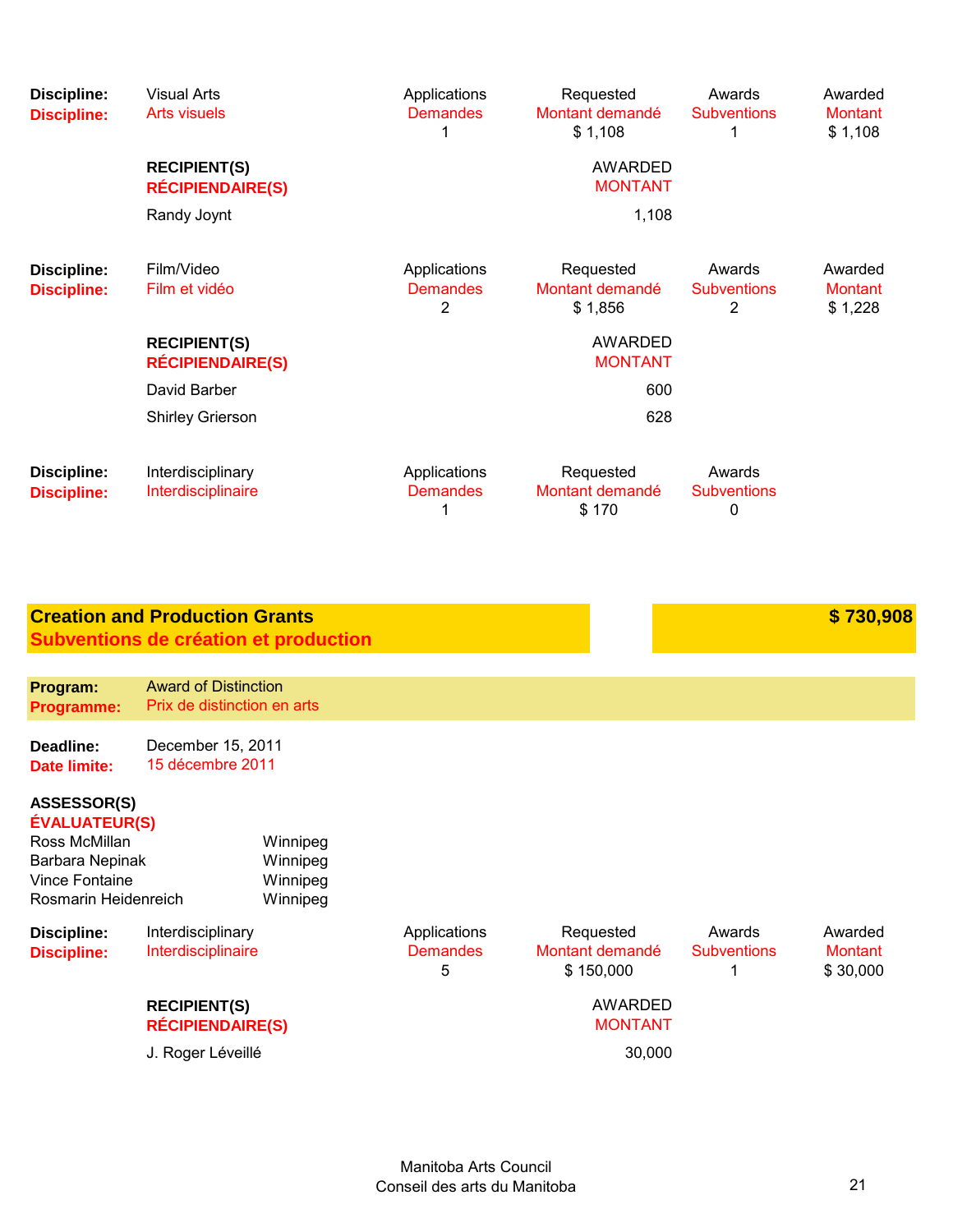**Program: Programme:**  Composers Commission & Development Commandes d'oeuvres et perfectionnement des compositeurs

**Deadline: Date limite:**  March 1, 2011 1 mars 2011

# **ASSESSOR(S) ÉVALUATEUR(S)**

| Janice Finlay<br>Jerry Semchyshyn<br><b>William Pura</b> | Winnipeg<br>Winnipeg<br>Stonewall              |                                       |                                          |                                   |                                |
|----------------------------------------------------------|------------------------------------------------|---------------------------------------|------------------------------------------|-----------------------------------|--------------------------------|
| <b>Discipline:</b><br><b>Discipline:</b>                 | Music<br><b>Musique</b>                        | Applications<br><b>Demandes</b><br>13 | Requested<br>Montant demandé<br>\$85,750 | Awards<br><b>Subventions</b><br>6 | Awarded<br>Montant<br>\$34,975 |
|                                                          | <b>RECIPIENT(S)</b><br><b>RÉCIPIENDAIRE(S)</b> |                                       | <b>AWARDED</b><br><b>MONTANT</b>         |                                   |                                |
|                                                          | Da Capo Chamber Players                        |                                       | 6,500                                    |                                   |                                |
|                                                          | Gordon Fitzell                                 |                                       | 4,950                                    |                                   |                                |
|                                                          | GroundSwell Inc.                               |                                       | 5,250                                    |                                   |                                |
|                                                          | Jeffrey Presslaff                              |                                       | 7,000                                    |                                   |                                |
|                                                          | <b>Randolph Peters</b>                         |                                       | 7,275                                    |                                   |                                |
|                                                          | Soundstreams Canada                            |                                       | 4,000                                    |                                   |                                |
| Deadline:<br>Date limite:                                | September 1, 2011<br>1 septembre 2011          |                                       |                                          |                                   |                                |
| <b>ASSESSOR(S)</b><br>ÉVALUATEUR(S)                      |                                                |                                       |                                          |                                   |                                |
| Hope Lee                                                 | Calgary                                        |                                       |                                          |                                   |                                |

| Hope Lee        | Calgary  |  |
|-----------------|----------|--|
| Holly Harris    | Winnipeg |  |
| Heidi Ouellette | Winnipeg |  |
|                 |          |  |

| <b>Discipline:</b> | Music                                          | Applications         | Requested                   | Awards                  | Awarded             |
|--------------------|------------------------------------------------|----------------------|-----------------------------|-------------------------|---------------------|
| <b>Discipline:</b> | <b>Musique</b>                                 | <b>Demandes</b><br>8 | Montant demandé<br>\$36,360 | <b>Subventions</b><br>6 | Montant<br>\$24,000 |
|                    | <b>RECIPIENT(S)</b><br><b>RÉCIPIENDAIRE(S)</b> |                      | AWARDED<br><b>MONTANT</b>   |                         |                     |
|                    | Diana McIntosh                                 |                      | 1,580                       |                         |                     |
|                    | <b>Kenneth Nichols</b>                         |                      | 4,500                       |                         |                     |
|                    | Manitoba Chamber Orchestra                     |                      | 2,750                       |                         |                     |
|                    | <b>Matthew Patton</b>                          |                      | 5,140                       |                         |                     |
|                    | Naomi Forman                                   |                      | 5,500                       |                         |                     |
|                    | <b>TRIO '86</b>                                |                      | 4,530                       |                         |                     |
|                    |                                                |                      |                             |                         |                     |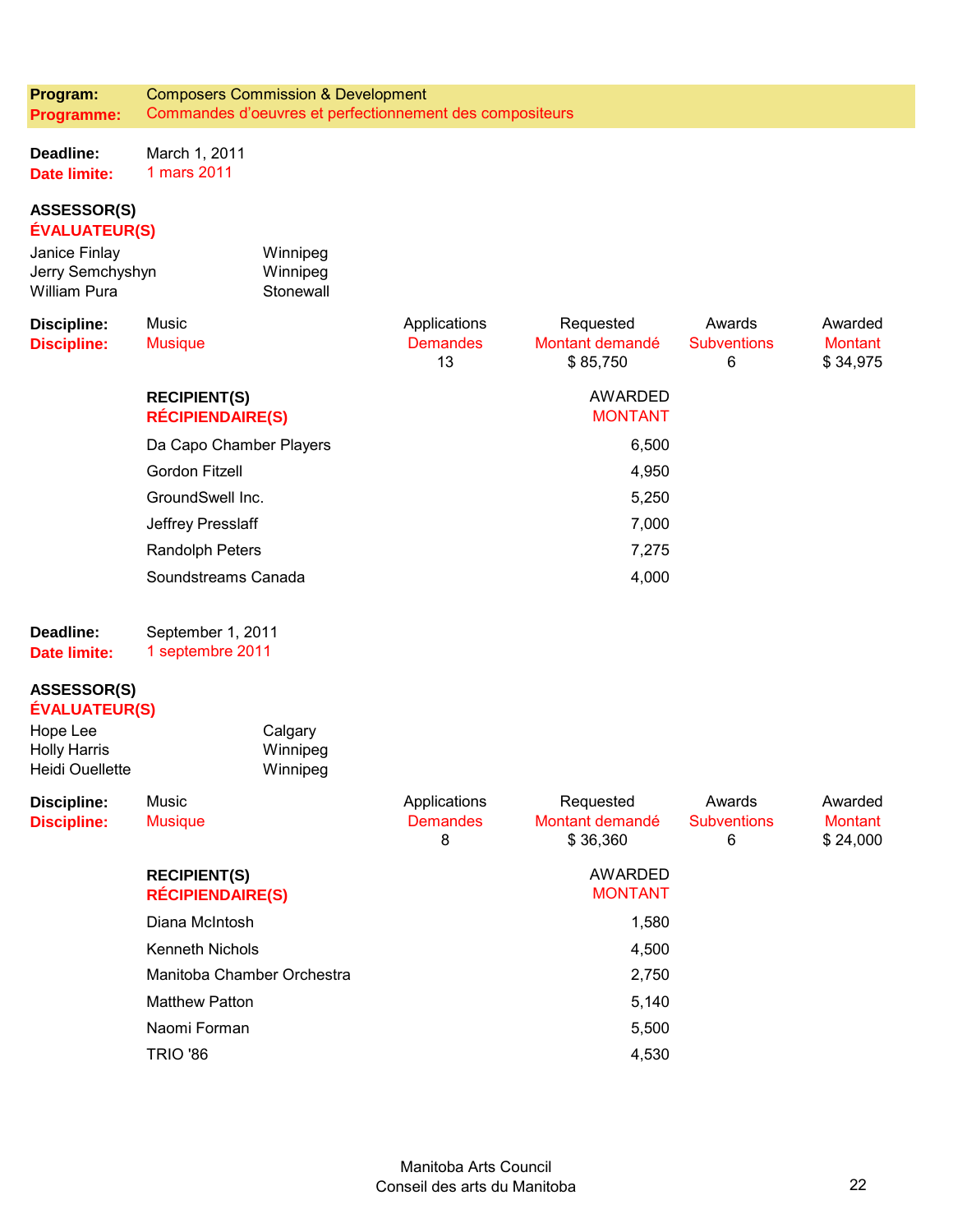| Programme:                                                                                             | Artisanat                                      |                                          |                                       |                                          |                                   |                                       |
|--------------------------------------------------------------------------------------------------------|------------------------------------------------|------------------------------------------|---------------------------------------|------------------------------------------|-----------------------------------|---------------------------------------|
| Deadline:<br><b>Date limite:</b>                                                                       | September 15, 2011<br>15 septembre 2011        |                                          |                                       |                                          |                                   |                                       |
| <b>ASSESSOR(S)</b><br><b>ÉVALUATEUR(S)</b><br><b>Suzie Smith</b><br>Aganetha Dyck<br>Jordan Van Sewell |                                                | Winnipeg<br>Winnipeg<br>Winnipeg         |                                       |                                          |                                   |                                       |
| <b>Discipline:</b><br><b>Discipline:</b>                                                               | Crafts<br>Artisanat                            |                                          | Applications<br><b>Demandes</b><br>12 | Requested<br>Montant demandé<br>\$80,000 | Awards<br><b>Subventions</b><br>8 | Awarded<br><b>Montant</b><br>\$50,000 |
|                                                                                                        | <b>RECIPIENT(S)</b><br><b>RÉCIPIENDAIRE(S)</b> |                                          |                                       | AWARDED<br><b>MONTANT</b>                |                                   |                                       |
|                                                                                                        | <b>David Perrett</b>                           |                                          |                                       | 5,000                                    |                                   |                                       |
|                                                                                                        | Gaëtanne Sylvester                             |                                          |                                       | 10,000                                   |                                   |                                       |
|                                                                                                        | Jennie O'Keefe                                 |                                          |                                       | 10,000                                   |                                   |                                       |
|                                                                                                        | Jesse Perry                                    |                                          |                                       | 5,000                                    |                                   |                                       |
|                                                                                                        | Karla McEachern                                |                                          |                                       | 5,000                                    |                                   |                                       |
|                                                                                                        | <b>Kelly Ruth</b>                              |                                          |                                       | 5,000                                    |                                   |                                       |
|                                                                                                        | Sue Sutherland                                 |                                          |                                       | 5,000                                    |                                   |                                       |
|                                                                                                        | Wilhelmina Carleton                            |                                          |                                       | 5,000                                    |                                   |                                       |
| Program:<br>Programme:                                                                                 | <b>Dance Creation - Individuals</b>            | Création en danse – artistes individuels |                                       |                                          |                                   |                                       |
| Deadline:<br><b>Date limite:</b>                                                                       | March 1, 2011<br>1 mars 2011                   |                                          |                                       |                                          |                                   |                                       |
| ASSESSOR(S)<br><b>ÉVALUATEUR(S)</b>                                                                    |                                                |                                          |                                       |                                          |                                   |                                       |
| Andrea Jane Gunnlaugson<br><b>Claire Marchand</b>                                                      |                                                | Delta<br>Winnipeg                        |                                       |                                          |                                   |                                       |
| <b>Discipline:</b><br><b>Discipline:</b>                                                               | Dance<br><b>Danse</b>                          |                                          | Applications<br><b>Demandes</b><br>4  | Requested<br>Montant demandé<br>\$56,555 | Awards<br><b>Subventions</b><br>2 | Awarded<br><b>Montant</b><br>\$30,000 |
|                                                                                                        | <b>RECIPIENT(S)</b><br><b>RÉCIPIENDAIRE(S)</b> |                                          |                                       | AWARDED<br><b>MONTANT</b>                |                                   |                                       |
|                                                                                                        | Alexandra Elliott                              |                                          |                                       | 15,000                                   |                                   |                                       |
|                                                                                                        | Johanna Riley                                  |                                          |                                       | 15,000                                   |                                   |                                       |

**Program:** 

**Craft**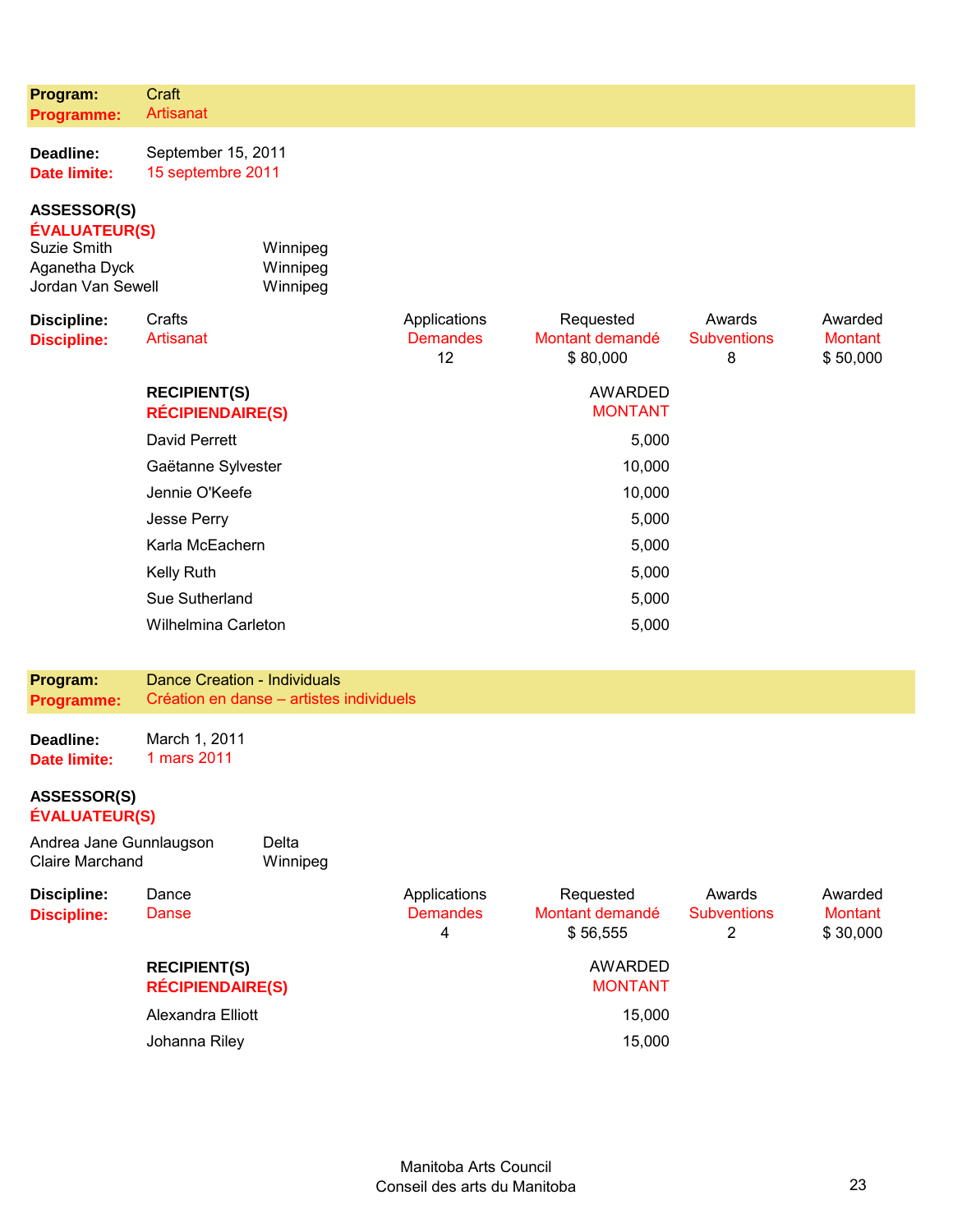| Deadline:    | September 1, 2011 |
|--------------|-------------------|
| Date limite: | 1 septembre 2011  |

#### **ASSESSOR(S) ÉVALUATEUR(S)**

| Nicole Mion<br><b>Brock Adams</b><br>Jolie Lesperance                                               |                                                | Vancouver<br>Winnipeg<br>Winnipeg  |                                      |                                          |                                   |                                       |
|-----------------------------------------------------------------------------------------------------|------------------------------------------------|------------------------------------|--------------------------------------|------------------------------------------|-----------------------------------|---------------------------------------|
| <b>Discipline:</b><br><b>Discipline:</b>                                                            | Dance<br>Danse                                 |                                    | Applications<br><b>Demandes</b><br>7 | Requested<br>Montant demandé<br>\$77,600 | Awards<br><b>Subventions</b><br>4 | Awarded<br><b>Montant</b><br>\$30,000 |
|                                                                                                     | <b>RECIPIENT(S)</b><br><b>RÉCIPIENDAIRE(S)</b> |                                    |                                      | <b>AWARDED</b><br><b>MONTANT</b>         |                                   |                                       |
|                                                                                                     | Lise McMillan                                  |                                    |                                      | 7,750                                    |                                   |                                       |
|                                                                                                     | Natasha Torres-Garner                          |                                    |                                      | 5,500                                    |                                   |                                       |
|                                                                                                     | Nina Patel                                     |                                    |                                      | 5,250                                    |                                   |                                       |
|                                                                                                     | <b>Treasure Waddell</b>                        |                                    |                                      | 11,500                                   |                                   |                                       |
|                                                                                                     |                                                |                                    |                                      |                                          |                                   |                                       |
| Program:<br><b>Programme:</b>                                                                       | <b>Dance Creation - Organizations</b>          | Création en danse - aux organismes |                                      |                                          |                                   |                                       |
| Deadline:<br><b>Date limite:</b>                                                                    | September 1, 2011<br>1 septembre 2011          |                                    |                                      |                                          |                                   |                                       |
| <b>ASSESSOR(S)</b><br><b>ÉVALUATEUR(S)</b><br>Nicole Mion<br><b>Brock Adams</b><br>Jolie Lesperance |                                                | Vancouver<br>Winnipeg<br>Winnipeg  |                                      |                                          |                                   |                                       |
| <b>Discipline:</b><br><b>Discipline:</b>                                                            | Dance<br>Danse                                 |                                    | Applications<br><b>Demandes</b><br>1 | Requested<br>Montant demandé<br>\$9,000  | Awards<br><b>Subventions</b><br>0 |                                       |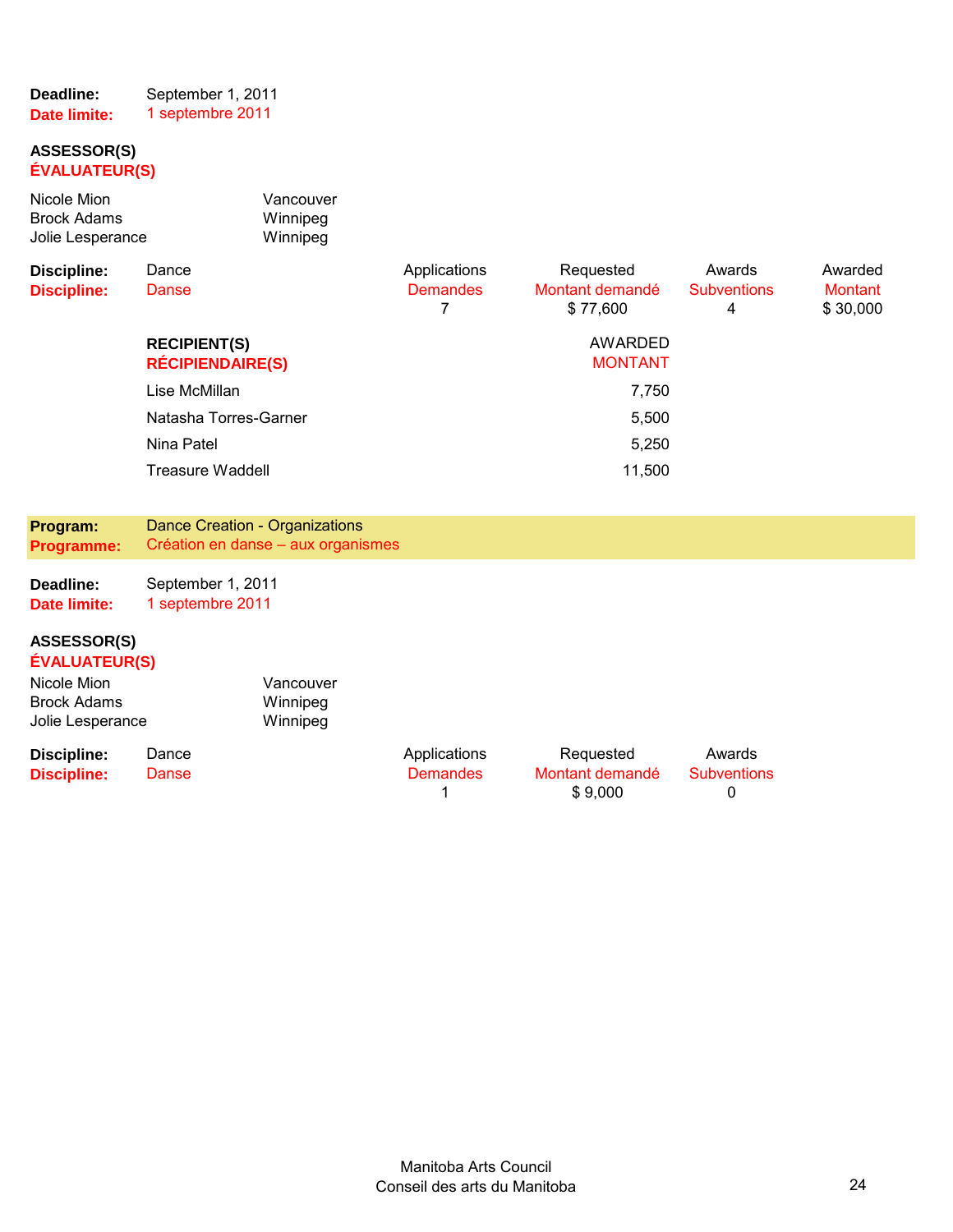| Deadline:<br><b>Date limite:</b>                   | December 15, 2010<br>15 décembre 2010          |                                  |                                       |                                         |                                   |                                      |
|----------------------------------------------------|------------------------------------------------|----------------------------------|---------------------------------------|-----------------------------------------|-----------------------------------|--------------------------------------|
| <b>ASSESSOR(S)</b><br>ÉVALUATEUR(S)                |                                                |                                  |                                       |                                         |                                   |                                      |
| Ken Gregory<br>Margaret Sweatman<br>Hannah Godfrey |                                                | Winnipeg<br>Winnipeg<br>Winnipeg |                                       |                                         |                                   |                                      |
| <b>Discipline:</b><br><b>Discipline:</b>           | <b>Theatre</b><br><b>Théâtre</b>               |                                  | Applications<br><b>Demandes</b><br>2  | Requested<br>Montant demandé<br>\$1,400 | Awards<br><b>Subventions</b><br>0 |                                      |
| <b>Discipline:</b><br><b>Discipline:</b>           | <b>Visual Arts</b><br><b>Arts visuels</b>      |                                  | Applications<br><b>Demandes</b><br>11 | Requested<br>Montant demandé<br>\$9,750 | Awards<br><b>Subventions</b><br>6 | Awarded<br><b>Montant</b><br>\$4,450 |
|                                                    | <b>RECIPIENT(S)</b><br><b>RÉCIPIENDAIRE(S)</b> |                                  |                                       | <b>AWARDED</b><br><b>MONTANT</b>        |                                   |                                      |
|                                                    | Doug Melnyk                                    |                                  |                                       | 700                                     |                                   |                                      |
|                                                    | <b>Heather Komus</b>                           |                                  |                                       | 950                                     |                                   |                                      |
|                                                    | Jamie Wright                                   |                                  |                                       | 700                                     |                                   |                                      |
|                                                    | Joshua Pearlman                                |                                  |                                       | 700                                     |                                   |                                      |
|                                                    | Michael Brown                                  |                                  |                                       | 700                                     |                                   |                                      |
|                                                    | Sarah Crawley                                  |                                  |                                       | 700                                     |                                   |                                      |
| <b>Discipline:</b><br><b>Discipline:</b>           | Film/Video<br>Film et vidéo                    |                                  | Applications<br><b>Demandes</b><br>1  | Requested<br>Montant demandé<br>\$1,200 | Awards<br><b>Subventions</b><br>1 | Awarded<br><b>Montant</b><br>\$1,200 |
|                                                    | <b>RECIPIENT(S)</b><br><b>RÉCIPIENDAIRE(S)</b> |                                  |                                       | <b>AWARDED</b><br><b>MONTANT</b>        |                                   |                                      |
|                                                    | Kevin Lee Burton                               |                                  |                                       | 1,200                                   |                                   |                                      |
| <b>Discipline:</b><br><b>Discipline:</b>           | Writing & Publishing<br>Lettres et édition     |                                  | Applications<br><b>Demandes</b><br>3  | Requested<br>Montant demandé<br>\$2,600 | Awards<br><b>Subventions</b><br>1 | Awarded<br><b>Montant</b><br>\$700   |
|                                                    | <b>RECIPIENT(S)</b><br><b>RÉCIPIENDAIRE(S)</b> |                                  |                                       | <b>AWARDED</b><br><b>MONTANT</b>        |                                   |                                      |
|                                                    | Carolyn Gray                                   |                                  |                                       | 700                                     |                                   |                                      |
| <b>Discipline:</b><br><b>Discipline:</b>           | Interdisciplinary<br>Interdisciplinaire        |                                  | Applications<br><b>Demandes</b><br>1  | Requested<br>Montant demandé<br>\$1,700 | Awards<br><b>Subventions</b><br>0 |                                      |

**Deep Bay Expenses Dépenses Deep Bay**

**Program: Programme:**  Deep Bay Deep Bay

**\$ 2,458**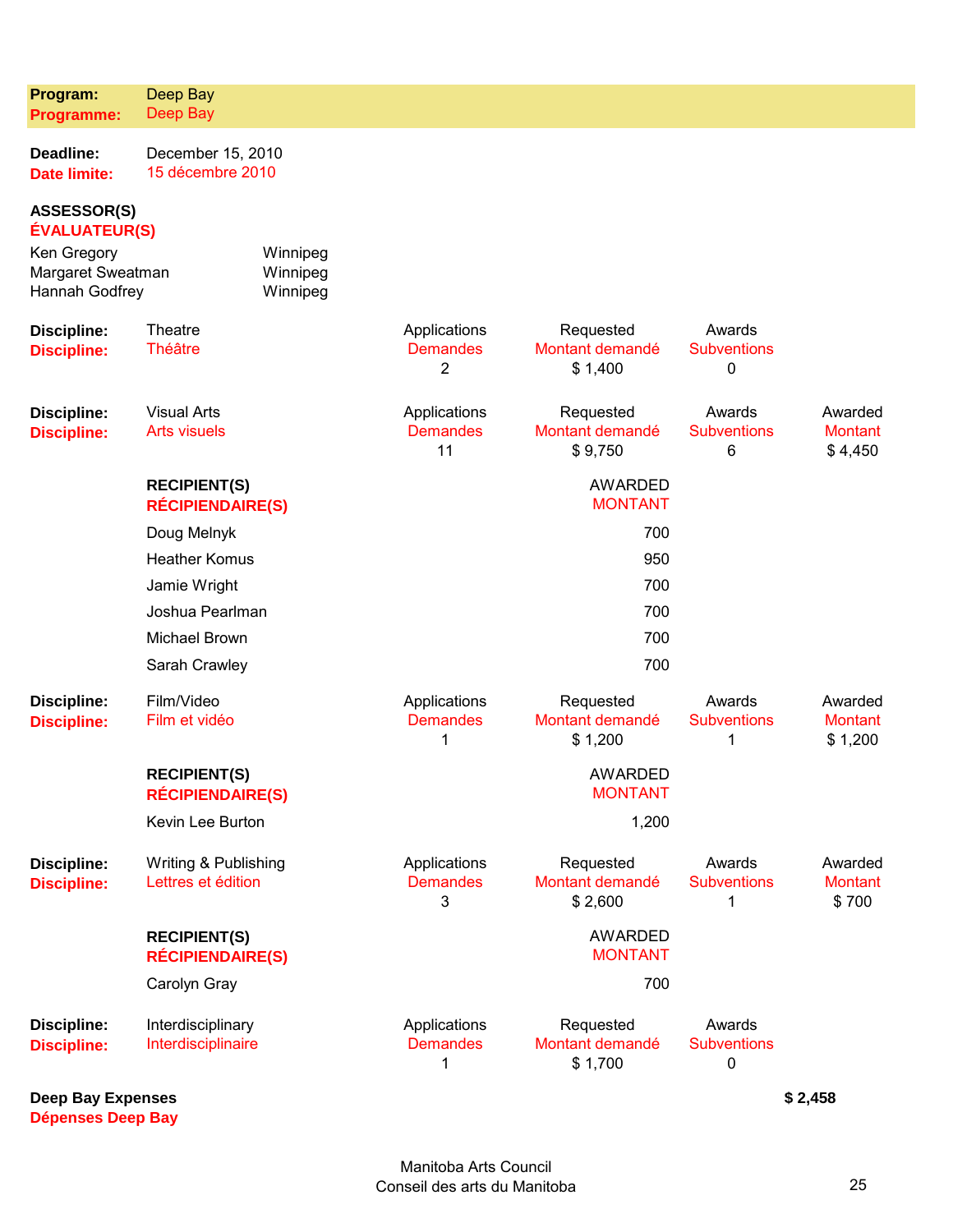| Program:<br>Programme:                                                                                               | <b>Film/Video Production</b><br>Production de films et vidéos |                                       |                                           |                                   |                                       |
|----------------------------------------------------------------------------------------------------------------------|---------------------------------------------------------------|---------------------------------------|-------------------------------------------|-----------------------------------|---------------------------------------|
| Deadline:<br><b>Date limite:</b>                                                                                     | October 1, 2011<br>1 octobre 2011                             |                                       |                                           |                                   |                                       |
| <b>ASSESSOR(S)</b><br><b>ÉVALUATEUR(S)</b><br>Shawna Dempsey<br><b>Grant Guy</b><br>Leslie Supnet<br>Jeremy Guenette | Winnipeg<br>Winnipeg<br>Winnipeg<br>Winnipeg                  |                                       |                                           |                                   |                                       |
| <b>Discipline:</b><br><b>Discipline:</b>                                                                             | Film/Video<br>Film et vidéo                                   | Applications<br><b>Demandes</b><br>14 | Requested<br>Montant demandé<br>\$261,701 | Awards<br><b>Subventions</b><br>4 | Awarded<br><b>Montant</b><br>\$75,000 |
|                                                                                                                      | <b>RECIPIENT(S)</b><br><b>RÉCIPIENDAIRE(S)</b>                |                                       | <b>AWARDED</b><br><b>MONTANT</b>          |                                   |                                       |
|                                                                                                                      | Jaimz Asmundson                                               |                                       | 16,000                                    |                                   |                                       |
|                                                                                                                      | <b>Kevin Nikkel</b>                                           |                                       | 19,000                                    |                                   |                                       |
|                                                                                                                      | Noam Gonick                                                   |                                       | 20,000                                    |                                   |                                       |
|                                                                                                                      | Sarah Johnson                                                 |                                       | 20,000                                    |                                   |                                       |
| Deadline:<br><b>Date limite:</b>                                                                                     | March 15, 2011<br>15 mars 2011                                |                                       |                                           |                                   |                                       |
| <b>ASSESSOR(S)</b><br><b>ÉVALUATEUR(S)</b><br>John Paskievich<br>Sandee Moore<br>Arlea Ashcroft<br>Carole O"Brien    | Winnipeg<br>Winnipeg<br>Winnipeg<br>Winnipeg                  |                                       |                                           |                                   |                                       |
| <b>Discipline:</b><br><b>Discipline:</b>                                                                             | Film/Video<br>Film et vidéo                                   | Applications<br><b>Demandes</b><br>14 | Requested<br>Montant demandé<br>\$257,900 | Awards<br><b>Subventions</b><br>3 | Awarded<br><b>Montant</b><br>\$54,000 |
|                                                                                                                      | <b>RECIPIENT(S)</b>                                           |                                       | <b>AWARDED</b>                            |                                   |                                       |

Hagere Selam Zegeye-Gebrehiwot 16,000 Kevin Lee Burton 18,000 Ryan McKenna 20,000

MONTANT

**RÉCIPIENDAIRE(S)**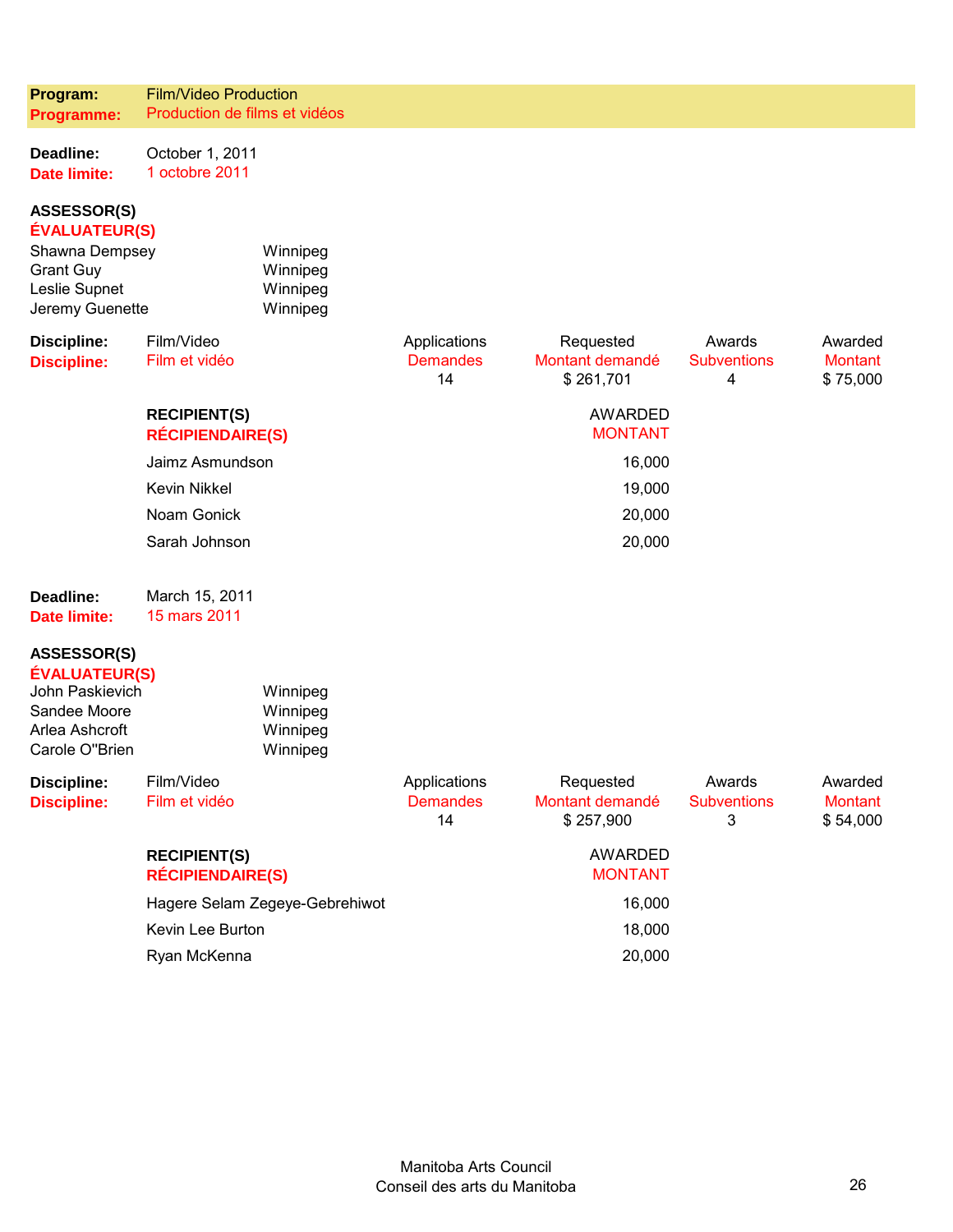| Program:<br>Programme:                                                                                               | Film/Video Projects<br>Projets de films et vidéos |                                               |                                      |                                          |                                                |                                       |
|----------------------------------------------------------------------------------------------------------------------|---------------------------------------------------|-----------------------------------------------|--------------------------------------|------------------------------------------|------------------------------------------------|---------------------------------------|
| Deadline:<br><b>Date limite:</b>                                                                                     | March 15, 2011<br>15 mars 2011                    |                                               |                                      |                                          |                                                |                                       |
| <b>ASSESSOR(S)</b><br><b>ÉVALUATEUR(S)</b><br>John Paskievich<br>Sandee Moore<br>Arlea Ashcroft<br>Carole O"Brien    |                                                   | Winnipeg<br>Winnipeg<br>Winnipeg<br>Winnipeg  |                                      |                                          |                                                |                                       |
| <b>Discipline:</b><br><b>Discipline:</b>                                                                             | Film/Video<br>Film et vidéo                       |                                               | Applications<br><b>Demandes</b><br>6 | Requested<br>Montant demandé<br>\$33,550 | Awards<br><b>Subventions</b><br>$\overline{2}$ | Awarded<br><b>Montant</b><br>\$10,050 |
|                                                                                                                      | <b>RECIPIENT(S)</b><br><b>RÉCIPIENDAIRE(S)</b>    |                                               |                                      | <b>AWARDED</b><br><b>MONTANT</b>         |                                                |                                       |
|                                                                                                                      | <b>Clint Enns</b>                                 |                                               |                                      | 4,050                                    |                                                |                                       |
|                                                                                                                      | Jennifer Stillwell                                |                                               |                                      | 6,000                                    |                                                |                                       |
| Deadline:<br><b>Date limite:</b>                                                                                     | October 1, 2011<br>1 octobre 2011                 |                                               |                                      |                                          |                                                |                                       |
| <b>ASSESSOR(S)</b><br><b>ÉVALUATEUR(S)</b><br>Shawna Dempsey<br><b>Grant Guy</b><br>Leslie Supnet<br>Jeremy Guenette |                                                   | Winnipeg<br>Winnipeg<br>Winnipeg<br>Winnipeg  |                                      |                                          |                                                |                                       |
| <b>Discipline:</b><br><b>Discipline:</b>                                                                             | Film/Video<br>Film et vidéo                       |                                               | Applications<br><b>Demandes</b><br>4 | Requested<br>Montant demandé<br>\$19,155 | Awards<br><b>Subventions</b><br>0              |                                       |
| Program:<br>Programme:                                                                                               | Film/Video Script Development                     | Développement de scenarios de films et vidéos |                                      |                                          |                                                |                                       |
| Deadline:<br><b>Date limite:</b>                                                                                     | March 15, 2011<br>15 mars 2011                    |                                               |                                      |                                          |                                                |                                       |
| <b>ASSESSOR(S)</b><br><b>ÉVALUATEUR(S)</b><br>John Paskievich<br>Sandee Moore<br>Arlea Ashcroft<br>Carole O"Brien    |                                                   | Winnipeg<br>Winnipeg<br>Winnipeg<br>Winnipeg  |                                      |                                          |                                                |                                       |
| <b>Discipline:</b><br><b>Discipline:</b>                                                                             | Film/Video<br>Film et vidéo                       |                                               | Applications<br><b>Demandes</b><br>6 | Requested<br>Montant demandé<br>\$36,000 | Awards<br><b>Subventions</b><br>3              | Awarded<br><b>Montant</b><br>\$16,000 |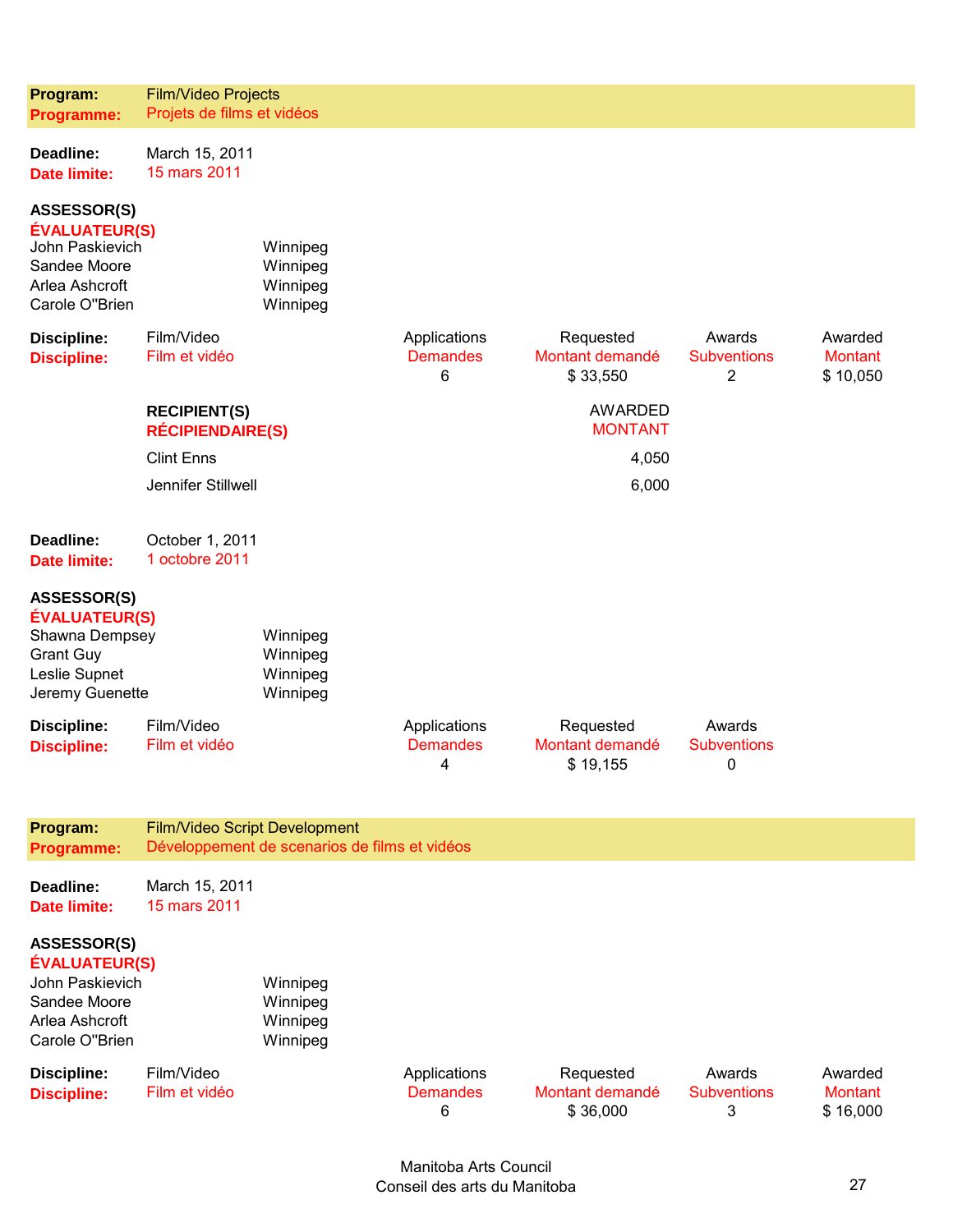|                                                                                                                                  | <b>RECIPIENT(S)</b><br><b>RÉCIPIENDAIRE(S)</b> |                                                         |                                      | <b>AWARDED</b><br><b>MONTANT</b>          |                                             |                                       |
|----------------------------------------------------------------------------------------------------------------------------------|------------------------------------------------|---------------------------------------------------------|--------------------------------------|-------------------------------------------|---------------------------------------------|---------------------------------------|
|                                                                                                                                  | Danielle Sturk                                 |                                                         |                                      | 6,000                                     |                                             |                                       |
|                                                                                                                                  | Michael Maryniuk                               |                                                         |                                      | 4,000                                     |                                             |                                       |
|                                                                                                                                  | <b>Murray Toews</b>                            |                                                         |                                      | 6,000                                     |                                             |                                       |
| Deadline:<br><b>Date limite:</b>                                                                                                 | October 1, 2011<br>1 octobre 2011              |                                                         |                                      |                                           |                                             |                                       |
| <b>ASSESSOR(S)</b><br><b>ÉVALUATEUR(S)</b><br>Shawna Dempsey<br><b>Grant Guy</b><br>Leslie Supnet<br>Jeremy Guenette             |                                                | Winnipeg<br>Winnipeg<br>Winnipeg<br>Winnipeg            |                                      |                                           |                                             |                                       |
| <b>Discipline:</b><br><b>Discipline:</b>                                                                                         | Film/Video<br>Film et vidéo                    |                                                         | Applications<br><b>Demandes</b><br>5 | Requested<br>Montant demandé<br>\$26,840  | Awards<br><b>Subventions</b><br>0           |                                       |
| Program:<br>Programme:                                                                                                           | <b>Major Arts</b>                              | Subventions majeures destinées aux arts                 |                                      |                                           |                                             |                                       |
| Deadline:<br><b>Date limite:</b>                                                                                                 | January 15, 2012<br>15 janvier 2012            |                                                         |                                      |                                           |                                             |                                       |
| <b>ASSESSOR(S)</b><br><b>ÉVALUATEUR(S)</b><br>Noam Gonick<br>Sigrid Dahle<br><b>Tom Stroud</b><br>Wayne Strongman<br>Joan Thomas |                                                | Winnipeg<br>Winnipeg<br>Winnipeg<br>Toronto<br>Winnipeg |                                      |                                           |                                             |                                       |
| <b>Discipline:</b><br><b>Discipline:</b>                                                                                         | Dance<br>Danse                                 |                                                         | Applications<br><b>Demandes</b><br>1 | Requested<br>Montant demandé<br>\$23,400  | Awards<br><b>Subventions</b><br>$\mathbf 0$ |                                       |
| <b>Discipline:</b><br><b>Discipline:</b>                                                                                         | Music<br><b>Musique</b>                        |                                                         | Applications<br><b>Demandes</b><br>1 | Requested<br>Montant demandé<br>\$25,000  | Awards<br><b>Subventions</b><br>1           | Awarded<br><b>Montant</b><br>\$25,000 |
|                                                                                                                                  | <b>RECIPIENT(S)</b><br><b>RÉCIPIENDAIRE(S)</b> |                                                         |                                      | <b>AWARDED</b><br><b>MONTANT</b>          |                                             |                                       |
|                                                                                                                                  | Randolph Peters                                |                                                         |                                      | 25,000                                    |                                             |                                       |
| <b>Discipline:</b><br><b>Discipline:</b>                                                                                         | <b>Theatre</b><br><b>Théâtre</b>               |                                                         | Applications<br><b>Demandes</b><br>4 | Requested<br>Montant demandé<br>\$100,000 | Awards<br><b>Subventions</b><br>0           |                                       |

Manitoba Arts Council Conseil des arts du Manitoba 28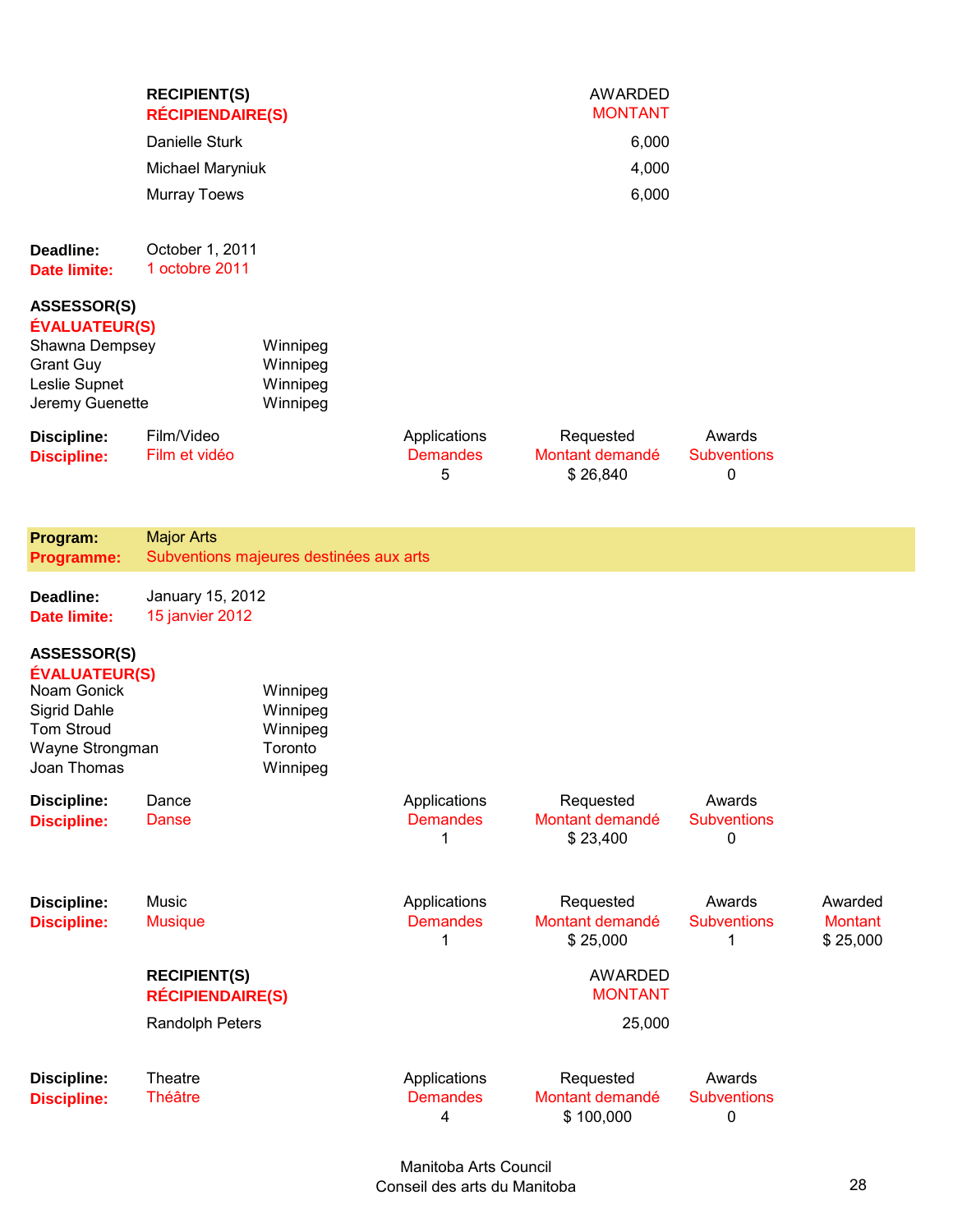| <b>Discipline:</b><br><b>Discipline:</b>                                                         | Crafts<br>Artisanat                                                      | Applications<br><b>Demandes</b><br>1 | Requested<br>Montant demandé<br>\$25,000  | Awards<br><b>Subventions</b><br>0 |                                       |
|--------------------------------------------------------------------------------------------------|--------------------------------------------------------------------------|--------------------------------------|-------------------------------------------|-----------------------------------|---------------------------------------|
| <b>Discipline:</b><br><b>Discipline:</b>                                                         | <b>Visual Arts</b><br><b>Arts visuels</b>                                | Applications<br><b>Demandes</b><br>7 | Requested<br>Montant demandé<br>\$174,000 | Awards<br><b>Subventions</b><br>3 | Awarded<br><b>Montant</b><br>\$75,000 |
|                                                                                                  | <b>RECIPIENT(S)</b><br><b>RÉCIPIENDAIRE(S)</b>                           |                                      | AWARDED<br><b>MONTANT</b>                 |                                   |                                       |
|                                                                                                  | <b>Bev Pike</b>                                                          |                                      | 25,000                                    |                                   |                                       |
|                                                                                                  | Diana Thorneycroft                                                       |                                      | 25,000                                    |                                   |                                       |
|                                                                                                  | Rodney LaTourelle                                                        |                                      | 25,000                                    |                                   |                                       |
| <b>Discipline:</b><br><b>Discipline:</b>                                                         | Film/Video<br>Film et vidéo                                              | Applications<br><b>Demandes</b><br>2 | Requested<br>Montant demandé<br>\$49,936  | Awards<br><b>Subventions</b><br>0 |                                       |
| <b>Discipline:</b><br><b>Discipline:</b>                                                         | Writing & Publishing<br>Lettres et édition                               | Applications<br><b>Demandes</b><br>3 | Requested<br>Montant demandé<br>\$52,670  | Awards<br><b>Subventions</b><br>0 |                                       |
| Program:<br><b>Programme:</b>                                                                    | <b>Theatre - Emerging Playwrights</b><br>Théâtre - dramaturges débutants |                                      |                                           |                                   |                                       |
| Deadline:<br>Date limite:                                                                        | September 1, 2011<br>1 septembre 2011                                    |                                      |                                           |                                   |                                       |
| <b>ASSESSOR(S)</b><br><b>ÉVALUATEUR(S)</b><br><b>Bruce McManus</b><br>Ann Hodges<br>Sonia Norris | Winnipeg<br>Winnipeg<br>Toronto                                          |                                      |                                           |                                   |                                       |
| <b>Discipline:</b><br><b>Discipline:</b>                                                         | <b>Theatre</b><br><b>Théâtre</b>                                         | Applications<br><b>Demandes</b><br>4 | Requested<br>Montant demandé<br>\$12,000  | Awards<br><b>Subventions</b><br>3 | Awarded<br><b>Montant</b><br>\$8,000  |
|                                                                                                  | <b>RECIPIENT(S)</b><br><b>RÉCIPIENDAIRE(S)</b>                           |                                      | <b>AWARDED</b><br><b>MONTANT</b>          |                                   |                                       |
|                                                                                                  | Cairn Moore                                                              |                                      | 3,000                                     |                                   |                                       |
|                                                                                                  | Fu Fu Chi Chi Choir                                                      |                                      | 3,000                                     |                                   |                                       |
|                                                                                                  | James Forsythe                                                           |                                      | 2,000                                     |                                   |                                       |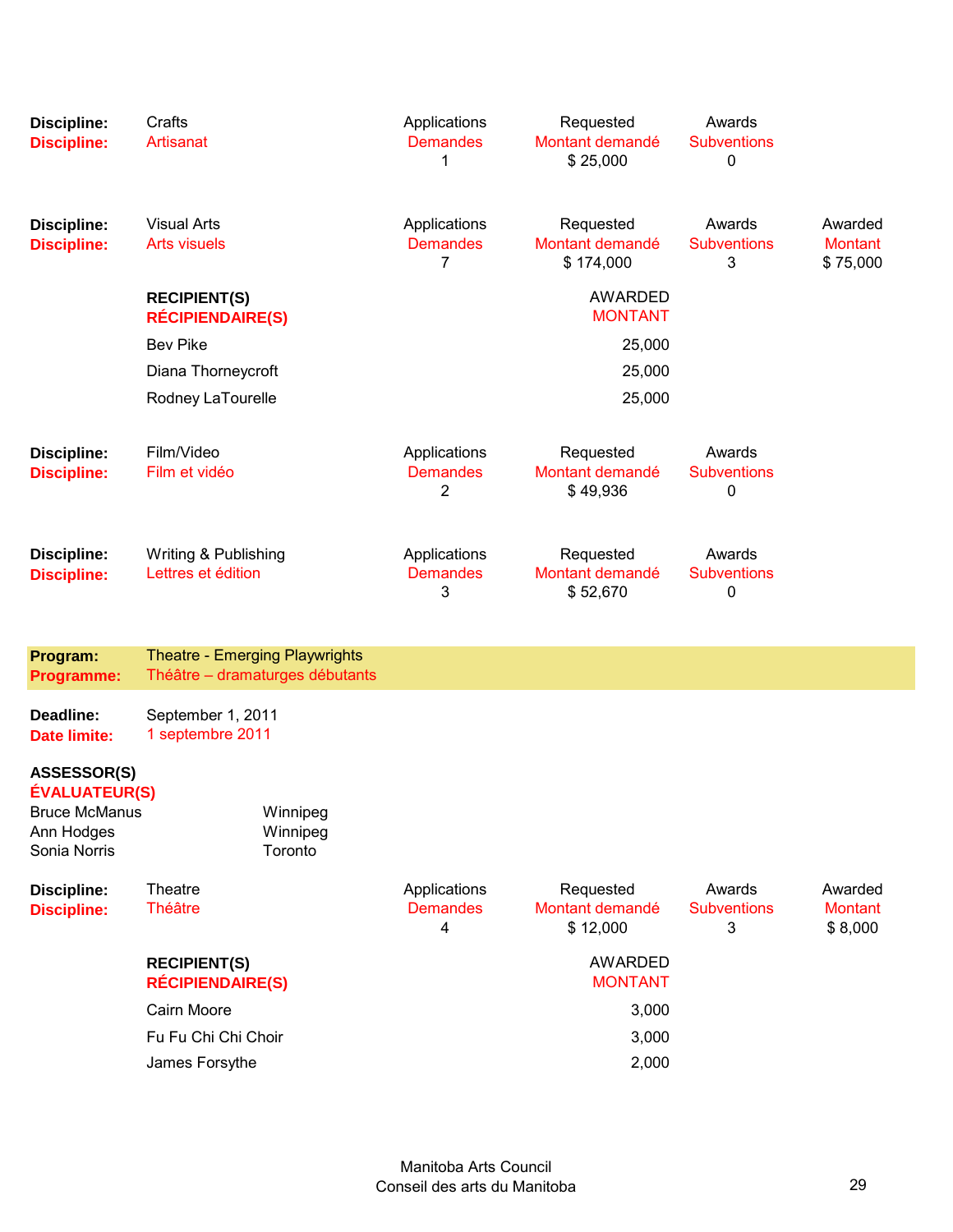| Deadline:<br><b>Date limite:</b>                                                                 | March 1, 2011<br>1 mars 2011                   |                                          |                                      |                                          |                                   |                                       |
|--------------------------------------------------------------------------------------------------|------------------------------------------------|------------------------------------------|--------------------------------------|------------------------------------------|-----------------------------------|---------------------------------------|
| <b>ASSESSOR(S)</b><br>ÉVALUATEUR(S)<br>Spencer Duncanson<br>Shawna Dempsey                       |                                                | Winnipeg<br>Winnipeg                     |                                      |                                          |                                   |                                       |
| <b>Discipline:</b><br><b>Discipline:</b>                                                         | Theatre<br><b>Théâtre</b>                      |                                          | Applications<br><b>Demandes</b><br>5 | Requested<br>Montant demandé<br>\$15,000 | Awards<br><b>Subventions</b><br>2 | Awarded<br><b>Montant</b><br>\$4,500  |
|                                                                                                  | <b>RECIPIENT(S)</b><br><b>RÉCIPIENDAIRE(S)</b> |                                          |                                      | AWARDED<br><b>MONTANT</b>                |                                   |                                       |
|                                                                                                  | Céleste Sansregret                             |                                          |                                      | 1,500                                    |                                   |                                       |
|                                                                                                  | <b>Steven Ratzlaff</b>                         |                                          |                                      | 3,000                                    |                                   |                                       |
| Program:<br>Programme:                                                                           | Théâtre - dramaturges établis                  | <b>Theatre - Established Playwrights</b> |                                      |                                          |                                   |                                       |
| Deadline:<br><b>Date limite:</b>                                                                 | March 1, 2011<br>1 mars 2011                   |                                          |                                      |                                          |                                   |                                       |
| <b>ASSESSOR(S)</b><br>ÉVALUATEUR(S)<br>Spencer Duncanson<br>Shawna Dempsey                       |                                                | Winnipeg<br>Winnipeg                     |                                      |                                          |                                   |                                       |
| <b>Discipline:</b><br><b>Discipline:</b>                                                         | Theatre<br><b>Théâtre</b>                      |                                          | Applications<br><b>Demandes</b><br>6 | Requested<br>Montant demandé<br>\$60,000 | Awards<br><b>Subventions</b><br>4 | Awarded<br><b>Montant</b><br>\$25,500 |
|                                                                                                  | <b>RECIPIENT(S)</b><br><b>RÉCIPIENDAIRE(S)</b> |                                          |                                      | AWARDED<br><b>MONTANT</b>                |                                   |                                       |
|                                                                                                  | Alix Sobler                                    |                                          |                                      | 7,500                                    |                                   |                                       |
|                                                                                                  | Carolyn Gray                                   |                                          |                                      | 7,500                                    |                                   |                                       |
|                                                                                                  | James Durham                                   |                                          |                                      | 3,000                                    |                                   |                                       |
|                                                                                                  | Sharon Bajer                                   |                                          |                                      | 7,500                                    |                                   |                                       |
| Deadline:<br><b>Date limite:</b>                                                                 | September 1, 2011<br>1 septembre 2011          |                                          |                                      |                                          |                                   |                                       |
| <b>ASSESSOR(S)</b><br><b>ÉVALUATEUR(S)</b><br><b>Bruce McManus</b><br>Ann Hodges<br>Sonia Norris |                                                | Winnipeg<br>Winnipeg<br>Toronto          |                                      |                                          |                                   |                                       |
| <b>Discipline:</b><br><b>Discipline:</b>                                                         | <b>Theatre</b><br><b>Théâtre</b>               |                                          | Applications<br><b>Demandes</b><br>5 | Requested<br>Montant demandé<br>\$38,500 | Awards<br><b>Subventions</b><br>3 | Awarded<br><b>Montant</b><br>\$22,000 |

Manitoba Arts Council Conseil des arts du Manitoba 30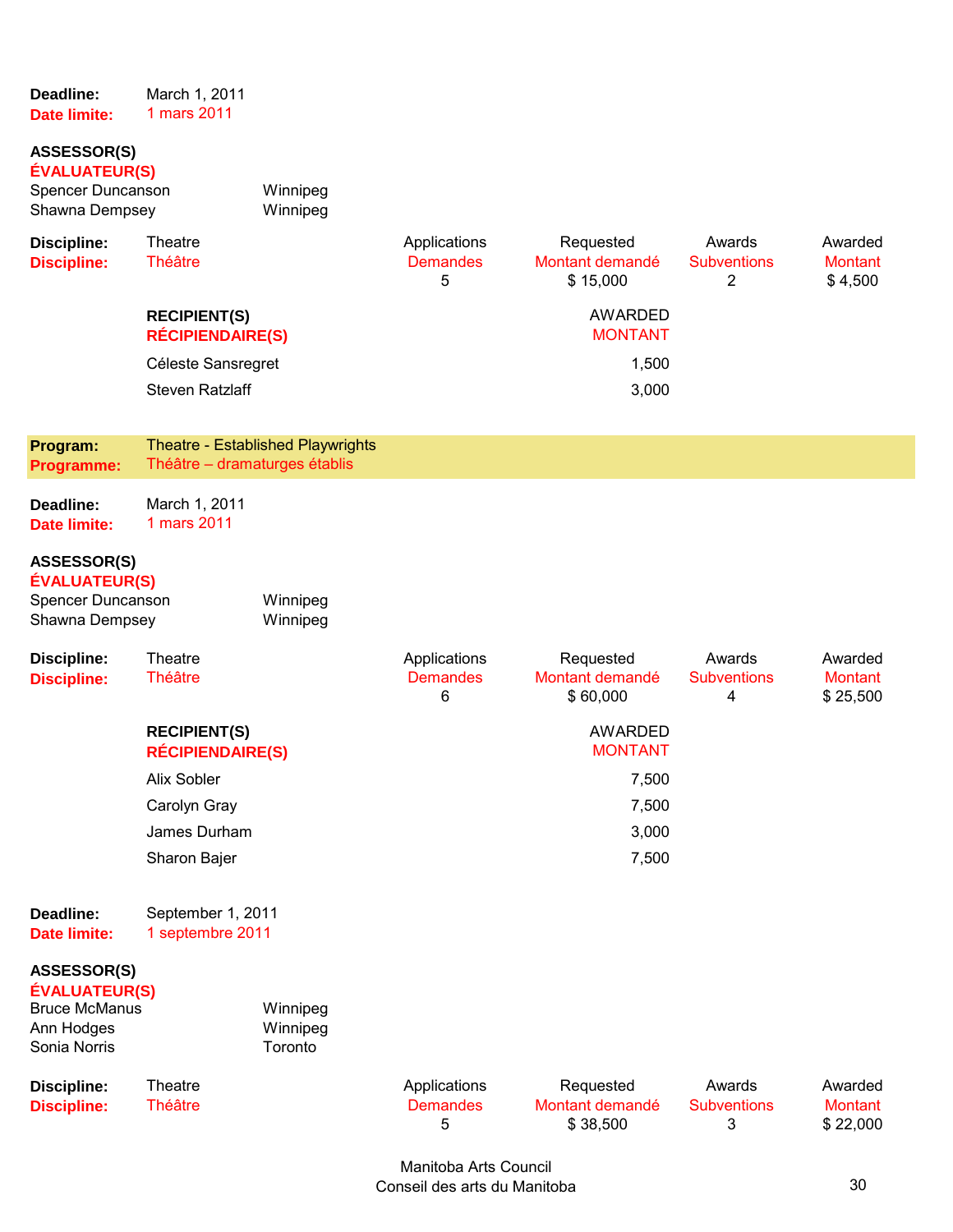| Program:                                                                                                                                                                     | <b>RECIPIENT(S)</b><br><b>RÉCIPIENDAIRE(S)</b><br>Ellen Peterson<br><b>Michael Nathanson</b><br>Olaf Pyttlik<br><b>Visual A</b> |                                                           |                                       | <b>AWARDED</b><br><b>MONTANT</b><br>4,000<br>9,000<br>9,000 |                                   |                                       |
|------------------------------------------------------------------------------------------------------------------------------------------------------------------------------|---------------------------------------------------------------------------------------------------------------------------------|-----------------------------------------------------------|---------------------------------------|-------------------------------------------------------------|-----------------------------------|---------------------------------------|
| Programme:                                                                                                                                                                   | Visuel de type A                                                                                                                |                                                           |                                       |                                                             |                                   |                                       |
| Deadline:<br><b>Date limite:</b>                                                                                                                                             | February 15, 2011<br>15 février 2011                                                                                            |                                                           |                                       |                                                             |                                   |                                       |
| ASSESSOR(S)<br><b>ÉVALUATEUR(S)</b><br>James Culleton<br><b>Andrew Milne</b><br>Derek Brueckner<br><b>Catherine Mattes</b><br>Divya Mehra                                    |                                                                                                                                 | Winnipeg<br>Winnipeg<br>Winnipeg<br>Shilo<br>Winnipeg     |                                       |                                                             |                                   |                                       |
| <b>Discipline:</b><br><b>Discipline:</b>                                                                                                                                     | <b>Visual Arts</b><br><b>Arts visuels</b>                                                                                       |                                                           | Applications<br><b>Demandes</b><br>19 | Requested<br>Montant demandé<br>\$189,980                   | Awards<br><b>Subventions</b><br>5 | Awarded<br><b>Montant</b><br>\$41,000 |
|                                                                                                                                                                              | <b>RECIPIENT(S)</b><br><b>RÉCIPIENDAIRE(S)</b>                                                                                  |                                                           |                                       | <b>AWARDED</b><br><b>MONTANT</b>                            |                                   |                                       |
|                                                                                                                                                                              | Calvin Asmundson                                                                                                                |                                                           |                                       | 8,000                                                       |                                   |                                       |
|                                                                                                                                                                              | Craig Smith                                                                                                                     |                                                           |                                       | 5,000                                                       |                                   |                                       |
|                                                                                                                                                                              | Douglas Smith                                                                                                                   |                                                           |                                       | 8,000                                                       |                                   |                                       |
|                                                                                                                                                                              | Krisjanis Kaktins-Gorsline                                                                                                      |                                                           |                                       | 10,000                                                      |                                   |                                       |
|                                                                                                                                                                              | Leah Decter                                                                                                                     |                                                           |                                       | 10,000                                                      |                                   |                                       |
| Deadline:<br><b>Date limite:</b>                                                                                                                                             | September 1, 2011<br>1 septembre 2011                                                                                           |                                                           |                                       |                                                             |                                   |                                       |
| <b>ASSESSOR(S)</b><br><b>ÉVALUATEUR(S)</b><br>Lisa Stinner<br>Lisa Wood<br>Justin Ludwar<br><b>Chantal Dupas</b><br>Daina Warren<br><b>Discipline:</b><br><b>Discipline:</b> | <b>Visual Arts</b><br><b>Arts visuels</b>                                                                                       | Winnipeg<br>Winnipeg<br>Winnipeg<br>Winnipeg<br>Vancouver | Applications<br><b>Demandes</b><br>10 | Requested<br>Montant demandé<br>\$98,300                    | Awards<br><b>Subventions</b><br>6 | Awarded<br><b>Montant</b><br>\$43,000 |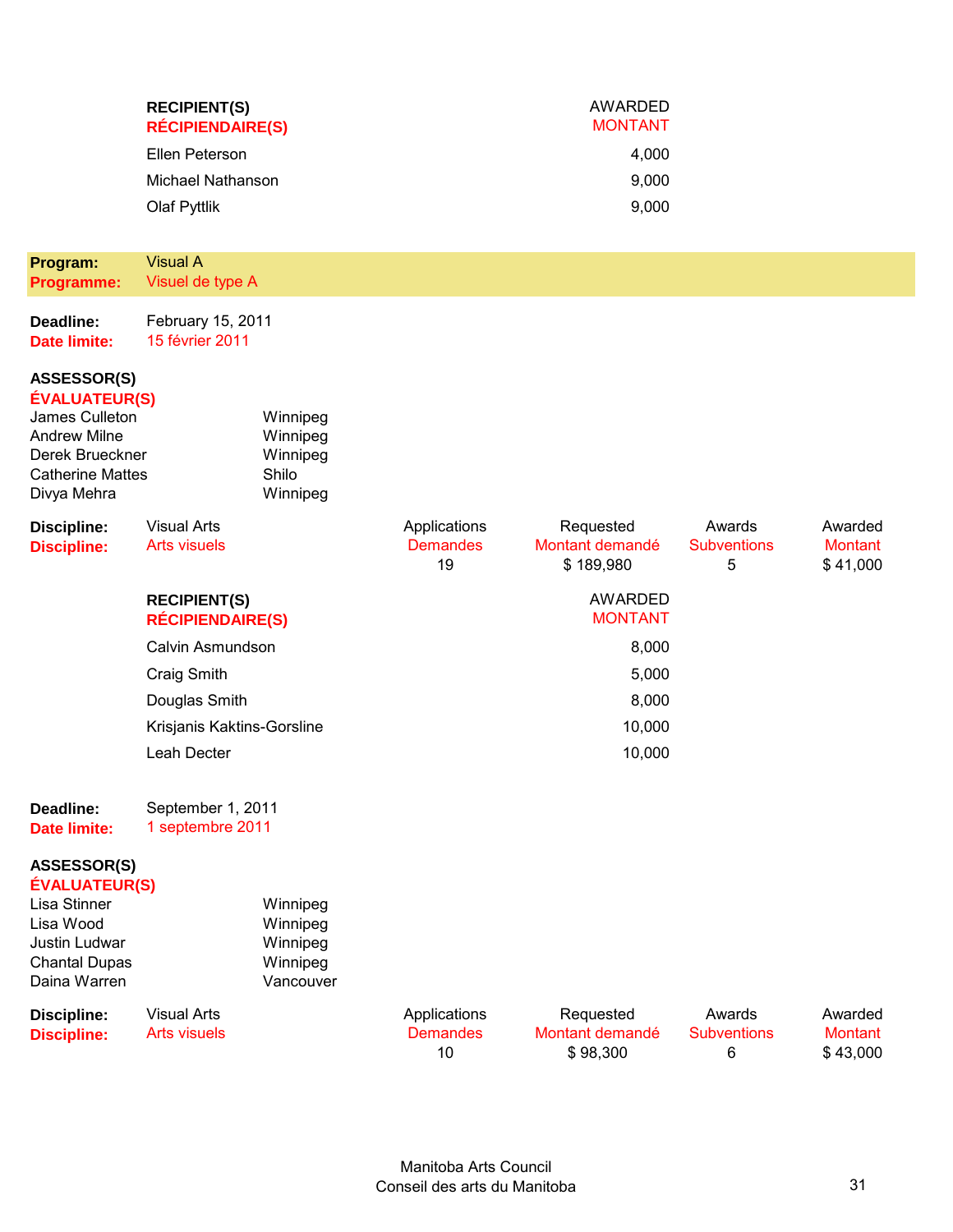| <b>RECIPIENT(S)</b><br><b>RÉCIPIENDAIRE(S)</b> | AWARDED<br><b>MONTANT</b> |
|------------------------------------------------|---------------------------|
| <b>Bonnie Marin</b>                            | 7,500                     |
| Derek Brueckner                                | 6,000                     |
| Kevin Friedrich                                | 6,000                     |
| Michael Dudeck                                 | 7,500                     |
| Rob Kovitz                                     | 10,000                    |
| Shaun Morin                                    | 6.000                     |

**Deadline: Date limite:**  February 15, 2011 15 février 2011

**ASSESSOR(S) ÉVALUATEUR(S)**

| <b>LYALUATLUNOI</b>     |          |
|-------------------------|----------|
| James Culleton          | Winnipeg |
| <b>Andrew Milne</b>     | Winnipeg |
| Derek Brueckner         | Winnipeg |
| <b>Catherine Mattes</b> | Shilo    |
| Divya Mehra             | Winnipeg |

| <b>Discipline:</b> | <b>Visual Arts</b>      | Applications    | Requested       | Awards             | Awarded        |
|--------------------|-------------------------|-----------------|-----------------|--------------------|----------------|
| <b>Discipline:</b> | Arts visuels            | <b>Demandes</b> | Montant demandé | <b>Subventions</b> | <b>Montant</b> |
|                    |                         | 11              | \$44,000        |                    | \$20,000       |
|                    | <b>RECIPIENT(S)</b>     |                 | AWARDED         |                    |                |
|                    | <b>RÉCIPIENDAIRE(S)</b> |                 | <b>MONTANT</b>  |                    |                |
|                    | Benjamin Davis          |                 | 2,000           |                    |                |
|                    | Denis Prieur            |                 | 2,000           |                    |                |
|                    | Karen Asher             |                 | 4,000           |                    |                |
|                    | Kendra Ballingall       |                 | 4,000           |                    |                |
|                    | Liz Garlicki            |                 | 2,000           |                    |                |
|                    | <b>Patrick Treacy</b>   |                 | 4,000           |                    |                |
|                    | Sylvia Matas            |                 | 2,000           |                    |                |

**Deadline: Date limite:**  September 1, 2011 1 septembre 2011

#### **ASSESSOR(S) ÉVALUATEUR(S)**

| ---------------      |           |
|----------------------|-----------|
| Lisa Stinner         | Winnipeg  |
| Lisa Wood            | Winnipeg  |
| Justin Ludwar        | Winnipeg  |
| <b>Chantal Dupas</b> | Winnipeg  |
| Daina Warren         | Vancouver |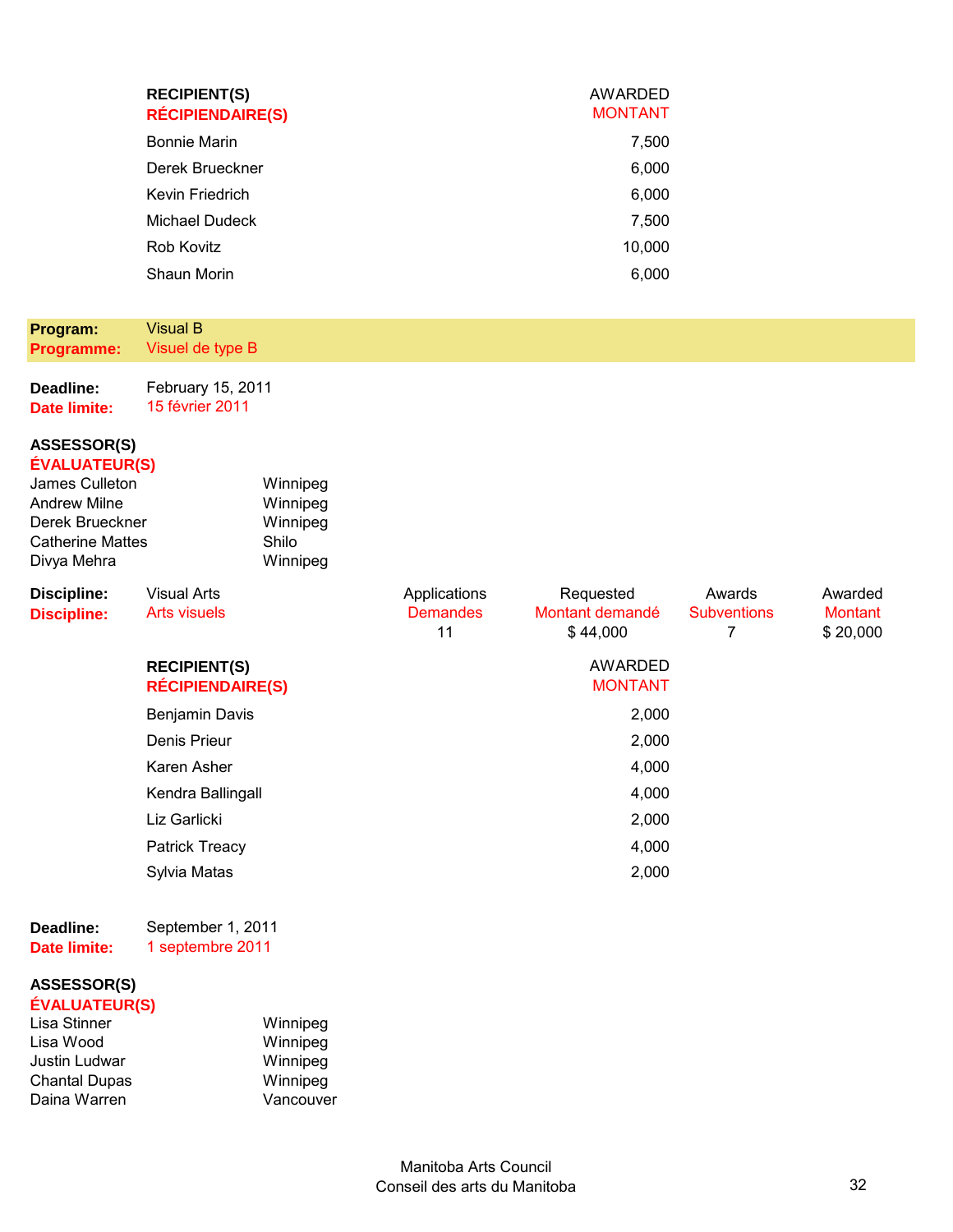| <b>Discipline:</b><br><b>Discipline:</b>                                                                                                  | <b>Visual Arts</b><br><b>Arts visuels</b>      |                                                           | Applications<br><b>Demandes</b><br>5  | Requested<br>Montant demandé<br>\$19,075 | Awards<br><b>Subventions</b><br>3 | Awarded<br><b>Montant</b><br>\$10,075 |
|-------------------------------------------------------------------------------------------------------------------------------------------|------------------------------------------------|-----------------------------------------------------------|---------------------------------------|------------------------------------------|-----------------------------------|---------------------------------------|
|                                                                                                                                           | <b>RECIPIENT(S)</b><br><b>RÉCIPIENDAIRE(S)</b> |                                                           |                                       | <b>AWARDED</b><br><b>MONTANT</b>         |                                   |                                       |
|                                                                                                                                           | Hannah Godfrey                                 |                                                           |                                       | 3,075                                    |                                   |                                       |
|                                                                                                                                           | J.J. Kegan McFadden                            |                                                           |                                       | 3,000                                    |                                   |                                       |
|                                                                                                                                           | Miriam Rudolph                                 |                                                           |                                       | 4,000                                    |                                   |                                       |
| Program:<br><b>Programme:</b>                                                                                                             | <b>Visual C</b><br>Visuel de type C            |                                                           |                                       |                                          |                                   |                                       |
| Deadline:<br><b>Date limite:</b>                                                                                                          | February 15, 2011<br>15 février 2011           |                                                           |                                       |                                          |                                   |                                       |
| ASSESSOR(S)<br><b>ÉVALUATEUR(S)</b><br>James Culleton<br><b>Andrew Milne</b><br>Derek Brueckner<br><b>Catherine Mattes</b><br>Divya Mehra |                                                | Winnipeg<br>Winnipeg<br>Winnipeg<br>Shilo<br>Winnipeg     |                                       |                                          |                                   |                                       |
| <b>Discipline:</b><br><b>Discipline:</b>                                                                                                  | <b>Visual Arts</b><br><b>Arts visuels</b>      |                                                           | Applications<br><b>Demandes</b><br>19 | Requested<br>Montant demandé<br>\$46,000 | Awards<br><b>Subventions</b><br>8 | Awarded<br><b>Montant</b><br>\$14,000 |
|                                                                                                                                           | <b>RECIPIENT(S)</b><br><b>RÉCIPIENDAIRE(S)</b> |                                                           |                                       | <b>AWARDED</b><br><b>MONTANT</b>         |                                   |                                       |
|                                                                                                                                           | <b>Chantal Dupas</b>                           |                                                           |                                       | 2,000                                    |                                   |                                       |
|                                                                                                                                           | Erin Josephson-Laidlaw                         |                                                           |                                       | 2,000                                    |                                   |                                       |
|                                                                                                                                           | Kelsey Braun                                   |                                                           |                                       | 2,000                                    |                                   |                                       |
|                                                                                                                                           | Kristen Perrott                                |                                                           |                                       | 2,000                                    |                                   |                                       |
|                                                                                                                                           | Laura Magnusson                                |                                                           |                                       | 2,000                                    |                                   |                                       |
|                                                                                                                                           | Lyndsay Ladobruk                               |                                                           |                                       | 1,000                                    |                                   |                                       |
|                                                                                                                                           | <b>Robert Taite</b>                            |                                                           |                                       | 2,000                                    |                                   |                                       |
|                                                                                                                                           | <b>Tracy Peters</b>                            |                                                           |                                       | 1,000                                    |                                   |                                       |
| Deadline:<br><b>Date limite:</b>                                                                                                          | September 1, 2011<br>1 septembre 2011          |                                                           |                                       |                                          |                                   |                                       |
| <b>ASSESSOR(S)</b><br><b>ÉVALUATEUR(S)</b><br>Lisa Stinner<br>Lisa Wood<br>Justin Ludwar<br><b>Chantal Dupas</b><br>Daina Warren          |                                                | Winnipeg<br>Winnipeg<br>Winnipeg<br>Winnipeg<br>Vancouver |                                       |                                          |                                   |                                       |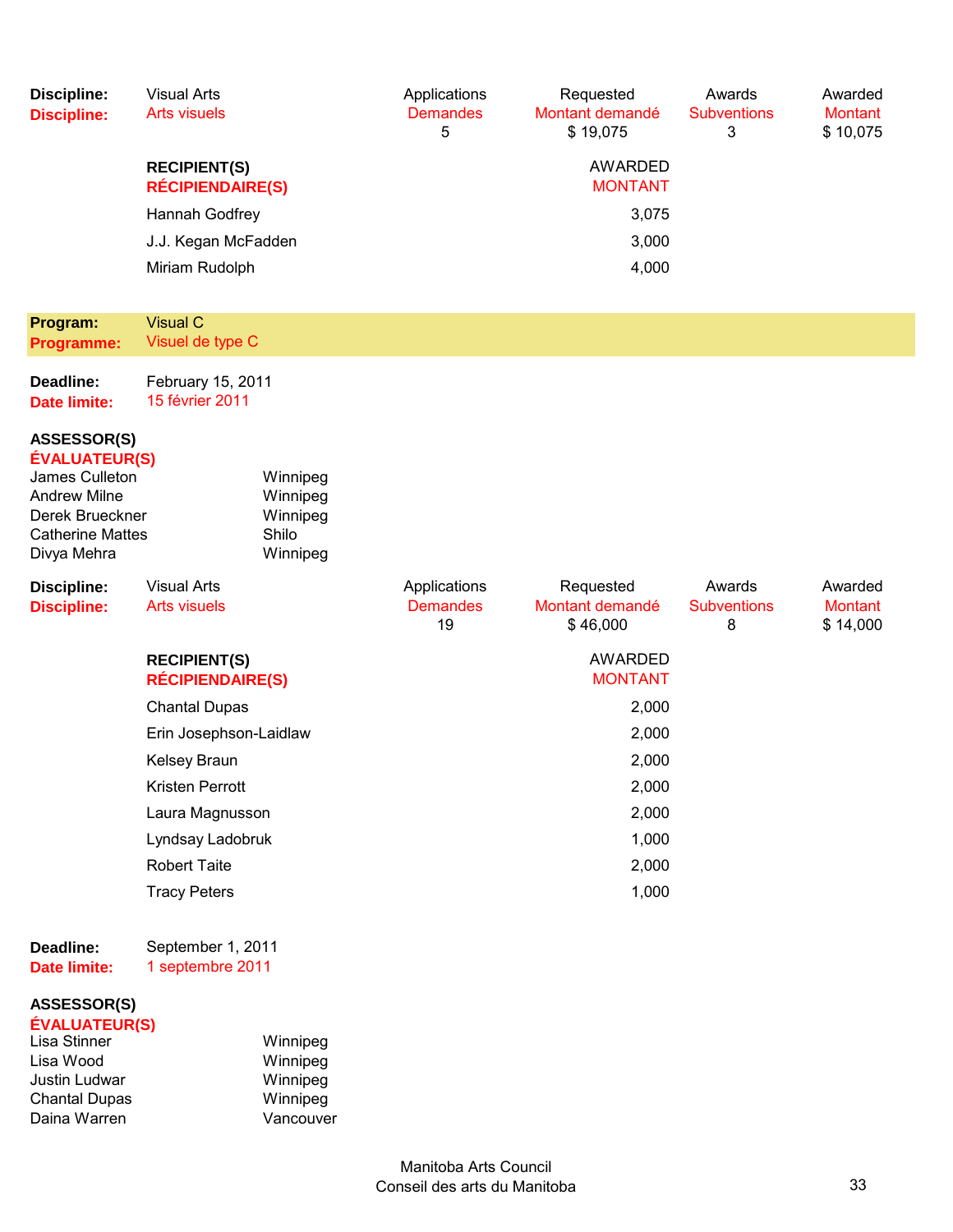| <b>Discipline:</b><br><b>Discipline:</b>                                                                                                        | <b>Visual Arts</b><br><b>Arts visuels</b>      |                                                        | Applications<br><b>Demandes</b><br>14 | Requested<br>Montant demandé<br>\$28,000 | Awards<br><b>Subventions</b><br>5 | Awarded<br><b>Montant</b><br>\$10,000 |
|-------------------------------------------------------------------------------------------------------------------------------------------------|------------------------------------------------|--------------------------------------------------------|---------------------------------------|------------------------------------------|-----------------------------------|---------------------------------------|
|                                                                                                                                                 | <b>RECIPIENT(S)</b><br><b>RÉCIPIENDAIRE(S)</b> |                                                        |                                       | <b>AWARDED</b><br><b>MONTANT</b>         |                                   |                                       |
|                                                                                                                                                 | Cam Forbes                                     |                                                        |                                       | 2,000                                    |                                   |                                       |
|                                                                                                                                                 | <b>Chantel Mierau</b>                          |                                                        |                                       | 2,000                                    |                                   |                                       |
|                                                                                                                                                 | Evin Collis                                    |                                                        |                                       | 2,000                                    |                                   |                                       |
|                                                                                                                                                 | Ming Hon                                       |                                                        |                                       | 2,000                                    |                                   |                                       |
|                                                                                                                                                 | <b>Tamara Weller</b>                           |                                                        |                                       | 2,000                                    |                                   |                                       |
| Program:                                                                                                                                        | <b>Writers A</b>                               |                                                        |                                       |                                          |                                   |                                       |
| Programme:                                                                                                                                      | Écrivains de type A                            |                                                        |                                       |                                          |                                   |                                       |
| Deadline:<br><b>Date limite:</b>                                                                                                                | September 15, 2011<br>15 septembre 2011        |                                                        |                                       |                                          |                                   |                                       |
| <b>ASSESSOR(S)</b><br><b>ÉVALUATEUR(S)</b><br>Katherena Vermette<br>Sandra Birdsell<br>Armin Wiebe<br><b>Charlene Diehl</b><br>Katherine Bitney |                                                | Winnipeg<br>Regina<br>Winnipeg<br>Winnipeg<br>Winnipeg |                                       |                                          |                                   |                                       |
| <b>Discipline:</b><br><b>Discipline:</b>                                                                                                        | Writing & Publishing<br>Lettres et édition     |                                                        | Applications<br><b>Demandes</b><br>9  | Requested<br>Montant demandé<br>\$85,500 | Awards<br><b>Subventions</b><br>4 | Awarded<br><b>Montant</b><br>\$38,000 |
|                                                                                                                                                 | <b>RECIPIENT(S)</b><br><b>RÉCIPIENDAIRE(S)</b> |                                                        |                                       | <b>AWARDED</b><br><b>MONTANT</b>         |                                   |                                       |
|                                                                                                                                                 | David Bergen                                   |                                                        |                                       | 10,000                                   |                                   |                                       |
|                                                                                                                                                 | Dora Dueck                                     |                                                        |                                       | 8,000                                    |                                   |                                       |
|                                                                                                                                                 | J. Roger Léveillé                              |                                                        |                                       | 10,000                                   |                                   |                                       |
|                                                                                                                                                 | Meira Cook                                     |                                                        |                                       | 10,000                                   |                                   |                                       |
| Deadline:<br><b>Date limite:</b>                                                                                                                | May 15, 2011<br>15 mai 2011                    |                                                        |                                       |                                          |                                   |                                       |
| <b>ASSESSOR(S)</b><br><b>ÉVALUATEUR(S)</b><br>Nadine Mackenzie<br>Dovid Williamson                                                              |                                                | Calgary<br>Minning <sub>2</sub>                        |                                       |                                          |                                   |                                       |

| Winnipeg |
|----------|
| Winnipeg |
| Winnipeg |
| Winnipeg |
|          |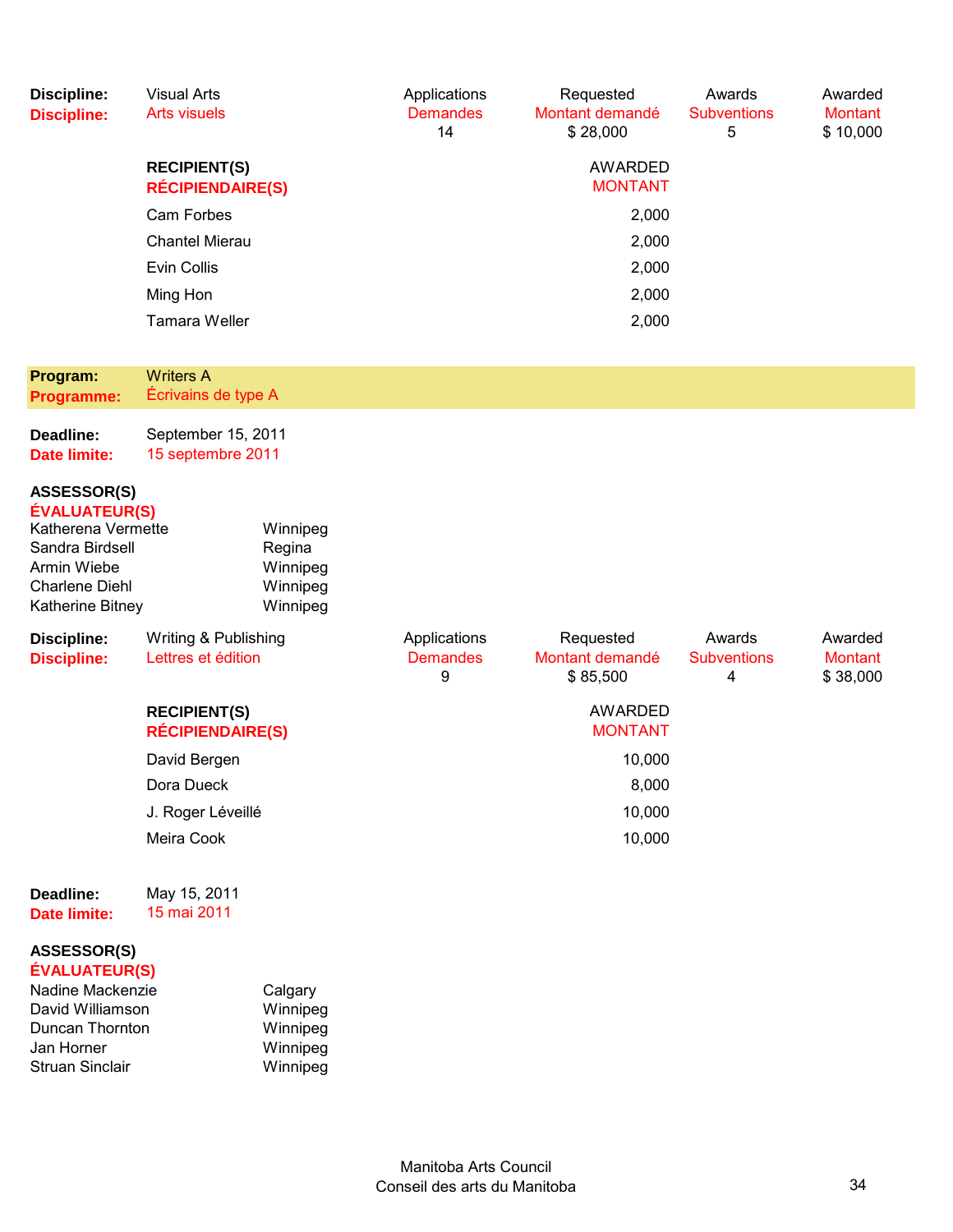| <b>Discipline:</b><br><b>Discipline:</b>                                                                                               | Writing & Publishing<br>Lettres et édition     |                                                         | Applications<br><b>Demandes</b><br>11             | Requested<br>Montant demandé<br>\$104,000 | Awards<br><b>Subventions</b><br>4              | Awarded<br><b>Montant</b><br>\$34,000 |
|----------------------------------------------------------------------------------------------------------------------------------------|------------------------------------------------|---------------------------------------------------------|---------------------------------------------------|-------------------------------------------|------------------------------------------------|---------------------------------------|
|                                                                                                                                        | <b>RECIPIENT(S)</b><br><b>RÉCIPIENDAIRE(S)</b> |                                                         |                                                   | <b>AWARDED</b><br><b>MONTANT</b>          |                                                |                                       |
|                                                                                                                                        | Kerry Ryan                                     |                                                         |                                                   | 10,000                                    |                                                |                                       |
|                                                                                                                                        | Laurie Block                                   |                                                         |                                                   | 10,000                                    |                                                |                                       |
|                                                                                                                                        | Martha Brooks                                  |                                                         |                                                   | 10,000                                    |                                                |                                       |
|                                                                                                                                        | Maurice Mierau                                 |                                                         |                                                   | 4,000                                     |                                                |                                       |
| Program:<br><b>Programme:</b>                                                                                                          | <b>Writers B</b><br>Écrivains de type B        |                                                         |                                                   |                                           |                                                |                                       |
| Deadline:<br><b>Date limite:</b>                                                                                                       | September 15, 2011<br>15 septembre 2011        |                                                         |                                                   |                                           |                                                |                                       |
| <b>Discipline:</b><br><b>Discipline:</b>                                                                                               | Writing & Publishing<br>Lettres et édition     |                                                         | Applications<br><b>Demandes</b><br>7              | Requested<br>Montant demandé<br>\$33,200  | Awards<br><b>Subventions</b><br>$\overline{2}$ | Awarded<br><b>Montant</b><br>\$8,000  |
|                                                                                                                                        | <b>RECIPIENT(S)</b><br><b>RÉCIPIENDAIRE(S)</b> |                                                         |                                                   | <b>AWARDED</b><br><b>MONTANT</b>          |                                                |                                       |
|                                                                                                                                        | <b>James Scoles</b>                            |                                                         |                                                   | 5,000                                     |                                                |                                       |
|                                                                                                                                        | Susan Sorensen                                 |                                                         |                                                   | 3,000                                     |                                                |                                       |
| Deadline:<br><b>Date limite:</b>                                                                                                       | May 15, 2011<br>15 mai 2011                    |                                                         |                                                   |                                           |                                                |                                       |
| ASSESSOR(S)<br><b>ÉVALUATEUR(S)</b><br>Nadine Mackenzie<br>David Williamson<br>Duncan Thornton<br>Jan Horner<br><b>Struan Sinclair</b> |                                                | Calgary<br>Winnipeg<br>Winnipeg<br>Winnipeg<br>Winnipeg |                                                   |                                           |                                                |                                       |
| <b>Discipline:</b><br><b>Discipline:</b>                                                                                               | Writing & Publishing<br>Lettres et édition     |                                                         | Applications<br><b>Demandes</b><br>$\overline{7}$ | Requested<br>Montant demandé<br>\$34,070  | Awards<br><b>Subventions</b><br>$\overline{2}$ | Awarded<br><b>Montant</b><br>\$10,000 |
|                                                                                                                                        | <b>RECIPIENT(S)</b><br><b>RÉCIPIENDAIRE(S)</b> |                                                         |                                                   | <b>AWARDED</b><br><b>MONTANT</b>          |                                                |                                       |
|                                                                                                                                        | Daria Salamon                                  |                                                         |                                                   | 5,000                                     |                                                |                                       |
|                                                                                                                                        | James Kostelniuk                               |                                                         |                                                   | 5,000                                     |                                                |                                       |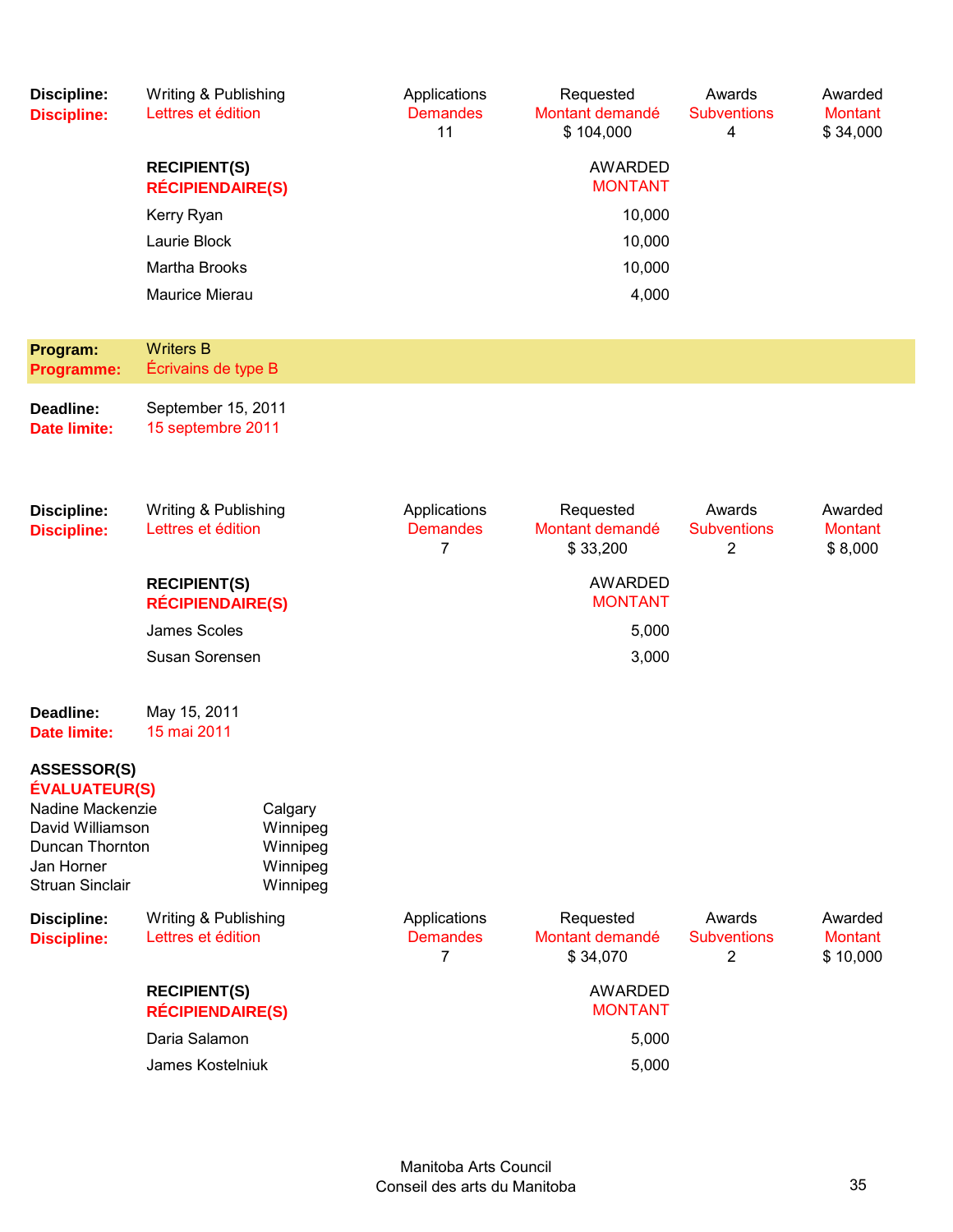| Program:                                                                                                                                      | <b>Writers C</b>                               |                                                         |                                                   |                                          |                                                |                                      |
|-----------------------------------------------------------------------------------------------------------------------------------------------|------------------------------------------------|---------------------------------------------------------|---------------------------------------------------|------------------------------------------|------------------------------------------------|--------------------------------------|
| <b>Programme:</b>                                                                                                                             | Écrivains de type C                            |                                                         |                                                   |                                          |                                                |                                      |
| Deadline:<br><b>Date limite:</b>                                                                                                              | May 15, 2011<br>15 mai 2011                    |                                                         |                                                   |                                          |                                                |                                      |
| <b>ASSESSOR(S)</b><br><b>ÉVALUATEUR(S)</b><br>Nadine Mackenzie<br>David Williamson<br>Duncan Thornton<br>Jan Horner<br><b>Struan Sinclair</b> |                                                | Calgary<br>Winnipeg<br>Winnipeg<br>Winnipeg<br>Winnipeg |                                                   |                                          |                                                |                                      |
| <b>Discipline:</b><br><b>Discipline:</b>                                                                                                      | Writing & Publishing<br>Lettres et édition     |                                                         | Applications<br><b>Demandes</b><br>8              | Requested<br>Montant demandé<br>\$16,000 | Awards<br><b>Subventions</b><br>$\overline{2}$ | Awarded<br><b>Montant</b><br>\$4,000 |
|                                                                                                                                               | <b>RECIPIENT(S)</b><br><b>RÉCIPIENDAIRE(S)</b> |                                                         |                                                   | <b>AWARDED</b><br><b>MONTANT</b>         |                                                |                                      |
|                                                                                                                                               | <b>Brenda Sciberras</b>                        |                                                         |                                                   | 2,000                                    |                                                |                                      |
|                                                                                                                                               | Josiah Neufeld                                 |                                                         |                                                   | 2,000                                    |                                                |                                      |
| Deadline:<br>Date limite:                                                                                                                     | September 15, 2011<br>15 septembre 2011        |                                                         |                                                   |                                          |                                                |                                      |
| <b>ASSESSOR(S)</b><br><b>ÉVALUATEUR(S)</b>                                                                                                    |                                                |                                                         |                                                   |                                          |                                                |                                      |
| Katherena Vermette<br>Sandra Birdsell<br>Armin Wiebe<br><b>Charlene Diehl</b><br>Katherine Bitney                                             |                                                | Winnipeg<br>Regina<br>Winnipeg<br>Winnipeg<br>Winnipeg  |                                                   |                                          |                                                |                                      |
| <b>Discipline:</b><br><b>Discipline:</b>                                                                                                      | Writing & Publishing<br>Lettres et édition     |                                                         | Applications<br><b>Demandes</b><br>$\overline{7}$ | Requested<br>Montant demandé<br>\$14,000 | Awards<br><b>Subventions</b><br>3              | Awarded<br><b>Montant</b><br>\$6,000 |
|                                                                                                                                               | <b>RECIPIENT(S)</b><br><b>RÉCIPIENDAIRE(S)</b> |                                                         |                                                   | <b>AWARDED</b><br><b>MONTANT</b>         |                                                |                                      |
|                                                                                                                                               | <b>Chadwick Ginther</b>                        |                                                         |                                                   | 2,000                                    |                                                |                                      |
|                                                                                                                                               | Joanne Epp                                     |                                                         |                                                   | 2,000                                    |                                                |                                      |
|                                                                                                                                               | Ron Romanowski                                 |                                                         |                                                   | 2,000                                    |                                                |                                      |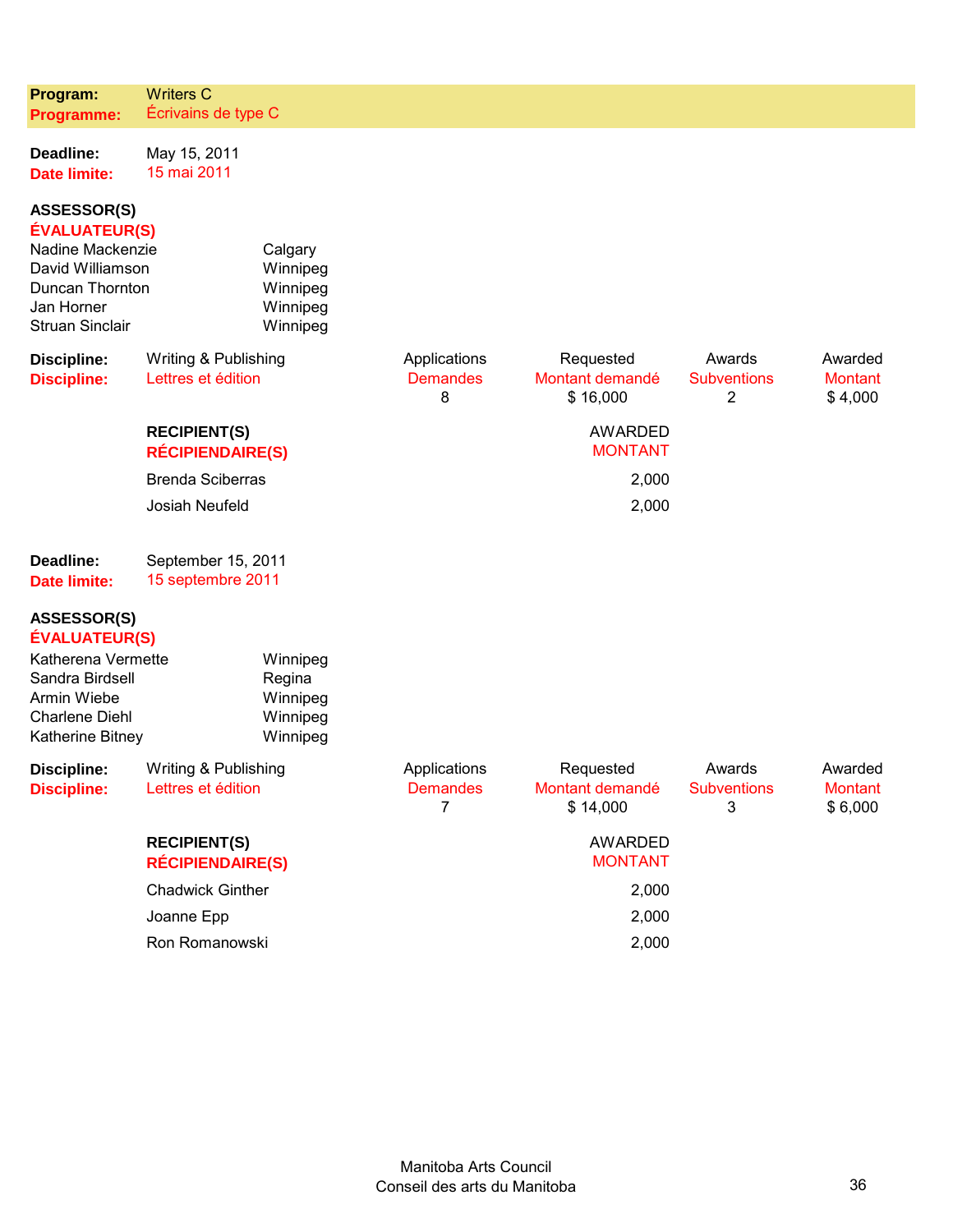### **Touring Grants Subventions pour tournées**

**Program: Programme:**  Touring Grants (Individuals/Ensembles) Subventions pour tournées (individus et ensembles)

**Deadline: Date limite:**  October 1, 2011 1 octobre 2011

#### **ASSESSOR(S)**

**ÉVALUATEUR(S)**

Glenn Buhr Winnipeg

| Discipline:<br><b>Discipline:</b> | Music<br><b>Musique</b>                        | Applications<br><b>Demandes</b><br>3 | Requested<br>Montant demandé<br>\$22,000 | Awards<br><b>Subventions</b><br>3 | Awarded<br>Montant<br>\$20,000 |
|-----------------------------------|------------------------------------------------|--------------------------------------|------------------------------------------|-----------------------------------|--------------------------------|
|                                   | <b>RECIPIENT(S)</b><br><b>RÉCIPIENDAIRE(S)</b> |                                      | AWARDED<br><b>MONTANT</b>                |                                   |                                |
|                                   | Fubuki Daiko Entertainment Inc.                |                                      | 3,000                                    |                                   |                                |
|                                   | Home Routes Inc.                               |                                      | 8,000                                    |                                   |                                |
|                                   | Prairie Debut Inc.                             |                                      | 9,000                                    |                                   |                                |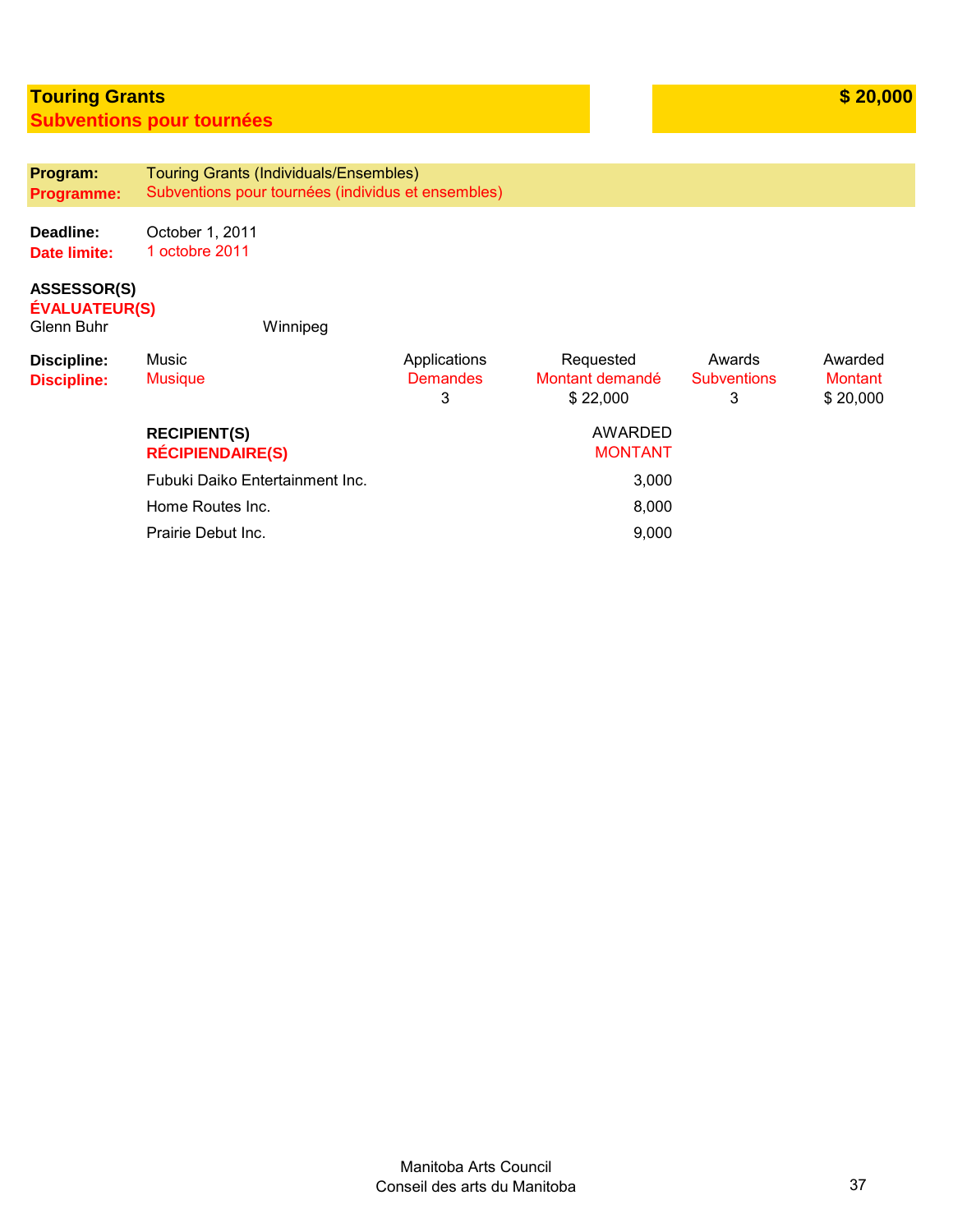# **Arts Development Développement artistique**

| <b>Artists in the Schools</b>                                          | \$340,674 |
|------------------------------------------------------------------------|-----------|
| <b>Artistes à l'école</b>                                              |           |
| <b>Archdioceses of St. Boniface</b>                                    | 1,950     |
| St. Emile School                                                       |           |
| Casimiro Nhussi - Dance / Danse                                        | 1,300     |
| St. John Brebeuf School                                                |           |
| Freeze Frame - Film/Video / Film et vidéo                              | 650       |
| <b>Beautiful Plains School Division #31</b>                            | 3,946     |
| Hazel M. Kellington School                                             |           |
| Casimiro Nhussi - Dance / Danse                                        | 2,648     |
| Neepawa Area Collegiate                                                |           |
| Freeze Frame - Film/Video / Film et vidéo                              | 1,298     |
| <b>Border Land School Division</b>                                     | 5,753     |
| <b>Blue Clay Colony School</b>                                         |           |
| Leigh-Anne Kehler - Theatre / Théâtre                                  | 1,038     |
| <b>Glenway Colony School</b>                                           |           |
| Randy Guest - Film/Video / Film et vidéo                               | 1,038     |
| Ross L. Gray School                                                    |           |
| Ofield Williams - Dance / Danse                                        | 1,288     |
| <b>West Park School</b>                                                |           |
| Fubuki Daiko Entertainment Inc. - Music / Musique                      | 2,389     |
| <b>Brandon School Division</b>                                         | 15,415    |
| Alexander School                                                       |           |
| Casimiro Nhussi & Jay Stoller - Interdisciplinary / Interdisciplinaire | 2,766     |
| Earl Oxford Middle School                                              |           |
| Jay Stoller - Music / Musique                                          | 1,423     |
| <b>Green Acres School</b>                                              |           |
| Stan Lesk - Theatre / Théâtre                                          | 1,423     |
| <b>Linden Lanes School</b>                                             |           |
| Chris Sigurdson - Theatre / Théâtre                                    | 2,773     |
| <b>Meadows Elementary School</b>                                       |           |
| Len Udow - Music / Musique                                             | 2,773     |
| <b>O'Kelly School</b>                                                  |           |
| Carolyn Gray - Interdisciplinary / Interdisciplinaire                  | 1,411     |
| Riverview School #1603                                                 |           |
| Jay Stoller - Music / Musique                                          | 1,423     |
| <b>Waverly Park School</b>                                             |           |
| Mark Cameron - Music / Musique                                         | 1,423     |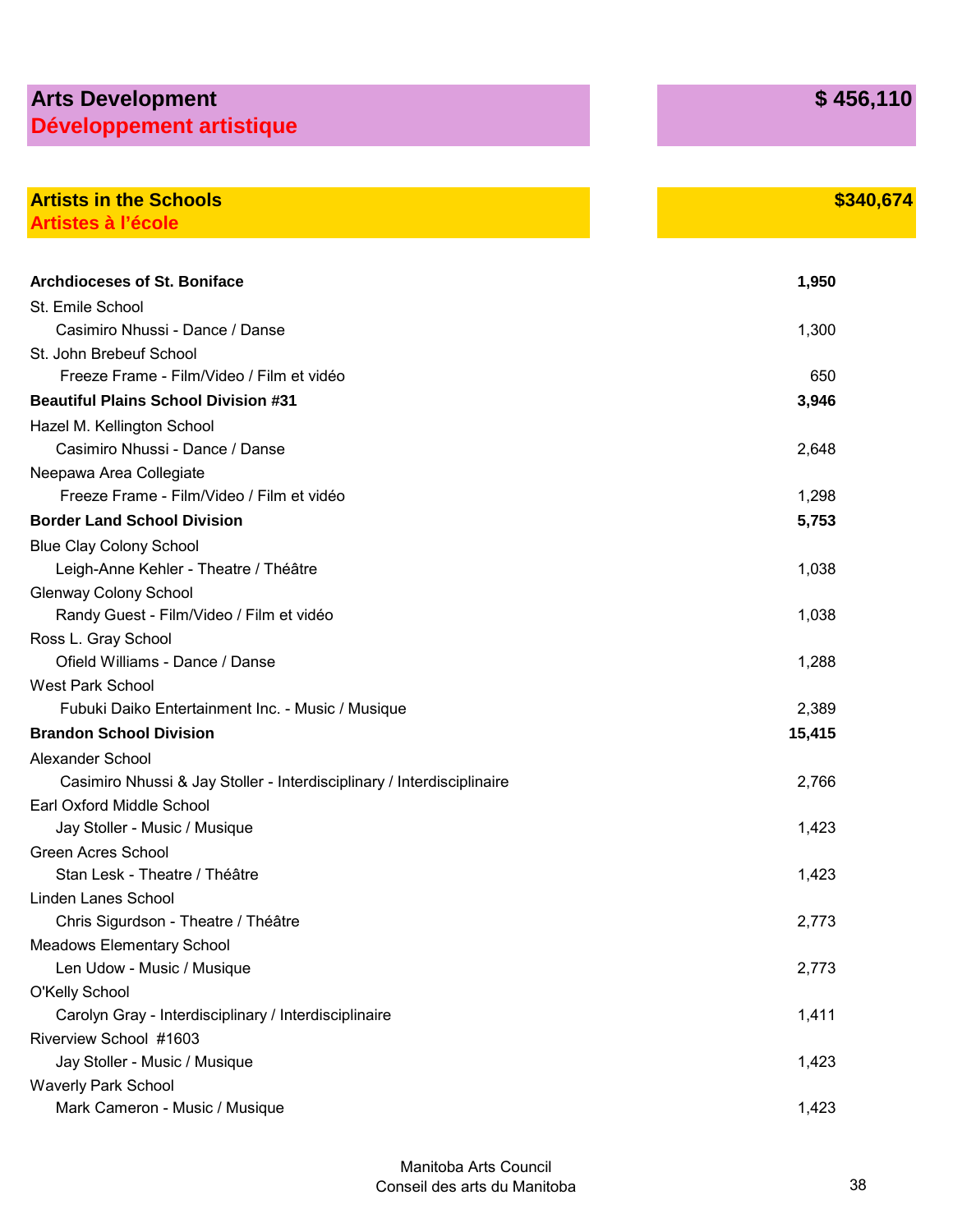| École Regionale Saint-Jean-Baptiste<br>Gérald Laroche - Visual Arts / Arts visuels<br>3,816<br>École Taché<br>Gérald Laroche - Visual Arts / Arts visuels<br>650<br><b>Evergreen School Division #22</b><br>4,077<br>Arborg Early Middle Years School<br>Carolyn Gray - Interdisciplinary / Interdisciplinaire<br>1,247<br>Gimli High School<br>Randy Guest - Film/Video / Film et vidéo<br>2,076<br>Riverton Early Middle Years School<br>Bud Gillies - Visual Arts / Arts visuels<br>754<br><b>First Nations</b><br>14,354<br>Amos Okemow Memorial School<br>Dorothy Penner - Music / Musique<br>8,300<br>Anicinabe Community School<br>Anthony Martin - Visual Arts / Arts visuels<br>2,854<br><b>Otter Nelson River</b><br>Dorothy Penner - Music / Musique<br>3,200<br>Fort La Bosse School Division #41<br>5,769<br>Oak Lake Community School<br>Anthony Martin - Visual Arts / Arts visuels<br>1,446<br><b>Reston Elementary</b><br>Mark Cameron - Music / Musique<br>1,497<br>Virden Junior High<br>Evans Coffie - Interdisciplinary / Interdisciplinaire<br>2,826<br><b>Frontier School Division #48</b><br>48,400<br><b>Berens River School</b><br>Mark Cameron - Music / Musique<br>1,500<br><b>Brochet School</b><br>Allison Moore - Visual Arts / Arts visuels<br>1,500 |
|--------------------------------------------------------------------------------------------------------------------------------------------------------------------------------------------------------------------------------------------------------------------------------------------------------------------------------------------------------------------------------------------------------------------------------------------------------------------------------------------------------------------------------------------------------------------------------------------------------------------------------------------------------------------------------------------------------------------------------------------------------------------------------------------------------------------------------------------------------------------------------------------------------------------------------------------------------------------------------------------------------------------------------------------------------------------------------------------------------------------------------------------------------------------------------------------------------------------------------------------------------------------------------------|
|                                                                                                                                                                                                                                                                                                                                                                                                                                                                                                                                                                                                                                                                                                                                                                                                                                                                                                                                                                                                                                                                                                                                                                                                                                                                                      |
|                                                                                                                                                                                                                                                                                                                                                                                                                                                                                                                                                                                                                                                                                                                                                                                                                                                                                                                                                                                                                                                                                                                                                                                                                                                                                      |
|                                                                                                                                                                                                                                                                                                                                                                                                                                                                                                                                                                                                                                                                                                                                                                                                                                                                                                                                                                                                                                                                                                                                                                                                                                                                                      |
|                                                                                                                                                                                                                                                                                                                                                                                                                                                                                                                                                                                                                                                                                                                                                                                                                                                                                                                                                                                                                                                                                                                                                                                                                                                                                      |
|                                                                                                                                                                                                                                                                                                                                                                                                                                                                                                                                                                                                                                                                                                                                                                                                                                                                                                                                                                                                                                                                                                                                                                                                                                                                                      |
|                                                                                                                                                                                                                                                                                                                                                                                                                                                                                                                                                                                                                                                                                                                                                                                                                                                                                                                                                                                                                                                                                                                                                                                                                                                                                      |
|                                                                                                                                                                                                                                                                                                                                                                                                                                                                                                                                                                                                                                                                                                                                                                                                                                                                                                                                                                                                                                                                                                                                                                                                                                                                                      |
|                                                                                                                                                                                                                                                                                                                                                                                                                                                                                                                                                                                                                                                                                                                                                                                                                                                                                                                                                                                                                                                                                                                                                                                                                                                                                      |
|                                                                                                                                                                                                                                                                                                                                                                                                                                                                                                                                                                                                                                                                                                                                                                                                                                                                                                                                                                                                                                                                                                                                                                                                                                                                                      |
|                                                                                                                                                                                                                                                                                                                                                                                                                                                                                                                                                                                                                                                                                                                                                                                                                                                                                                                                                                                                                                                                                                                                                                                                                                                                                      |
|                                                                                                                                                                                                                                                                                                                                                                                                                                                                                                                                                                                                                                                                                                                                                                                                                                                                                                                                                                                                                                                                                                                                                                                                                                                                                      |
|                                                                                                                                                                                                                                                                                                                                                                                                                                                                                                                                                                                                                                                                                                                                                                                                                                                                                                                                                                                                                                                                                                                                                                                                                                                                                      |
|                                                                                                                                                                                                                                                                                                                                                                                                                                                                                                                                                                                                                                                                                                                                                                                                                                                                                                                                                                                                                                                                                                                                                                                                                                                                                      |
|                                                                                                                                                                                                                                                                                                                                                                                                                                                                                                                                                                                                                                                                                                                                                                                                                                                                                                                                                                                                                                                                                                                                                                                                                                                                                      |
|                                                                                                                                                                                                                                                                                                                                                                                                                                                                                                                                                                                                                                                                                                                                                                                                                                                                                                                                                                                                                                                                                                                                                                                                                                                                                      |
|                                                                                                                                                                                                                                                                                                                                                                                                                                                                                                                                                                                                                                                                                                                                                                                                                                                                                                                                                                                                                                                                                                                                                                                                                                                                                      |
|                                                                                                                                                                                                                                                                                                                                                                                                                                                                                                                                                                                                                                                                                                                                                                                                                                                                                                                                                                                                                                                                                                                                                                                                                                                                                      |
|                                                                                                                                                                                                                                                                                                                                                                                                                                                                                                                                                                                                                                                                                                                                                                                                                                                                                                                                                                                                                                                                                                                                                                                                                                                                                      |
|                                                                                                                                                                                                                                                                                                                                                                                                                                                                                                                                                                                                                                                                                                                                                                                                                                                                                                                                                                                                                                                                                                                                                                                                                                                                                      |
|                                                                                                                                                                                                                                                                                                                                                                                                                                                                                                                                                                                                                                                                                                                                                                                                                                                                                                                                                                                                                                                                                                                                                                                                                                                                                      |
|                                                                                                                                                                                                                                                                                                                                                                                                                                                                                                                                                                                                                                                                                                                                                                                                                                                                                                                                                                                                                                                                                                                                                                                                                                                                                      |
|                                                                                                                                                                                                                                                                                                                                                                                                                                                                                                                                                                                                                                                                                                                                                                                                                                                                                                                                                                                                                                                                                                                                                                                                                                                                                      |
|                                                                                                                                                                                                                                                                                                                                                                                                                                                                                                                                                                                                                                                                                                                                                                                                                                                                                                                                                                                                                                                                                                                                                                                                                                                                                      |
|                                                                                                                                                                                                                                                                                                                                                                                                                                                                                                                                                                                                                                                                                                                                                                                                                                                                                                                                                                                                                                                                                                                                                                                                                                                                                      |
|                                                                                                                                                                                                                                                                                                                                                                                                                                                                                                                                                                                                                                                                                                                                                                                                                                                                                                                                                                                                                                                                                                                                                                                                                                                                                      |
|                                                                                                                                                                                                                                                                                                                                                                                                                                                                                                                                                                                                                                                                                                                                                                                                                                                                                                                                                                                                                                                                                                                                                                                                                                                                                      |
|                                                                                                                                                                                                                                                                                                                                                                                                                                                                                                                                                                                                                                                                                                                                                                                                                                                                                                                                                                                                                                                                                                                                                                                                                                                                                      |
|                                                                                                                                                                                                                                                                                                                                                                                                                                                                                                                                                                                                                                                                                                                                                                                                                                                                                                                                                                                                                                                                                                                                                                                                                                                                                      |
|                                                                                                                                                                                                                                                                                                                                                                                                                                                                                                                                                                                                                                                                                                                                                                                                                                                                                                                                                                                                                                                                                                                                                                                                                                                                                      |
|                                                                                                                                                                                                                                                                                                                                                                                                                                                                                                                                                                                                                                                                                                                                                                                                                                                                                                                                                                                                                                                                                                                                                                                                                                                                                      |
| <b>Cormorant Lake School</b>                                                                                                                                                                                                                                                                                                                                                                                                                                                                                                                                                                                                                                                                                                                                                                                                                                                                                                                                                                                                                                                                                                                                                                                                                                                         |
| Aliza Amihude - Visual Arts / Arts visuels<br>2,000                                                                                                                                                                                                                                                                                                                                                                                                                                                                                                                                                                                                                                                                                                                                                                                                                                                                                                                                                                                                                                                                                                                                                                                                                                  |
| <b>Cranberry Portage Elementary</b>                                                                                                                                                                                                                                                                                                                                                                                                                                                                                                                                                                                                                                                                                                                                                                                                                                                                                                                                                                                                                                                                                                                                                                                                                                                  |
| Fubuki Daiko Entertainment Inc. - Music / Musique<br>3,816                                                                                                                                                                                                                                                                                                                                                                                                                                                                                                                                                                                                                                                                                                                                                                                                                                                                                                                                                                                                                                                                                                                                                                                                                           |
| <b>Disbrowe School</b>                                                                                                                                                                                                                                                                                                                                                                                                                                                                                                                                                                                                                                                                                                                                                                                                                                                                                                                                                                                                                                                                                                                                                                                                                                                               |
| Judy Cook - Dance / Danse<br>1,500                                                                                                                                                                                                                                                                                                                                                                                                                                                                                                                                                                                                                                                                                                                                                                                                                                                                                                                                                                                                                                                                                                                                                                                                                                                   |
| <b>Falcon Beach School</b>                                                                                                                                                                                                                                                                                                                                                                                                                                                                                                                                                                                                                                                                                                                                                                                                                                                                                                                                                                                                                                                                                                                                                                                                                                                           |
| Randy Guest - Film/Video / Film et vidéo<br>1,264                                                                                                                                                                                                                                                                                                                                                                                                                                                                                                                                                                                                                                                                                                                                                                                                                                                                                                                                                                                                                                                                                                                                                                                                                                    |
| <b>Frontier Collegiate Institute</b>                                                                                                                                                                                                                                                                                                                                                                                                                                                                                                                                                                                                                                                                                                                                                                                                                                                                                                                                                                                                                                                                                                                                                                                                                                                 |
| Anthony Martin - Visual Arts / Arts visuels<br>2,010<br>Frontier Mosakahiken School                                                                                                                                                                                                                                                                                                                                                                                                                                                                                                                                                                                                                                                                                                                                                                                                                                                                                                                                                                                                                                                                                                                                                                                                  |
| 5,376<br>brotherWills - Music / Musique                                                                                                                                                                                                                                                                                                                                                                                                                                                                                                                                                                                                                                                                                                                                                                                                                                                                                                                                                                                                                                                                                                                                                                                                                                              |
| Gillam School                                                                                                                                                                                                                                                                                                                                                                                                                                                                                                                                                                                                                                                                                                                                                                                                                                                                                                                                                                                                                                                                                                                                                                                                                                                                        |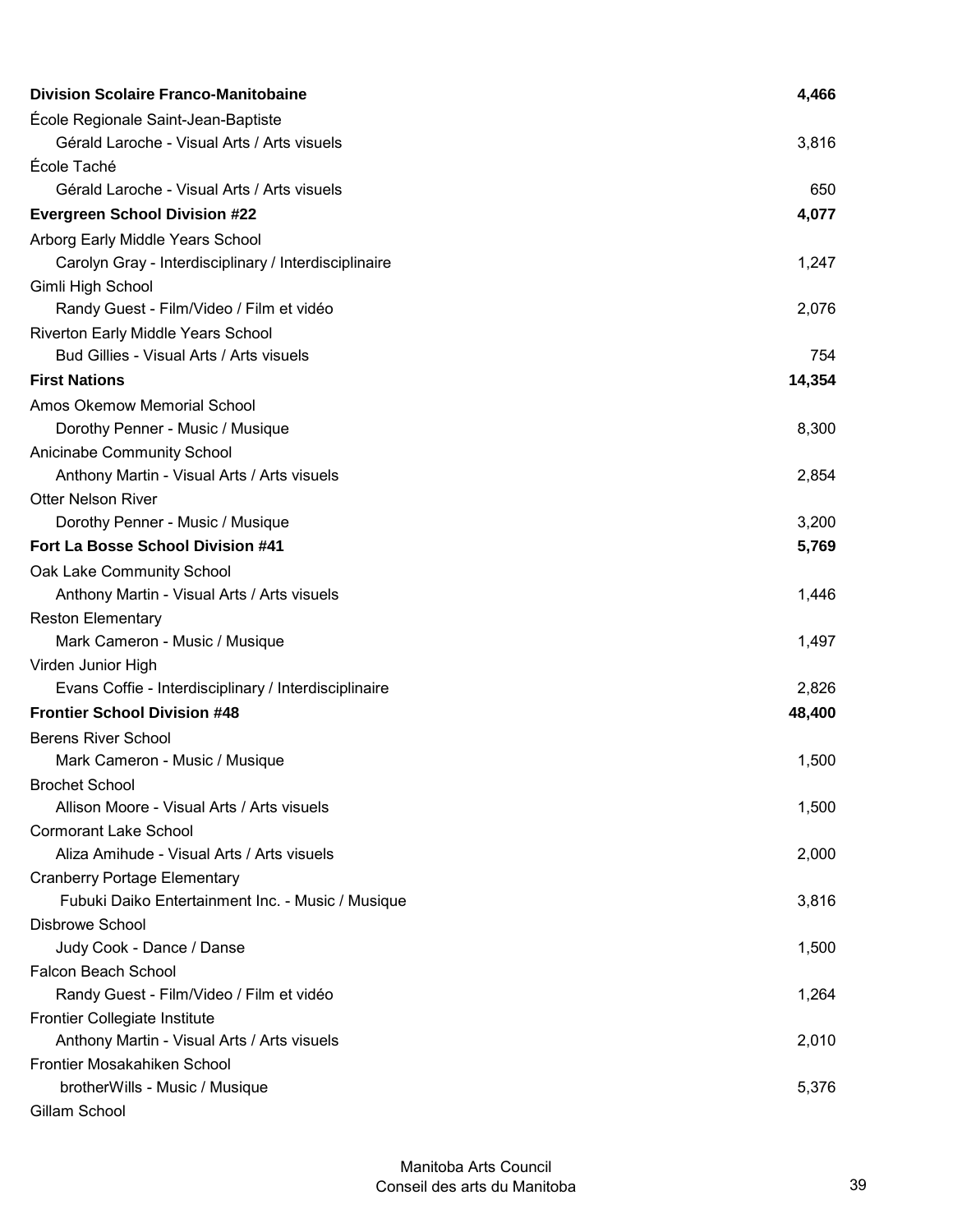| Chris Sigurdson - Theatre / Théâtre                                 | 1,500 |
|---------------------------------------------------------------------|-------|
| Margaret Shaw-MacKinnon - Writing & Publishing / Lettres et édition | 1,500 |
| <b>Gypsumville School</b>                                           |       |
| Freeze Frame - Film/Video / Film et vidéo                           | 1,465 |
| Helen Betty Osborne Ininiw Edu. Res. Ctrl                           |       |
| Aboriginal School of Dance - Dance / Danse                          | 1,500 |
| Tusia Kozub & Judy Cook - Interdisciplinary / Interdisciplinaire    | 3,000 |
| Aliza Amihude - Visual Arts / Arts visuels                          | 1,500 |
| Jack River School                                                   |       |
| Tusia Kozub & Judy Cook - Interdisciplinary / Interdisciplinaire    | 6,400 |
| Joseph H. Kerr School                                               |       |
| Kraink - Music / Musique                                            | 3,565 |
| Matheson Island School                                              |       |
| Marianne Gopalkrishna - Visual Arts / Arts visuels                  | 1,434 |
| Mel Johnson School                                                  |       |
| Jamie Oliviero - Theatre / Théâtre                                  | 1,531 |
| Ministic School                                                     |       |
| Aboriginal School of Dance - Dance / Danse                          | 1,500 |
| Rorketon School                                                     |       |
| Freeze Frame - Film/Video / Film et vidéo                           | 1,514 |
| Skownan School                                                      |       |
| Aliza Amihude - Visual Arts / Arts visuels                          | 1,525 |
| <b>Stevenson Island School</b>                                      |       |
| Dorothy Penner - Music / Musique                                    | 1,500 |
| <b>Garden Valley School Division</b>                                | 3,734 |
| <b>Emerado Centennial School</b>                                    |       |
| Randy Guest - Film/Video / Film et vidéo                            | 1,245 |
| Plum Coulee School                                                  |       |
| Jay Stoller - Music / Musique                                       | 1,244 |
| Winkler Elementary                                                  |       |
| Leigh-Anne Kehler - Theatre / Théâtre                               | 1,245 |
| <b>Hanover School Division #15</b>                                  | 5,969 |
| <b>Blumenort School</b>                                             |       |
| Ted Longbottom - Music / Musique                                    | 1,233 |
| Niverville Elementary                                               |       |
| Susan Proctor - Theatre / Théâtre                                   | 1,620 |
| South Oaks Elementary                                               |       |
| Marianne Gopalkrishna - Visual Arts / Arts visuels                  | 1,876 |
| Woodlawn Elementary School                                          |       |
| Ted Longbottom - Music / Musique                                    | 1,240 |
| Independant                                                         | 3,104 |
| Beautiful Saviour Lutheran School #2102                             |       |
| Allison Moore - Visual Arts / Arts visuels                          | 650   |
| <b>Behavioural Health Foundation K-12 School</b>                    |       |
| Len Udow - Music / Musique                                          | 2,454 |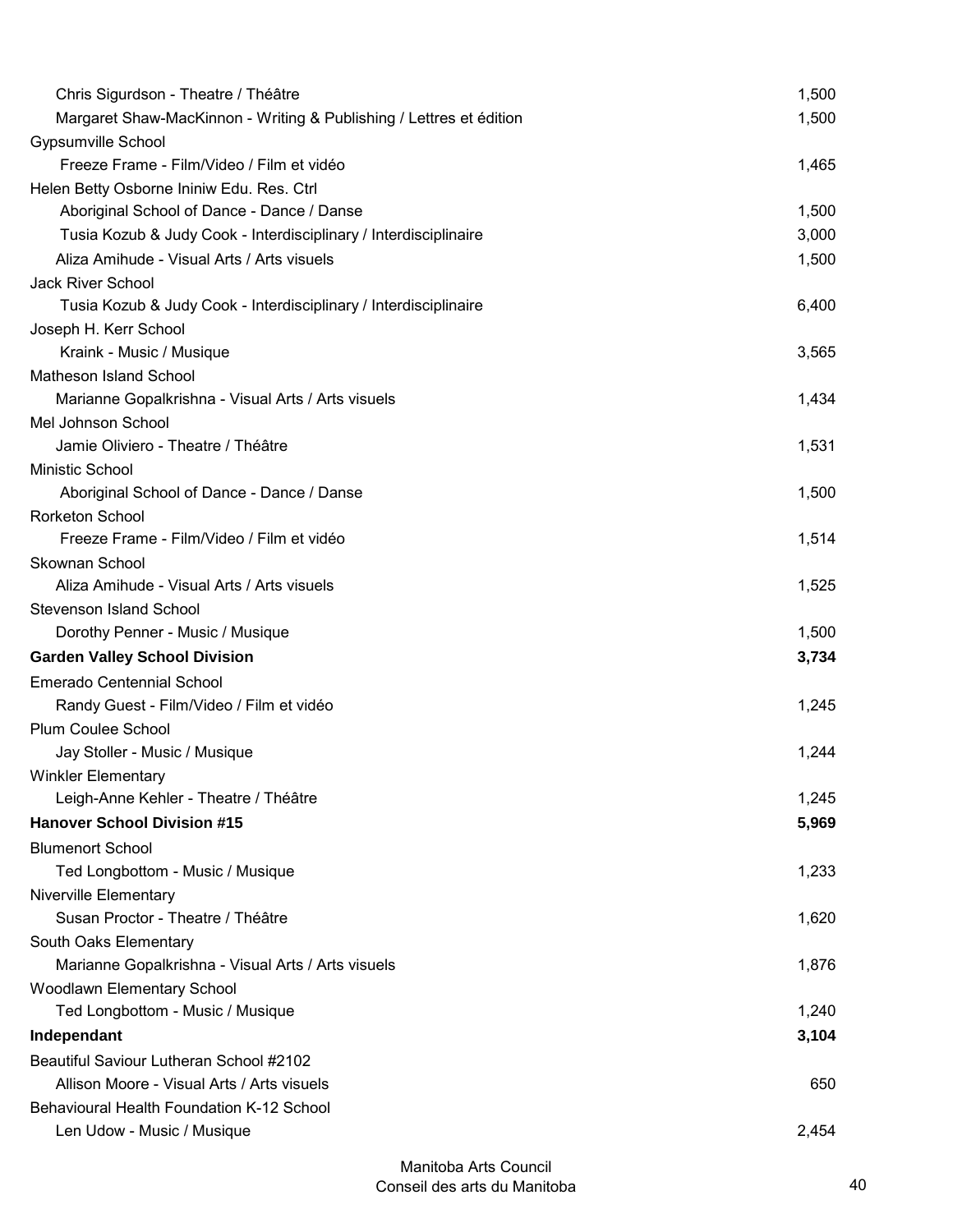| <b>Interlake School Division #21</b>                                   | 3,958  |
|------------------------------------------------------------------------|--------|
| Grosse Isle School                                                     |        |
| Film Roots - Film/Video / Film et vidéo                                | 1,572  |
| R.W. Bobby Bend Primary School                                         |        |
| Evans Coffie - Interdisciplinary / Interdisciplinaire                  | 798    |
| Rosser School                                                          |        |
| Mark Cameron - Music / Musique                                         | 778    |
| <b>Warren Elementary School</b>                                        |        |
| Dimitry Melman - Visual Arts / Arts visuels                            | 810    |
| <b>Kelsey School Division #45</b>                                      | 2,900  |
| Scott Bateman Middle School                                            |        |
| Freeze Frame - Film/Video / Film et vidéo                              | 2,900  |
| <b>Lakeshore School Division #23</b>                                   | 8,730  |
| <b>Ashern Central School</b>                                           |        |
| Fubuki Daiko Entertainment Inc. - Music / Musique                      | 2,648  |
| Ashern Early Years School                                              |        |
| Karen Colleen Adams - Visual Arts / Arts visuels                       | 1,298  |
| Broad Valley Colony School (H)                                         |        |
| Marianne Gopalkrishna - Visual Arts / Arts visuels                     | 1,279  |
| <b>Fisher Branch Early Years School</b>                                |        |
| Marianne Gopalkrishna - Visual Arts / Arts visuels                     | 1,242  |
| <b>Inwood School</b>                                                   |        |
| Phoebe Man - Music / Musique                                           | 974    |
| Marble Ridge Colony School (H)                                         |        |
| Karen Cornelius - Visual Arts / Arts visuels                           | 1,289  |
| <b>Lord Selkirk School Division #1</b>                                 | 5,626  |
| Lockport School                                                        |        |
| Casimiro Nhussi & Jay Stoller - Interdisciplinary / Interdisciplinaire | 1,408  |
| <b>Mapleton School</b>                                                 |        |
| Ted Longbottom - Music / Musique                                       | 830    |
| Aboriginal School of Dance - Dance / Danse                             | 754    |
| <b>Walter Whyte School</b>                                             |        |
| Film Roots - Film/Video / Film et vidéo                                | 1,700  |
| William S. Patterson School                                            |        |
| Jamie Oliviero - Theatre / Théâtre                                     | 934    |
| <b>Louis Riel School Division</b>                                      | 14,950 |
| <b>Archwood School</b>                                                 |        |
| Dean Harder - Theatre / Théâtre                                        | 650    |
| College Beliveau                                                       |        |
| Gloe Cormie - Writing & Publishing / Lettres et édition                | 650    |
| Darwin School                                                          |        |
| Freeze Frame - Film/Video / Film et vidéo                              | 1,300  |
| George McDowell School                                                 |        |
| Stan Lesk - Theatre / Théâtre                                          | 1,300  |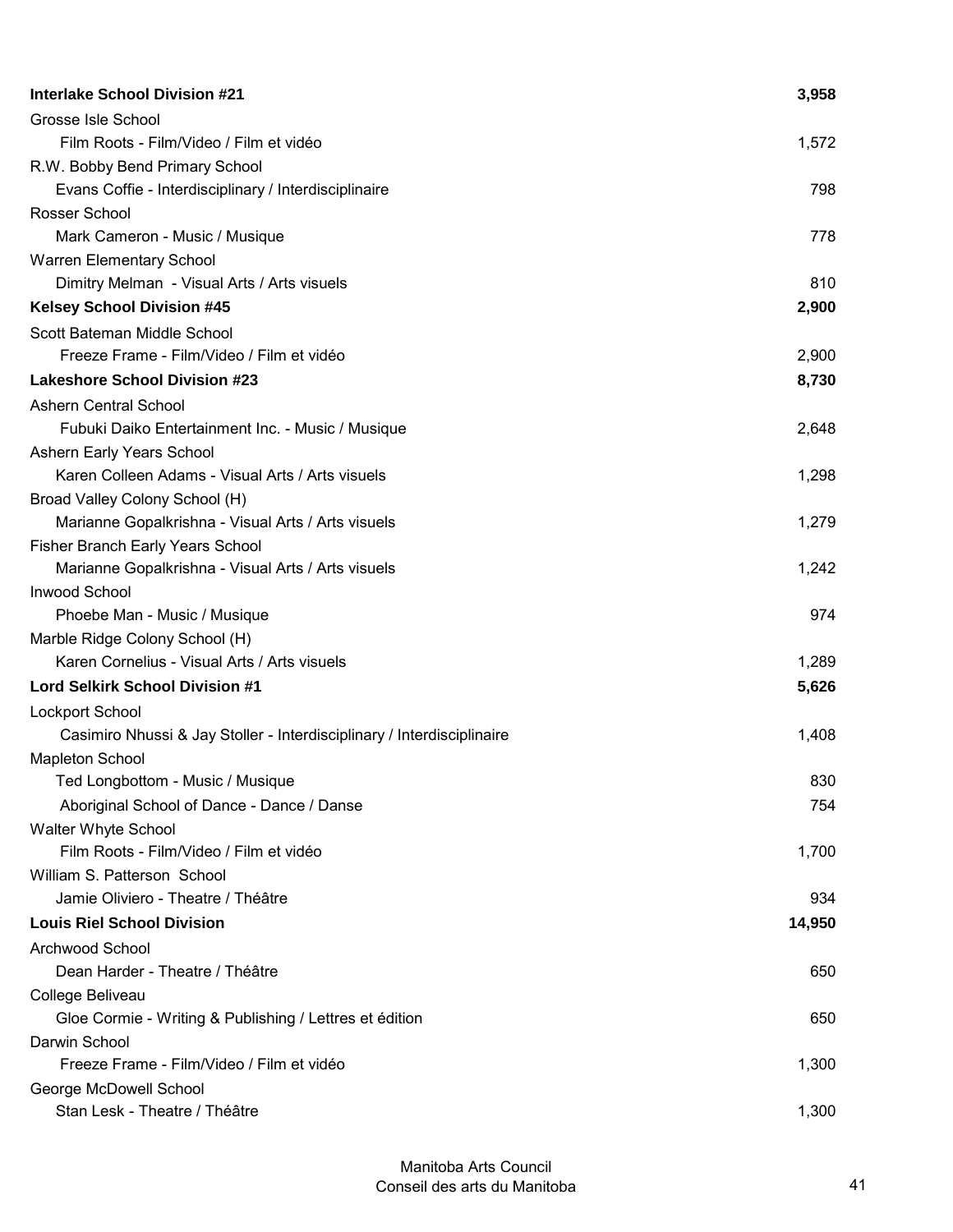| Glenwood School                                                        |        |
|------------------------------------------------------------------------|--------|
| Jay Stoller - Music / Musique                                          | 650    |
| <b>Hastings School</b>                                                 |        |
| Mark Cameron - Music / Musique                                         | 650    |
| Carolyn Gray - Interdisciplinary / Interdisciplinaire                  | 650    |
| <b>Island Lakes Community School</b>                                   |        |
| Casimiro Nhussi & Jay Stoller - Interdisciplinary / Interdisciplinaire | 2,600  |
| Lavallee School                                                        |        |
| brotherWills - Music / Musique                                         | 1,300  |
| Karen Colleen Adams - Visual Arts / Arts visuels                       | 650    |
| <b>Marion School</b>                                                   |        |
| Fubuki Daiko Entertainment Inc. - Music / Musique                      | 1,300  |
| Niakwa Place School                                                    |        |
| Freeze Frame - Film/Video / Film et vidéo                              | 650    |
| Nordale School                                                         |        |
| Fubuki Daiko Entertainment Inc. - Music / Musique                      | 1,300  |
| Victor Mager School                                                    |        |
| Fubuki Daiko Entertainment Inc. - Music / Musique                      | 1,300  |
| <b>Mountain View School Division</b>                                   | 8,902  |
| <b>Ethelbert School</b>                                                |        |
| Ofield Williams - Dance / Danse                                        | 1,559  |
| Goose Lake High School                                                 |        |
| Allison Moore - Visual Arts / Arts visuels                             | 1,569  |
| <b>Henderson School</b>                                                |        |
| Stan Lesk - Theatre / Théâtre                                          | 1,508  |
| Mackenzie Middle School                                                |        |
| Fubuki Daiko Entertainment Inc. - Music / Musique                      | 2,758  |
| <b>Whitmore School</b>                                                 |        |
| Stan Lesk - Theatre / Théâtre                                          | 1,508  |
| <b>Mystery Lake School Division #2355</b>                              | 3,000  |
| <b>Riverside School</b>                                                |        |
| Brenda Gorlick - Interdisciplinary / Interdisciplinaire                | 1,500  |
| Gérald Laroche - Visual Arts / Arts visuels                            | 1,500  |
| <b>Park West School Division</b>                                       | 18,653 |
| <b>Binscarth School</b>                                                |        |
| Jamie Oliviero - Theatre / Théâtre                                     | 1,550  |
| <b>Birtle Collegiate</b>                                               |        |
| Robert Christiani - Visual Arts / Arts visuels                         | 1,303  |
| <b>Birtle Elementary</b>                                               |        |
| Fubuki Daiko Entertainment Inc. - Music / Musique                      | 2,751  |
| Hamiota Elementary                                                     |        |
| Chris Sigurdson - Theatre / Théâtre                                    | 1,476  |
| Inglis School                                                          |        |
| Karen Colleen Adams - Visual Arts / Arts visuels                       | 1,548  |
| Major Pratt School                                                     |        |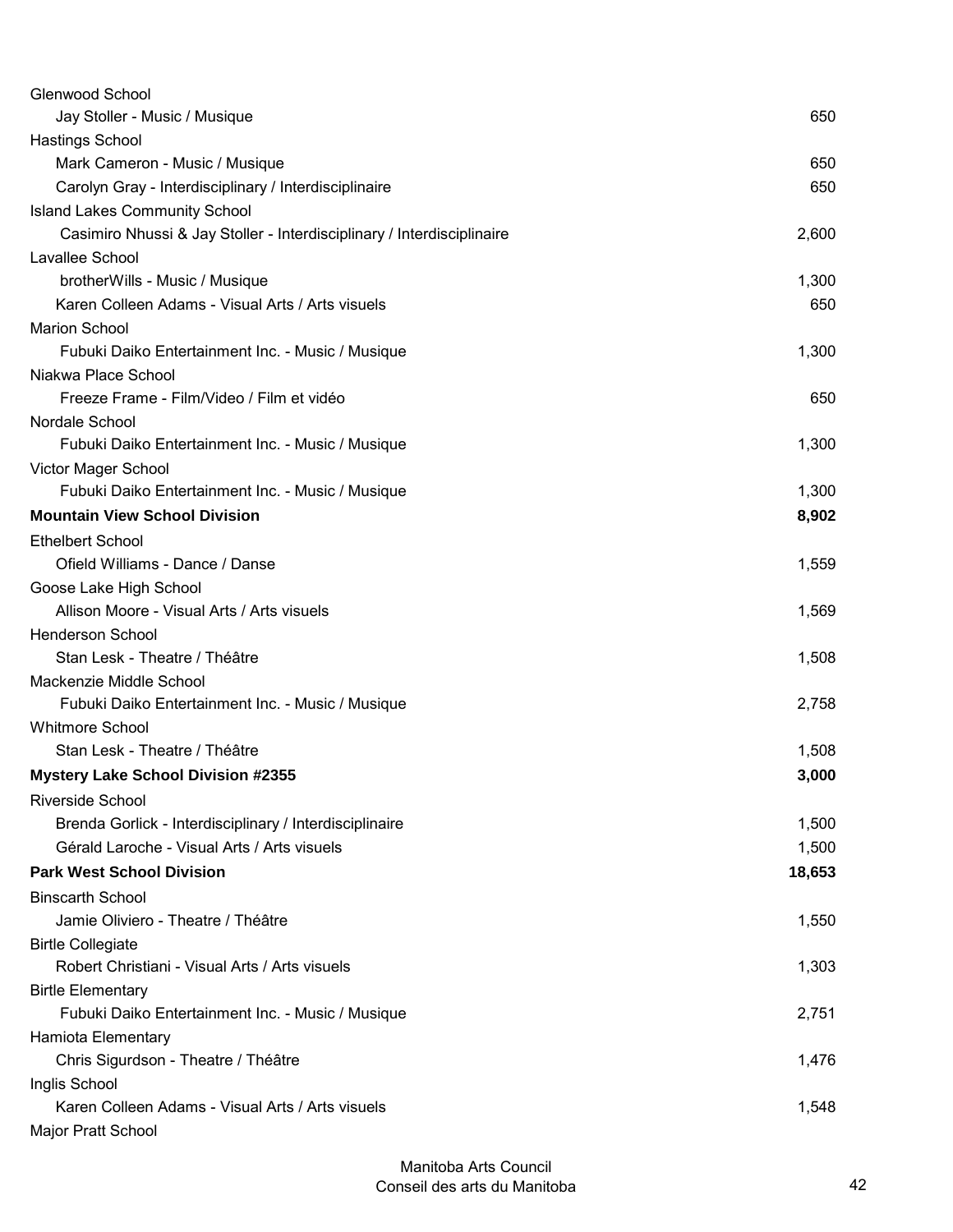| Freeze Frame - Film/Video / Film et vidéo                           | 1,529  |
|---------------------------------------------------------------------|--------|
| Rossburn Collegiate                                                 |        |
| Evans Coffie - Interdisciplinary / Interdisciplinaire               | 1,514  |
| Rossburn Elementary                                                 |        |
| Karen Cornelius - Visual Arts / Arts visuels                        | 2,664  |
| Shoal Lake School                                                   |        |
| Judy Cook - Dance / Danse                                           | 1,468  |
| Waywayseecappo Community School                                     |        |
| Ofield Williams - Dance / Danse                                     | 2,850  |
| <b>Pembina Trails School Division</b>                               | 10,407 |
| <b>Beaumont School</b>                                              |        |
| Jay Stoller - Music / Musique                                       | 650    |
| École Bonnycastle School                                            |        |
| Leigh-Anne Kehler - Theatre / Théâtre                               | 1,300  |
| École Crane                                                         |        |
| Karen Cornelius - Visual Arts / Arts visuels                        | 1,300  |
| École St. Avila                                                     |        |
| Dominique Reynolds - Music / Musique                                | 1,300  |
| École Tuxedo Park                                                   |        |
| Dominique Reynolds - Music / Musique                                | 650    |
| École Viscount Alexander                                            |        |
| Robert Christiani - Visual Arts / Arts visuels                      | 1,307  |
| Oakenwald School                                                    |        |
| Jay Stoller - Music / Musique                                       | 650    |
| Royal School                                                        |        |
| Dimitry Melman - Visual Arts / Arts visuels                         | 650    |
| <b>Ryerson Elementary</b>                                           |        |
| Casimiro Nhussi - Dance / Danse                                     | 1,300  |
| Whyte Ridge Elementary                                              |        |
| Fubuki Daiko Entertainment Inc. - Music / Musique                   | 1,300  |
| <b>Pine Creek School Division</b>                                   | 5,128  |
| <b>Austin Elementary</b>                                            |        |
| Ted Longbottom - Music / Musique                                    | 1,420  |
| <b>Gladstone Elementary</b>                                         |        |
| Mark Cameron - Music / Musique                                      | 1,267  |
| <b>Plumas Elementary</b>                                            |        |
| Tusia Kozub & Judy Cook - Interdisciplinary / Interdisciplinaire    | 2,441  |
| <b>Prairie Rose School Division</b>                                 | 4,163  |
| Elm Creek School                                                    |        |
| Jay Stoller - Music / Musique                                       | 926    |
| Miami School                                                        |        |
| Evans Coffie - Interdisciplinary / Interdisciplinaire               | 1,241  |
| St. Laurent School                                                  |        |
| Margaret Shaw-MacKinnon - Writing & Publishing / Lettres et édition | 1,996  |
| <b>Prairie Spirit School Division</b>                               | 7,707  |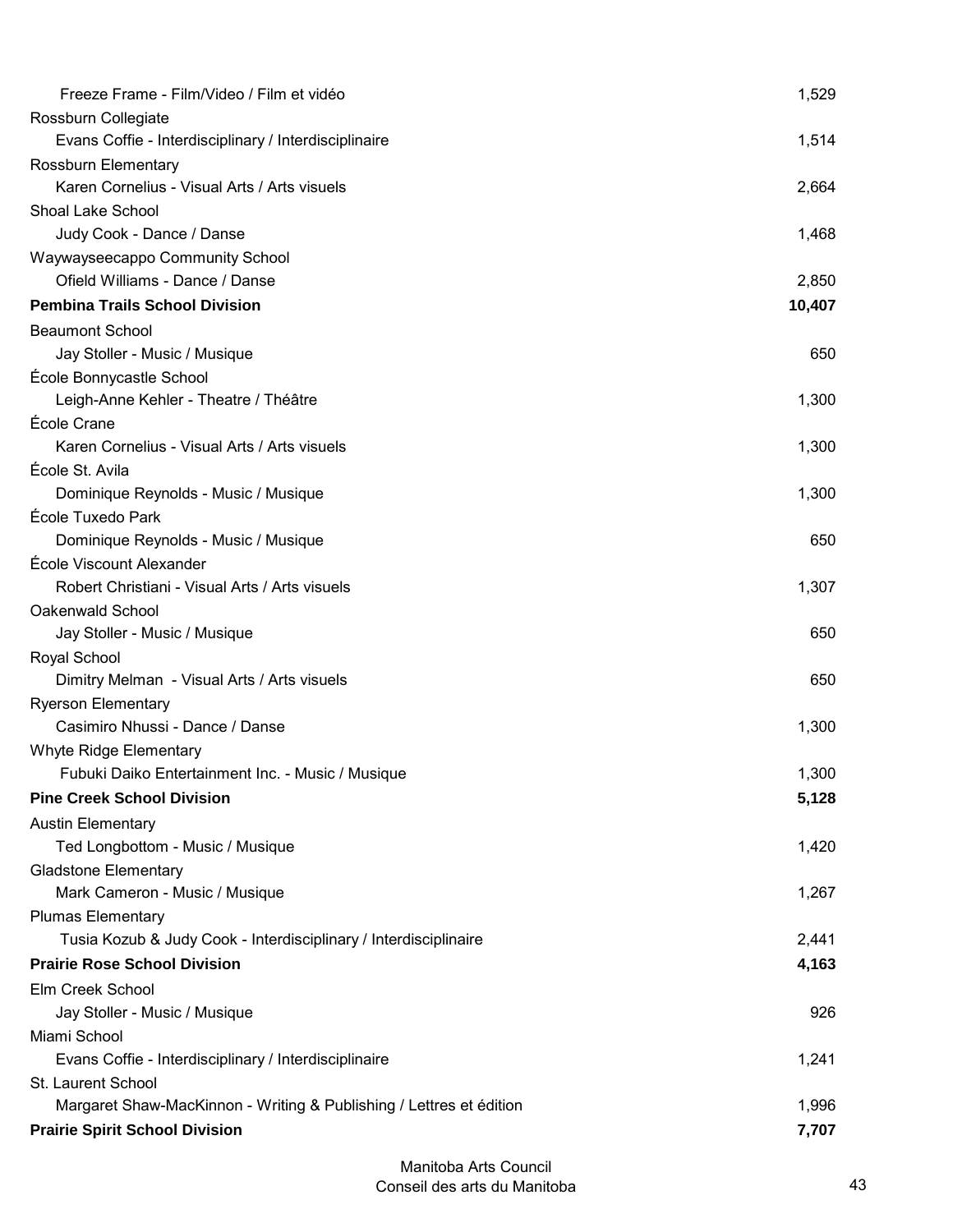| Glenboro School                                         |        |
|---------------------------------------------------------|--------|
| Carolyn Gray - Interdisciplinary / Interdisciplinaire   | 2,663  |
| <b>Manitou Elementary School</b>                        |        |
| Judy Cook - Dance / Danse                               | 1,276  |
| Ste. Marie School                                       |        |
| Jay Stoller - Music / Musique                           | 1,272  |
| <b>Treherne Collegiate</b>                              |        |
| Aliza Amihude - Visual Arts / Arts visuels              | 1,248  |
| <b>Treherne Elementary</b>                              |        |
| Carolyn Gray - Interdisciplinary / Interdisciplinaire   | 1,248  |
| <b>Red River Valley School Division</b>                 | 6,038  |
| Domain Elementary                                       |        |
| Judy Cook - Dance / Danse                               | 806    |
| École Heritage Immersion                                |        |
| Film Roots - Film/Video / Film et vidéo                 | 1,532  |
| École Saint-Malo School                                 |        |
| Judy Cook - Dance / Danse                               | 938    |
| Lowe Farm School                                        |        |
| Film Roots - Film/Video / Film et vidéo                 | 1,956  |
| <b>Starbuck School</b>                                  |        |
| Ofield Williams - Dance / Danse                         | 806    |
| <b>River East Transcona School Division</b>             | 17,550 |
| <b>Bernie Wolfe Community School</b>                    |        |
| Fubuki Daiko Entertainment Inc. - Music / Musique       | 1,300  |
| <b>Bird's Hill School</b>                               |        |
| Brenda Gorlick - Interdisciplinary / Interdisciplinaire | 1,300  |
| Donwood School                                          |        |
| Aboriginal School of Dance - Dance / Danse              | 1,300  |
| Dr. F.W.L. Hamilton School                              |        |
| Allison Moore - Visual Arts / Arts visuels              | 1,300  |
| École Sun Valley School                                 |        |
| Fubuki Daiko Entertainment Inc. - Music / Musique       | 3,900  |
| John De Graff School                                    |        |
| Film Roots - Film/Video / Film et vidéo                 | 1,300  |
| Joseph Teres School                                     |        |
| Mark Cameron - Music / Musique                          | 650    |
| Kildonan-East Collegiate                                |        |
| Marianne Gopalkrishna - Visual Arts / Arts visuels      | 1,300  |
| Polson School                                           |        |
| Judy Cook - Dance / Danse                               | 650    |
| <b>Prince Edward School</b>                             |        |
| Dimitry Melman - Visual Arts / Arts visuels             | 650    |
| <b>Princess Margaret School</b>                         |        |
| Mark Cameron - Music / Musique                          | 1,300  |
| Sherwood School                                         |        |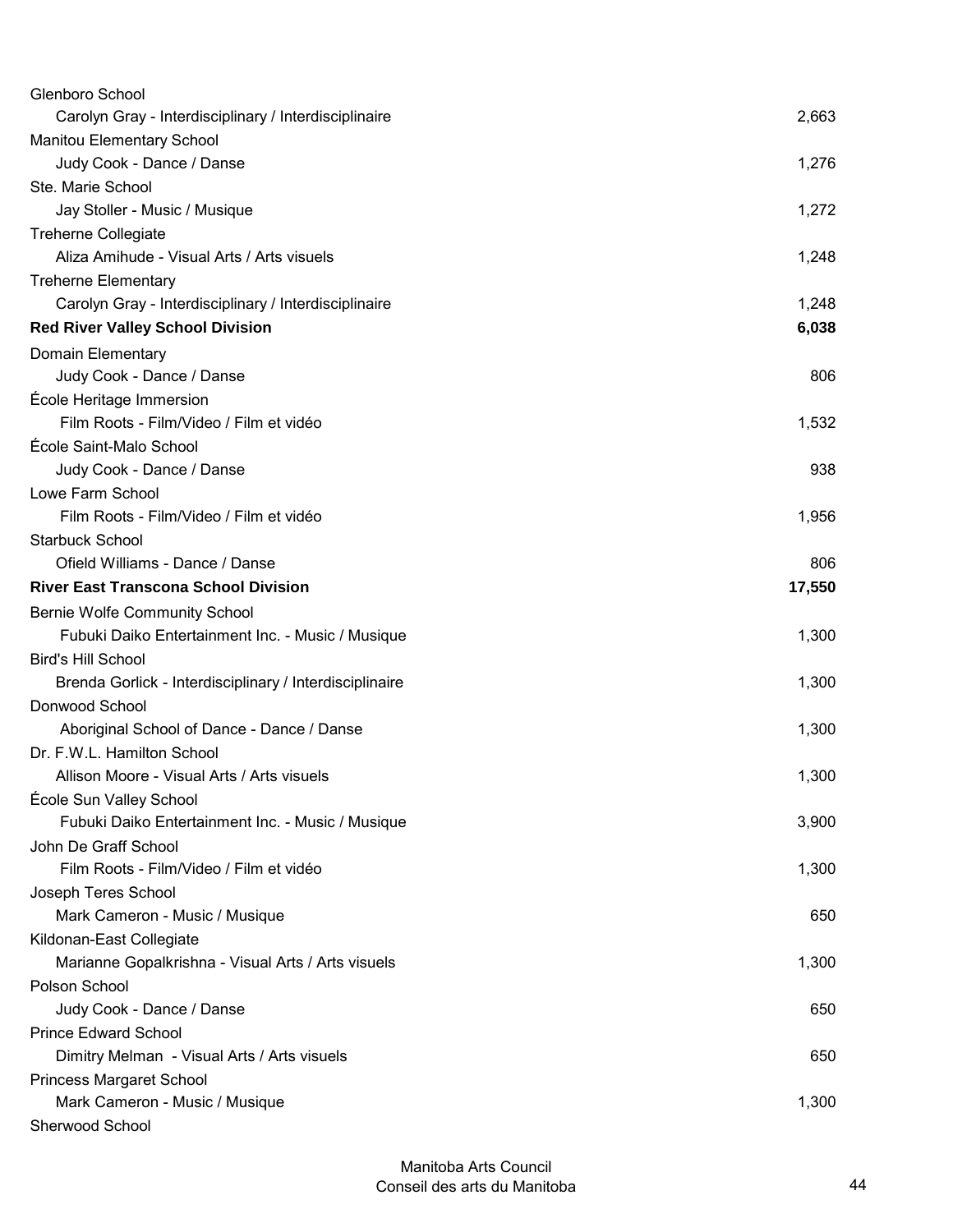| Bud Gillies - Visual Arts / Arts visuels                               | 650    |
|------------------------------------------------------------------------|--------|
| Springfield Heights School                                             |        |
| Chris Sigurdson - Theatre / Théâtre                                    | 1,300  |
| <b>Westview School</b>                                                 |        |
| Chris Sigurdson - Theatre / Théâtre                                    | 650    |
| <b>Rolling River School Division #39</b>                               | 2,230  |
| Rapid City School                                                      |        |
| Laurie Block - Theatre / Théâtre                                       | 806    |
| Tanner's Crossing School                                               |        |
| Stan Lesk - Theatre / Théâtre                                          | 1,424  |
| <b>Seine River School Division</b>                                     | 2,916  |
| École Saint-Norbert Immersion                                          |        |
| Karen Colleen Adams - Visual Arts / Arts visuels                       | 1,300  |
| École St. Adolphe School                                               |        |
| Allison Moore - Visual Arts / Arts visuels                             | 766    |
| Ste. Anne Elementary School                                            |        |
| Bud Gillies - Visual Arts / Arts visuels                               | 850    |
| <b>Seven Oaks School Division</b>                                      | 8,450  |
| <b>Collicutt School</b>                                                |        |
| Film Roots - Film/Video / Film et vidéo                                | 1,300  |
| École Riverbend Community School                                       |        |
| Dimitry Melman - Visual Arts / Arts visuels                            | 2,600  |
| Maples Collegiate Institute                                            |        |
| Nereo Eugenio - Writing & Publishing / Lettres et édition              | 1,300  |
| Margaret Park Community School                                         |        |
| Allison Moore - Visual Arts / Arts visuels                             | 1,300  |
| Seven Oaks Middle School                                               |        |
| Allison Moore - Visual Arts / Arts visuels                             | 650    |
| <b>Victory School</b>                                                  |        |
| Allison Moore - Visual Arts / Arts visuels                             | 1,300  |
| <b>Southwest Horizon School Division</b>                               | 7,479  |
| <b>Deloraine School</b>                                                |        |
| Dean Harder - Theatre / Théâtre                                        | 1,510  |
| Melita School                                                          |        |
| Allison Moore - Visual Arts / Arts visuels                             | 1,515  |
| Pierson School                                                         |        |
| Dorothy Penner - Music / Musique                                       | 1,565  |
| Souris School                                                          |        |
| Casimiro Nhussi & Jay Stoller - Interdisciplinary / Interdisciplinaire | 2,889  |
| St. James-Assiniboia School Division                                   | 650    |
| École Robert Browning                                                  |        |
| Randy Guest - Film/Video / Film et vidéo                               | 650    |
| <b>Sunrise School Division</b>                                         | 13,039 |
| <b>Centennial School</b>                                               |        |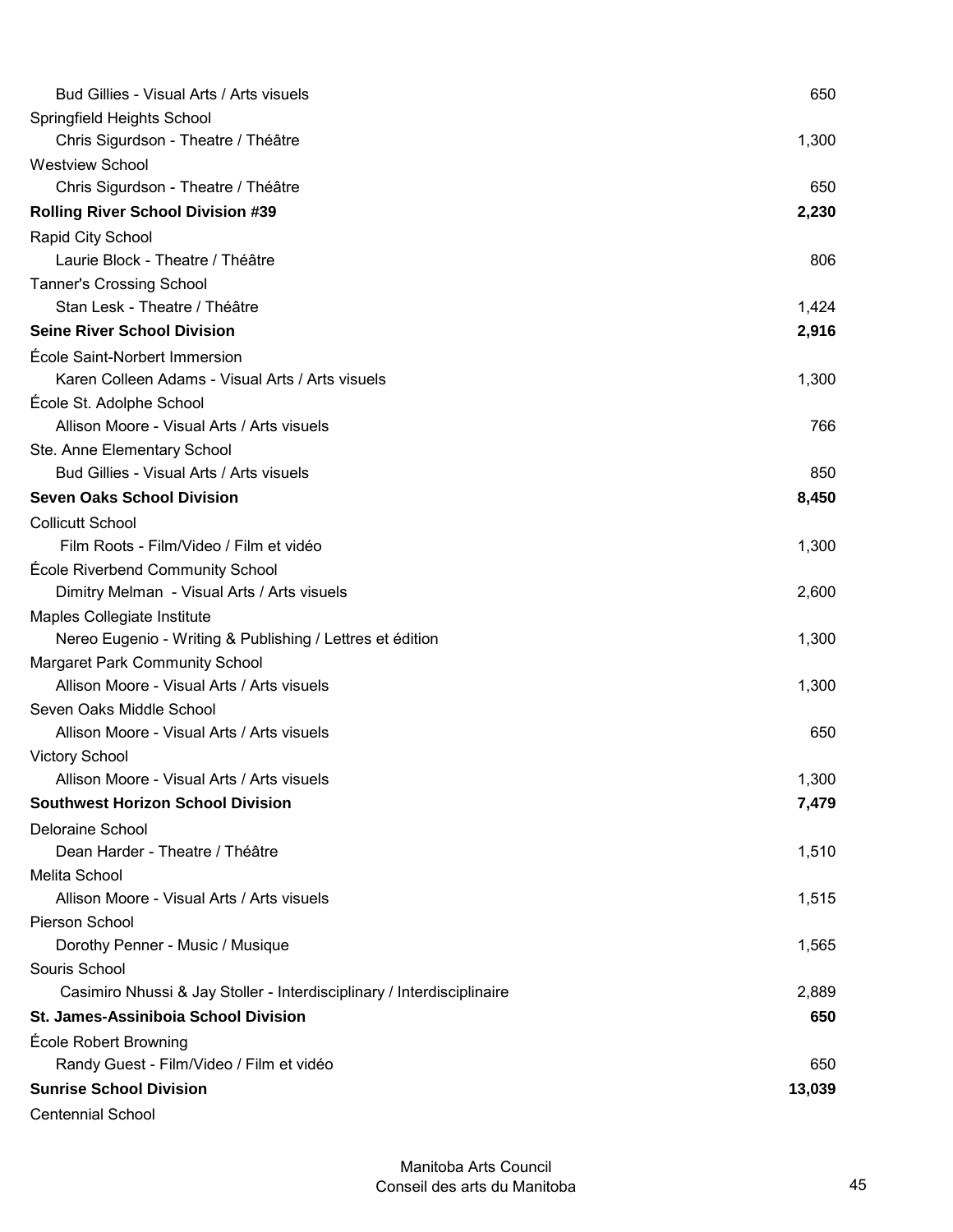| Allison Moore - Visual Arts / Arts visuels                          | 1,237  |
|---------------------------------------------------------------------|--------|
| École Dugald School                                                 |        |
| Jamie Oliviero - Theatre / Théâtre                                  | 1,484  |
| Hazelridge School                                                   |        |
| Stan Lesk - Theatre / Théâtre                                       | 822    |
| Lac du Bonnet Senior                                                |        |
| Marianne Gopalkrishna - Visual Arts / Arts visuels                  | 1,237  |
| Powerview School                                                    |        |
| Leigh-Anne Kehler - Theatre / Théâtre                               | 1,253  |
| Springfield Collegiate                                              |        |
| Judy Cook - Dance / Danse                                           | 1,511  |
| Kate Ferris - Interdisciplinary / Interdisciplinaire                | 1,511  |
| Phoebe Man - Music / Musique                                        | 1,511  |
| <b>Whitemouth School</b>                                            |        |
| Brenda Gorlick - Interdisciplinary / Interdisciplinaire             | 2,473  |
| <b>Swan Valley School Division</b>                                  | 13,575 |
| <b>Benito School</b>                                                |        |
| Chris Sigurdson - Theatre / Théâtre                                 | 1,637  |
| <b>Birch River School</b>                                           |        |
| Evans Coffie - Interdisciplinary / Interdisciplinaire               | 1,929  |
| <b>Bowsman School</b>                                               |        |
| Evans Coffie - Interdisciplinary / Interdisciplinaire               | 1,662  |
| École Swan River South School                                       |        |
| Marianne Gopalkrishna - Visual Arts / Arts visuels                  | 3,099  |
| Swan Valley Regional Secondary School                               |        |
| Donna Besel - Writing & Publishing / Lettres et édition             | 1,649  |
| <b>Taylor Elementary School</b>                                     |        |
| Susan Proctor - Theatre / Théâtre                                   | 3,599  |
| <b>Turtle Mountian School Division</b>                              | 1,440  |
| Minto School                                                        |        |
| Ofield Williams - Dance / Danse                                     | 1,440  |
| <b>Turtle River School Division</b>                                 | 2,122  |
| Glenella School                                                     |        |
| Robert Christiani - Visual Arts / Arts visuels                      | 650    |
| Ste. Rose School                                                    |        |
| Dorothy Penner - Music / Musique                                    | 1,472  |
| <b>Western School Division</b>                                      | 3,646  |
| Maple Leaf Elementary School                                        |        |
| Margaret Shaw-MacKinnon - Writing & Publishing / Lettres et édition | 2,398  |
| Minnewasta School                                                   |        |
| Susan Proctor - Theatre / Théâtre                                   | 1,248  |
| <b>Whiteshell School Division</b>                                   | 1,247  |
| F.W. Gilbert School                                                 |        |
| Stan Lesk - Theatre / Théâtre                                       | 1,247  |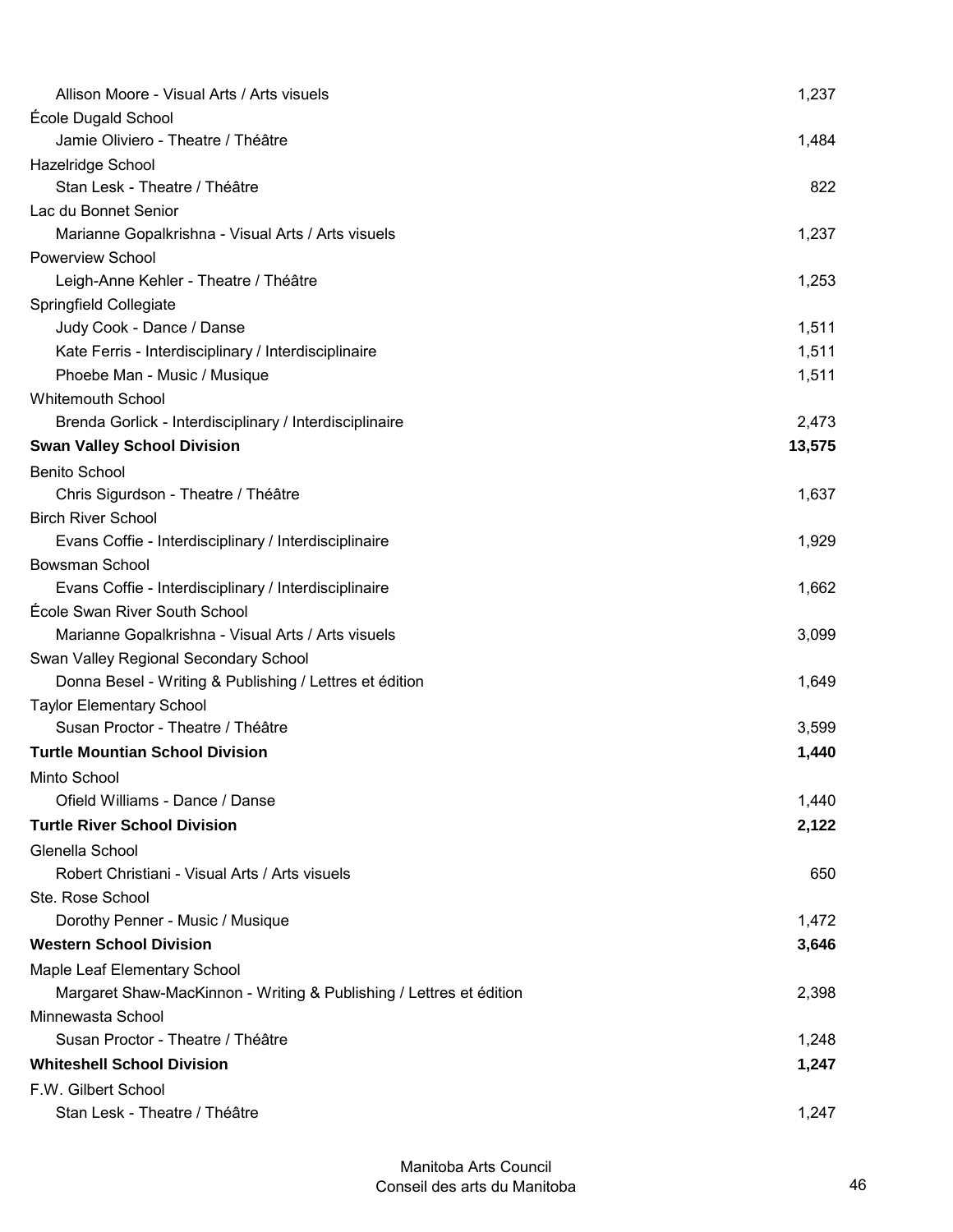| <b>Winnipeg School Division</b>                                     | 25,224 |
|---------------------------------------------------------------------|--------|
| Carpathia School                                                    |        |
| Carolyn Gray - Interdisciplinary / Interdisciplinaire               | 650    |
| Champlain School                                                    |        |
| Casimiro Nhussi - Dance / Danse                                     | 1,300  |
| Children of the Earth High School                                   |        |
| Anthony Martin - Visual Arts / Arts visuels                         | 1,300  |
| College Churchill                                                   |        |
| Brenda Gorlick - Interdisciplinary / Interdisciplinaire             | 650    |
| David Livingstone School                                            |        |
| Karen Cornelius - Visual Arts / Arts visuels                        | 650    |
| École Laura Secord School                                           |        |
| Dimitry Melman - Visual Arts / Arts visuels                         | 3,250  |
| École Robert H. Smith School                                        |        |
| Mark Cameron - Music / Musique                                      | 1,300  |
| École Sacré-Coeur                                                   |        |
| Ofield Williams - Dance / Danse                                     | 650    |
| Gladstone School                                                    |        |
| Aboriginal School of Dance - Dance / Danse                          | 650    |
| Glenelm School                                                      |        |
| Dorothy Penner - Music / Musique                                    | 650    |
| Gordon Bell High School                                             |        |
| Freeze Frame - Film/Video / Film et vidéo                           | 1,300  |
| <b>Isaac Brock School</b>                                           |        |
| Donna Besel - Writing & Publishing / Lettres et édition             | 2,474  |
| J.B. Mitchell School                                                |        |
| Carolyn Gray - Interdisciplinary / Interdisciplinaire               | 650    |
| Kelvin High School                                                  |        |
| Freeze Frame - Film/Video / Film et vidéo                           | 650    |
| Kent Road School                                                    |        |
| Karen Cornelius - Visual Arts / Arts visuels                        | 1,300  |
| <b>Lord Nelson School</b>                                           |        |
| Bud Gillies - Visual Arts / Arts visuels                            | 1,950  |
| <b>Machray School</b>                                               |        |
| Phoebe Man - Music / Musique                                        | 650    |
| Niji Mahkwa School                                                  |        |
| Margaret Shaw-MacKinnon - Writing & Publishing / Lettres et édition | 650    |
| Norquay School                                                      |        |
| Aliza Amihude - Visual Arts / Arts visuels                          | 650    |
| Karen Colleen Adams - Visual Arts / Arts visuels                    | 650    |
| Rockwood School                                                     |        |
| Phoebe Man - Music / Musique                                        | 1,300  |
| Sisler High School                                                  |        |
| Randy Guest - Film/Video / Film et vidéo                            | 1,300  |
| <b>Wolseley School</b>                                              |        |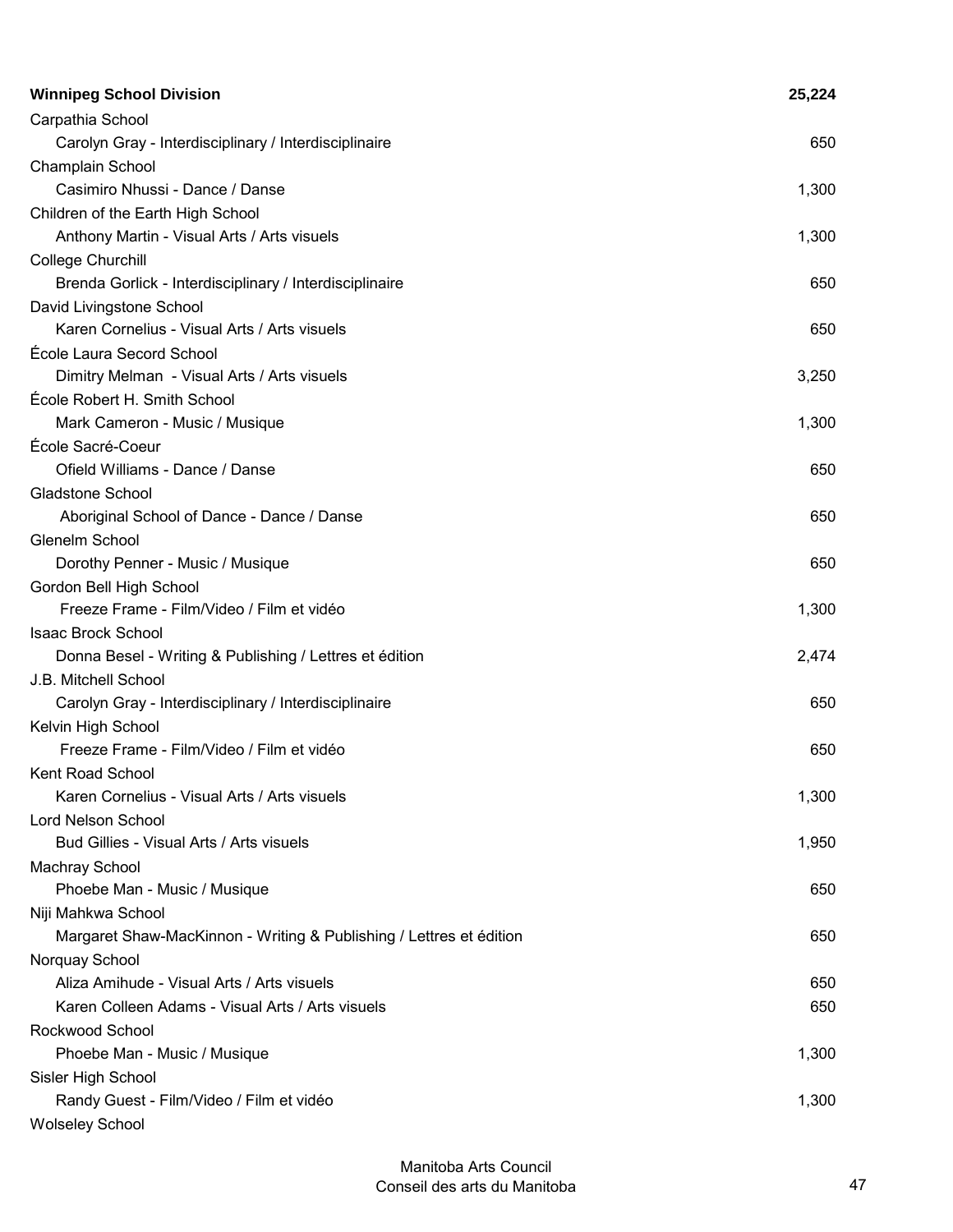| Dimitry Melman - Visual Arts / Arts visuels                        | 650      |
|--------------------------------------------------------------------|----------|
| 2012 Expenses<br>Dépenses 2012                                     | \$17,410 |
| 2012 Accrued Expense<br>Frais à payer 2012                         | \$4,848  |
| 2011 Under Accrued Expense<br>Sous frais à payer 2011              | \$1,749  |
|                                                                    | \$24,007 |
| <b>Special Projects</b><br><b>Projets spéciaux</b>                 |          |
| AIS Professional Devleopment<br>Perfectionnement professionnel PAÉ | \$9,436  |
|                                                                    | \$9,436  |

| <b>ArtsSmarts</b>                        |                                                |                                      |                                         |                                   | \$56,000                             |
|------------------------------------------|------------------------------------------------|--------------------------------------|-----------------------------------------|-----------------------------------|--------------------------------------|
| <b>GénieArts</b>                         |                                                |                                      |                                         |                                   |                                      |
|                                          |                                                |                                      |                                         |                                   |                                      |
| Program:<br><b>Programme:</b>            | <b>ArtsSmarts I</b><br>GénieArts I             |                                      |                                         |                                   |                                      |
| Deadline:<br><b>Date limite:</b>         | March 31, 2012<br>31 mars 2012                 |                                      |                                         |                                   |                                      |
| <b>Discipline:</b><br><b>Discipline:</b> | <b>Visual Arts</b><br><b>Arts visuels</b>      | Applications<br><b>Demandes</b><br>2 | Requested<br>Montant demandé<br>\$2,000 | Awards<br><b>Subventions</b><br>2 | Awarded<br><b>Montant</b><br>\$2,000 |
|                                          | <b>RECIPIENT(S)</b><br><b>RÉCIPIENDAIRE(S)</b> |                                      | <b>AWARDED</b><br><b>MONTANT</b>        |                                   |                                      |
|                                          | George McDowell School                         |                                      | 1,000                                   |                                   |                                      |
|                                          | La Voie du Nord                                |                                      | 1,000                                   |                                   |                                      |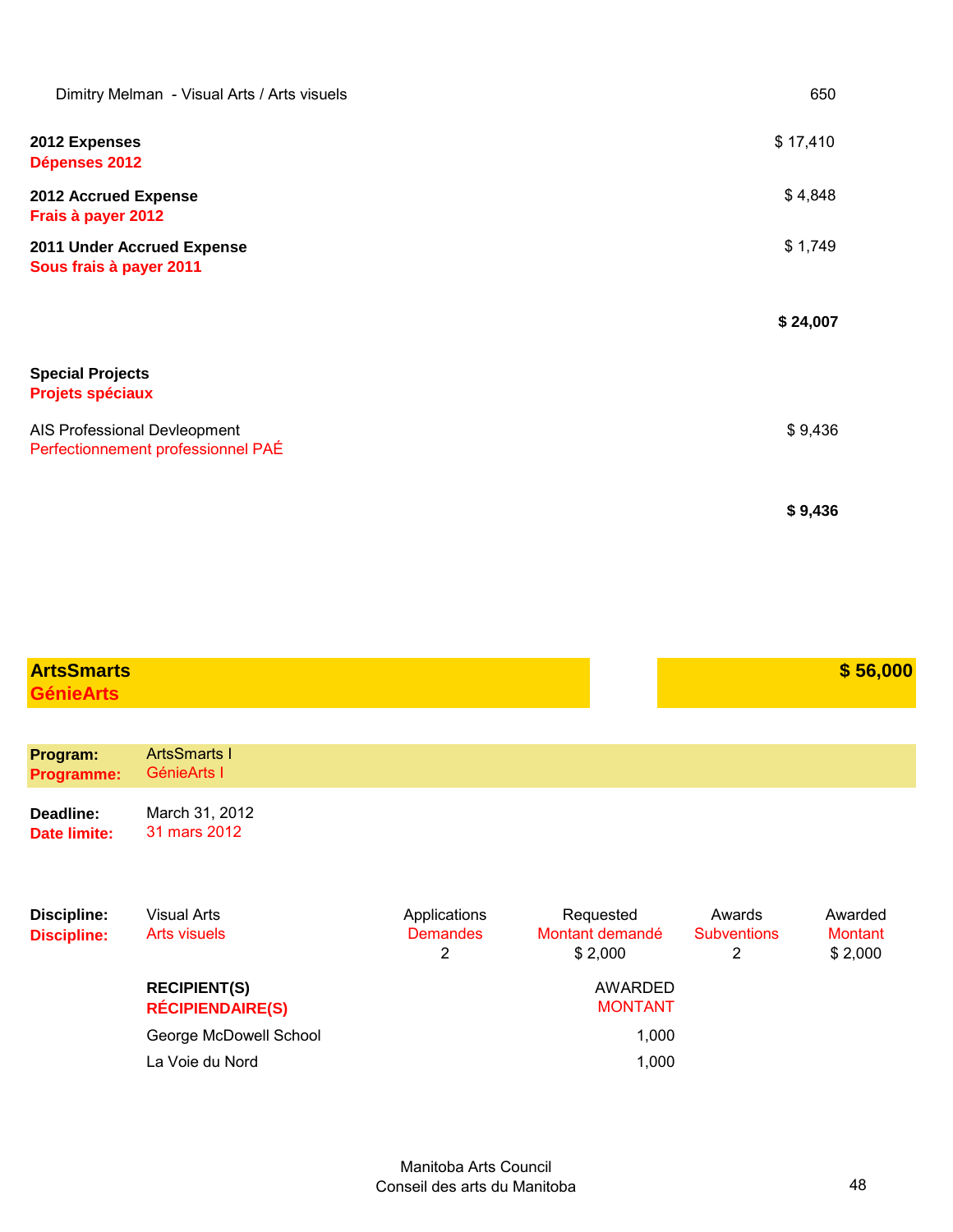| <b>Discipline:</b><br><b>Discipline:</b>                                                                       | Interdisciplinary<br>Interdisciplinaire        |                                        | Applications<br><b>Demandes</b><br>5 | Requested<br>Montant demandé<br>\$9,425  | Awards<br><b>Subventions</b><br>3 | Awarded<br><b>Montant</b><br>\$4,000 |
|----------------------------------------------------------------------------------------------------------------|------------------------------------------------|----------------------------------------|--------------------------------------|------------------------------------------|-----------------------------------|--------------------------------------|
|                                                                                                                | <b>RECIPIENT(S)</b><br><b>RÉCIPIENDAIRE(S)</b> |                                        |                                      | <b>AWARDED</b><br><b>MONTANT</b>         |                                   |                                      |
|                                                                                                                | <b>Boissevain School</b>                       |                                        |                                      | 1,000                                    |                                   |                                      |
|                                                                                                                | Hugh John MacDonald School                     |                                        |                                      | 2,000                                    |                                   |                                      |
|                                                                                                                | Lowe Farm School                               |                                        |                                      | 1,000                                    |                                   |                                      |
| Program:<br><b>Programme:</b>                                                                                  | <b>ArtsSmarts II</b><br>GénieArts II           |                                        |                                      |                                          |                                   |                                      |
| Deadline:<br><b>Date limite:</b>                                                                               | April 15, 2011<br>15 avril 2011                |                                        |                                      |                                          |                                   |                                      |
| <b>ASSESSOR(S)</b><br><b>ÉVALUATEUR(S)</b><br><b>Kate Ferris</b><br><b>Anthony Steffes</b><br>Edgar Desjarlais |                                                | Winnipeg Beach<br>Winnipeg<br>Winnipeg |                                      |                                          |                                   |                                      |
| <b>Discipline:</b><br><b>Discipline:</b>                                                                       | Music<br><b>Musique</b>                        |                                        | Applications<br><b>Demandes</b><br>1 | Requested<br>Montant demandé<br>\$6,290  | Awards<br><b>Subventions</b><br>1 | Awarded<br><b>Montant</b><br>\$6,250 |
|                                                                                                                | <b>RECIPIENT(S)</b><br><b>RÉCIPIENDAIRE(S)</b> |                                        |                                      | <b>AWARDED</b><br><b>MONTANT</b>         |                                   |                                      |
|                                                                                                                | René Deleurme Centre                           |                                        |                                      | 6,250                                    |                                   |                                      |
| <b>Discipline:</b><br><b>Discipline:</b>                                                                       | Theatre<br><b>Théâtre</b>                      |                                        | Applications<br><b>Demandes</b><br>2 | Requested<br>Montant demandé<br>\$12,000 | Awards<br><b>Subventions</b><br>1 | Awarded<br><b>Montant</b><br>\$4,000 |
|                                                                                                                | <b>RECIPIENT(S)</b><br><b>RÉCIPIENDAIRE(S)</b> |                                        |                                      | <b>AWARDED</b><br><b>MONTANT</b>         |                                   |                                      |
|                                                                                                                |                                                | Sigurbjorg Stefansson Early School     |                                      | 4,000                                    |                                   |                                      |
| <b>Discipline:</b><br><b>Discipline:</b>                                                                       | <b>Visual Arts</b><br><b>Arts visuels</b>      |                                        | Applications<br><b>Demandes</b><br>2 | Requested<br>Montant demandé<br>\$15,000 | Awards<br><b>Subventions</b><br>2 | Awarded<br><b>Montant</b><br>\$9,000 |
|                                                                                                                | <b>RECIPIENT(S)</b><br><b>RÉCIPIENDAIRE(S)</b> |                                        |                                      | <b>AWARDED</b><br><b>MONTANT</b>         |                                   |                                      |
|                                                                                                                | Kirkcaldy Heights School                       |                                        |                                      | 5,000                                    |                                   |                                      |
|                                                                                                                | Strathcona School                              |                                        |                                      | 4,000                                    |                                   |                                      |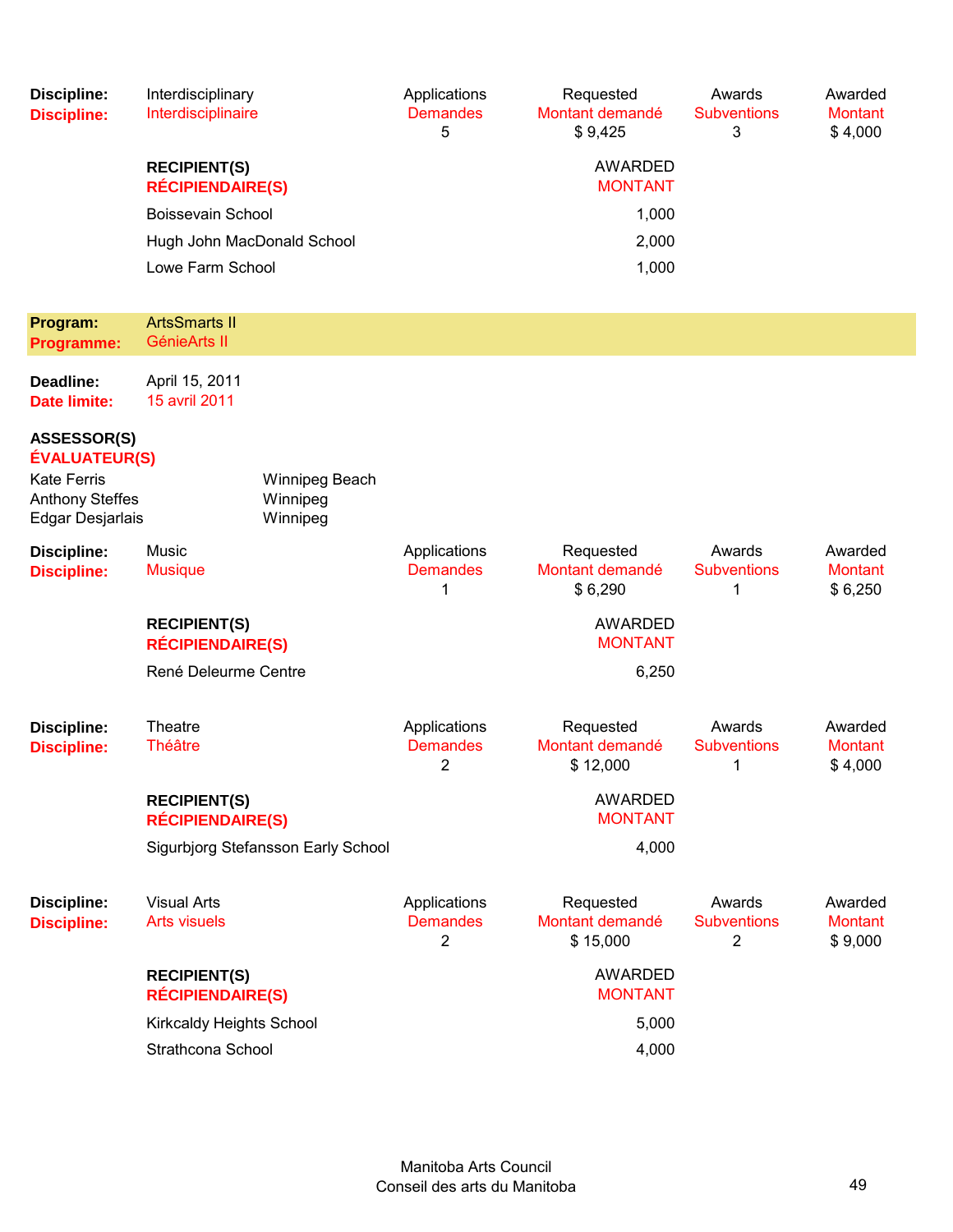| Discipline:<br><b>Discipline:</b>        | Film/Video<br>Film et vidéo                    | Applications<br><b>Demandes</b><br>2 | Requested<br>Montant demandé<br>\$16,000 | Awards<br><b>Subventions</b><br>2 | Awarded<br><b>Montant</b><br>\$13,000 |
|------------------------------------------|------------------------------------------------|--------------------------------------|------------------------------------------|-----------------------------------|---------------------------------------|
|                                          | <b>RECIPIENT(S)</b><br><b>RÉCIPIENDAIRE(S)</b> |                                      | AWARDED<br><b>MONTANT</b>                |                                   |                                       |
|                                          | Argyle Alternative High School                 |                                      | 7,000                                    |                                   |                                       |
|                                          | <b>Highbury School</b>                         |                                      | 6,000                                    |                                   |                                       |
| <b>Discipline:</b><br><b>Discipline:</b> | Interdisciplinary<br>Interdisciplinaire        | Applications<br><b>Demandes</b><br>4 | Requested<br>Montant demandé<br>\$25,250 | Awards<br><b>Subventions</b><br>4 | Awarded<br><b>Montant</b><br>\$17,750 |
|                                          | <b>RECIPIENT(S)</b><br><b>RÉCIPIENDAIRE(S)</b> |                                      | <b>AWARDED</b><br><b>MONTANT</b>         |                                   |                                       |
|                                          | Mountain View School                           |                                      | 8,750                                    |                                   |                                       |
|                                          | Rossburn Elementary                            |                                      | 4,000                                    |                                   |                                       |
|                                          | Winnipeg Beach School                          |                                      | 1,000                                    |                                   |                                       |
|                                          | Winnipeg Beach School                          |                                      | 4,000                                    |                                   |                                       |

| <b>Special Opportunities</b> | \$50,000 |
|------------------------------|----------|
| Occasions spéciales          |          |

| Program:<br><b>Programme:</b>                                                                                  | <b>Special Opportunities</b><br>Occasions spéciales |                               |                                      |                                          |                                   |
|----------------------------------------------------------------------------------------------------------------|-----------------------------------------------------|-------------------------------|--------------------------------------|------------------------------------------|-----------------------------------|
| Deadline:<br><b>Date limite:</b>                                                                               | May 15, 2011<br>15 mai 2011                         |                               |                                      |                                          |                                   |
| <b>ASSESSOR(S)</b><br><b>ÉVALUATEUR(S)</b><br>Steven Smith<br><b>Chris Gerrard-Pinker</b><br>Milena Placentile |                                                     | Banff<br>Winnipeg<br>Winnipeg |                                      |                                          |                                   |
| Discipline:<br><b>Discipline:</b>                                                                              | Dance<br>Danse                                      |                               | Applications<br><b>Demandes</b><br>2 | Requested<br>Montant demandé<br>\$20,000 | Awards<br><b>Subventions</b><br>0 |
| Discipline:<br><b>Discipline:</b>                                                                              | Theatre<br>Théâtre                                  |                               | Applications<br><b>Demandes</b><br>4 | Requested<br>Montant demandé<br>\$28,200 | Awards<br><b>Subventions</b><br>0 |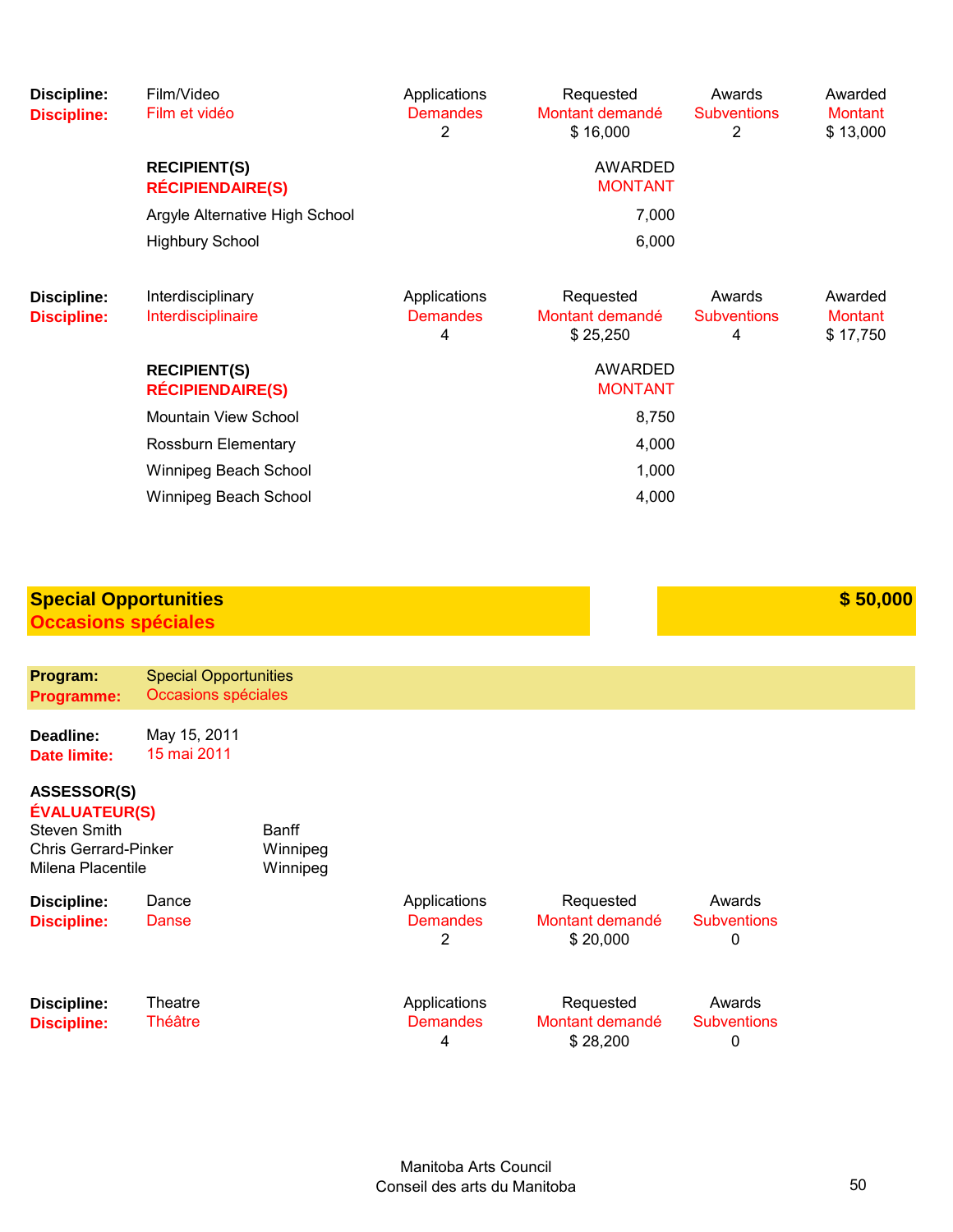| <b>Discipline:</b><br><b>Discipline:</b>                                                                              | <b>Visual Arts</b><br><b>Arts visuels</b>      |                                                                                          | Applications<br><b>Demandes</b><br>5 | Requested<br>Montant demandé<br>\$47,280 | Awards<br><b>Subventions</b><br>2 | Awarded<br><b>Montant</b><br>\$17,280 |
|-----------------------------------------------------------------------------------------------------------------------|------------------------------------------------|------------------------------------------------------------------------------------------|--------------------------------------|------------------------------------------|-----------------------------------|---------------------------------------|
|                                                                                                                       | <b>RECIPIENT(S)</b><br><b>RÉCIPIENDAIRE(S)</b> |                                                                                          |                                      | <b>AWARDED</b><br><b>MONTANT</b>         |                                   |                                       |
|                                                                                                                       | <b>Art City</b>                                |                                                                                          |                                      | 10,000                                   |                                   |                                       |
|                                                                                                                       |                                                | Art Gallery of Southwestern Manitoba                                                     |                                      | 7,280                                    |                                   |                                       |
| <b>Discipline:</b><br><b>Discipline:</b>                                                                              | Writing & Publishing<br>Lettres et édition     |                                                                                          | Applications<br><b>Demandes</b><br>3 | Requested<br>Montant demandé<br>\$29,500 | Awards<br><b>Subventions</b><br>1 | Awarded<br><b>Montant</b><br>\$7,720  |
|                                                                                                                       | <b>RECIPIENT(S)</b><br><b>RÉCIPIENDAIRE(S)</b> |                                                                                          |                                      | <b>AWARDED</b><br><b>MONTANT</b>         |                                   |                                       |
|                                                                                                                       | Manitoba Writers' Guild Inc.                   |                                                                                          |                                      | 7,720                                    |                                   |                                       |
| <b>Discipline:</b><br><b>Discipline:</b>                                                                              | Interdisciplinary<br>Interdisciplinaire        |                                                                                          | Applications<br><b>Demandes</b><br>6 | Requested<br>Montant demandé<br>\$55,000 | Awards<br><b>Subventions</b><br>1 | Awarded<br><b>Montant</b><br>\$10,000 |
|                                                                                                                       | <b>RECIPIENT(S)</b><br><b>RÉCIPIENDAIRE(S)</b> |                                                                                          |                                      | <b>AWARDED</b><br><b>MONTANT</b>         |                                   |                                       |
|                                                                                                                       |                                                | Canada Iceland Arts / Nuna (Now)                                                         |                                      | 10,000                                   |                                   |                                       |
| Program:<br><b>Programme:</b>                                                                                         |                                                | <b>Special Opportunities - Individuals</b><br>Occasions spéciales - artistes individuels |                                      |                                          |                                   |                                       |
| Deadline:<br>Date limite:                                                                                             | May 15, 2011<br>15 mai 2011                    |                                                                                          |                                      |                                          |                                   |                                       |
| <b>ASSESSOR(S)</b><br><b>ÉVALUATEUR(S)</b><br><b>Steven Smith</b><br><b>Chris Gerrard-Pinker</b><br>Milena Placentile |                                                | Banff<br>Winnipeg<br>Winnipeg                                                            |                                      |                                          |                                   |                                       |
| <b>Discipline:</b><br><b>Discipline:</b>                                                                              | Dance<br>Danse                                 |                                                                                          | Applications<br><b>Demandes</b><br>1 | Requested<br>Montant demandé<br>\$5,000  | Awards<br><b>Subventions</b><br>0 |                                       |
| <b>Discipline:</b><br><b>Discipline:</b>                                                                              | <b>Music</b><br><b>Musique</b>                 |                                                                                          | Applications<br><b>Demandes</b><br>5 | Requested<br>Montant demandé<br>\$21,755 | Awards<br><b>Subventions</b><br>1 | Awarded<br><b>Montant</b><br>\$5,000  |
|                                                                                                                       | <b>RECIPIENT(S)</b><br><b>RÉCIPIENDAIRE(S)</b> |                                                                                          |                                      | <b>AWARDED</b><br><b>MONTANT</b>         |                                   |                                       |
|                                                                                                                       | Casimiro Nhussi                                |                                                                                          |                                      | 5,000                                    |                                   |                                       |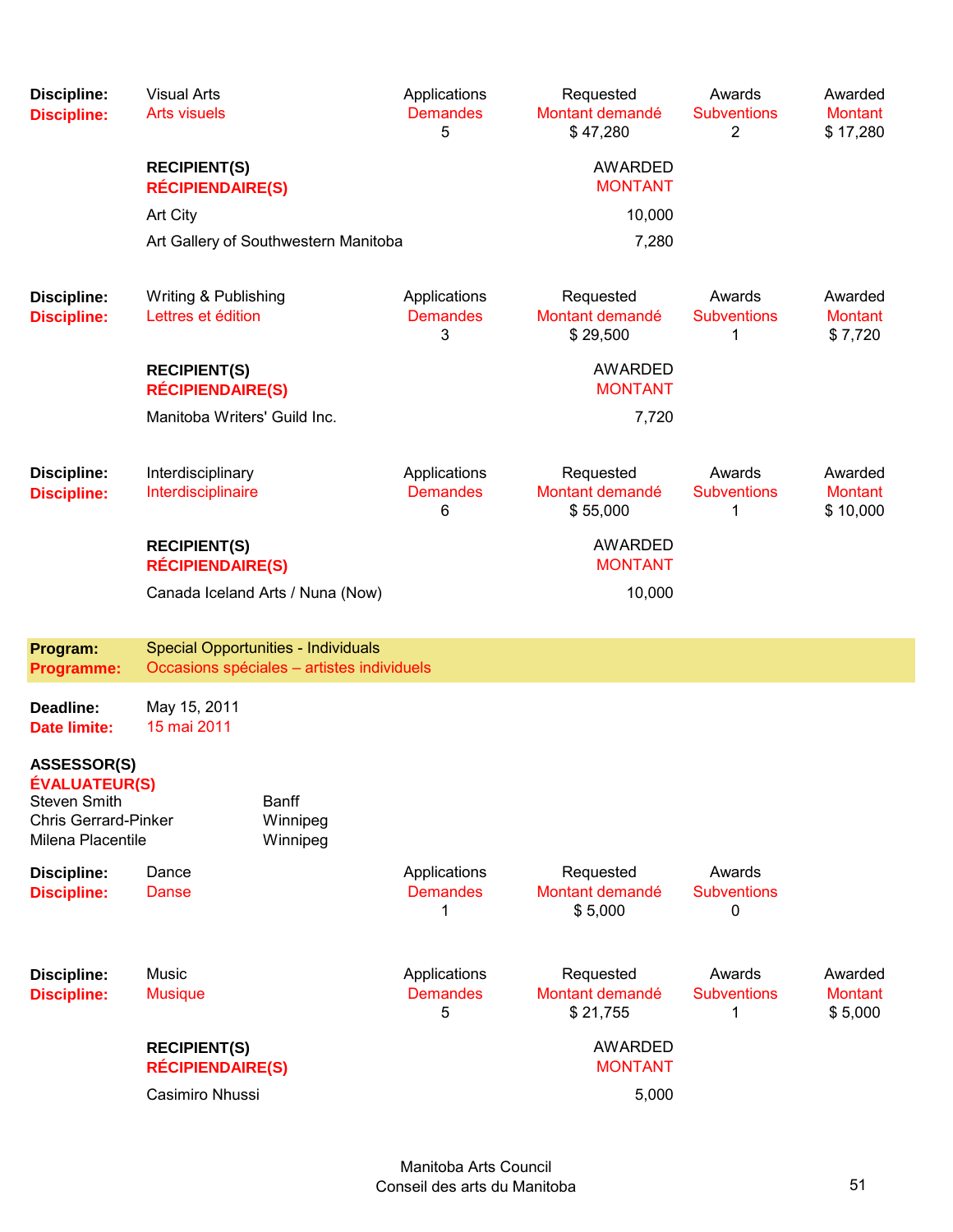| Discipline:<br><b>Discipline:</b>        | <b>Visual Arts</b><br><b>Arts visuels</b>      | Applications<br><b>Demandes</b>      | Requested<br>Montant demandé<br>\$5,000  | Awards<br><b>Subventions</b><br>0 |                                      |
|------------------------------------------|------------------------------------------------|--------------------------------------|------------------------------------------|-----------------------------------|--------------------------------------|
| Discipline:<br><b>Discipline:</b>        | Film/Video<br>Film et vidéo                    | Applications<br><b>Demandes</b><br>3 | Requested<br>Montant demandé<br>\$14,600 | Awards<br><b>Subventions</b><br>1 | Awarded<br><b>Montant</b><br>\$5,000 |
|                                          | <b>RECIPIENT(S)</b><br><b>RÉCIPIENDAIRE(S)</b> |                                      | <b>AWARDED</b><br><b>MONTANT</b>         |                                   |                                      |
|                                          | Daniel Ellingsen                               |                                      | 5,000                                    |                                   |                                      |
| <b>Discipline:</b><br><b>Discipline:</b> | Writing & Publishing<br>Lettres et édition     | Applications<br><b>Demandes</b><br>2 | Requested<br>Montant demandé<br>\$7,000  | Awards<br><b>Subventions</b><br>0 |                                      |
| <b>Discipline:</b><br><b>Discipline:</b> | Interdisciplinary<br>Interdisciplinaire        | Applications<br><b>Demandes</b><br>4 | Requested<br>Montant demandé<br>\$25,000 | Awards<br><b>Subventions</b>      | Awarded<br><b>Montant</b><br>\$5,000 |
|                                          | <b>RECIPIENT(S)</b><br><b>RÉCIPIENDAIRE(S)</b> |                                      | <b>AWARDED</b><br><b>MONTANT</b>         |                                   |                                      |
|                                          | <b>Vince Fontaine</b>                          |                                      | 5,000                                    |                                   |                                      |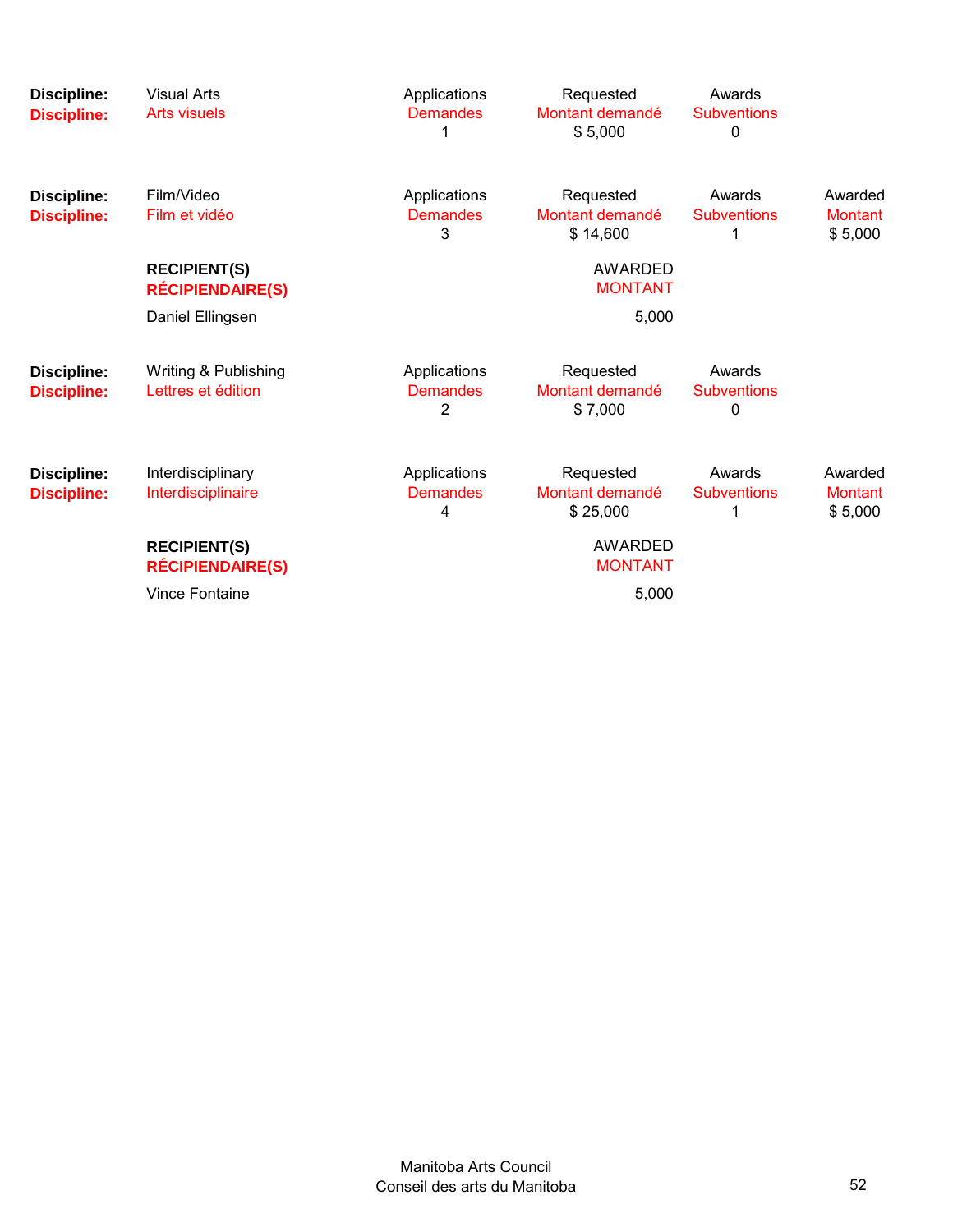| <b>Bridges</b><br><b>Passerelles</b>                                            |                                                                           |                                                                                           |                                                   |                                          |                                  |                                   | \$656,707                            |
|---------------------------------------------------------------------------------|---------------------------------------------------------------------------|-------------------------------------------------------------------------------------------|---------------------------------------------------|------------------------------------------|----------------------------------|-----------------------------------|--------------------------------------|
|                                                                                 | <b>Aboriginal Arts Programs</b><br><b>Programmes des arts autochtones</b> |                                                                                           |                                                   |                                          |                                  |                                   | \$76,550                             |
| Program:<br><b>Programme:</b>                                                   |                                                                           | <b>Aboriginal Arts Creative Development</b><br>Développement créatif des arts autochtones |                                                   |                                          |                                  |                                   |                                      |
| Deadline:<br><b>Date limite:</b>                                                | June 30, 2011<br>30 juin 2011                                             |                                                                                           |                                                   |                                          |                                  |                                   |                                      |
| <b>ASSESSOR(S)</b><br><b>ÉVALUATEUR(S)</b><br>Elizabeth Denny<br>David Larocque |                                                                           | Winnipeg<br>Winnipeg                                                                      |                                                   |                                          |                                  |                                   |                                      |
| <b>Discipline:</b><br><b>Discipline:</b>                                        | Music<br><b>Musique</b>                                                   |                                                                                           | Applications<br><b>Demandes</b><br>$\overline{2}$ | Requested<br>Montant demandé<br>\$14,500 |                                  | Awards<br><b>Subventions</b><br>0 |                                      |
| <b>Discipline:</b><br><b>Discipline:</b>                                        | <b>Visual Arts</b><br><b>Arts visuels</b>                                 |                                                                                           | Applications<br><b>Demandes</b><br>3              | Requested<br>Montant demandé<br>\$22,500 |                                  | Awards<br><b>Subventions</b><br>2 | Awarded<br><b>Montant</b><br>\$7,500 |
|                                                                                 | <b>RECIPIENT(S)</b><br><b>RÉCIPIENDAIRE(S)</b>                            |                                                                                           |                                                   |                                          | <b>AWARDED</b><br><b>MONTANT</b> |                                   |                                      |
|                                                                                 | Dave Zachary                                                              |                                                                                           |                                                   |                                          | 2,500                            |                                   |                                      |
|                                                                                 | Noel Wuttunee                                                             |                                                                                           |                                                   |                                          | 5,000                            |                                   |                                      |
| <b>Discipline:</b><br><b>Discipline:</b>                                        | Film/Video<br>Film et vidéo                                               |                                                                                           | Applications<br><b>Demandes</b><br>3              | Requested<br>Montant demandé<br>\$17,460 |                                  | Awards<br><b>Subventions</b><br>2 | Awarded<br><b>Montant</b><br>\$9,960 |
|                                                                                 | <b>RECIPIENT(S)</b><br><b>RÉCIPIENDAIRE(S)</b>                            |                                                                                           |                                                   |                                          | <b>AWARDED</b><br><b>MONTANT</b> |                                   |                                      |
|                                                                                 | <b>Caroline Monnet</b>                                                    |                                                                                           |                                                   |                                          | 5,580                            |                                   |                                      |
|                                                                                 | Reil Munro                                                                |                                                                                           |                                                   |                                          | 4,380                            |                                   |                                      |
| <b>Discipline:</b><br><b>Discipline:</b>                                        | Writing & Publishing<br>Lettres et édition                                |                                                                                           | Applications<br><b>Demandes</b><br>1              | Requested<br>Montant demandé<br>\$6,500  |                                  | Awards<br><b>Subventions</b><br>0 |                                      |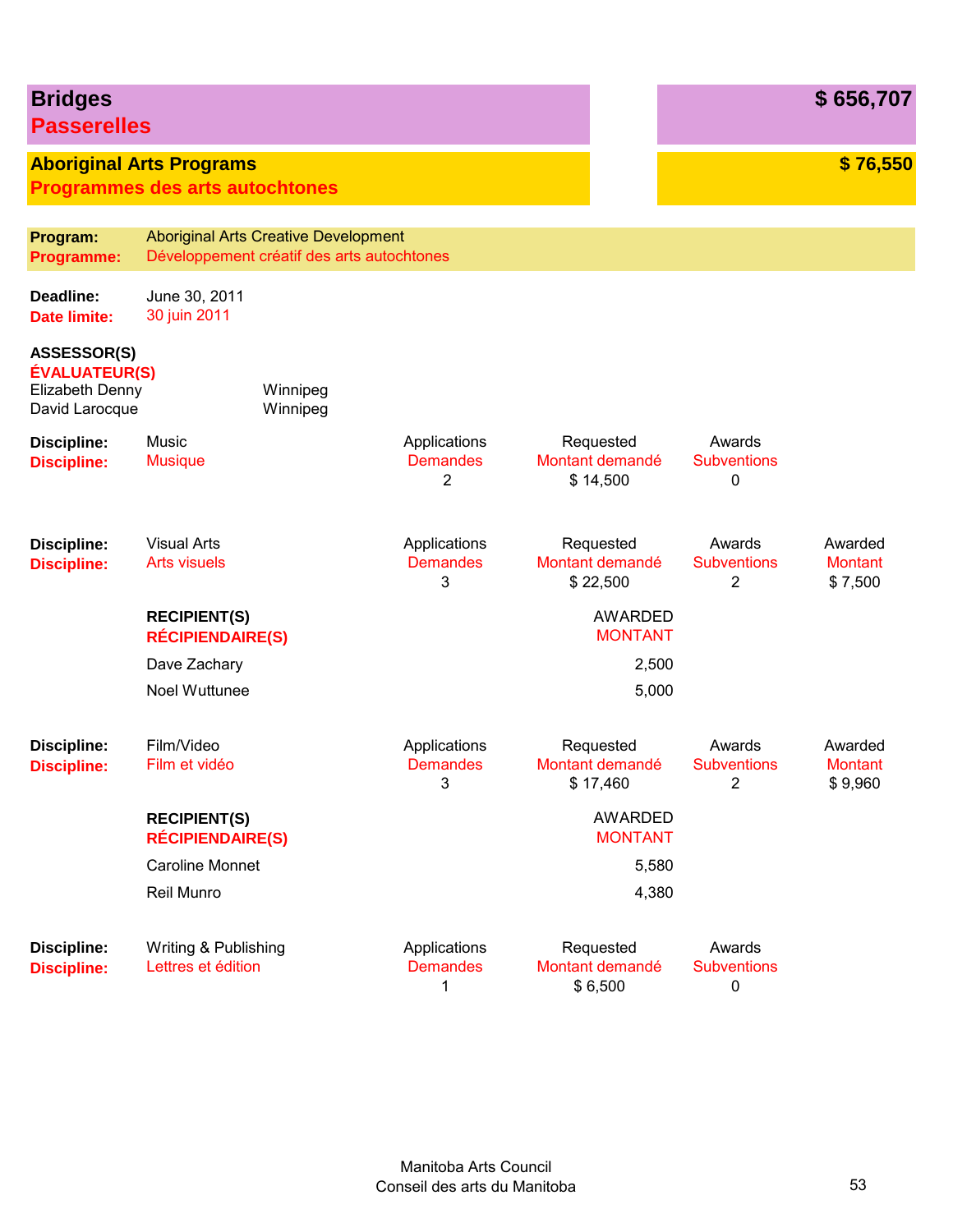| <b>Discipline:</b><br><b>Discipline:</b>                                                                     | Interdisciplinary<br>Interdisciplinaire        |                                  | Applications<br><b>Demandes</b><br>2 | Requested<br>Montant demandé<br>\$15,000 | Awards<br><b>Subventions</b><br>1 | Awarded<br><b>Montant</b><br>\$7,256  |
|--------------------------------------------------------------------------------------------------------------|------------------------------------------------|----------------------------------|--------------------------------------|------------------------------------------|-----------------------------------|---------------------------------------|
|                                                                                                              | <b>RECIPIENT(S)</b><br><b>RÉCIPIENDAIRE(S)</b> |                                  |                                      | <b>AWARDED</b><br><b>MONTANT</b>         |                                   |                                       |
|                                                                                                              | <b>Vince Fontaine</b>                          |                                  |                                      | 7,256                                    |                                   |                                       |
| Deadline:<br><b>Date limite:</b>                                                                             | November 30, 2011<br>30 novembre 2011          |                                  |                                      |                                          |                                   |                                       |
| <b>ASSESSOR(S)</b><br><b>ÉVALUATEUR(S)</b><br>Joanne Soldier<br><b>Grant Anderson</b><br>Jacques St. Goddard |                                                | Winnipeg<br>Winnipeg<br>Winnipeg |                                      |                                          |                                   |                                       |
| <b>Discipline:</b><br><b>Discipline:</b>                                                                     | Music<br><b>Musique</b>                        |                                  | Applications<br><b>Demandes</b><br>1 | Requested<br>Montant demandé<br>\$7,500  | Awards<br><b>Subventions</b><br>0 |                                       |
| <b>Discipline:</b><br><b>Discipline:</b>                                                                     | <b>Visual Arts</b><br><b>Arts visuels</b>      |                                  | Applications<br><b>Demandes</b><br>2 | Requested<br>Montant demandé<br>\$15,000 | Awards<br><b>Subventions</b><br>0 |                                       |
| <b>Discipline:</b><br><b>Discipline:</b>                                                                     | Writing & Publishing<br>Lettres et édition     |                                  | Applications<br><b>Demandes</b><br>3 | Requested<br>Montant demandé<br>\$22,500 | Awards<br><b>Subventions</b><br>1 | Awarded<br><b>Montant</b><br>\$7,500  |
|                                                                                                              | <b>RECIPIENT(S)</b><br><b>RÉCIPIENDAIRE(S)</b> |                                  |                                      | AWARDED<br><b>MONTANT</b>                |                                   |                                       |
|                                                                                                              | David Robertson                                |                                  |                                      | 7,500                                    |                                   |                                       |
| <b>Discipline:</b><br><b>Discipline:</b>                                                                     | Interdisciplinary<br>Interdisciplinaire        |                                  | Applications<br><b>Demandes</b><br>4 | Requested<br>Montant demandé<br>\$27,500 | Awards<br><b>Subventions</b><br>2 | Awarded<br><b>Montant</b><br>\$15,000 |
|                                                                                                              | <b>RECIPIENT(S)</b><br><b>RÉCIPIENDAIRE(S)</b> |                                  |                                      | AWARDED<br><b>MONTANT</b>                |                                   |                                       |
|                                                                                                              | <b>Buffy Handel</b>                            |                                  |                                      | 7,500                                    |                                   |                                       |
|                                                                                                              | Jaime Drew                                     |                                  |                                      | 7,500                                    |                                   |                                       |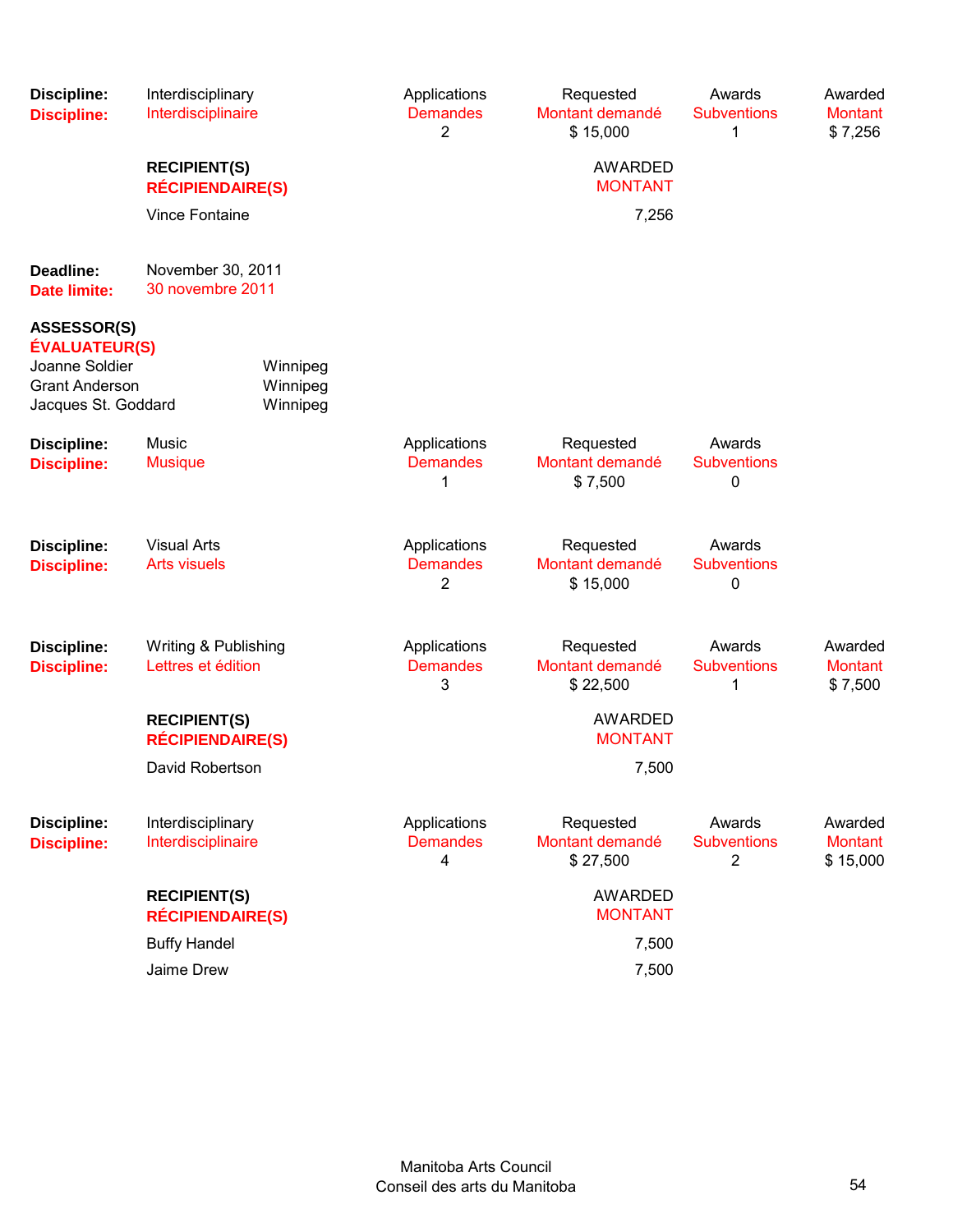| Program:<br><b>Programme:</b>                                                                                |                                                | Aboriginal Arts Mentorship, Training & Development | Formation et développement des arts autochtones avec mentor |                                         |                                             |                                      |
|--------------------------------------------------------------------------------------------------------------|------------------------------------------------|----------------------------------------------------|-------------------------------------------------------------|-----------------------------------------|---------------------------------------------|--------------------------------------|
| Deadline:<br><b>Date limite:</b>                                                                             | November 30, 2011<br>30 novembre 2011          |                                                    |                                                             |                                         |                                             |                                      |
| <b>ASSESSOR(S)</b><br><b>ÉVALUATEUR(S)</b><br>Joanne Soldier<br><b>Grant Anderson</b><br>Jacques St. Goddard |                                                | Winnipeg<br>Winnipeg<br>Winnipeg                   |                                                             |                                         |                                             |                                      |
| <b>Discipline:</b><br><b>Discipline:</b>                                                                     | Dance<br>Danse                                 |                                                    | Applications<br><b>Demandes</b><br>1                        | Requested<br>Montant demandé<br>\$4,300 | Awards<br><b>Subventions</b><br>1           | Awarded<br><b>Montant</b><br>\$4,300 |
|                                                                                                              | <b>RECIPIENT(S)</b><br><b>RÉCIPIENDAIRE(S)</b> |                                                    |                                                             | <b>AWARDED</b><br><b>MONTANT</b>        |                                             |                                      |
|                                                                                                              | Jessica McMann - Sparvier                      |                                                    |                                                             | 4,300                                   |                                             |                                      |
| <b>Discipline:</b><br><b>Discipline:</b>                                                                     | Interdisciplinary<br>Interdisciplinaire        |                                                    | Applications<br><b>Demandes</b><br>1                        | Requested<br>Montant demandé<br>\$5,000 | Awards<br><b>Subventions</b><br>0           |                                      |
| Deadline:<br>Date limite:                                                                                    | June 30, 2011<br>30 juin 2011                  |                                                    |                                                             |                                         |                                             |                                      |
| <b>ASSESSOR(S)</b><br><b>ÉVALUATEUR(S)</b><br>Elizabeth Denny<br>David Larocque                              |                                                | Winnipeg<br>Winnipeg                               |                                                             |                                         |                                             |                                      |
| <b>Discipline:</b><br><b>Discipline:</b>                                                                     | Music<br><b>Musique</b>                        |                                                    | Applications<br><b>Demandes</b><br>1                        | Requested<br>Montant demandé<br>\$4,034 | Awards<br><b>Subventions</b><br>$\mathbf 1$ | Awarded<br><b>Montant</b><br>\$4,034 |
|                                                                                                              | <b>RECIPIENT(S)</b><br><b>RÉCIPIENDAIRE(S)</b> |                                                    |                                                             | <b>AWARDED</b><br><b>MONTANT</b>        |                                             |                                      |
|                                                                                                              | Rhonda Head                                    |                                                    |                                                             | 4,034                                   |                                             |                                      |
| <b>Discipline:</b><br><b>Discipline:</b>                                                                     | <b>Visual Arts</b><br><b>Arts visuels</b>      |                                                    | Applications<br><b>Demandes</b><br>1                        | Requested<br>Montant demandé<br>\$5,000 | Awards<br><b>Subventions</b><br>1           | Awarded<br><b>Montant</b><br>\$5,000 |
|                                                                                                              | <b>RECIPIENT(S)</b><br><b>RÉCIPIENDAIRE(S)</b> |                                                    |                                                             | <b>AWARDED</b><br><b>MONTANT</b>        |                                             |                                      |
|                                                                                                              | Jaime Drew                                     |                                                    |                                                             | 5,000                                   |                                             |                                      |
| <b>Discipline:</b><br><b>Discipline:</b>                                                                     | Writing & Publishing<br>Lettres et édition     |                                                    | Applications<br><b>Demandes</b><br>1                        | Requested<br>Montant demandé<br>\$5,000 | Awards<br><b>Subventions</b><br>0           |                                      |

Manitoba Arts Council Conseil des arts du Manitoba 55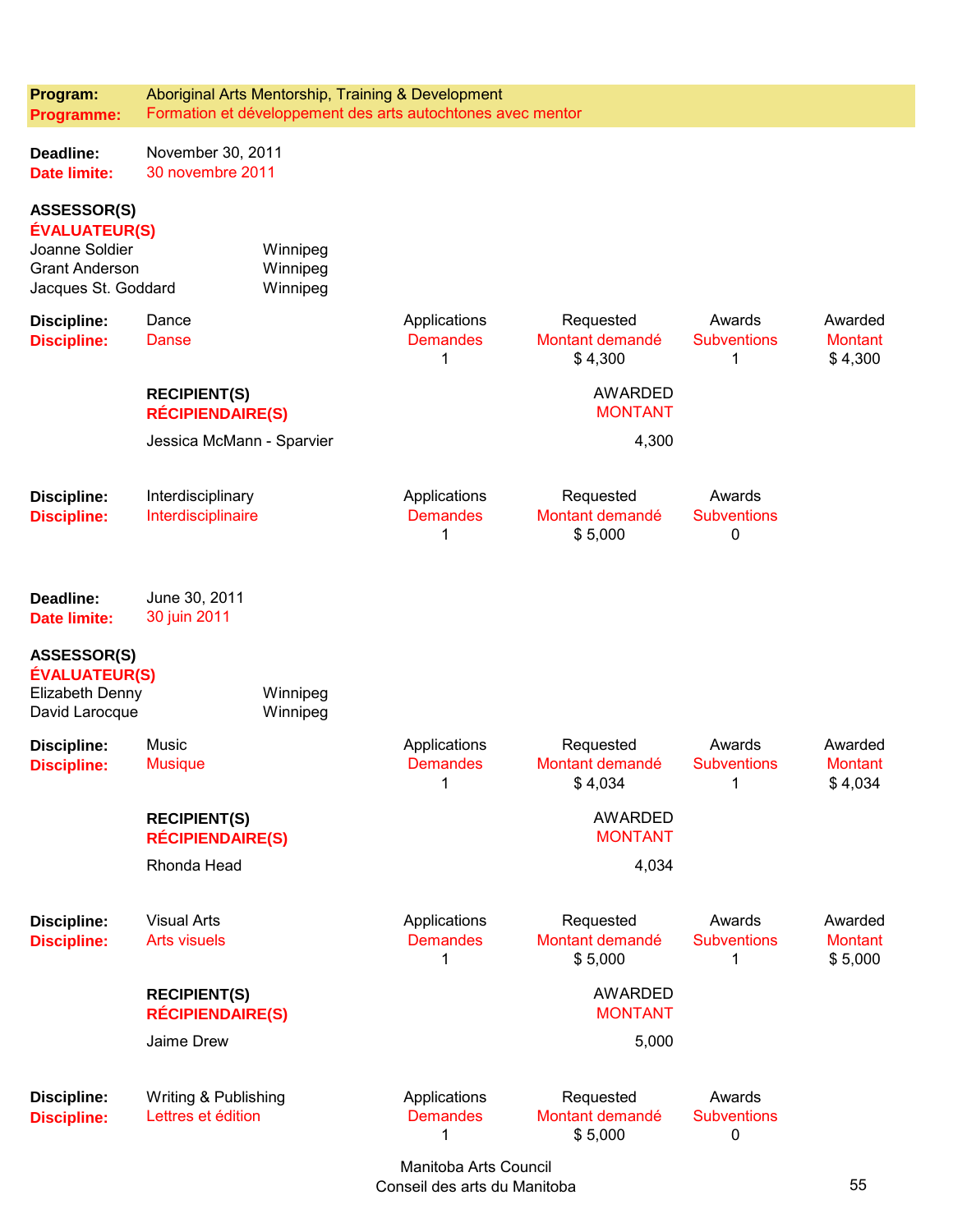| <b>Discipline:</b><br><b>Discipline:</b> | Interdisciplinary<br>Interdisciplinaire<br><b>RECIPIENT(S)</b><br><b>RÉCIPIENDAIRE(S)</b><br><b>Buffy Handel</b> | Applications<br><b>Demandes</b><br>1 | Requested<br>Montant demandé<br>\$5,000<br><b>AWARDED</b><br><b>MONTANT</b><br>5,000 | Awards<br><b>Subventions</b><br>1              | Awarded<br><b>Montant</b><br>\$5,000 |
|------------------------------------------|------------------------------------------------------------------------------------------------------------------|--------------------------------------|--------------------------------------------------------------------------------------|------------------------------------------------|--------------------------------------|
| Program:                                 | Aboriginal Arts Travel/Professional Development                                                                  |                                      |                                                                                      |                                                |                                      |
| <b>Programme:</b>                        | Voyages et perfectionnement professionnel pour artistes autochtones                                              |                                      |                                                                                      |                                                |                                      |
| Deadline:<br><b>Date limite:</b>         | March 31, 2012<br>31 mars 2012                                                                                   |                                      |                                                                                      |                                                |                                      |
| <b>Discipline:</b><br><b>Discipline:</b> | Dance<br>Danse                                                                                                   | Applications<br><b>Demandes</b><br>3 | Requested<br>Montant demandé<br>\$2,695                                              | Awards<br><b>Subventions</b><br>$\overline{c}$ | Awarded<br><b>Montant</b><br>\$1,342 |
|                                          | <b>RECIPIENT(S)</b><br><b>RÉCIPIENDAIRE(S)</b>                                                                   |                                      | <b>AWARDED</b><br><b>MONTANT</b>                                                     |                                                |                                      |
|                                          | Arlo Baskier-Nabess                                                                                              |                                      | 500                                                                                  |                                                |                                      |
|                                          | Jessica McMann - Sparvier                                                                                        |                                      | 842                                                                                  |                                                |                                      |
| <b>Discipline:</b><br><b>Discipline:</b> | Music<br><b>Musique</b>                                                                                          | Applications<br><b>Demandes</b><br>3 | Requested<br>Montant demandé<br>\$3,274                                              | Awards<br><b>Subventions</b><br>2              | Awarded<br><b>Montant</b><br>\$1,774 |
|                                          | <b>RECIPIENT(S)</b><br><b>RÉCIPIENDAIRE(S)</b>                                                                   |                                      | <b>AWARDED</b><br><b>MONTANT</b>                                                     |                                                |                                      |
|                                          | Rhonda Head                                                                                                      |                                      | 1,024                                                                                |                                                |                                      |
|                                          | Vince Fontaine                                                                                                   |                                      | 750                                                                                  |                                                |                                      |
| <b>Discipline:</b><br><b>Discipline:</b> | Crafts<br><b>Artisanat</b>                                                                                       | Applications<br><b>Demandes</b><br>1 | Requested<br>Montant demandé<br>\$1,380                                              | Awards<br><b>Subventions</b><br>1              | Awarded<br><b>Montant</b><br>\$1,000 |
|                                          | <b>RECIPIENT(S)</b><br><b>RÉCIPIENDAIRE(S)</b>                                                                   |                                      | <b>AWARDED</b><br><b>MONTANT</b>                                                     |                                                |                                      |
|                                          | Jennine Krauchi                                                                                                  |                                      | 1,000                                                                                |                                                |                                      |
| <b>Discipline:</b><br><b>Discipline:</b> | <b>Visual Arts</b><br><b>Arts visuels</b>                                                                        | Applications<br><b>Demandes</b><br>4 | Requested<br>Montant demandé<br>\$4,065                                              | Awards<br><b>Subventions</b><br>4              | Awarded<br><b>Montant</b><br>\$2,684 |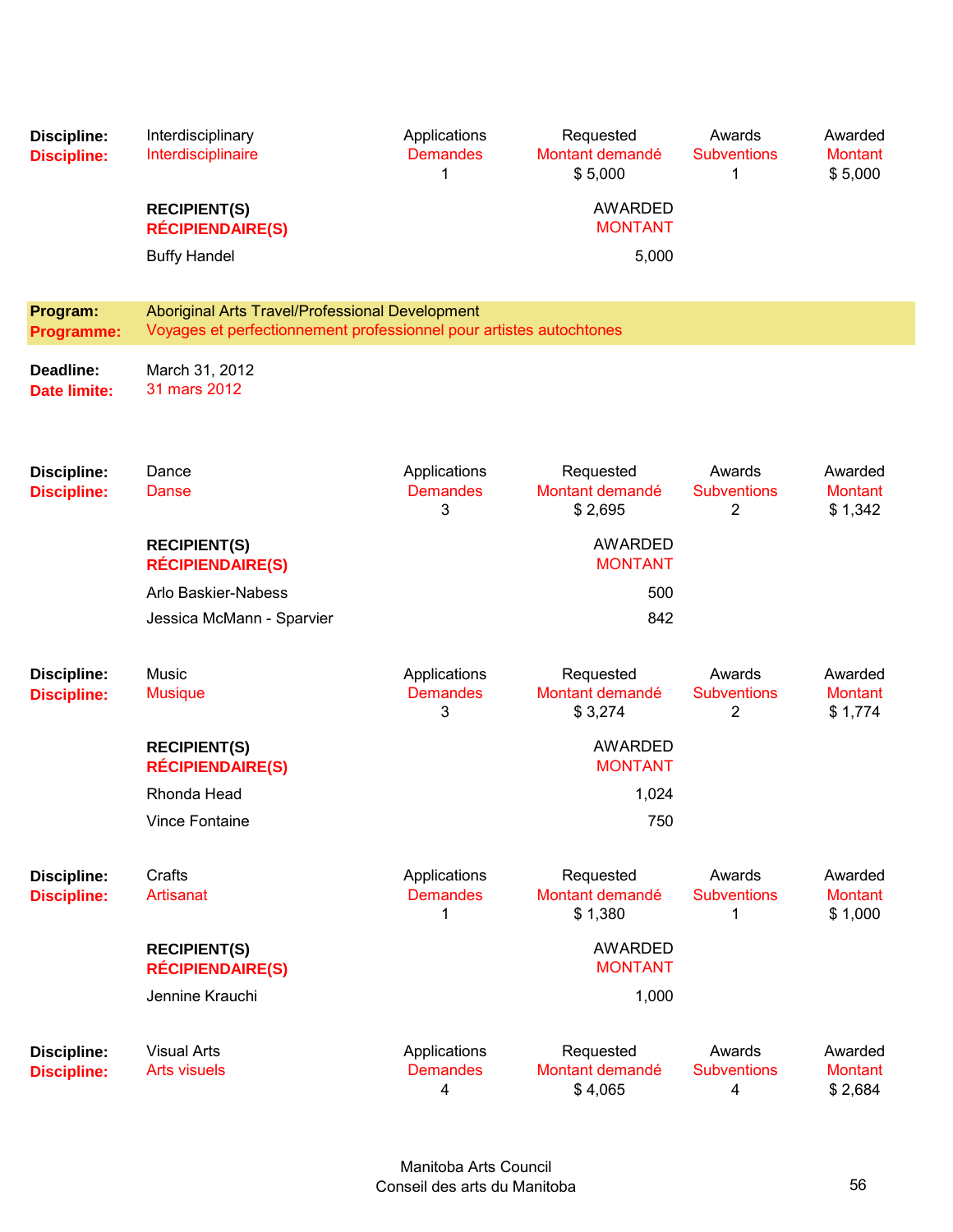|                                   | <b>RECIPIENT(S)</b><br><b>RÉCIPIENDAIRE(S)</b> |                                                   | AWARDED<br><b>MONTANT</b>               |                                   |                                      |
|-----------------------------------|------------------------------------------------|---------------------------------------------------|-----------------------------------------|-----------------------------------|--------------------------------------|
|                                   | Carmen Hathaway                                |                                                   | 604                                     |                                   |                                      |
|                                   | Chris Larsen                                   |                                                   | 680                                     |                                   |                                      |
|                                   | Dayna Cielen                                   |                                                   | 700                                     |                                   |                                      |
|                                   | Linus Woods                                    |                                                   | 700                                     |                                   |                                      |
| Discipline:<br><b>Discipline:</b> | Film/Video<br>Film et vidéo                    | Applications<br><b>Demandes</b><br>$\overline{2}$ | Requested<br>Montant demandé<br>\$4,500 | Awards<br><b>Subventions</b><br>2 | Awarded<br><b>Montant</b><br>\$3,000 |
|                                   | <b>RECIPIENT(S)</b><br><b>RÉCIPIENDAIRE(S)</b> |                                                   | AWARDED<br><b>MONTANT</b>               |                                   |                                      |
|                                   | Caroline Monnet                                |                                                   | 1,500                                   |                                   |                                      |
|                                   | Kevin Lee Burton                               |                                                   | 1,500                                   |                                   |                                      |
| Discipline:                       | Writing & Publishing                           | Applications                                      | Requested                               | Awards                            | Awarded                              |

| <b>DISCIPIINE:</b><br><b>Discipline:</b> | Lettres et édition      | Applications<br><b>Demandes</b> | Requested<br>Montant demandé<br>\$2.319 | Awarus<br><b>Subventions</b> | Awarded<br><b>Montant</b><br>\$1,200 |
|------------------------------------------|-------------------------|---------------------------------|-----------------------------------------|------------------------------|--------------------------------------|
|                                          | <b>RECIPIENT(S)</b>     |                                 | AWARDED                                 |                              |                                      |
|                                          | <b>RÉCIPIENDAIRE(S)</b> |                                 | <b>MONTANT</b>                          |                              |                                      |
|                                          | Katherena Vermette      |                                 | 1.200                                   |                              |                                      |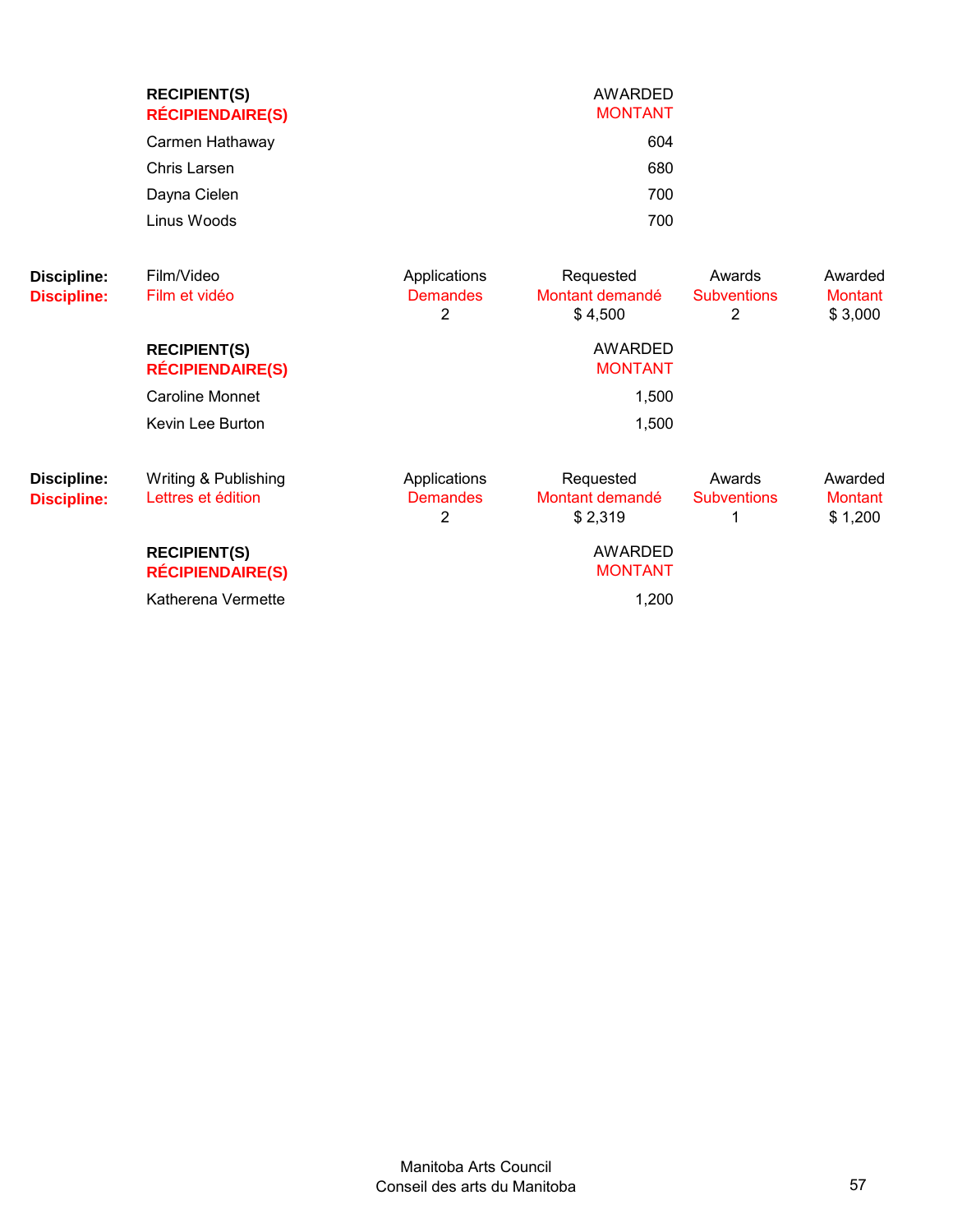# **Management & Governance**

**Gestion et gouvernance**

| Program:<br><b>Programme:</b>                              | <b>Management &amp; Governance</b><br>Gestion et gouvernance |                                      |                                          |                                   |                                      |
|------------------------------------------------------------|--------------------------------------------------------------|--------------------------------------|------------------------------------------|-----------------------------------|--------------------------------------|
| Deadline:<br><b>Date limite:</b>                           | April 1, 2011<br>1 avril 2011                                |                                      |                                          |                                   |                                      |
| <b>ASSESSOR(S)</b><br><b>ÉVALUATEUR(S)</b><br>Nan Colledge | Winnipeg                                                     |                                      |                                          |                                   |                                      |
| <b>Discipline:</b><br><b>Discipline:</b>                   | Dance<br>Danse                                               | Applications<br><b>Demandes</b><br>1 | Requested<br>Montant demandé<br>\$5,250  | Awards<br><b>Subventions</b><br>1 | Awarded<br><b>Montant</b><br>\$5,250 |
|                                                            | <b>RECIPIENT(S)</b><br><b>RÉCIPIENDAIRE(S)</b>               |                                      | <b>AWARDED</b><br><b>MONTANT</b>         |                                   |                                      |
|                                                            | Young Lungs Dance Exchange                                   |                                      | 5,250                                    |                                   |                                      |
| <b>Discipline:</b><br><b>Discipline:</b>                   | Music<br><b>Musique</b>                                      | Applications<br><b>Demandes</b><br>2 | Requested<br>Montant demandé<br>\$15,000 | Awards<br><b>Subventions</b><br>1 | Awarded<br><b>Montant</b><br>\$7,250 |
|                                                            | <b>RECIPIENT(S)</b><br><b>RÉCIPIENDAIRE(S)</b>               |                                      | <b>AWARDED</b><br><b>MONTANT</b>         |                                   |                                      |
|                                                            | Manitoba Chamber Orchestra                                   |                                      | 7,250                                    |                                   |                                      |
| <b>Discipline:</b><br><b>Discipline:</b>                   | <b>Visual Arts</b><br><b>Arts visuels</b>                    | Applications<br><b>Demandes</b><br>3 | Requested<br>Montant demandé<br>\$21,300 | Awards<br><b>Subventions</b><br>1 | Awarded<br><b>Montant</b><br>\$7,500 |
|                                                            | <b>RECIPIENT(S)</b><br><b>RÉCIPIENDAIRE(S)</b>               |                                      | <b>AWARDED</b><br><b>MONTANT</b>         |                                   |                                      |
|                                                            | Winnipeg Film Group Inc.                                     |                                      | 7,500                                    |                                   |                                      |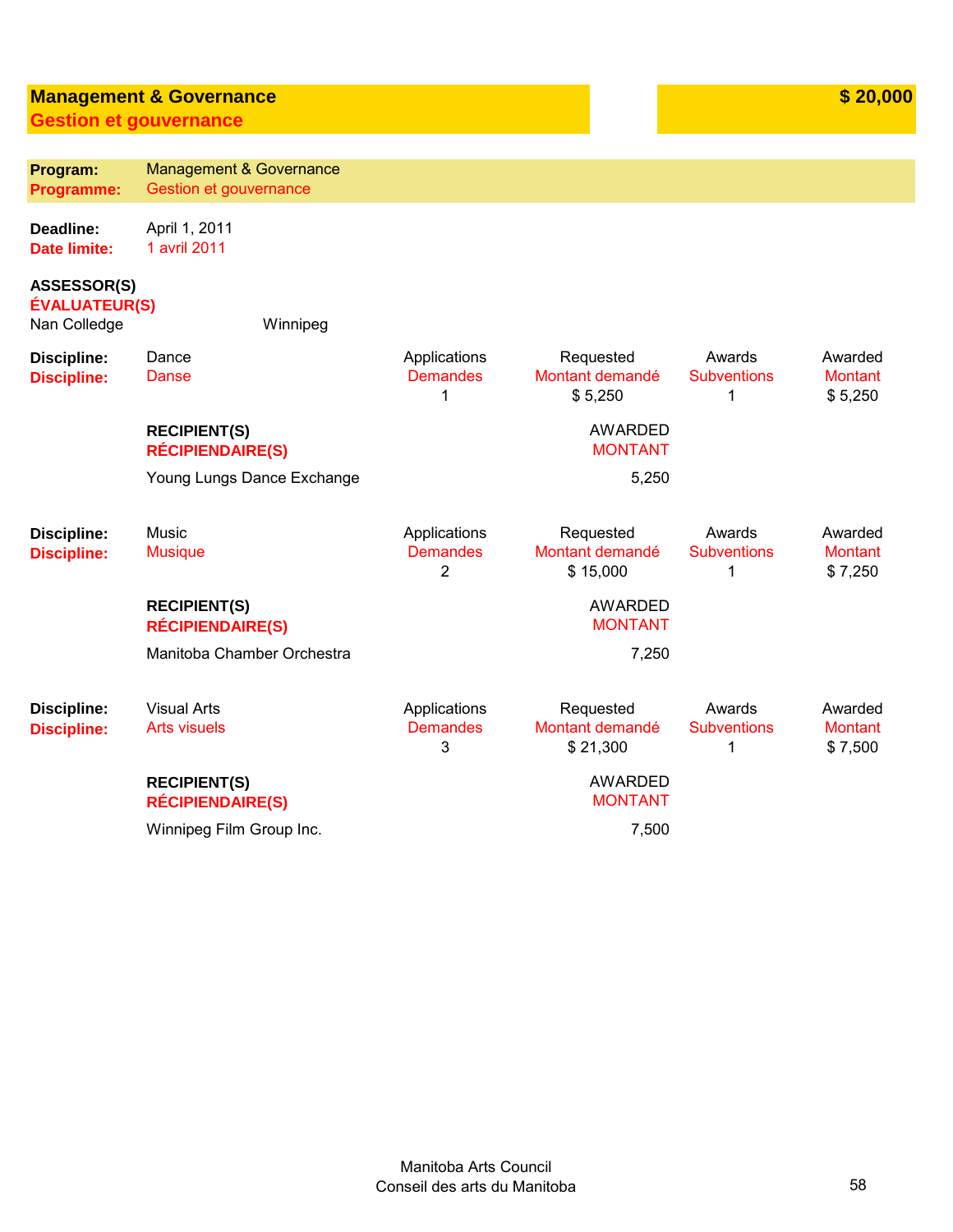### **Artist in the Community Residency Artiste en résidence da**

**Program: Programme:** 

**Deadline: Date limite:** 

**ASSESSOR(S) ÉVALUATEUR(S)** Dave Parenteau Pauline Braun

**Discipline: Discipline:** 

**Discipline: Discipline:** 

**Discipline: Discipline:** 

Kimberley Rampersad Maeengan Linklater

|                                                | sidence dans la communiquie                  |                                                   |                                          |                                   |                                       |
|------------------------------------------------|----------------------------------------------|---------------------------------------------------|------------------------------------------|-----------------------------------|---------------------------------------|
| <b>Artist in the Community</b>                 |                                              |                                                   |                                          |                                   |                                       |
| Artiste dans la communauté                     |                                              |                                                   |                                          |                                   |                                       |
| October 1, 2011<br>1 octobre 2011              |                                              |                                                   |                                          |                                   |                                       |
| S)                                             |                                              |                                                   |                                          |                                   |                                       |
| ersad<br>ater                                  | Winnipeg<br>Winnipeg<br>Winnipeg<br>Winnipeg |                                                   |                                          |                                   |                                       |
| Dance<br><b>Danse</b>                          |                                              | Applications<br><b>Demandes</b><br>1              | Requested<br>Montant demandé<br>\$9,700  | Awards<br><b>Subventions</b><br>1 | Awarded<br><b>Montant</b><br>\$9,700  |
| <b>RECIPIENT(S)</b><br><b>RÉCIPIENDAIRE(S)</b> |                                              |                                                   | <b>AWARDED</b><br><b>MONTANT</b>         |                                   |                                       |
| Knowles Centre Inc.                            |                                              |                                                   | 9,700                                    |                                   |                                       |
| <b>Theatre</b><br><b>Théâtre</b>               |                                              | Applications<br><b>Demandes</b><br>$\overline{2}$ | Requested<br>Montant demandé<br>\$20,188 | Awards<br><b>Subventions</b><br>1 | Awarded<br><b>Montant</b><br>\$10,000 |
| <b>RECIPIENT(S)</b><br><b>RÉCIPIENDAIRE(S)</b> |                                              |                                                   | <b>AWARDED</b><br><b>MONTANT</b>         |                                   |                                       |
| Deaf Centre Manitoba                           |                                              |                                                   | 10,000                                   |                                   |                                       |
| <b>Visual Arts</b><br><b>Arts visuels</b>      |                                              | Applications<br><b>Demandes</b><br>$\overline{4}$ | Requested<br>Montant demandé<br>\$30,945 | Awards<br><b>Subventions</b><br>2 | Awarded<br><b>Montant</b><br>\$17,625 |

**RECIPIENT(S) RÉCIPIENDAIRE(S)** AWARDED MONTANT Art City the contract of the contract of the contract of the contract of the contract of the contract of the contract of the contract of the contract of the contract of the contract of the contract of the contract of the c Ndinawemaaganag Endaawaad Inc. **7,625 Discipline: Discipline:**  Film/Video Film et vidéo Applications **Demandes** 1 Requested Montant demandé \$ 10,000 Awards **Subventions** 0 Awards

**Discipline: Discipline:**  Writing & Publishing Lettres et édition Applications **Demandes** 1 Requested Montant demandé \$ 7,500 **Subventions**  $\Omega$ 

**\$87.53**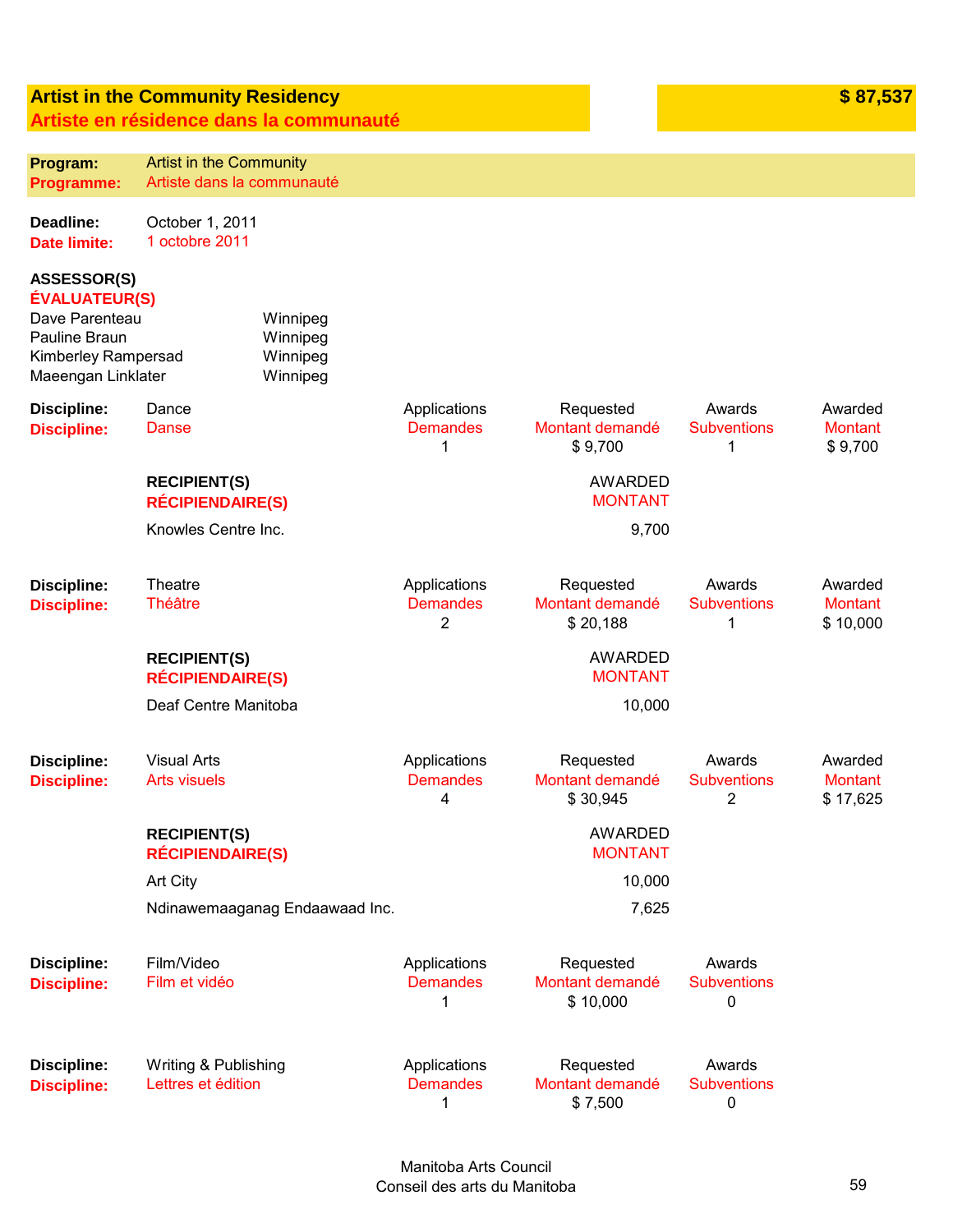| <b>Discipline:</b><br><b>Discipline:</b>                                                                    | Interdisciplinary<br>Interdisciplinaire        |                                          | Applications<br><b>Demandes</b><br>1              | Requested<br>Montant demandé<br>\$10,000 | Awards<br><b>Subventions</b><br>1 | Awarded<br><b>Montant</b><br>\$6,500  |
|-------------------------------------------------------------------------------------------------------------|------------------------------------------------|------------------------------------------|---------------------------------------------------|------------------------------------------|-----------------------------------|---------------------------------------|
|                                                                                                             | <b>RECIPIENT(S)</b><br><b>RÉCIPIENDAIRE(S)</b> |                                          |                                                   | <b>AWARDED</b><br><b>MONTANT</b>         |                                   |                                       |
|                                                                                                             | Ka Ni Kanichihk Inc                            |                                          |                                                   | 6,500                                    |                                   |                                       |
| Deadline:<br><b>Date limite:</b>                                                                            | April 1, 2011<br>1 avril 2011                  |                                          |                                                   |                                          |                                   |                                       |
| <b>ASSESSOR(S)</b><br><b>ÉVALUATEUR(S)</b><br>Kelly D. Robinson<br>Kristen Perrott<br><b>Benjamin Davis</b> |                                                | Winnipeg<br>Port Perry<br><b>Brandon</b> |                                                   |                                          |                                   |                                       |
| <b>Discipline:</b><br><b>Discipline:</b>                                                                    | Music<br><b>Musique</b>                        |                                          | Applications<br><b>Demandes</b><br>3              | Requested<br>Montant demandé<br>\$22,630 | Awards<br><b>Subventions</b><br>3 | Awarded<br><b>Montant</b><br>\$20,630 |
|                                                                                                             | <b>RECIPIENT(S)</b><br><b>RÉCIPIENDAIRE(S)</b> |                                          |                                                   | <b>AWARDED</b><br><b>MONTANT</b>         |                                   |                                       |
|                                                                                                             |                                                | Inglis & Area Heritage Committee         |                                                   | 2,630                                    |                                   |                                       |
|                                                                                                             | Jazz Winnipeg Inc.                             |                                          |                                                   | 8,000                                    |                                   |                                       |
|                                                                                                             | <b>Winnipeg Folk Festival</b>                  |                                          |                                                   | 10,000                                   |                                   |                                       |
| <b>Discipline:</b><br><b>Discipline:</b>                                                                    | Theatre<br><b>Théâtre</b>                      |                                          | Applications<br><b>Demandes</b><br>1              | Requested<br>Montant demandé<br>\$10,000 | Awards<br><b>Subventions</b><br>0 |                                       |
| <b>Discipline:</b><br><b>Discipline:</b>                                                                    | <b>Visual Arts</b><br><b>Arts visuels</b>      |                                          | Applications<br><b>Demandes</b><br>6              | Requested<br>Montant demandé<br>\$41,492 | Awards<br><b>Subventions</b><br>3 | Awarded<br>Montant<br>\$23,082        |
|                                                                                                             | <b>RECIPIENT(S)</b><br><b>RÉCIPIENDAIRE(S)</b> |                                          |                                                   | <b>AWARDED</b><br><b>MONTANT</b>         |                                   |                                       |
|                                                                                                             | Manitoba Forestry Association                  |                                          |                                                   | 8,582                                    |                                   |                                       |
|                                                                                                             | Misericordia Health Centre                     |                                          |                                                   | 6,500                                    |                                   |                                       |
|                                                                                                             |                                                | North Point Douglas Women's Center       |                                                   | 8,000                                    |                                   |                                       |
| <b>Discipline:</b><br><b>Discipline:</b>                                                                    | Interdisciplinary<br>Interdisciplinaire        |                                          | Applications<br><b>Demandes</b><br>$\overline{2}$ | Requested<br>Montant demandé<br>\$17,873 | Awards<br><b>Subventions</b><br>0 |                                       |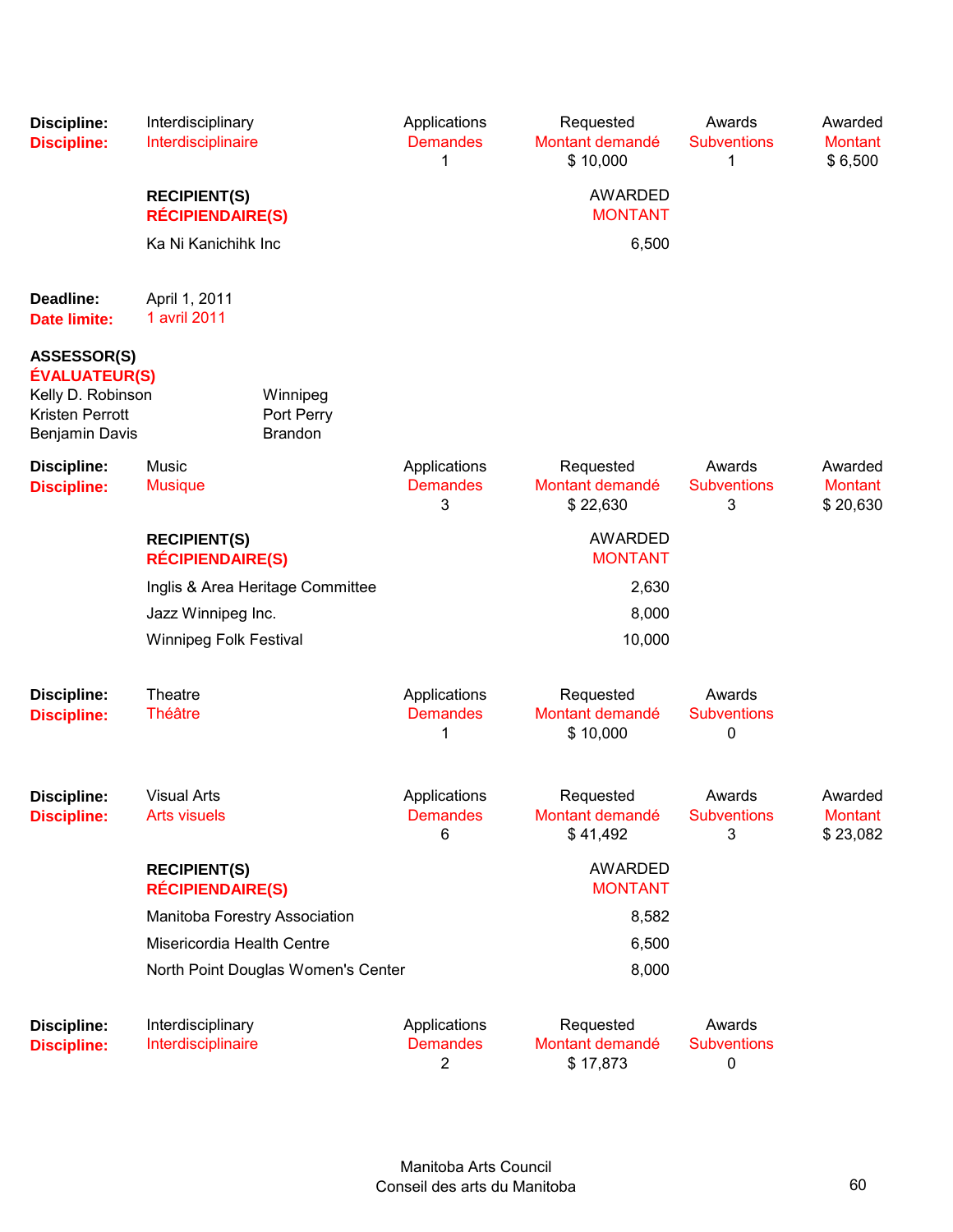### **Community Connections & Access Liaisons communautaires et accès**

| Program:<br><b>Programme:</b>                                                                                              |                                                | <b>Community Connections &amp; Access</b><br>Liaisons communautaires et accès |                                      |                                          |                                                |                                       |
|----------------------------------------------------------------------------------------------------------------------------|------------------------------------------------|-------------------------------------------------------------------------------|--------------------------------------|------------------------------------------|------------------------------------------------|---------------------------------------|
| Deadline:<br><b>Date limite:</b>                                                                                           | October 1, 2011<br>1 octobre 2011              |                                                                               |                                      |                                          |                                                |                                       |
| <b>ASSESSOR(S)</b><br><b>ÉVALUATEUR(S)</b><br>Pauline Braun<br>Dave Parenteau<br>Maeengan Linklater<br>Kimberley Rampersad |                                                | Winnipeg<br>Winnipeg<br>Winnipeg<br>Winnipeg                                  |                                      |                                          |                                                |                                       |
| <b>Discipline:</b><br><b>Discipline:</b>                                                                                   | Dance<br><b>Danse</b>                          |                                                                               | Applications<br><b>Demandes</b><br>1 | Requested<br>Montant demandé<br>\$4,000  | Awards<br><b>Subventions</b><br>0              |                                       |
| <b>Discipline:</b><br><b>Discipline:</b>                                                                                   | Music<br><b>Musique</b>                        |                                                                               | Applications<br><b>Demandes</b><br>3 | Requested<br>Montant demandé<br>\$25,000 | Awards<br><b>Subventions</b><br>$\overline{2}$ | Awarded<br><b>Montant</b><br>\$20,000 |
|                                                                                                                            | <b>RECIPIENT(S)</b><br><b>RÉCIPIENDAIRE(S)</b> |                                                                               |                                      | <b>AWARDED</b><br><b>MONTANT</b>         |                                                |                                       |
|                                                                                                                            | Le 100 Nons                                    |                                                                               |                                      | 10,000                                   |                                                |                                       |
|                                                                                                                            |                                                | Manitoba Music Industry Association                                           |                                      | 10,000                                   |                                                |                                       |
| <b>Discipline:</b><br><b>Discipline:</b>                                                                                   | Theatre<br><b>Théâtre</b>                      |                                                                               | Applications<br><b>Demandes</b><br>2 | Requested<br>Montant demandé<br>\$11,500 | Awards<br><b>Subventions</b><br>1              | Awarded<br><b>Montant</b><br>\$3,000  |
|                                                                                                                            | <b>RECIPIENT(S)</b><br><b>RÉCIPIENDAIRE(S)</b> |                                                                               |                                      | <b>AWARDED</b><br><b>MONTANT</b>         |                                                |                                       |
|                                                                                                                            | Alix Babiak                                    |                                                                               |                                      | 3,000                                    |                                                |                                       |
| <b>Discipline:</b><br><b>Discipline:</b>                                                                                   | <b>Visual Arts</b><br><b>Arts visuels</b>      |                                                                               | Applications<br><b>Demandes</b><br>5 | Requested<br>Montant demandé<br>\$19,310 | Awards<br><b>Subventions</b><br>1              | Awarded<br><b>Montant</b><br>\$10,000 |
|                                                                                                                            | <b>RECIPIENT(S)</b><br><b>RÉCIPIENDAIRE(S)</b> |                                                                               |                                      | <b>AWARDED</b><br><b>MONTANT</b>         |                                                |                                       |
|                                                                                                                            | The NorVA Centre                               |                                                                               |                                      | 10,000                                   |                                                |                                       |
| <b>Discipline:</b><br><b>Discipline:</b>                                                                                   | Writing & Publishing<br>Lettres et édition     |                                                                               | Applications<br><b>Demandes</b><br>1 | Requested<br>Montant demandé<br>\$10,000 | Awards<br><b>Subventions</b><br>0              |                                       |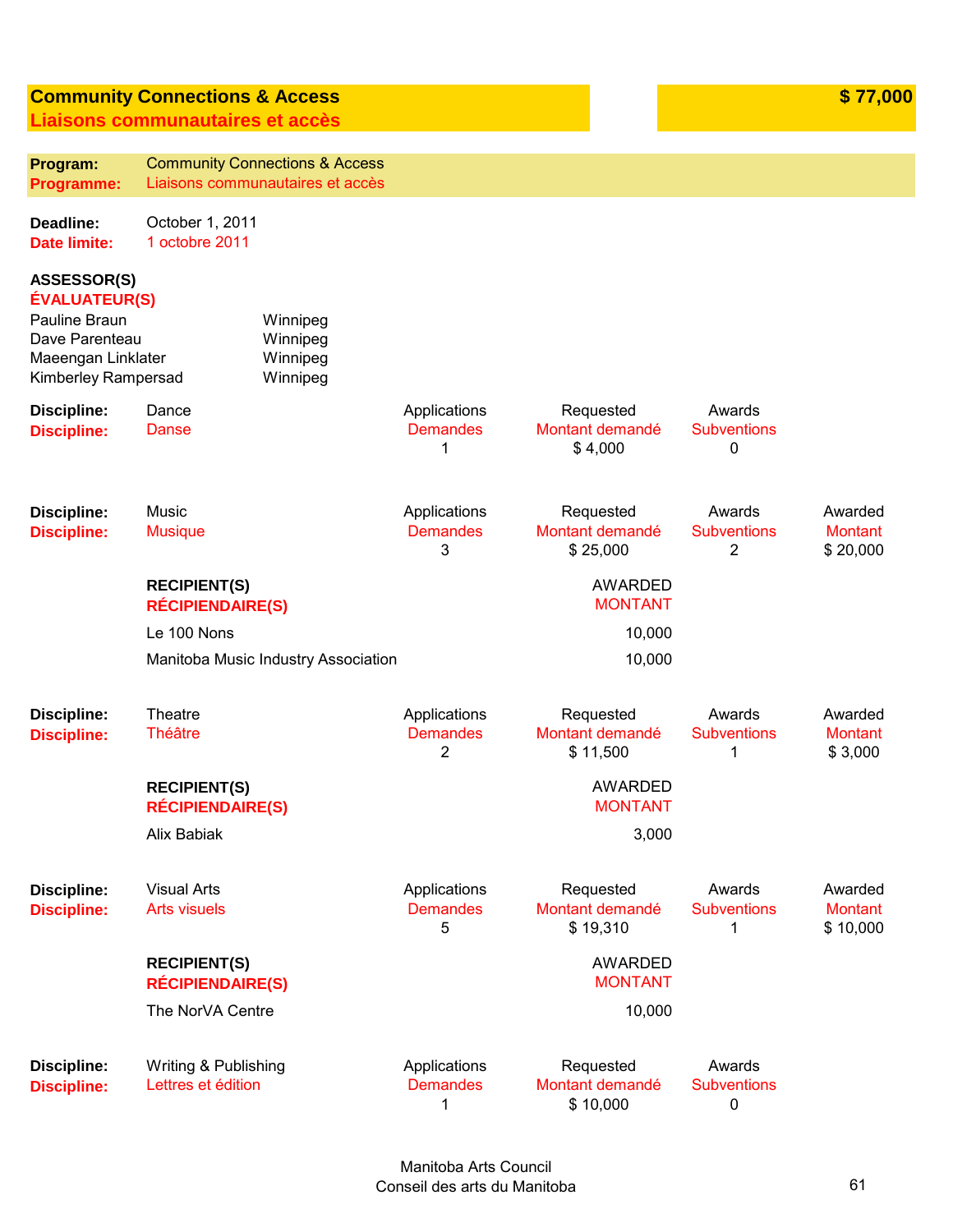| <b>Discipline:</b><br><b>Discipline:</b>                                                                    | Interdisciplinary<br>Interdisciplinaire        |                                             | Applications<br><b>Demandes</b><br>1 | Requested<br>Montant demandé<br>\$5,000  | Awards<br><b>Subventions</b><br>1 | Awarded<br><b>Montant</b><br>\$5,000  |
|-------------------------------------------------------------------------------------------------------------|------------------------------------------------|---------------------------------------------|--------------------------------------|------------------------------------------|-----------------------------------|---------------------------------------|
|                                                                                                             | <b>RECIPIENT(S)</b><br><b>RÉCIPIENDAIRE(S)</b> |                                             |                                      | <b>AWARDED</b><br><b>MONTANT</b>         |                                   |                                       |
|                                                                                                             | Benjamin Funk                                  |                                             |                                      | 5,000                                    |                                   |                                       |
| Deadline:<br><b>Date limite:</b>                                                                            | April 1, 2011<br>1 avril 2011                  |                                             |                                      |                                          |                                   |                                       |
| <b>ASSESSOR(S)</b><br><b>ÉVALUATEUR(S)</b><br>Benjamin Davis<br><b>Kristen Perrott</b><br>Kelly D. Robinson |                                                | <b>Brandon</b><br>Port Perry<br>Winnipeg    |                                      |                                          |                                   |                                       |
| <b>Discipline:</b><br><b>Discipline:</b>                                                                    | Music<br><b>Musique</b>                        |                                             | Applications<br><b>Demandes</b><br>1 | Requested<br>Montant demandé<br>\$0      | Awards<br><b>Subventions</b><br>0 |                                       |
| <b>Discipline:</b><br><b>Discipline:</b>                                                                    | Crafts<br>Artisanat                            |                                             | Applications<br><b>Demandes</b><br>1 | Requested<br>Montant demandé<br>\$8,000  | Awards<br><b>Subventions</b><br>1 | Awarded<br><b>Montant</b><br>\$8,000  |
|                                                                                                             | <b>RECIPIENT(S)</b><br><b>RÉCIPIENDAIRE(S)</b> |                                             |                                      | <b>AWARDED</b><br><b>MONTANT</b>         |                                   |                                       |
|                                                                                                             | Manitoba Craft Council Inc.                    |                                             |                                      | 8,000                                    |                                   |                                       |
| <b>Discipline:</b><br><b>Discipline:</b>                                                                    | <b>Visual Arts</b><br><b>Arts visuels</b>      |                                             | Applications<br><b>Demandes</b><br>5 | Requested<br>Montant demandé<br>\$29,950 | Awards<br><b>Subventions</b><br>3 | Awarded<br><b>Montant</b><br>\$21,000 |
|                                                                                                             | <b>RECIPIENT(S)</b><br><b>RÉCIPIENDAIRE(S)</b> |                                             |                                      | <b>AWARDED</b><br><b>MONTANT</b>         |                                   |                                       |
|                                                                                                             | Artbeat Studio Inc.                            |                                             |                                      | 10,000                                   |                                   |                                       |
|                                                                                                             | Hildi Janzen                                   |                                             |                                      | 1,000                                    |                                   |                                       |
|                                                                                                             | Red Road Lodge                                 |                                             |                                      | 10,000                                   |                                   |                                       |
| <b>Discipline:</b><br><b>Discipline:</b>                                                                    | Interdisciplinary<br>Interdisciplinaire        |                                             | Applications<br><b>Demandes</b><br>1 | Requested<br>Montant demandé<br>\$10,000 | Awards<br><b>Subventions</b><br>1 | Awarded<br><b>Montant</b><br>\$10,000 |
|                                                                                                             | <b>RECIPIENT(S)</b><br><b>RÉCIPIENDAIRE(S)</b> |                                             |                                      | <b>AWARDED</b><br><b>MONTANT</b>         |                                   |                                       |
|                                                                                                             |                                                | EPIC de St. Malo Inc. / SMILE St. Malo Inc. |                                      | 10,000                                   |                                   |                                       |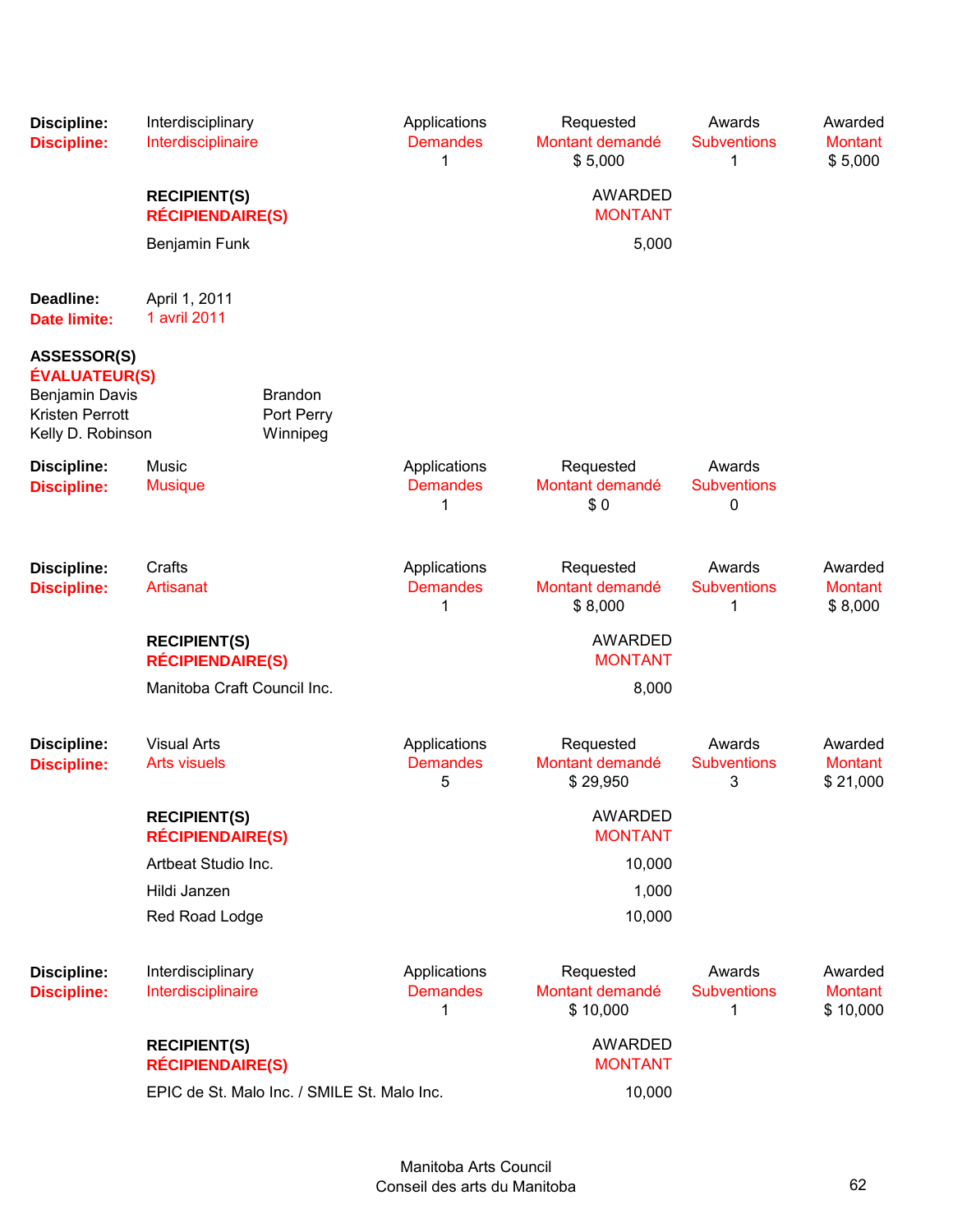# **Manitoba / New Brunswick / Quebec Residency**

**Program:** 

**\$ 28,920**

**Résidence Manitoba / Nouveau-Brunswick / Québec**

Manitoba/New Brunswick/Quebec Creative Residency

| Programme:                                                                                | Résidence de création Manitoba / Nouveau-Brunswick / Québec |                      |                                                 |                                          |                                   |                                       |
|-------------------------------------------------------------------------------------------|-------------------------------------------------------------|----------------------|-------------------------------------------------|------------------------------------------|-----------------------------------|---------------------------------------|
| Deadline:<br><b>Date limite:</b>                                                          | January 15, 2012<br>15 janvier 2012                         |                      |                                                 |                                          |                                   |                                       |
| <b>ASSESSOR(S)</b><br><b>ÉVALUATEUR(S)</b><br>J.J. Kegan McFadden<br>Hélène Molin-Gautron |                                                             | Winnipeg<br>Winnipeg |                                                 |                                          |                                   |                                       |
| <b>Discipline:</b><br><b>Discipline:</b>                                                  | Dance<br><b>Danse</b>                                       |                      | Applications<br><b>Demandes</b><br>$\mathbf{1}$ | Requested<br>Montant demandé<br>\$5,500  | Awards<br><b>Subventions</b><br>0 |                                       |
| <b>Discipline:</b><br><b>Discipline:</b>                                                  | Music<br><b>Musique</b>                                     |                      | Applications<br><b>Demandes</b><br>1            | Requested<br>Montant demandé<br>\$8,920  | Awards<br><b>Subventions</b><br>1 | Awarded<br><b>Montant</b><br>\$8,920  |
|                                                                                           | <b>RECIPIENT(S)</b><br><b>RÉCIPIENDAIRE(S)</b>              |                      |                                                 | <b>AWARDED</b><br><b>MONTANT</b>         |                                   |                                       |
|                                                                                           | Amir Amiri                                                  |                      |                                                 | 8,920                                    |                                   |                                       |
| <b>Discipline:</b><br><b>Discipline:</b>                                                  | <b>Visual Arts</b><br><b>Arts visuels</b>                   |                      | Applications<br><b>Demandes</b><br>2            | Requested<br>Montant demandé<br>\$18,000 | Awards<br><b>Subventions</b><br>1 | Awarded<br><b>Montant</b><br>\$10,000 |
|                                                                                           | <b>RECIPIENT(S)</b><br><b>RÉCIPIENDAIRE(S)</b>              |                      |                                                 | <b>AWARDED</b><br><b>MONTANT</b>         |                                   |                                       |
|                                                                                           | Leah Decter                                                 |                      |                                                 | 10,000                                   |                                   |                                       |
| <b>Discipline:</b><br><b>Discipline:</b>                                                  | Interdisciplinary<br>Interdisciplinaire                     |                      | Applications<br><b>Demandes</b><br>2            | Requested<br>Montant demandé<br>\$19,250 | Awards<br><b>Subventions</b><br>1 | Awarded<br><b>Montant</b><br>\$10,000 |
|                                                                                           | <b>RECIPIENT(S)</b><br><b>RÉCIPIENDAIRE(S)</b>              |                      |                                                 | <b>AWARDED</b><br><b>MONTANT</b>         |                                   |                                       |
|                                                                                           | <b>Christine Fellows</b>                                    |                      |                                                 | 10,000                                   |                                   |                                       |